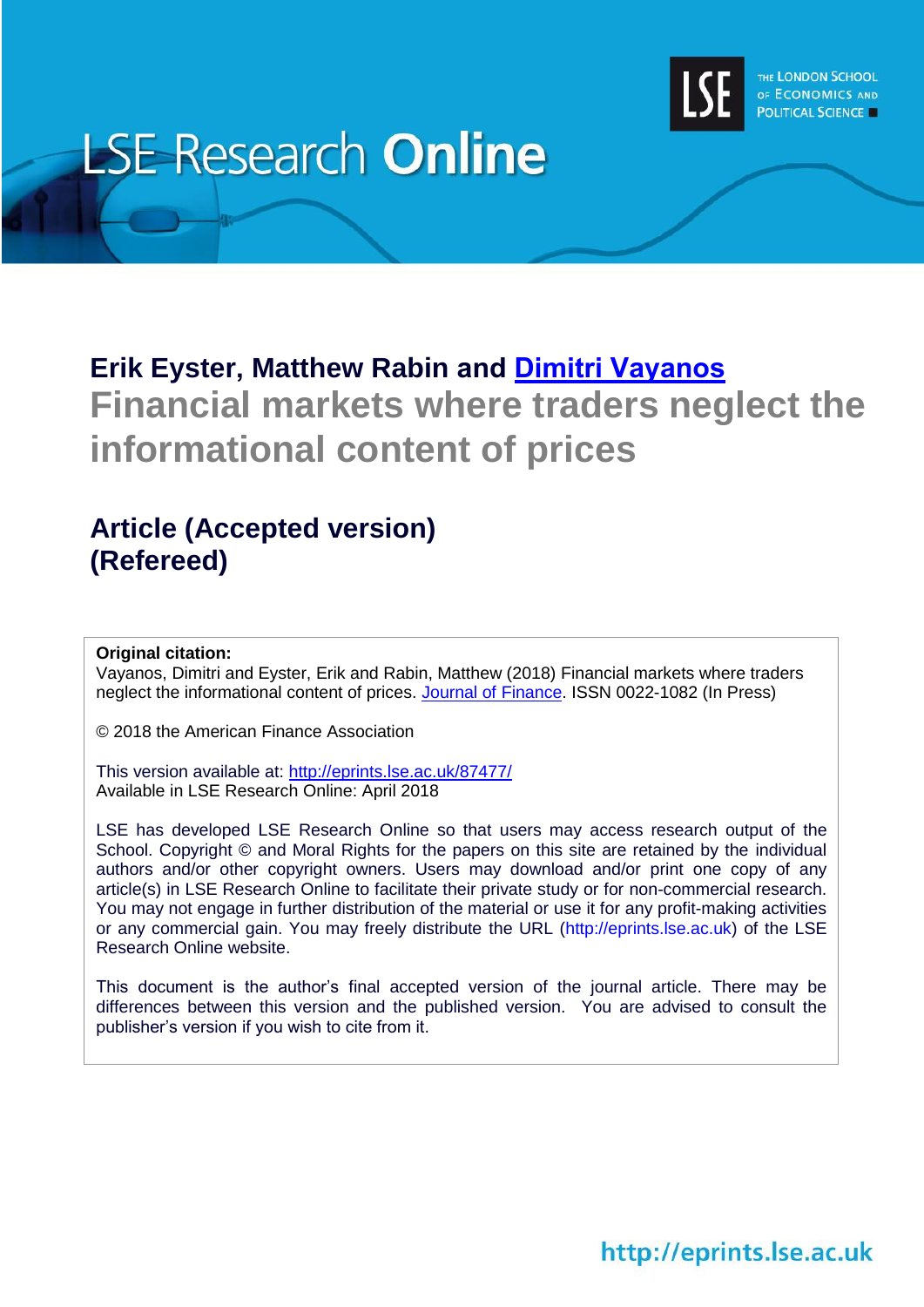# Financial Markets where Traders Neglect the Informational Content of Prices

Erik Eyster

London School of Economics

Matthew Rabin

Harvard University

Dimitri Vayanos London School of Economics, CEPR and NBER

February 2, 2018

Abstract: We model a financial market where some traders of a risky asset do not fully appreciate what prices convey about others' private information. Markets comprising solely such "cursed" traders generate more trade than those comprising solely rationals. Because rationals arbitrage distortions caused by cursed traders, mixed markets can generate even more trade. Per-trader volume in cursed markets increases with market size; volume may instead disappear when traders infer others' information from prices, even when they dismiss it as noisier than their own. Making private information public raises rational and "dismissive" volume, but lowers cursed volume given moderate non-informational trading motives.

Acknowledgments: We thank Nick Barberis, Bruno Biais (the editor), John Campbell, Kent Daniel, Willie Fuchs, Xavier Gabaix, Tristan Gagnon-Bartsch, Josh Schwartzstein, Andrei Shleifer, Jeremy Stein, Xavier Vives, Liyan Yang, an anonymous associate editor and two referees, seminar participants at Cambridge, Columbia, Copenhagen, Harvard/MIT, Humboldt, NYU Stern, Oxford, UC Berkeley, UC Davis, and Wharton, and participants at the Barcelona Graduate School in Economics Summer Forum, Miami Behavioral Finance Conference, NBER Behavioral Finance Conference, Paris School of Economics Workshop in Bounded Rationality, Toulouse School of Economics Conference in the honor of Jean Tirole, SAET (Rio), and Stanford Institute for Theoretical Economics for helpful comments. We also thank Tristan Gagnon-Bartsch, Tarso Mori Madeira, and Gianluca Rinaldi for research assistance.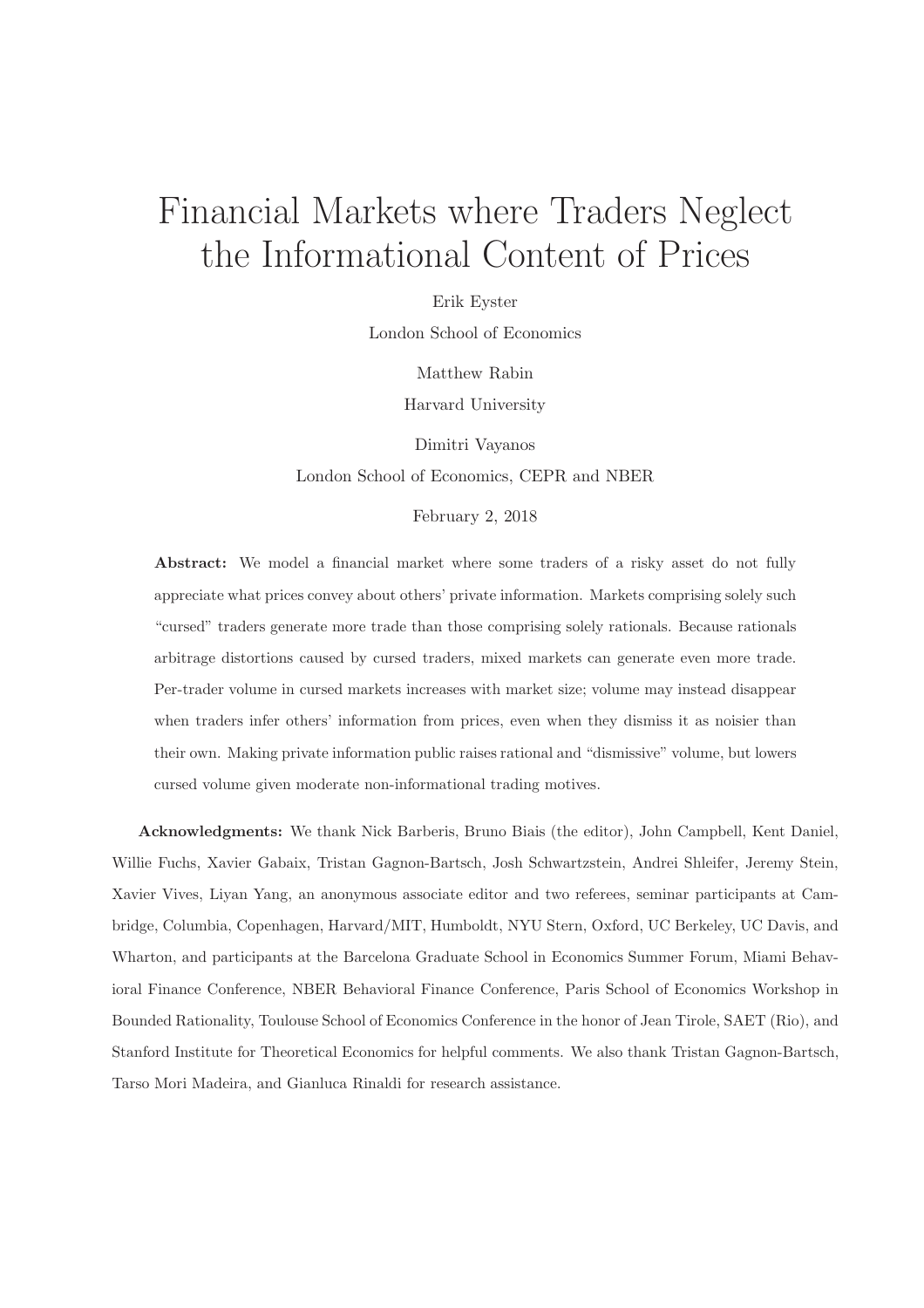# 1 Introduction

Ever since Milgrom and Stokey (1982) and Tirole (1982), researchers have understood that common knowledge of rationality combined with a common prior precludes purely speculative trade. Of course, people might rationally trade financial assets for a variety of non-speculative motives, such as portfolio rebalancing and liquidity. Yet even in settings where the presence of non-speculative motives allows for speculative trade, a rational understanding of the adverse-selection problem causes the overall volume of trade to be constrained by non-speculative motives. In many people's estimation, trading volume in financial markets greatly exceeds what can be plausibly explained by models applying rational-expectations equilibrium (REE).<sup>1</sup>

Researchers have sought to explain excessive trading volume by relaxing the common-prior assumption. Harrison and Kreps (1978) show how non-common priors about an asset's payoff generate volume in a dynamic model where risk-neutral traders cannot sell the asset short. Scheinkman and Xiong (2003) use Harrison and Kreps' framework to explore traders who are "overconfident": all traders observe all signals about the payoff, yet certain traders overestimate the information content of certain signals.<sup>2</sup> In these models without private information, trade derives from traders agreeing to disagree about the relationship between payoff and public information; the lack of private information disencumbers traders from the need to invert market prices.<sup>3</sup> A second approach incorporates non-common priors into incomplete-information models by assuming that privately informed traders agree to disagree about the precision of traders' private information. Daniel, Hirshleifer, and Subrahmanyam (1998) and Odean (1998), for example, show how traders' over-

<sup>&</sup>lt;sup>1</sup>For example, in his presidential address to the American Finance Association, French (2008) notes that the capitalized cost of trading exceeds 10% of market capitalization, and turnover in 2007 was 215%, creating a puzzle that "from the perspective of the negative-sum game, it is hard to understand why equity investors pay to turn their aggregate portfolio over more than two times in 2007" (page 1552).

<sup>2</sup>Hong, Scheinkman, and Xiong (2006) model overconfidence similarly, allowing also for heterogenous priors, in a model where the number of shares of a risky asset increases over time.

 $3$ Other models of trade deriving from differences in beliefs include Lintner (1969) and Varian (1985), where traders have different subjective priors, De Long, Shleifer, Summers, and Waldmann (1990), where symmetrically informed traders disagree because some of them ("noise traders") misperceive next-period prices for exogenous reasons, Harris and Raviv (1993) and Kandel and Pearson (1995), where traders disagree about the informativeness of public signals, and Biais and Bossaerts (1998), where traders are uncertain about others' belief hierarchy. Hong and Stein (2007) summarize this literature. Eyster and Piccione (2013) model traders with incomplete theories of price formation, also in a complete-information setting.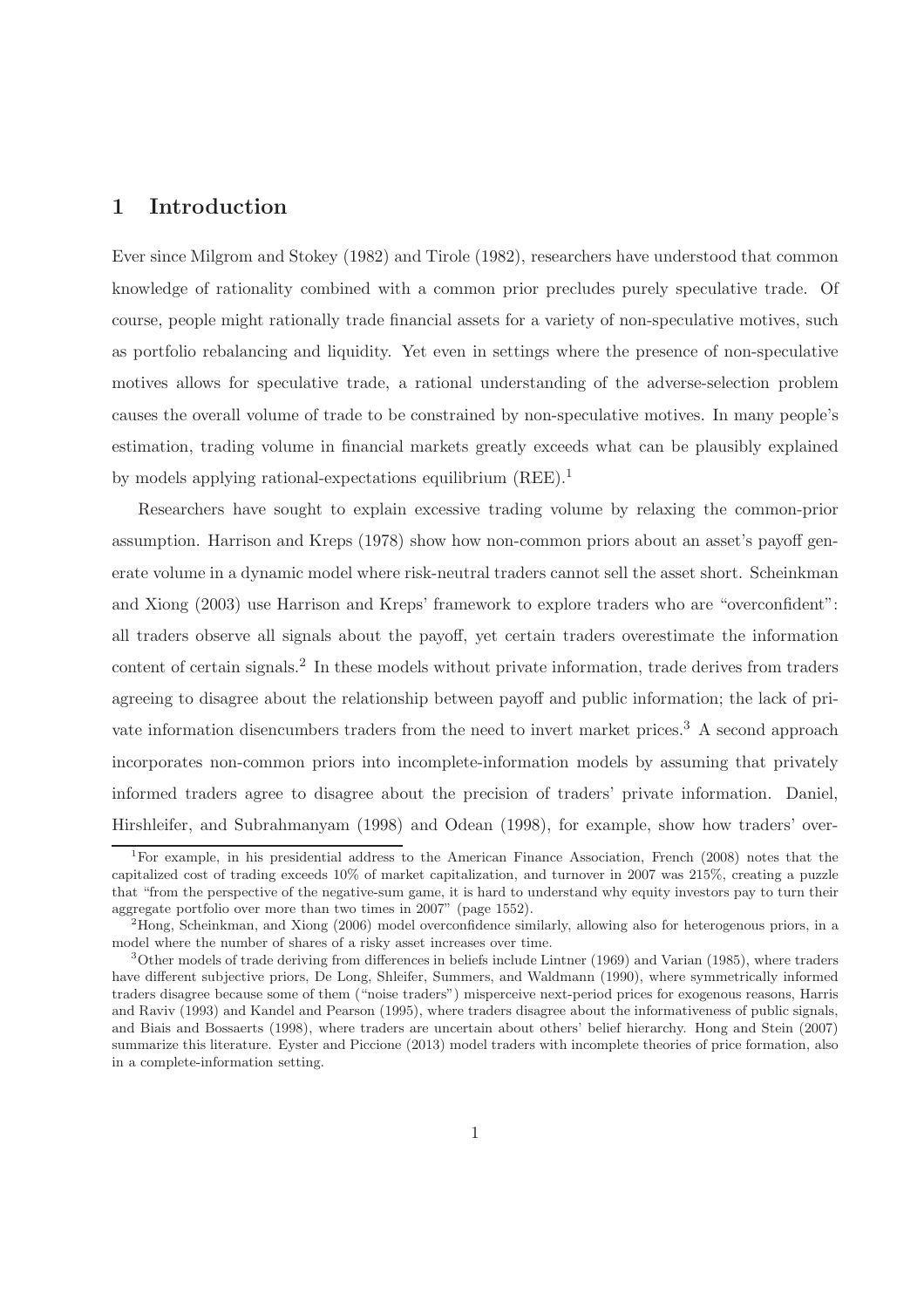confidence about the precision of their private information can increase trading volume. Similarly, Odean (1998), Banerjee, Kaniel, and Kremer (2009), Banerjee, Kaniel, and Kremer (2010), and Banerjee (2011) show that when traders downplay the precision of one another's private signals which we call *dismissiveness*—volume also increases.<sup>4</sup> In this second class of agreeing-to-disagree models, the presence of private information infuses market prices with information content, and traders are assumed to fully invert market prices to uncover others' information. Both types of agreeing-to-disagree models depict traders who recognize their disagreements in beliefs—and trade because of these recognized disagreements.

This paper proposes a different conceptual approach to explaining speculative trade: people trade because they neglect disagreements in beliefs. We capture this idea in a simple and tractable model where some or all traders, when choosing their demands, do not fully invert prices to uncover others' information. This approach builds on extensive evidence, reviewed in Section 5, that people do not sufficiently heed the information content of others' behavior, even in the absence of intrinsic disagreements.

Not inferring information from prices may appear observationally similar to inferring and then dismissing that information. We show that the implications for prices are indeed similar, but the implications for trading volume can differ sharply. In particular, disagreement neglect generates large volume in settings where overconfidence and some natural forms of dismissiveness do not. Disagreement neglect also "enables" overconfidence and other biases to have large effects on volume, while the effects would be small in its absence.

Section 2 introduces our formal set-up, based on Grossman (1976), Hellwig (1980), and Diamond and Verrecchia (1981). We consider a market in which traders can exchange a risky asset for a riskless asset over one period. Each trader observes a public and a private signal about the risky asset's payoff, with all signals being independent conditional on that payoff. Each trader also receives a random endowment, whose covariance with the asset payoff he is the only one to observe. Random endowments furnish traders with a non-speculative (hedging) motive to trade. We define

<sup>&</sup>lt;sup>4</sup>Banerjee, Kaniel, and Kremer (2009), Banerjee, Kaniel, and Kremer (2010), and Banerjee (2011) use the term "differences of opinion" to describe the heterogeneity in beliefs that drives their models. We use the term dismissiveness instead, to distinguish it from overconfidence and other disagreements about signal structures that also create differences of opinion.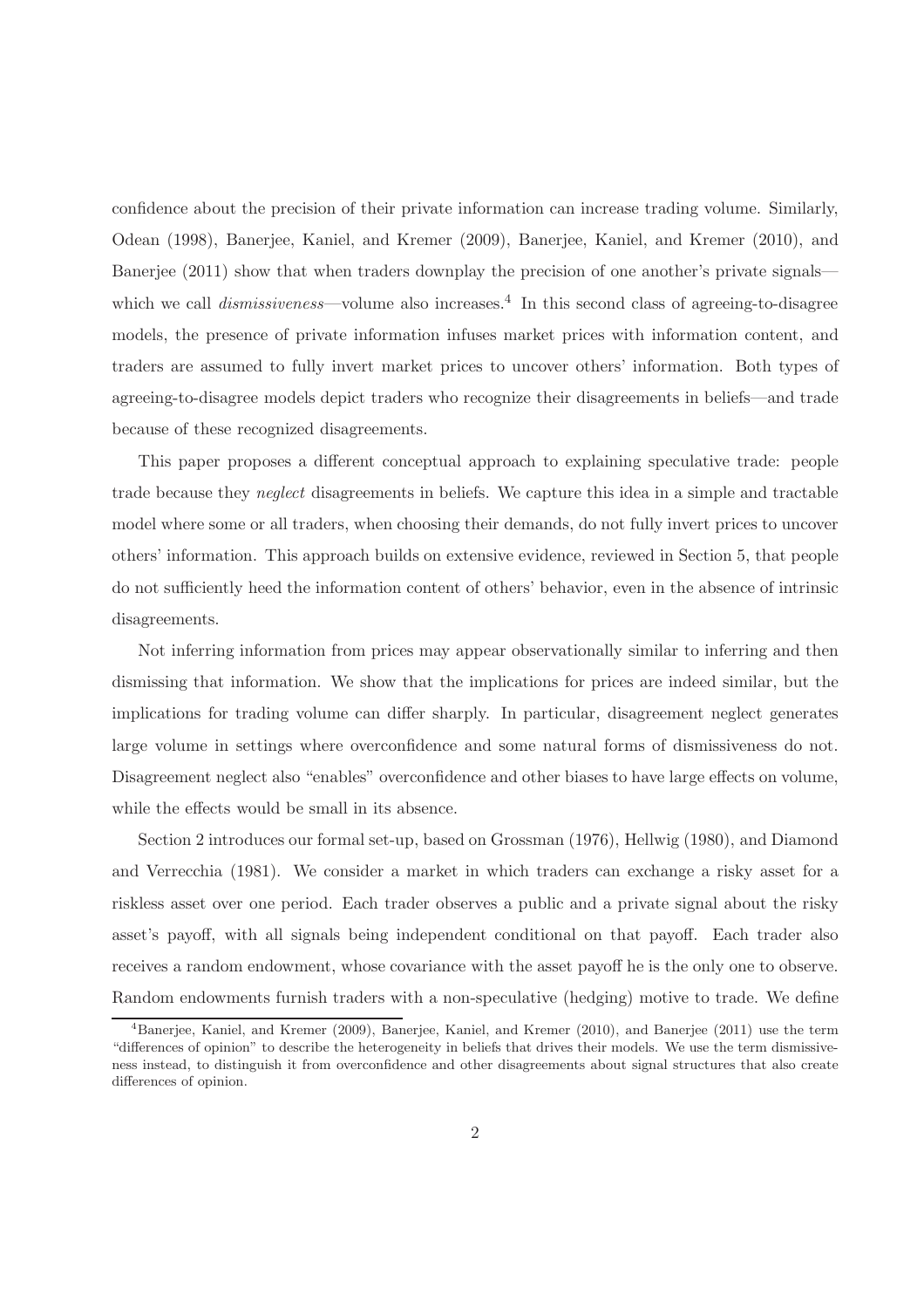cursed-expectations equilibrium (CEE) by the assumption that some traders do not infer information from the asset price. We call traders who do not extract any information fully cursed and traders who extract some information *partially cursed*. CEE is the competitive-markets analogue of the game-theoretic concept of cursed equilibrium, defined by Eyster and Rabin (2005) and reviewed in Appendix  $A$ <sup>5</sup> For tractability, we assume that traders have constant-absolute-risk-aversion (CARA) preferences and that all relevant probability distributions are normal.

Section 3 derives the main predictions of CEE in a simple version of our model, where traders are symmetric in private-signal precision, risk aversion, and cursedness, and there are no random endowments or public signals. The most important implication of CEE is also the most basic: cursedness produces substantial trade, with aggregate volume approaching infinity as the number of traders grows large. We show additionally that per-trader volume increases with the number of traders. This is because the discrepancy between each private signal and the average of all signals increases with the number of traders, and volume is proportional to this discrepancy since each cursed trader gives a constant positive weight to his own signal, failing to realize that the price reveals the average signal. Cursedness distorts not only volume, but also prices: because traders do not fully infer others' information from the price, the price under-reacts to private signals, and hence price changes are positively autocorrelated.

Section 3 next contrasts the implications of cursedness to those of overconfidence and dismissiveness. Following Odean (1998), we model overconfident traders as exaggerating the precision of their own private signal, and dismissive traders as under-estimating the precision of other traders' private signals. We allow for an additional form of dismissiveness, introduced by Banerjee (2011): traders treat the noise in others' signals as correlated (while in fact it is independent), hence under-estimating the collective precision of others' signals. As in previous literature, we assume that overconfident or dismissive traders fully understand the mapping between the price and other traders' private information.

Because overconfident traders overweight their own signals and estimate correctly the preci-

<sup>&</sup>lt;sup>5</sup>In the special case where all agents are fully cursed, cursed equilibrium coincides with a version of the analogybased-expectations equilibrium (ABEE) defined by Jehiel (2005) and extended to incomplete-information games by Jehiel and Frederic (2008). In this sense, CEE with fully cursed agents can be regarded as a competitive-market analog of ABEE.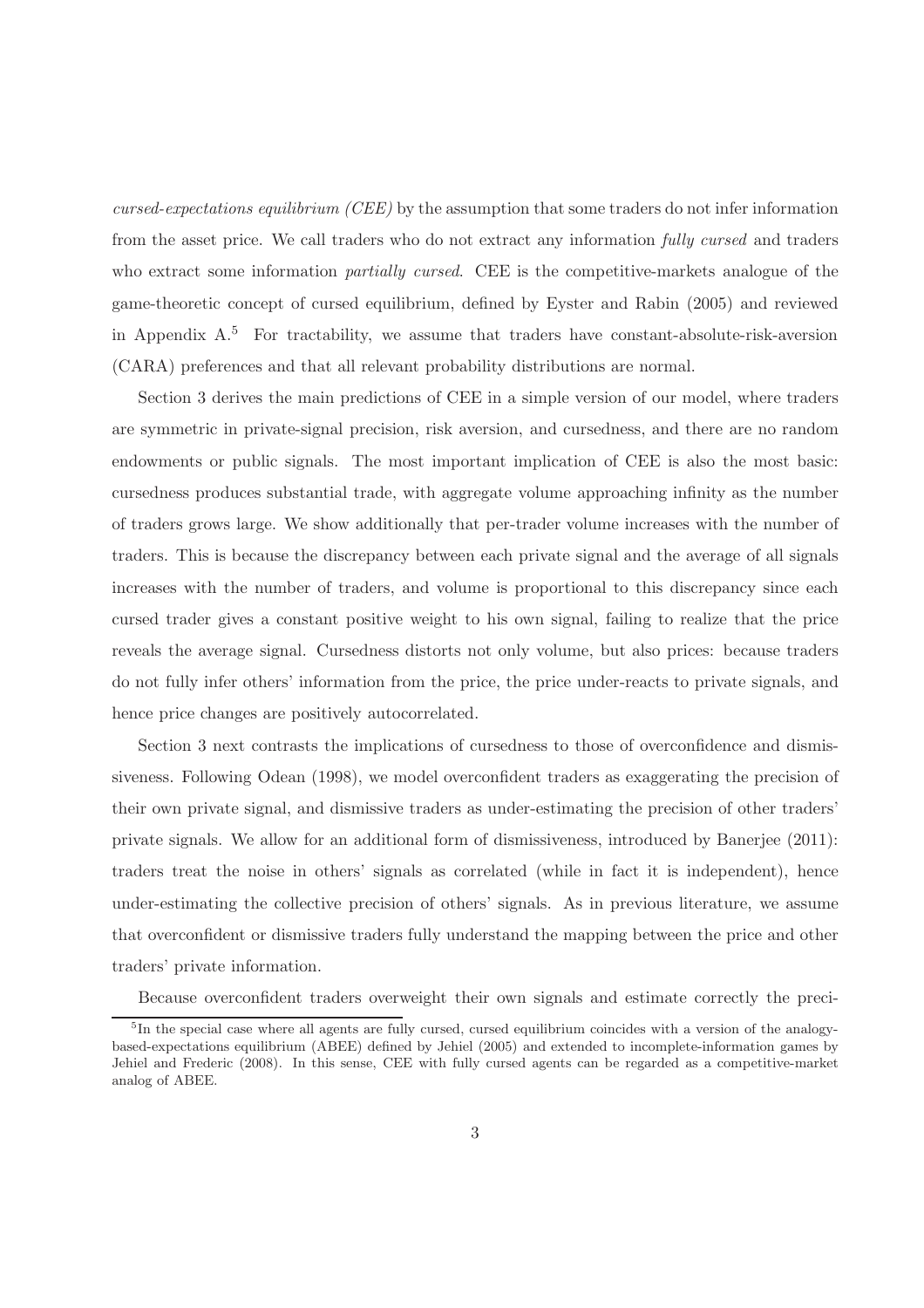sion of others' signals, the price over-reacts to private signals. When traders are dismissive, the price instead under-reacts to private signals. Hence, dismissiveness has similar implications to cursedness for prices, while overconfidence has opposite implications. Our over- and under-reaction results for overconfidence and dismissiveness are similar to those in, e.g., Daniel, Hirshleifer, and Subrahmanyam (1998), Odean (1998), and Banerjee, Kaniel, and Kremer (2009).

The implications of cursedness differ sharply from those of dismissiveness and overconfidence for the question of trading volume. While per-trader volume increases with the number of traders under cursedness, it converges to zero under overconfidence. Intuitively, even though each overconfident trader thinks that he knows more than he does, he understands that the total amount of "valid" information revealed by the price in a large market swamps his own information. Hence, the same no-trade logic that prevails in REE also prevails in large markets of overconfident traders. The same is true for dismissive traders when they understand correctly that others' private signals are conditionally independent. When dismissive traders mistakenly assume some correlation, pertrader volume converges to a positive limit, and hence aggregate volume converges to infinity. Yet, per-trader volume can be decreasing, hump-shaped or increasing in the number of traders, while it is always increasing under cursedness.

Additional differences concern the behavior of volume when private information is revealed publicly. Public revelation of traders' private signals does not change overconfident or dismissive volume because such volume is generated by disagreements about signal precisions, which persist even when signals are made public. By contrast, cursed volume shrinks to zero because it stems from traders' failure to infer the signals from the price, and this failure becomes irrelevant when signals are public.

In addition to generating large trading volume in the absence of other errors, cursedness enables overconfidence to have large effects on volume. Indeed, cursed overconfident traders fail to infer the average signal from the price, so they trade even in a large market—and more so the more overconfident they are. In this sense, cursedness and overconfidence work as complements, and cursedness helps vindicate the basic intuition from the literature that overconfidence can be a significant source of trading volume. Cursedness may similarly exacerbate other biases as well, as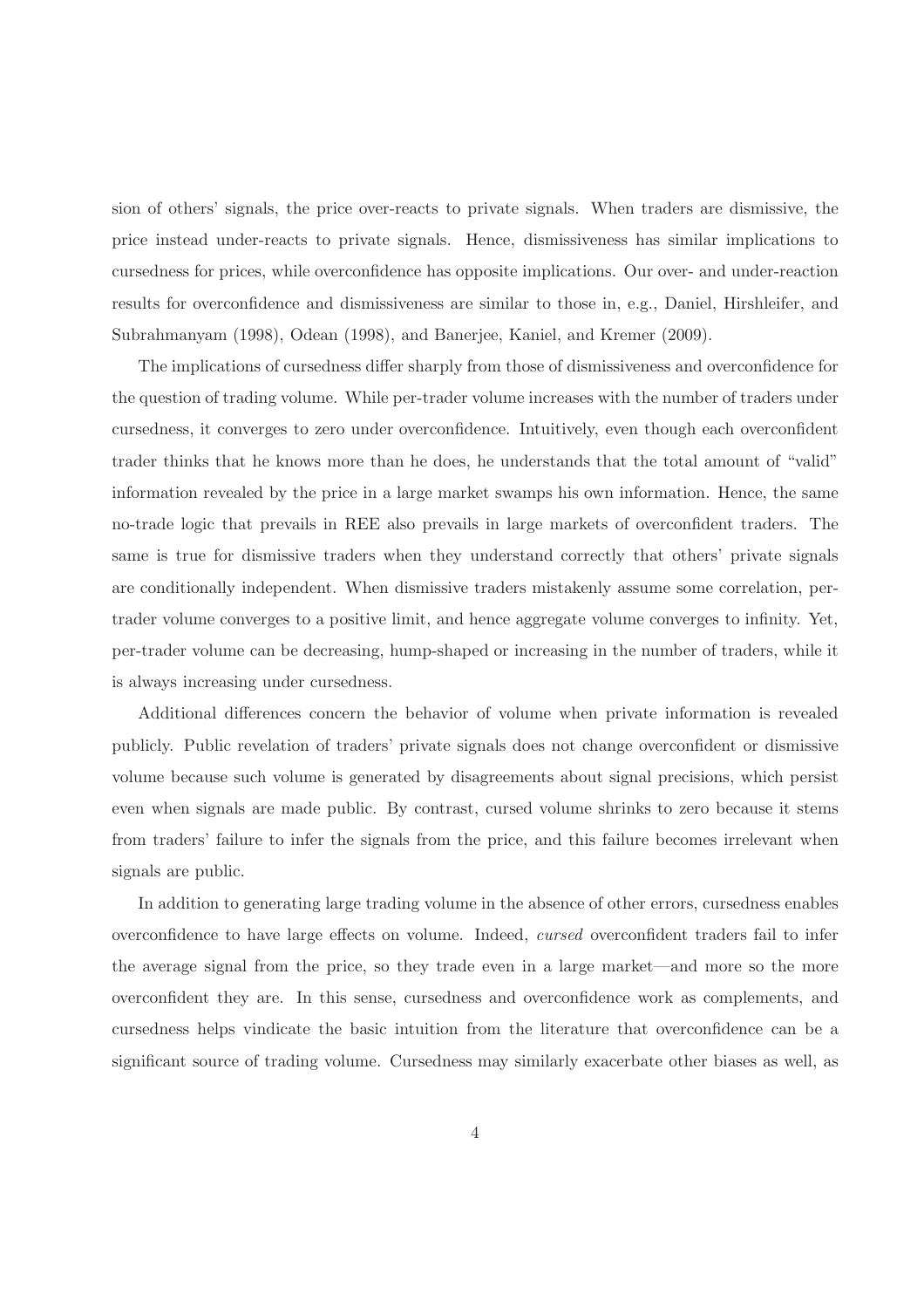we argue in Section 6, where we conclude the paper.

In Section 4, we extend the model in three different directions. First, we allow traders to observe a public signal. Whereas private signals continue to affect price less than in REE, the public signal influences price more than it does in REE. This is because cursed traders use fewer signals than rational traders, so they attach larger weight to each signal that they do use. Because observing the public signal induces traders to attach less weight to their private signals, cursed volume decreases. The latter result is in the spirit of public revelation of private signals reducing cursed trade.

Our second extension is to allow for random endowments. As in, e.g., Akerlof (1970) and Hirshleifer (1971), asymmetric information about asset values impedes non-speculative trade because traders worry that others' trades reflect such information rather than hedging needs. Conversely, public revelation of traders' private signals causes volume to increase. Asymmetric information also impedes dismissive trade, but stimulates cursed trade when the variance of hedging needs is small.

Our final extension is to allow traders to differ in signal precision, risk aversion, and cursedness. When some traders are cursed and some are rational, the latter exploit the positive autocorrelation of price changes induced by the former. Because of the predictability-induced trading by rationals, volume is larger in markets that include both rational and cursed traders than in those comprising solely cursed traders.

The link between non-inference from price and positively autocorrelated price changes was first shown in Hong and Stein (1999). Some or all of their traders are "newswatchers," assumed to trade based on signals or news they watch without inverting price to infer unwatched news. Hong and Stein show that prices move predictably when information diffuses gradually, yielding positive autocorrelation. A key difference between our work and theirs is that we analyze trading volume and compare its level to that predicted by alternative models such as overconfidence and dismissiveness. Vives and Yang (2017) propose an optimal-inattention-style variant of partial cursedness in which each trader observes the price but employs a noisy signal of it to infer the information that it contains and can pay a cost to reduce the noise. They endogenize traders' sophistication levels and show that sophistication acquisition can exhibit complementarities. $6$ 

 $6$ Kondor and Köszegi (2017) apply cursedness to financial innovation. Issuers in their model design securities using their payoff-relevant private information, which investors fail to infer. Investors are worse off when issuers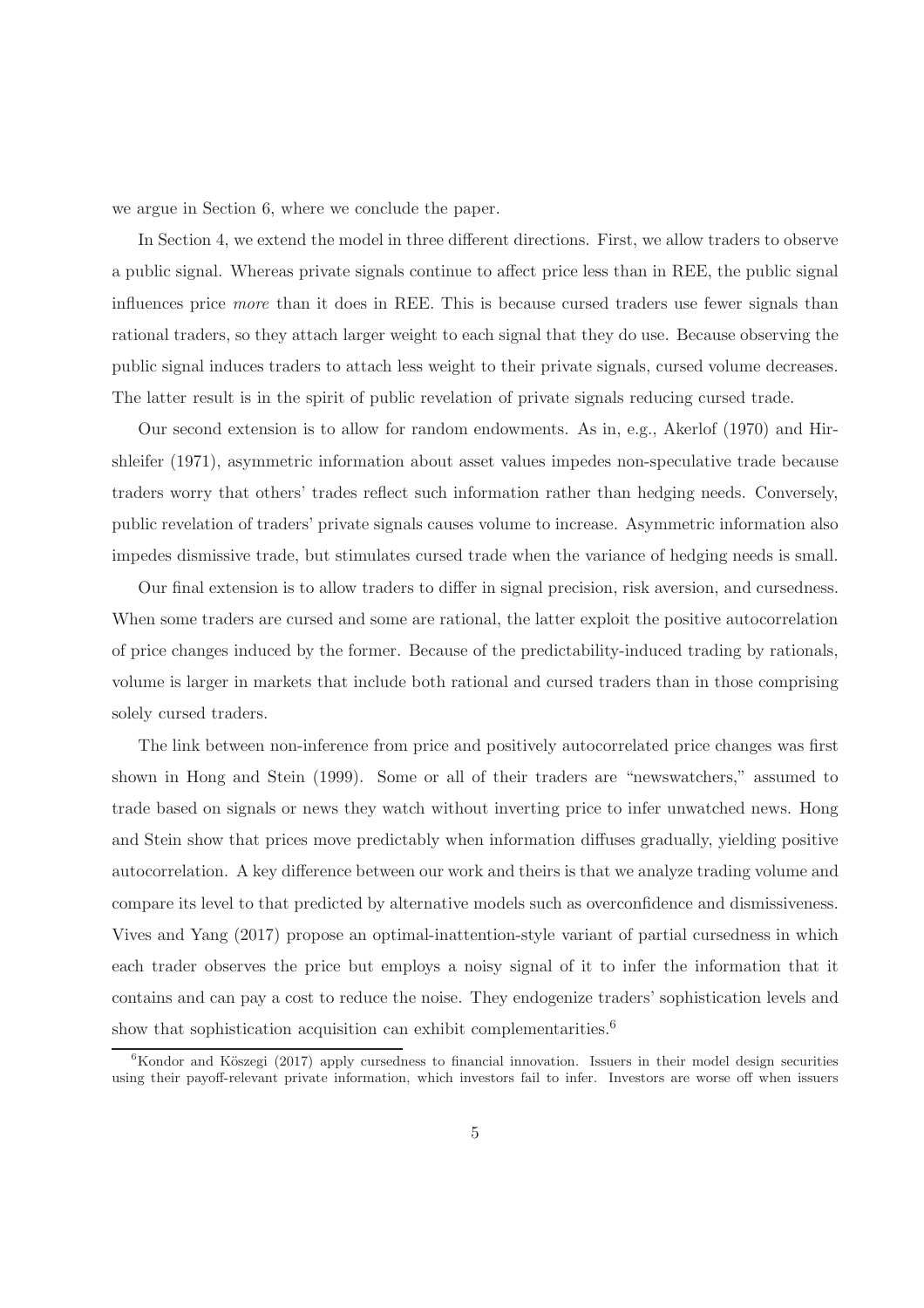# 2 Model and Equilibrium Concept

We begin this section by defining cursed-expectations equilibrium in a general version of our model. We then make more specific assumptions on traders' utility functions and the distribution of their information that allow us to derive analytically tractable, linear equilibria.

There are two periods, 1 and 2, and two assets that pay off in terms of a consumption good in Period 2. One asset is riskless and pays off one unit of the consumption good with certainty. The other asset is risky and pays  $d = \overline{d} + \epsilon + \zeta$  units, where  $\overline{d}$  is a constant and  $(\epsilon, \zeta)$  are random variables with mean zero. We use the riskless asset as the numeraire, and denote by  $p$  the price of the risky asset in Period 1. Our choice of numeraire implies that the price of the risky asset in Period 2 is d and the riskless rate is zero. We assume that the risky asset is in zero supply.

There are N traders who can exchange the two assets in Period 1. Trader  $i = 1, ..., N$  observes the private signal

$$
s_i = \epsilon + \eta_i,\tag{1}
$$

as well as the public signal

$$
s = \epsilon + \theta,\tag{2}
$$

which is also observed by all other traders. The random variables  $(\{\eta_i\}_{i=1,..,N}, \theta)$  have mean zero. The signals are observed in Period 1. They provide information about the component  $\epsilon$  of the risky asset's payoff but not about  $\zeta$ .

Trader i starts with a zero endowment of the riskless and the risky assets, and receives an endowment  $z_i$ d of the consumption good in Period 2. We refer to  $z_i$  as the endowment shock, and assume that it is observed privately by trader  $i$  in Period 1 and has mean zero. Through its correlation with d, the endowment generates a hedging motive to trade. When  $z_i > 0$ , for example, trader i is exposed to the risk that d will be low and wishes to hedge by selling the risky asset. We

can securitize a larger pool of underlying assets or can create more securities out of the pool—a result reversing the traditional logic that diversification benefits investors.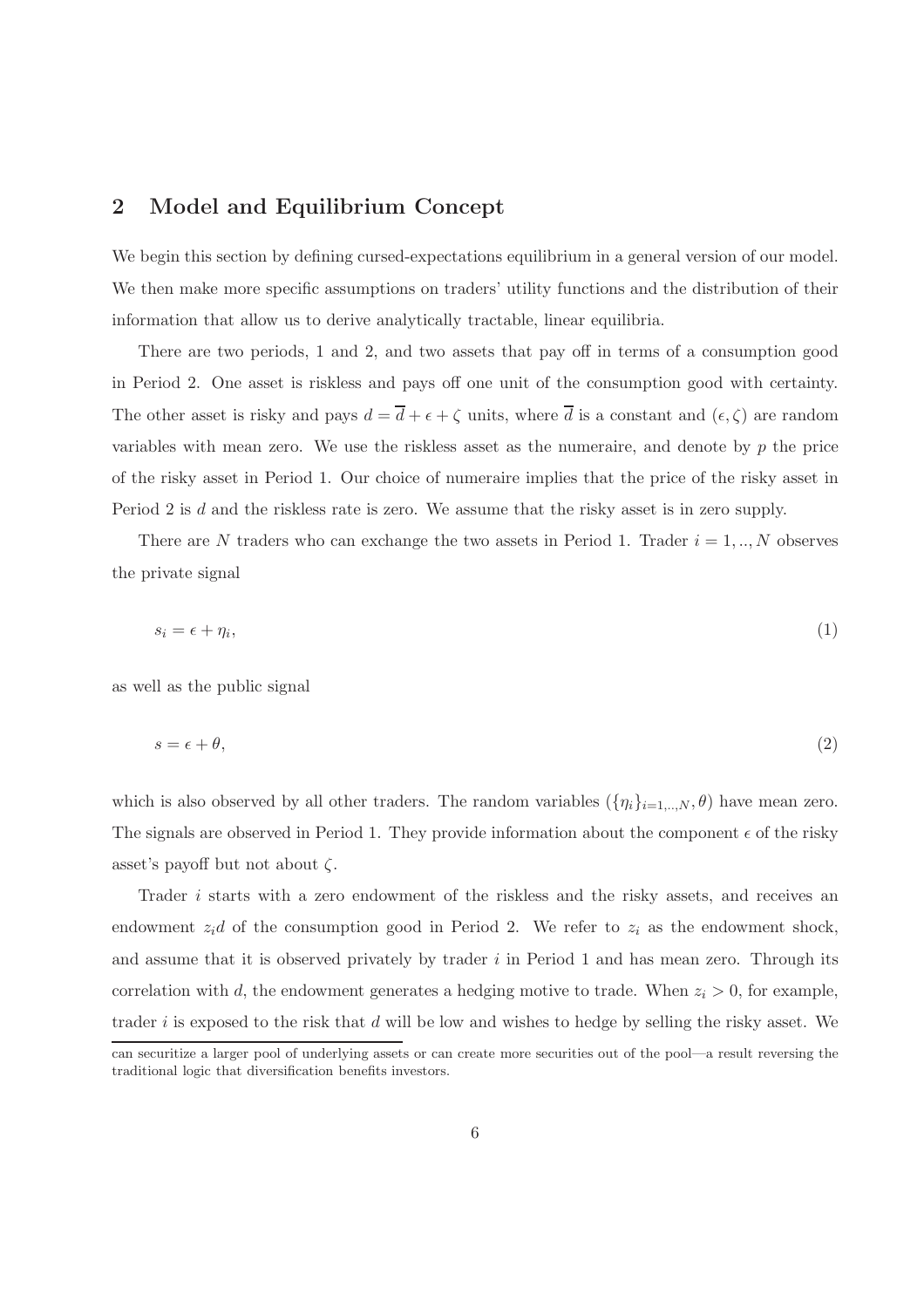assume that the variables  $(\epsilon, \zeta, \{\eta_i\}_{i=1,..,N}, \theta, \{z_i\}_{i=1,..,N})$  are mutually independent.

The budget constraint of trader  $i$  is

$$
c_i = x_i(d-p) + z_i d,\tag{3}
$$

where  $x_i$  denotes the number of shares of the risky asset that the trader buys in Period 1 and  $c_i$ denotes the trader's consumption in Period 2. Negative values of  $x_i$  correspond to shares sold. We impose no portfolio constraints, allowing  $x_i$  to take any value in  $\mathbb{R}$ .

Traders maximize expected utility of consumption. We denote by  $u_i(c_i)$  the utility that trader i derives from consumption in Period 2. If the trader is rational, then he maximizes the expected utility

$$
E[u_i(x_i(d-p) + z_i d) | \{s_i, s, z_i, p\}]
$$

in Period 1, where we use (3) to substitute for  $c_i$ . A rational trader conditions his estimate of the asset payoff  $d$  on his private signal, the public signal, the endowment shock, and the price. If instead the trader is fully cursed, then he completely neglects the relationship between the price and other traders' information, and maximizes the expected utility

$$
E[u_i(x_i(d-p) + z_i d)|\{s_i, s, z_i\}],
$$

which differs from the rational utility because there is no conditioning on the price. Full cursedness can be viewed as a form of inattention: a fully cursed trader neglects to think through the information that the market price conveys. We also allow for behavior that lies between rationality and full cursedness. If a trader is *partially cursed*, then he infers the information conveyed by price partially but not fully, and maximizes the utility

$$
E[u_i(x_i(d-p)+z_i d)|\{s_i,s,z_i,p\}]^{1-\chi_i}E[u_i(x_i(d-p)+z_i d)|\{s_i,s,z_i\}]^{X_i},
$$

which is a geometric average of the rational expected utility with weight  $1-\chi_i$  and the fully cursed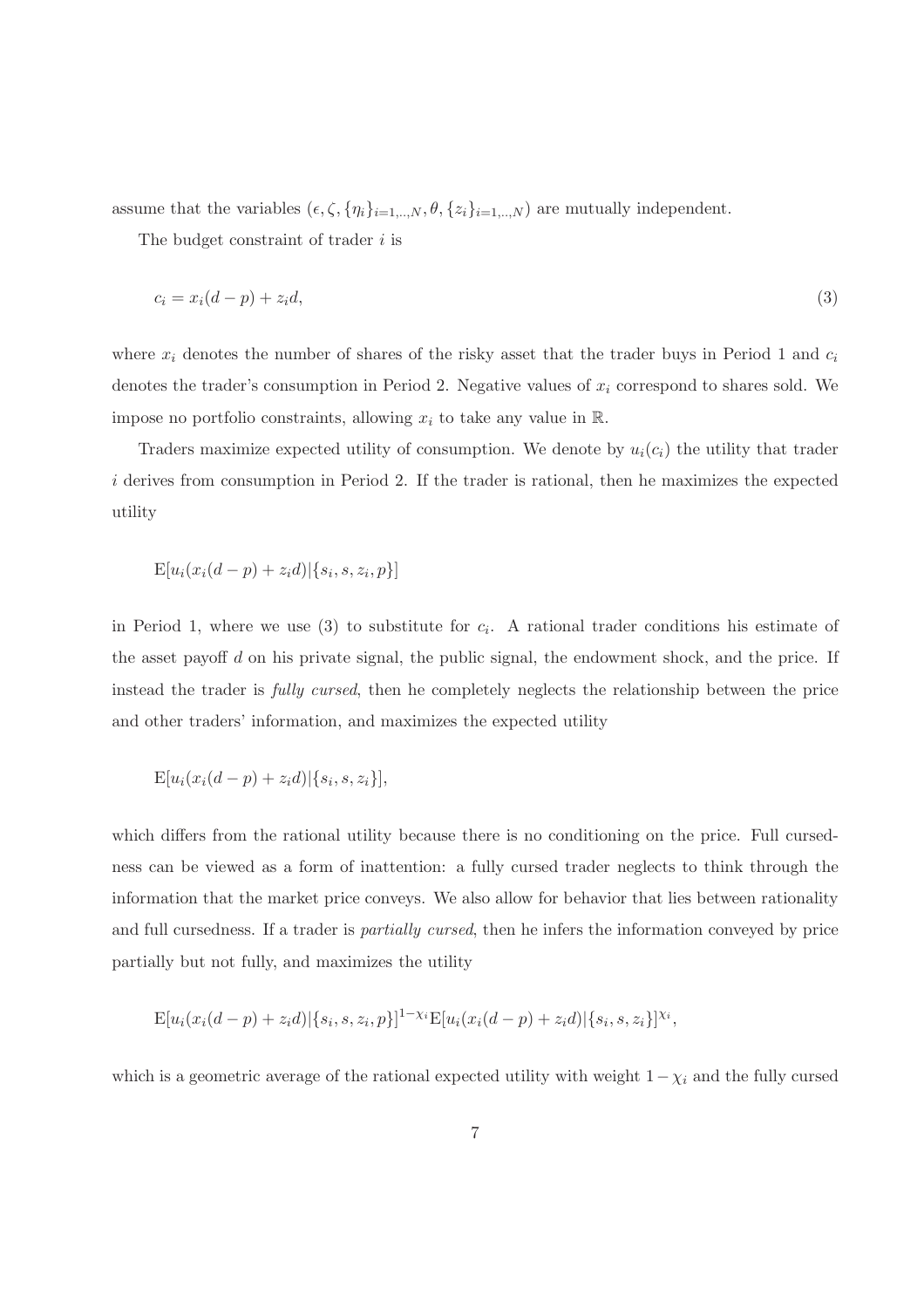expected utility with weight  $\chi_i$ . The parameter  $\chi_i \in [0,1]$  measures the extent of cursedness:  $\chi_i = 0$  corresponds to rationality,  $\chi_i = 1$  to full cursedness, and  $\chi_i \in (0, 1)$  to partial cursedness. We employ the geometric average of utilities rather than the arithmetic average as in Eyster and Rabin (2005) for tractability.

The objective function of partially cursed traders involves two information sets, the one under rationality and the one under full cursedness. Hence, these traders may appear to have two conflicted selves, a rational and a fully cursed one. Indeed, to the extent that they actively interrogate others' trading motivations, traders may discern the information content in prices; but to the extent that they dwell upon their own private information, traders may overlook that connection. Consequently, a trader's demand may vary with his focus. Under that interpretation, a partially cursed trader who reaches two different conclusions about demand when thinking about the problem in two different ways simply averages the two demand functions. Alternatively (and in a somewhat similar spirit) we can interpret the partially cursed traders' objective function as an "as if" one: this objective function captures in a compact way the idea that traders partially neglect the information conveyed by price. Consistent with this interpretation, the maximization of the partially cursed traders' objective yields a demand function that always lies between the rational and the fully cursed one.

One could alternatively conceptualize partially cursed traders as perceiving the price correctly for budgeting while simultaneously overestimating its noisiness for the purpose of inference. That is, partially cursed traders observe  $p$ —and understand that the risky asset costs  $p$ —but for inference believe that they instead observe  $p + \phi$ , where  $\phi$  is noise. This alternative model maps closely to ours. In particular, rational behavior corresponds to zero variance of  $\phi$ , fully cursed behavior to infinite variance, and partially cursed behavior to intermediate values. Vives and Yang (2017) analyze a model in a similar spirit. They assume that when traders infer from the price, they evaluate a noisy signal of price,  $p + \phi$ , rather than price p. (In the interpretation sketched above, by contrast, traders treat the market price p as if it were  $p + \phi$ .

Our definition of cursed-expectations equilibrium (CEE) combines utility maximization under cursed expectations with market clearing. As in the case of rational-expectations equilibrium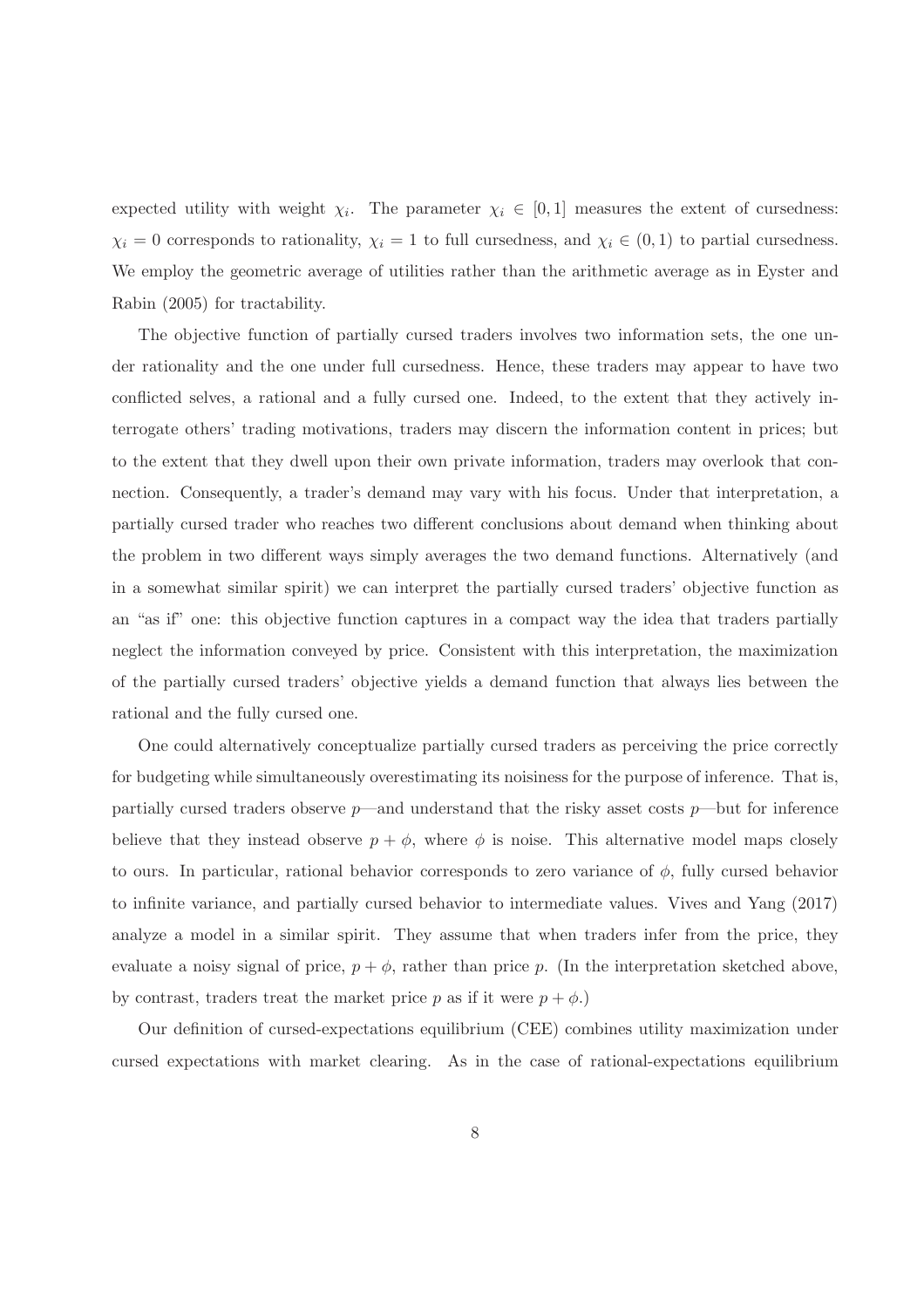(REE), the equilibrium involves a price function  $p$  that depends on all the random variables in the model. These are the private signals  $\{s_i\}_{i=1,\dots,N}$ , the public signal s, and the endowment shocks  $\{z_i\}_{i=1,...,N}$ .

**Definition 1** A price function  $p({s_i}_{i=1,\ldots,N}, s, {z_i}_{i=1,\ldots,N})$  and demand functions  ${x_i(s_i, s, z_i, p)}_{i=1,\dots,N}$  are a cursed-expectations-equilibrium (CEE) if:

(i) **(Optimization)** For each trader  $i = 1, ..., N$ , and each  $(s_i, s, z_i, p)$ ,

$$
x_i \in \arg\max_x \left\{ \mathbb{E}[u_i(x(d-p) + z_i d) | \{s_i, s, z_i, p\}]^{1-\chi_i} \mathbb{E}[u_i(x(d-p) + z_i d) | \{s_i, s, z_i\}]^{\chi_i} \right\}, (4)
$$

(ii) (Market Clearing) For each  $({s_i}_{i=1,...,N}, {s, {z_i}_{i=1,...,N}})$ ,

$$
\sum_{i=1}^{N} x_i = 0.
$$
\n(5)

We next specialize our analysis by making two assumptions that allow us to derive tractable linear equilibria. First, the variables  $(\epsilon, \zeta, \{\eta_i\}_{i=1,\dots,N}, \theta, \{z_i\}_{i=1,\dots,N})$  follow normal distributions, with variances denoted by  $(\sigma_{\epsilon}^2, \sigma_{\zeta}^2, {\{\sigma_{\eta_i}^2\}}_{i=1,\dots,N}, \sigma_{\theta}^2, {\{\sigma_{z_i}^2\}}_{i=1,\dots,N})$  and precisions, i.e., the inverses of the variances, denoted by  $(\tau_{\epsilon}, \tau_{\zeta}, \{\tau_{\eta_i}\}_{i=1,..,N}, \tau_{\theta}, \{\tau_{z_i}\}_{i=1,..,N})$ . Second, traders have negative exponential, or constant absolute risk aversion (CARA), utility functions:  $u_i(c_i) = -\exp(-\alpha_i c_i)$ , where  $\alpha_i$  is the coefficient of absolute risk aversion.

A linear CEE price function has the form

$$
p = \overline{d} + \sum_{i=1}^{N} A_i s_i + B s - \sum_{i=1}^{N} C_i z_i,
$$
\n(6)

for coefficients  $(\{A_i\}_{i=1,..N}, B, \{C_i\}_{i=1,..N})$ . For CARA utility, we can write the expectations in (4) as

$$
\mathcal{E}[u_i(x(d-p)+z_i d)|I_i] = -\exp\left[-\alpha_i\left(x_i\left(\mathcal{E}(d|I_i) - p\right) + z_i\mathcal{E}(d|I_i) - \frac{1}{2}\alpha_i(x_i+z_i)^2 \text{Var}(d|I_i)\right)\right],\tag{7}
$$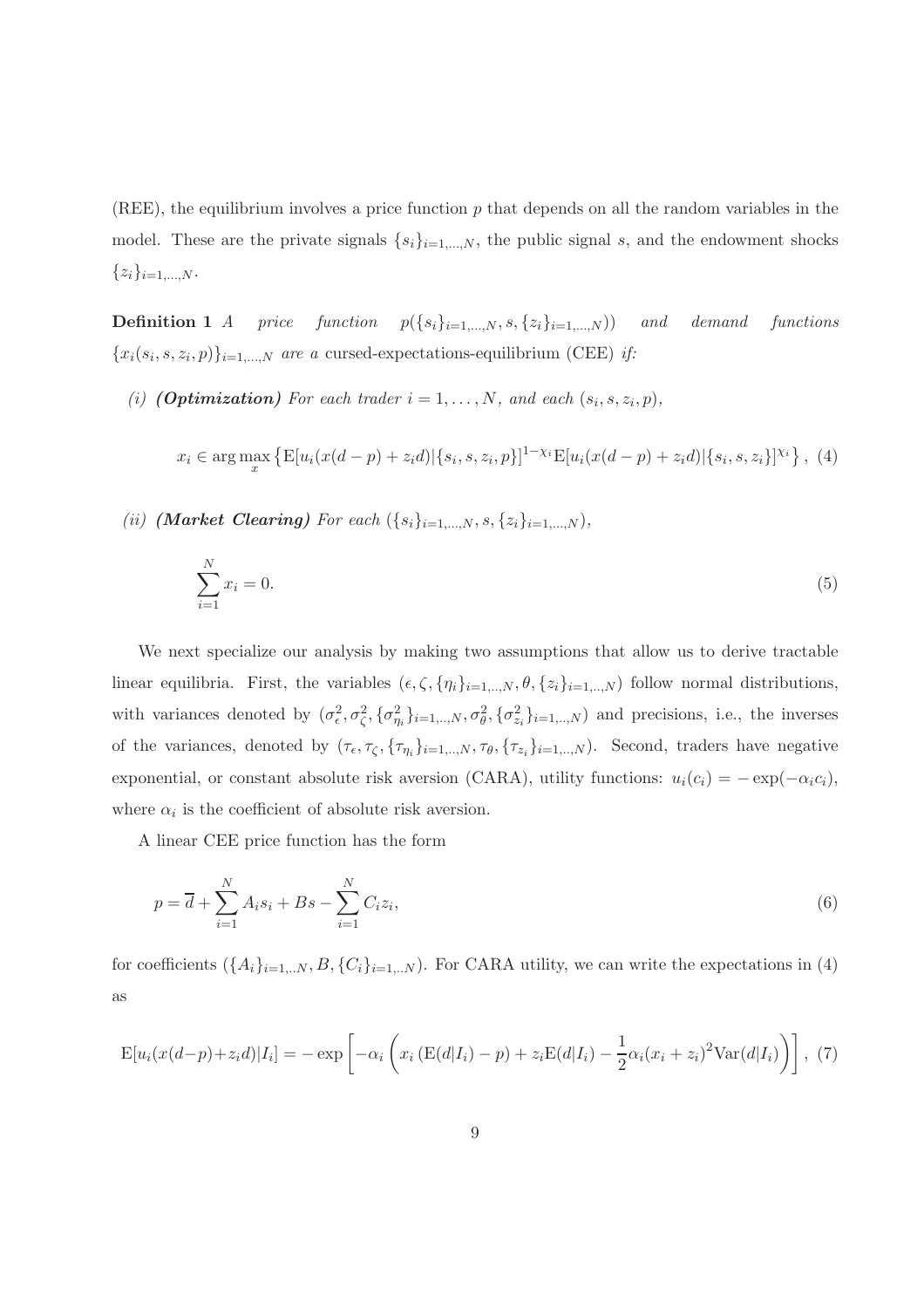where the information set  $I_i$  is equal to  $I_{ir} \equiv \{s_i, s, z_i, p\}$  for the rational expected utility and to  $I_{ic} \equiv \{s_i, s, z_i\}$  for the fully cursed expected utility. The second step in (7) follows because all variables are normally distributed. Substituting (7) into (4) and maximizing, we find the demand function

$$
x_i = \frac{(1 - \chi_i)\mathcal{E}(d|I_{ir}) + \chi_i\mathcal{E}(d|I_{ic}) - p}{\alpha_i \left[ (1 - \chi_i)\mathcal{V}\text{ar}(d|I_{ir}) + \chi_i\mathcal{V}\text{ar}(d|I_{ic}) \right]} - z_i.
$$
\n
$$
(8)
$$

The demand function is the solution to a mean-variance problem. The conditional expectation of the asset payoff in that problem is the weighted average of the rational expectation with weight  $1-\chi_i$  and the fully cursed expectation with weight  $\chi_i$ . The conditional variance of the asset payoff is the same weighted average of the rational and fully cursed variances. The geometric average formulation of utilities ensures that traders' optimization problems retain a tractable mean-variance structure even under partial cursedness. Combining (8) with the market-clearing condition (5), we derive conditions in Proposition 1 so that (6) is an equilibrium price. Proposition 1 does not show existence or uniqueness of  $(\{A_i\}_{i=1...N}, B, \{C_i\}_{i=1...N})$  satisfying these conditions, both of which are instead demonstrated in the special cases studied in subsequent sections.

To state Proposition 1, we introduce some notation. From the perspective of a rational trader *i*, the price (6) includes information on  $(s_i, s, z_i)$ , which the trader knows, and on  $(\{s_i\}_{j\neq i}, \{z_i\}_{j\neq i})$ , which he does not. The latter information is summarized in the signal

$$
\frac{\sum_{j\neq i} A_j s_j - \sum_{j\neq i} C_j z_j}{\sum_{j\neq i} A_j},\tag{9}
$$

which the trader can extract from the price. Using (1), we can write this signal as  $\epsilon + \xi_i$ , where

$$
\xi_i \equiv \frac{\sum_{j \neq i} A_j \eta_j - \sum_{j \neq i} C_j z_j}{\sum_{j \neq i} A_j}.\tag{10}
$$

We denote the variance of  $\xi_i$  by  $\sigma_{\xi_i}^2$  and its precision by  $\tau_{\xi_i}$ .

**Proposition 1** The price (6) is an equilibrium price if and only if  $(\{A_i\}_{i=1...N}, B, \{C_i\}_{i=1...N})$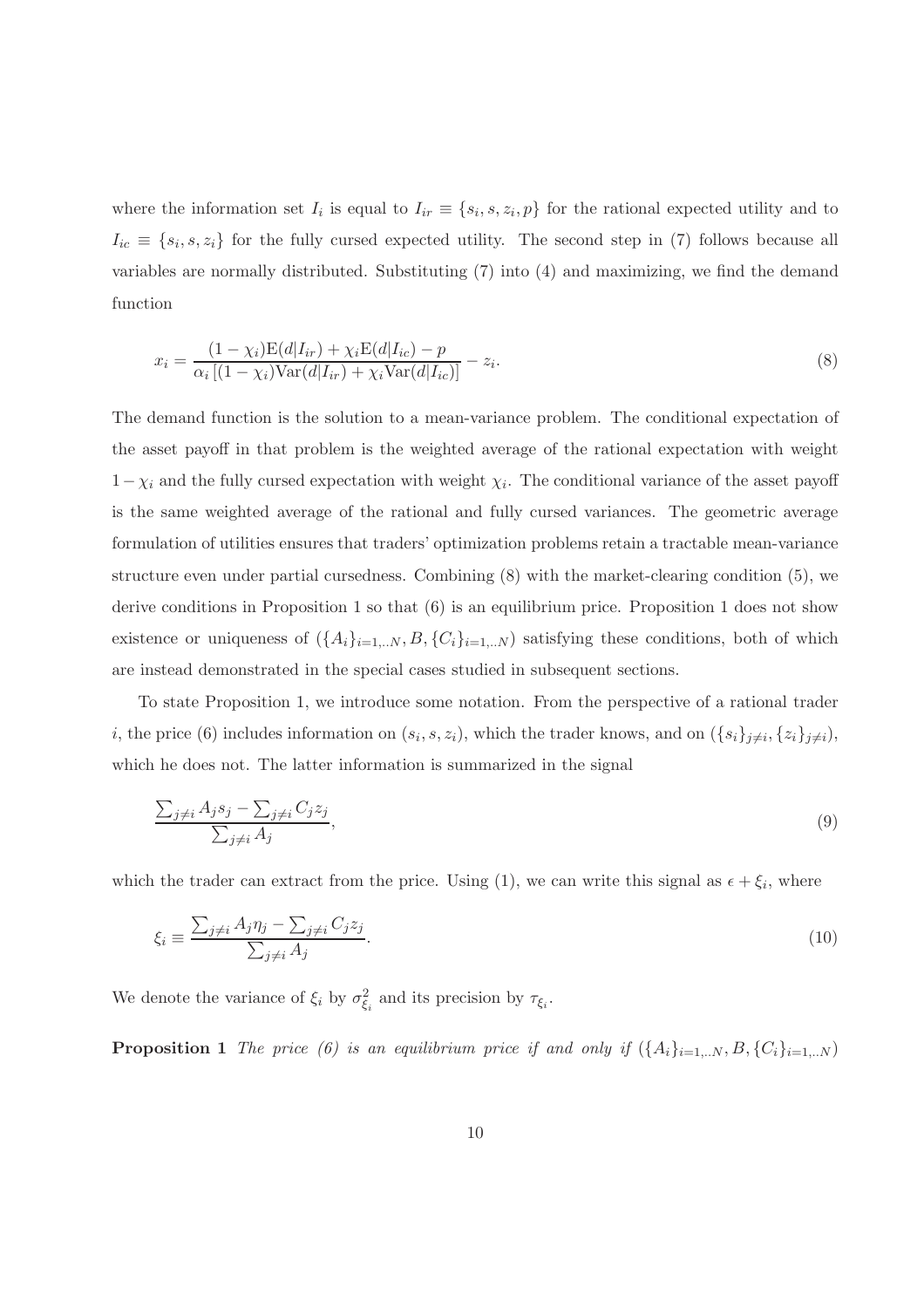satisfy the conditions

$$
\tau_{\eta_i}(\tau_{\epsilon} + \tau_{\eta_i} + \tau_{\theta} + \chi_i \tau_{\xi_i}) - (1 - \chi_i) \tau_{\xi_i} \frac{A_i}{\sum_{k \neq i} A_k} (\tau_{\epsilon} + \tau_{\eta_i} + \tau_{\theta})
$$
\n
$$
\alpha_i \left[ (\tau_{\epsilon} + \tau_{\eta_i} + \tau_{\theta}) (\tau_{\epsilon} + \tau_{\eta_i} + \tau_{\theta} + \tau_{\xi_i}) + \tau_{\zeta} (\tau_{\epsilon} + \tau_{\eta_i} + \tau_{\theta} + \chi_i \tau_{\xi_i}) \right]
$$
\n
$$
= A_i \sum_{j=1}^N \frac{(\tau_{\epsilon} + \tau_{\eta_j} + \tau_{\theta}) (\tau_{\epsilon} + \tau_{\eta_j} + \tau_{\theta} + \tau_{\xi_j}) - (1 - \chi_j) \tau_{\xi_j} \frac{1}{\sum_{k \neq j} A_k} (\tau_{\epsilon} + \tau_{\eta_j} + \tau_{\theta})}{\alpha_j \left[ (\tau_{\epsilon} + \tau_{\eta_j} + \tau_{\theta}) (\tau_{\epsilon} + \tau_{\eta_j} + \tau_{\theta} + \tau_{\xi_j}) + \tau_{\zeta} (\tau_{\epsilon} + \tau_{\eta_j} + \tau_{\theta} + \chi_j \tau_{\xi_j}) \right]}, \qquad (11)
$$
\n
$$
\sum_{i=1}^N \frac{\tau_{\theta}(\tau_{\epsilon} + \tau_{\eta_i} + \tau_{\theta} + \chi_i \tau_{\xi_i})}{\alpha_i \left[ (\tau_{\epsilon} + \tau_{\eta_i} + \tau_{\theta}) (\tau_{\epsilon} + \tau_{\eta_i} + \tau_{\theta} + \tau_{\xi_i}) + \tau_{\zeta} (\tau_{\epsilon} + \tau_{\eta_i} + \tau_{\theta} + \chi_i \tau_{\xi_i}) \right]}
$$
\n
$$
= B \sum_{j=1}^N \frac{(\tau_{\epsilon} + \tau_{\eta_j} + \tau_{\theta}) (\tau_{\epsilon} + \tau_{\eta_j} + \tau_{\theta} + \tau_{\xi_j})}{\alpha_j \left[ (\tau_{\epsilon} + \tau_{\eta_j} + \tau_{\theta}) (\tau_{\epsilon} + \tau_{\eta_j} + \tau_{\theta} + \tau_{\xi_j}) + \tau_{\zeta} (\tau_{\epsilon} + \tau_{\eta_j} + \tau_{\theta} + \chi_j \tau_{\xi
$$

In addition to the price, we are interested in trading volume. We define the volume generated by trader i as the absolute value of the number  $x_i$  of shares of the risky asset that trader i buys in equilibrium, or sells if  $x_i$  is negative. The aggregate volume is the sum of the volume generated by each trader. We compute expected volume, defined as the unconditional expectation of volume over the realizations of all random variables in the model.

# 3 Equilibrium

In this section, we solve for the equilibrium in the baseline case where traders are symmetric, receive no random endowments, and observe only their private signals and not the public one. We compute the price and trading volume, and compare cursedness to overconfidence and dismissiveness.

To specialize the equilibrium conditions derived in Proposition 1 to symmetric traders, we set private-signal precisions  $\tau_{\eta_i}$ , risk-aversion coefficients  $\alpha_i$ , and cursedness parameters  $\chi_i$  to values  $(\tau_n, \alpha, \chi)$  common for all traders. To dispense with random endowments, we set the variances  ${\{\sigma_{z_i}^2\}_{i=1,..,N}}$  to zero, so that the endowment shocks are equal to their mean which is zero. To eliminate the public signal, we set its precision  $\tau_{\theta}$  to zero. We relax all these restrictions in Section 4.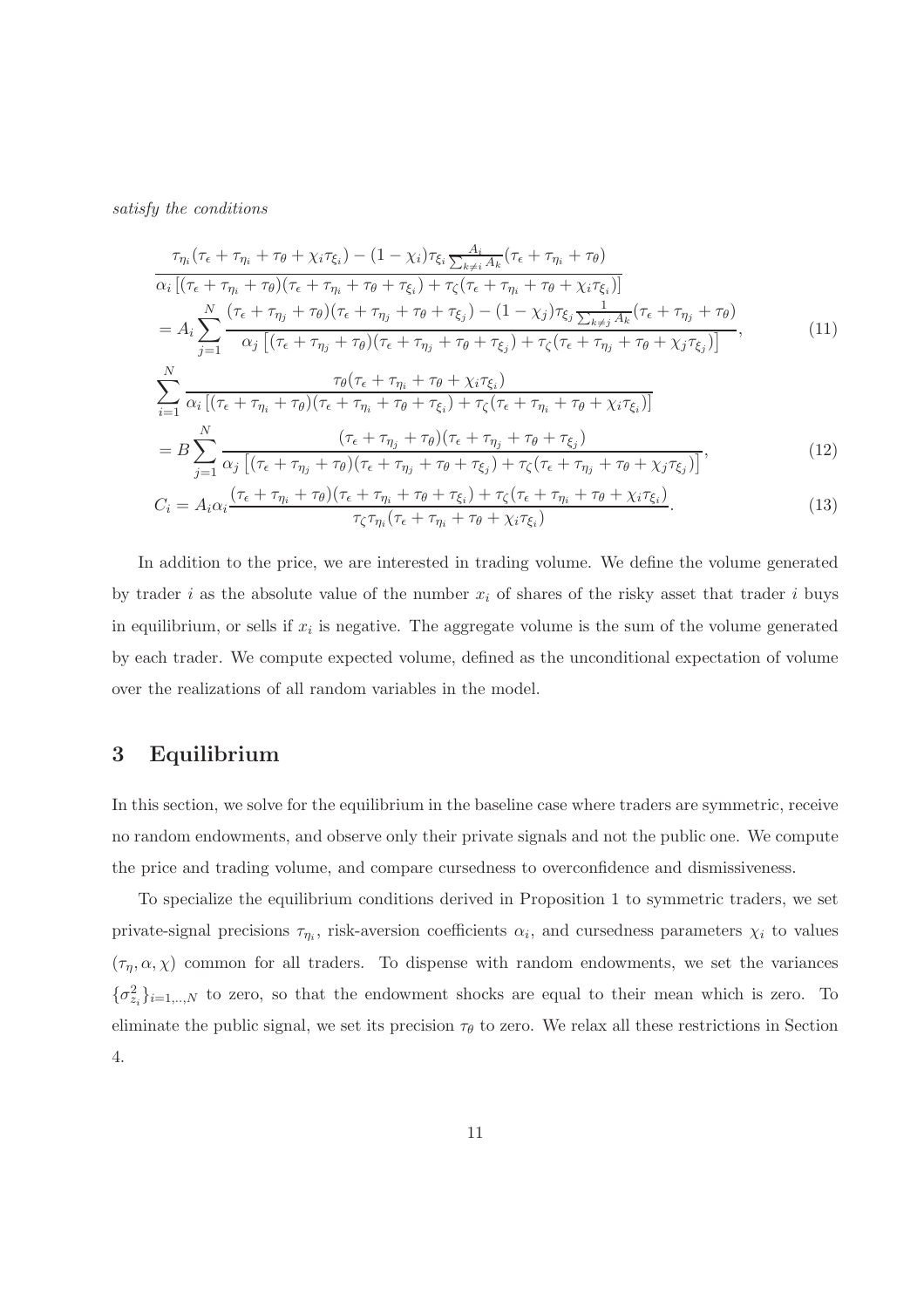### 3.1 Price and Trading Volume

With symmetric traders, no random endowments, and no public signal, the price  $(6)$  simplifies to

$$
p = \overline{d} + A \sum_{i=1}^{N} s_i.
$$
\n<sup>(14)</sup>

**Proposition 2** Suppose that traders are symmetric with cursedness parameter  $\chi$ , receive no random endowments, and observe only their private signals. The price  $(14)$  is an equilibrium price if and only if

$$
A = \frac{\tau_{\eta} \left( \left[ N - \chi(N-1) \right] \tau_{\epsilon} + N \tau_{\eta} \right)}{N(\tau_{\epsilon} + \tau_{\eta}) (\tau_{\epsilon} + N \tau_{\eta})}.
$$
\n
$$
(15)
$$

The coefficient A decreases in  $\chi$ . For  $\chi > 0$ , price changes exhibit positive autocorrelation: the regression

$$
d - p = \beta(p - \overline{d}) + \nu,\tag{16}
$$

yields coefficient  $\beta > 0$ . The expected volume that each trader generates is

$$
\frac{\chi\tau_{\zeta}(\tau_{\epsilon} + N\tau_{\eta})\sqrt{2(N-1)\tau_{\eta}}}{\alpha\left[\tau_{\zeta}\left(\tau_{\epsilon} + \left[1 + \chi(N-1)\right]\tau_{\eta}\right) + \left(\tau_{\epsilon} + \tau_{\eta}\right)\left(\tau_{\epsilon} + N\tau_{\eta}\right)\right]\sqrt{\pi N}}.\tag{17}
$$

Volume increases in  $\chi$  and  $N$ .

When traders are rational  $(\chi = 0)$ , the price equals the expected value of the asset payoff d conditional on all the private signals. The result that the price aggregates the private signals efficiently is as in Grossman (1976). Moreover, trading volume is zero, consistent with the notrade theorem of Milgrom and Stokey (1982) and Tirole (1982). The no-trade theorem applies because traders start with zero endowments in the risky asset and receive no random endowments, so no-trade is a Pareto-efficient allocation.

When traders are fully cursed  $(\chi = 1)$ , they do not condition on the price, and hence the private signal  $s_i$  of a trader i receives no weight in other traders' conditional expectations of the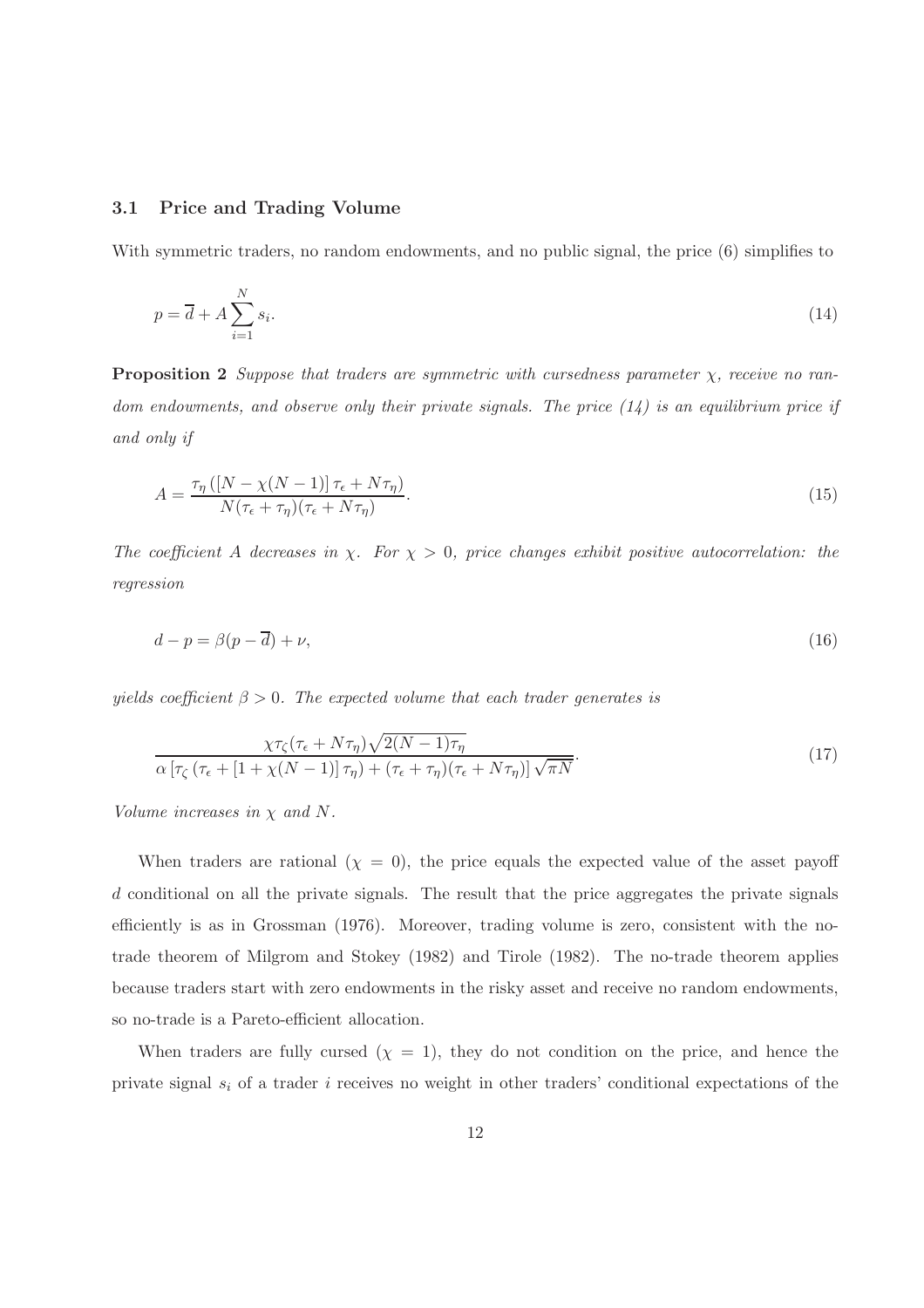asset payoff. As a consequence, the weight of  $s_i$  on the price, i.e., the coefficient A, is smaller in the fully cursed case than in the rational case. The same logic carries through to partial cursedness: A is smaller when traders are partially cursed than when they are rational, and decreases in  $\chi$ , i.e., is smaller when traders are more cursed. Since  $A$  is smaller than in the rational case, the price under-reacts to the private signals.

The price under-reaction implies positively autocorrelated price changes. The positive autocorrelation is reflected in the regression (16). The dependent variable in (16) is the price change between Period 1, in which the asset trades at p, and Period 2, in which the asset pays off d. The independent variable is the price change between a Period 0, in which private signals have not yet been revealed and the asset trades at the unconditional expectation  $\overline{d}$  of its payoff, and Period 1. The regression coefficient  $\beta$  is positive, meaning that a price rise in Period 1 predicts a further price rise, and vice-versa for a price drop.

Since fully cursed traders do not learn others' signals from the price, they trade with each other even without random endowments. Moreover, the expected volume that each generates increases in market size as measured by the number  $N$  of traders. To explain the intuition for the latter result, we recall the demand function  $x_i$  of a trader i, given by  $(8)$ . With fully cursed traders and no random endowments, (8) implies that the volume  $|x_i|$  generated by trader i is proportional to the discrepancy  $|E(d|I_{ic}) - p|$  between the trader's conditional expectation of the asset payoff and the price. The conditional expectation is

$$
E(d|I_{ic}) = E(d|s_i) = \overline{d} + \frac{\tau_{\epsilon}}{\tau_{\epsilon} + \tau_{\eta}} s_i,
$$

and the price is the average of traders' conditional expectations because of symmetry and no random endowments. Therefore,

$$
|E(d|I_{ic}) - p| = \left| \frac{\tau_{\epsilon}}{\tau_{\epsilon} + \tau_{\eta}} \left( s_i - \frac{\sum_{j=1}^{N} s_j}{N} \right) \right|.
$$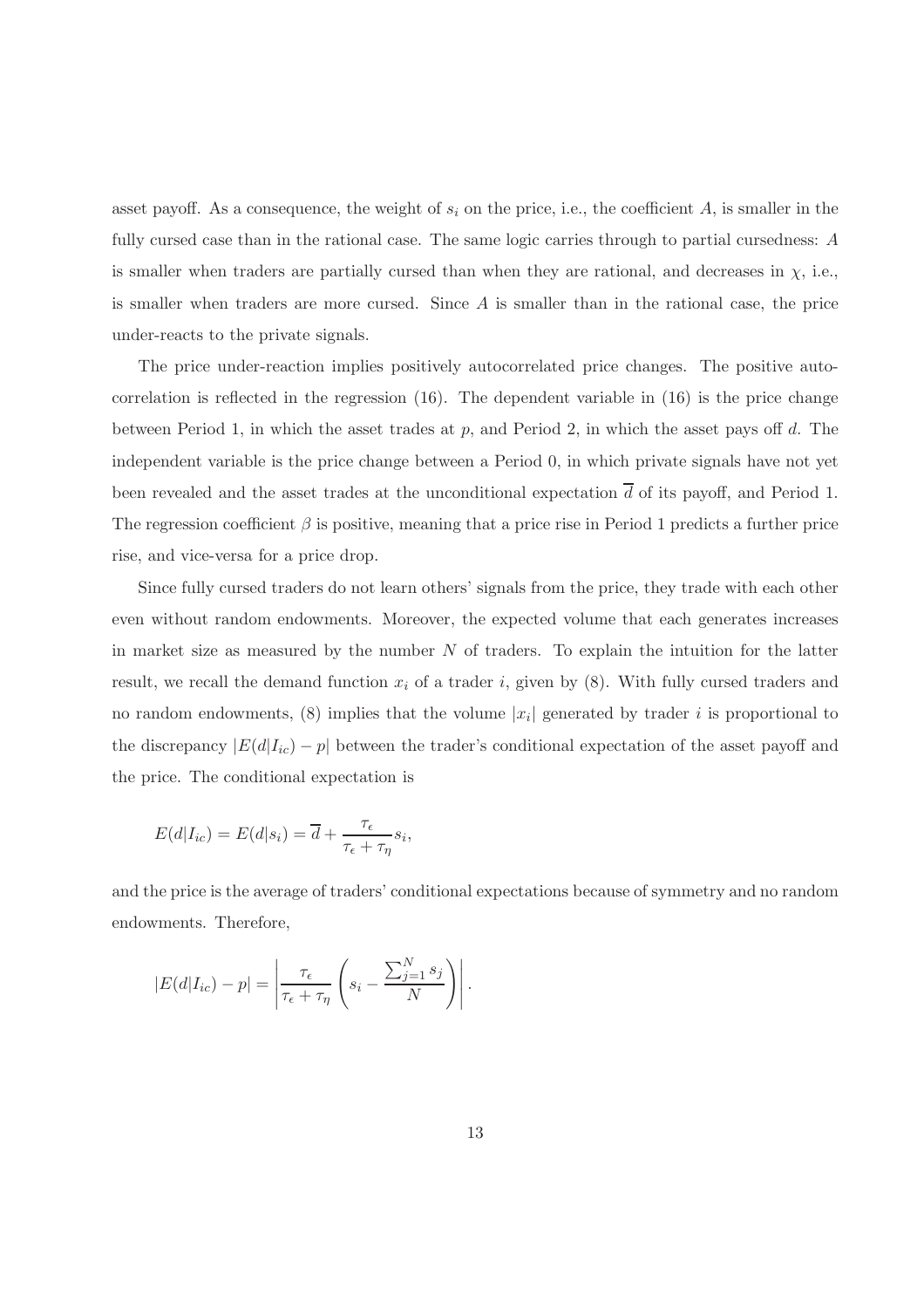As N increases, the signal  $s_i$  of trader i becomes more discordant with the average signal  $\frac{\sum_{j=1}^{N} s_j}{N}$  $\frac{=113}{N}$ . Hence, the discrepancy  $|E(d|I_{ic}) - p|$  increases, and so does the volume that trader i generates.<sup>7</sup> Since per-trader volume increases in  $N$ , aggregate volume converges to infinity when  $N$  becomes large. Hence, cursedness produces large volume in large markets with dispersed private information.

The result that per-trader volume increases with N extends to partially cursed traders. Indeed, (8) implies that the volume  $|x_i|$  that a partially cursed trader i generates is proportional to

$$
|(1 - \chi)E(d|I_{ir}) + \chi E(d|I_{ic}) - p| = \chi |E(d|I_{ic}) - p|,
$$

where the equality follows from  $E(d|I_{ir}) = p$ . The discrepancy between conditional expectation and price is therefore proportional to that for a fully cursed trader, with proportionality coefficient  $\chi$ . As  $\chi$  increases, so does volume.

Since there are no aggregate gains from trade and traders are symmetric, they are all made worse off by trading. Traders take on excessive risk: they hold risky positions while in fact they should be bearing no risk.

#### 3.2 Comparison to Overconfidence and Dismissiveness

In this subsection, we examine the relationship between cursedness and other theories that have been used in the literature to explain large trading volume. Under all the alternative theories that we consider, traders exaggerate the precision of their own signals relative to the precision of others' signals. Such beliefs have often been described as overconfidence, but we distinguish between different forms of overconfidence and use different terms to describe them.

We reserve the term *overconfidence* for its seemingly most direct form, whereby traders exaggerate the precision of their private signal. With symmetric traders, this means that each trader i perceives the precision of his own signal  $s_i$  to be  $\kappa \tau_\eta$  for  $\kappa > 1$ . When trader i is merely overconfident, he correctly perceives the precision of all other traders' signals  $s_j$ ,  $j \neq i$ , to be  $\tau_{\eta}$ .

 $\left\lceil \begin{array}{c} 7 \text{Formally, } E \end{array} \right\rceil$  $s_i - \frac{\sum_{j=1}^{N} s_j}{N}$  $\begin{array}{c} \begin{array}{c} \begin{array}{c} \begin{array}{c} \end{array}\\ \end{array} \end{array} \end{array}$ increases in N because it is equal to  $E\Big|$  $\eta_i - \frac{\sum_{j=1}^N \eta_j}{N}$  $\begin{array}{c} \begin{array}{c} \begin{array}{c} \begin{array}{c} \end{array}\\ \begin{array}{c} \end{array} \end{array} \end{array} \end{array}$ , as implied by (1), and because the noise terms  $\{\eta_j\}_{j=1,\dots,N}$  are independent.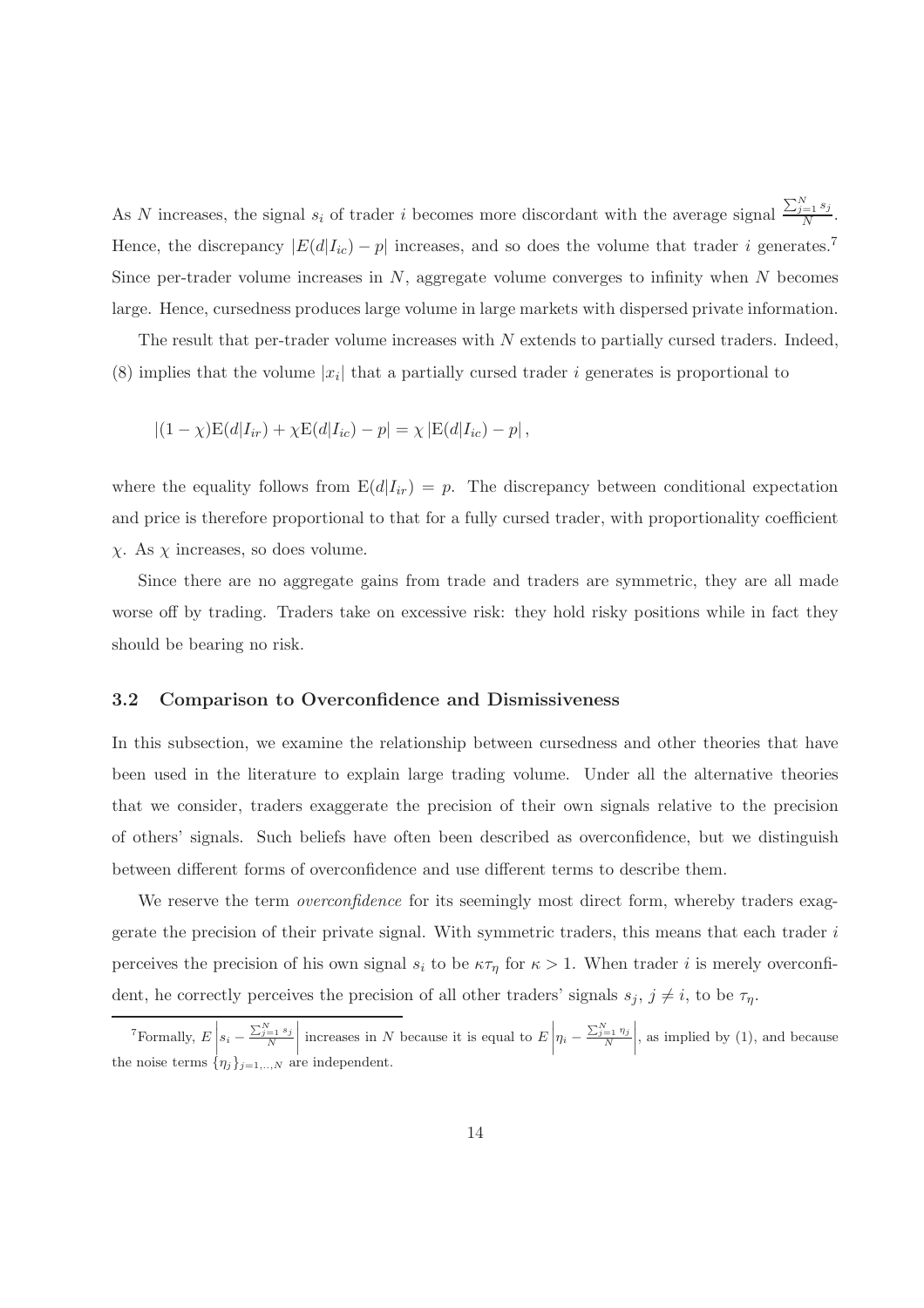We use the term *dismissiveness* for beliefs under which traders underestimate the precision of others' signals. With symmetric traders, this means that each trader  $i$  incorrectly perceives the precision of all other traders' signals  $s_j, j \neq i$ , to be  $\gamma \tau_\eta$  for  $\gamma \in [0, 1)$ . When trader i is merely dismissive, he correctly perceives the precision of his own private signal  $s_i$  to be  $\tau_{\eta}$ .

We allow dismissive traders to not only underestimate the precision of others' signals but to also overestimate the correlation of the noise terms. That is, trader  $i$  can perceive incorrectly that the noise terms  $\eta_j$  and  $\eta_{j'}$  for  $j, j' \neq i$  are positively correlated with coefficient  $\rho > 0$ , while in fact they are independent. That traders perceive some non-existent positive correlation is a form of dismissiveness because it causes them to underestimate the information content of the collection of others' signals (rather than of each signal separately).

We distinguish between overconfidence and dismissiveness because they are conceptually different and yield different equilibrium properties. We consider dismissive beliefs over both precision and correlation because equilibrium properties also can differ. We assume that the beliefs of overconfident or dismissive traders about the probability distribution of signals are common knowledge, and hence traders agree to disagree. For example, it is common knowledge that each overconfident trader thinks that he is better informed than all other traders think he is.

We nest overconfidence and dismissiveness in a single model, i.e., each trader can be both overconfident and dismissive, and his dismissive beliefs can concern both precision and correlation. In our nested model, trader i believes that private signals are given by (1) with  $Var(\eta_i) = \frac{1}{\kappa \tau_{\eta}},$  $Var(\eta_j) = \frac{1}{\gamma \tau_{\eta}}$  for  $j \neq i$ ,  $Cov(\eta_i, \eta_j) = 0$  for  $j \neq i$ , and  $Cov(\eta_j, \eta_{j'}) = \frac{\rho}{\gamma \tau_{\eta}}$  for  $j \neq j'$  and  $j, j' \neq i$ . Our nested model allows us to isolate the effects of each bias by setting the parameters corresponding to the other biases to their values under rational expectations:  $\kappa$  and  $\gamma$  to one, and  $\rho$  to zero.

Our modelling of overconfidence follows Odean (1998), whom we also follow in modelling dismissiveness as underestimation of the precision of others' signals. Modelling dismissiveness as overestimation of correlations is in the spirit of Banerjee (2011), who also allows for underestimation of precisions. In Banerjee, each trader i observes a private signal  $s_i = \epsilon + \eta_i$  and assumes that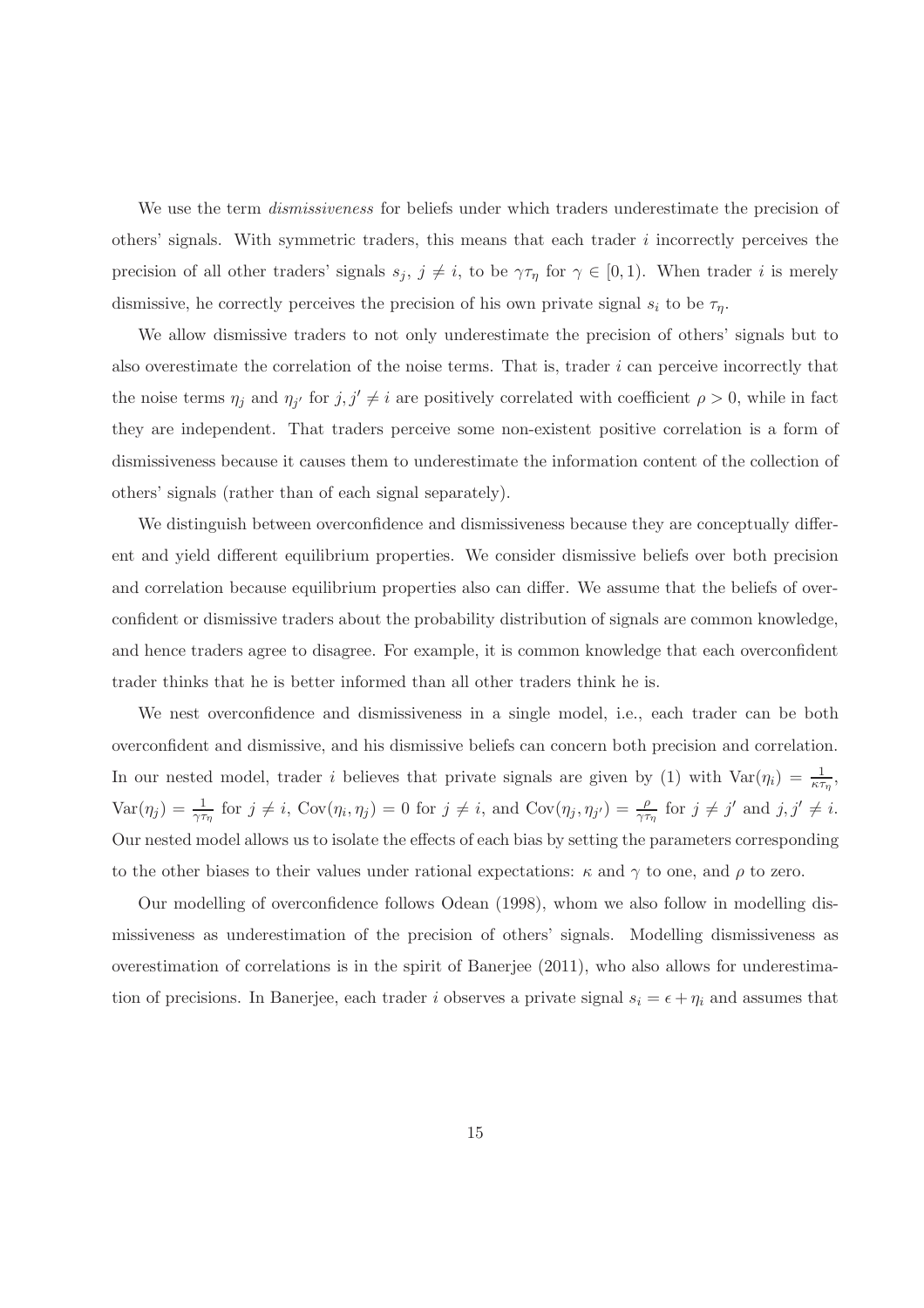the signal of each other trader  $j \neq i$  is

$$
s_j = \hat{\rho}\epsilon + \sqrt{(1-\hat{\rho}^2)}\phi_i + \eta_j,
$$

where  $\hat{\rho} \in [0,1]$  and  $\phi_i$  is a random variable that is independent of  $\epsilon$ . Trader i further assumes that  $\phi_i$  has the same distribution as  $\epsilon$ , and perceives correctly the precisions of  $\epsilon$  and  $\eta_j$  (within his mispecified model for  $s_j$ ). If  $\hat{\rho} < 1$ , then trader i underestimates the precision of trader j's signal because he assumes that it includes the additional noise term  $\sqrt{(1 - \hat{\rho}^2)}\phi_i$ . Because that term is independent of  $j$ , trader  $i$  also overestimates the correlation of the noise in others' signals. Note that the parameter  $\hat{\rho}$  in Banerjee plays an inverse role to  $\rho$  in our model: trader *i*'s estimated correlation of the noise in others' signals is decreasing in  $\hat{\rho}$  in Banerjee but is equal to (and hence increasing in)  $\rho$  in our model.<sup>8</sup>

Proposition 3 Suppose that traders are symmetric and not cursed, receive no random endowments, and observe only their private signals. Suppose also that each trader perceives the precision of his private signal to be  $\kappa\tau_{\eta}$  for  $\kappa \geq 1$ , the precision of every other trader's signal to be  $\gamma\tau_{\eta}$  for  $\gamma \in [0,1]$ , and the correlation between the noise terms in others' signals to be  $\rho \in [0,1]$ . The price  $(14)$  is an equilibrium price if and only if

$$
A = \frac{\left(\kappa + \frac{(N-1)\gamma}{1 + (N-2)\rho}\right)\tau_{\eta}}{N\left[\tau_{\epsilon} + \left(\kappa + \frac{(N-1)\gamma}{1 + (N-2)\rho}\right)\tau_{\eta}\right]}.
$$
\n(18)

The coefficient A increases in  $\kappa$  and  $\gamma$ , and decreases in  $\rho$ . The expected volume that each trader generates is

$$
\frac{\left(\kappa - \frac{\gamma}{1 + (N-2)\rho}\right)\tau_{\zeta}\sqrt{2(N-1)\tau_{\eta}}}{\alpha\left[\tau_{\epsilon} + \tau_{\zeta} + \left(\kappa + \frac{(N-1)\gamma}{1 + (N-2)\rho}\right)\tau_{\eta}\right]\sqrt{\pi N}}.
$$
\n(19)

<sup>&</sup>lt;sup>8</sup>Banerjee does not require the noise terms  $\eta_i$  for  $i = 1, ..., N$  to be independent, as we do in our model. An additional difference between our specification and his is that we assume that  $\epsilon$  enters with a unit coefficient in  $s_i$  as perceived by trader i, while the coefficient is  $\hat{\rho}$  in his model.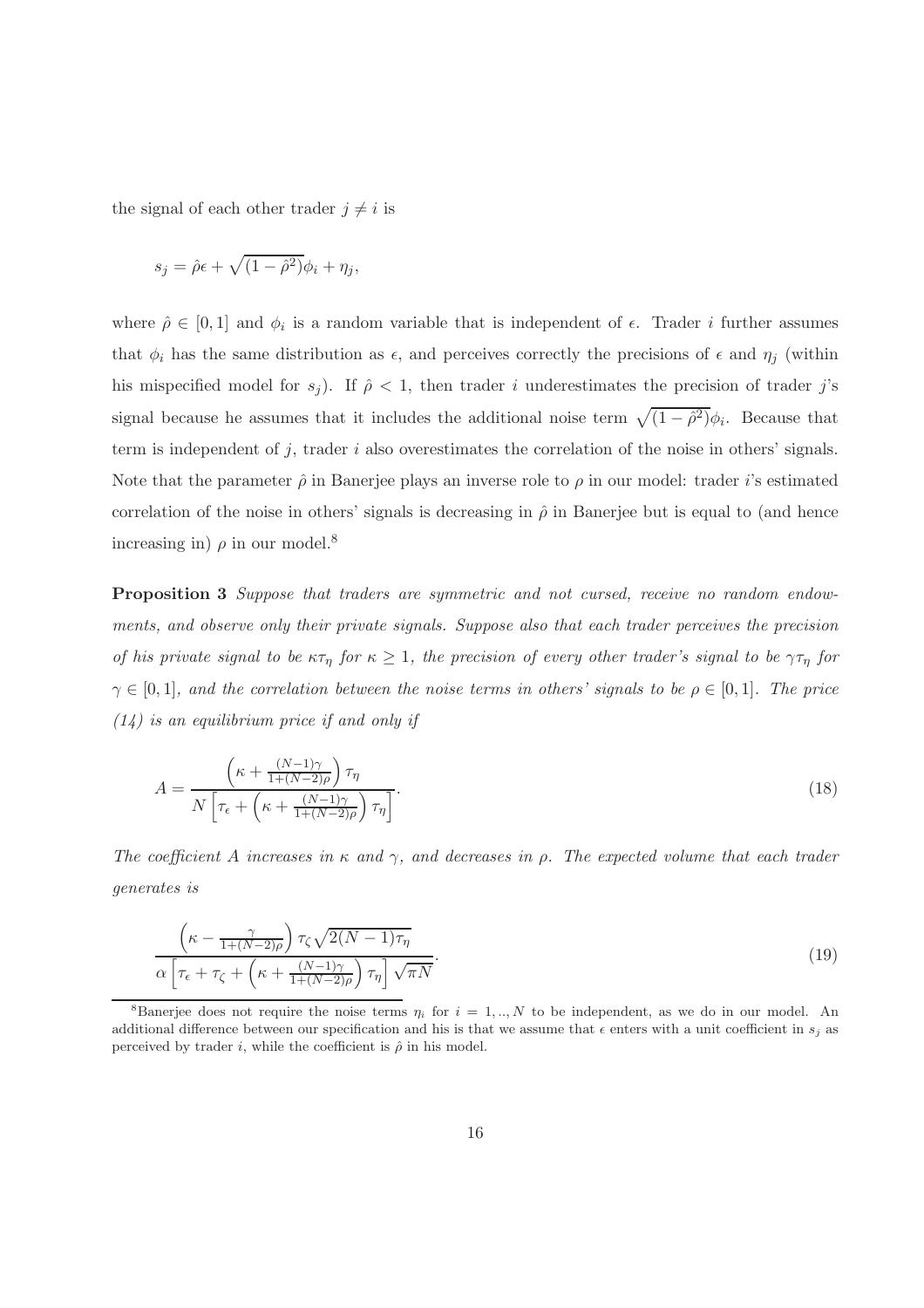Volume increases in  $\kappa$  and  $\rho$ , and decreases in  $\gamma$ . Volume decreases in N if

$$
\frac{\gamma(\kappa-\gamma)\tau_{\eta}}{\tau_{\epsilon}+\tau_{\eta}+2\kappa\tau_{\eta}} - \gamma\rho > \frac{(\kappa-\gamma)\left[\tau_{\epsilon}+\tau_{\zeta}+(\kappa+\gamma)\tau_{\eta}\right]}{4(\tau_{\epsilon}+\tau_{\eta}+2\kappa\tau_{\eta})},\tag{20}
$$

increases in N if

$$
\frac{\kappa \rho \left[ \rho (\tau_{\epsilon} + \tau_{\zeta}) + (\kappa \rho + \gamma) \, \tau_{\eta} \right]}{2(\tau_{\epsilon} + \tau_{\eta} + 2\kappa \tau_{\eta})} > \frac{\gamma (\kappa - \gamma) \tau_{\eta}}{\tau_{\epsilon} + \tau_{\eta} + 2\kappa \tau_{\eta}} - \gamma \rho,
$$
\n
$$
(21)
$$

and is hump-shaped in N for values of  $\frac{\gamma(\kappa-\gamma)\tau_{\eta}}{\tau_{\epsilon}+\tau_{\eta}+2\kappa\tau_{\eta}} - \gamma \rho$  in the intermediate region. If  $\gamma > 0$  and  $\rho = 0$ , then volume converges to zero as the number N of traders grows large, and aggregate volume, summed across traders, converges to a positive limit. If  $\gamma = 0$  or  $\rho > 0$ , then volume converges to a positive limit as N grows large, and aggregate volume converges to infinity.

Overconfidence and dismissiveness have opposite effects on the price. Fixing the dismissiveness parameters  $(\gamma, \rho)$ , more overconfidence (larger  $\kappa$ ) causes traders to attach larger weight to their own private signals. As a consequence, the weight of the signals on the price, i.e., the coefficient  $A$ , increases. Fixing instead the overconfidence parameter  $\kappa$ , more dismissiveness (smaller  $\gamma$  or larger  $\rho$ ) causes traders to attach smaller weight to other traders' private signals, as revealed by the price. This causes A to decrease.

The effect of dismissiveness on the price goes in the same direction as that of cursedness. Indeed, in both cases the coefficient A decreases relative to the rational case, and this happens because traders underweight others' signals. Cursed traders underweight others' signals because they fail to infer them from the price. Dismissive traders infer those signals from the price, but view them as less informative than they actually are. In both cases the price under-reacts to the signals, and price changes are positively autocorrelated.

Cursedness and dismissiveness have different implications for trading volume. The differences are sharpest when  $\gamma > 0$  and  $\rho = 0$ , i.e., dismissive traders do not treat others' signals as pure noise and perceive correctly that the noise terms in those signals are independent. Recall from Proposition 2 that per-trader volume under cursedness increases as the number N of traders increases. Hence, when N grows large, per-trader volume converges to a positive limit and aggregate volume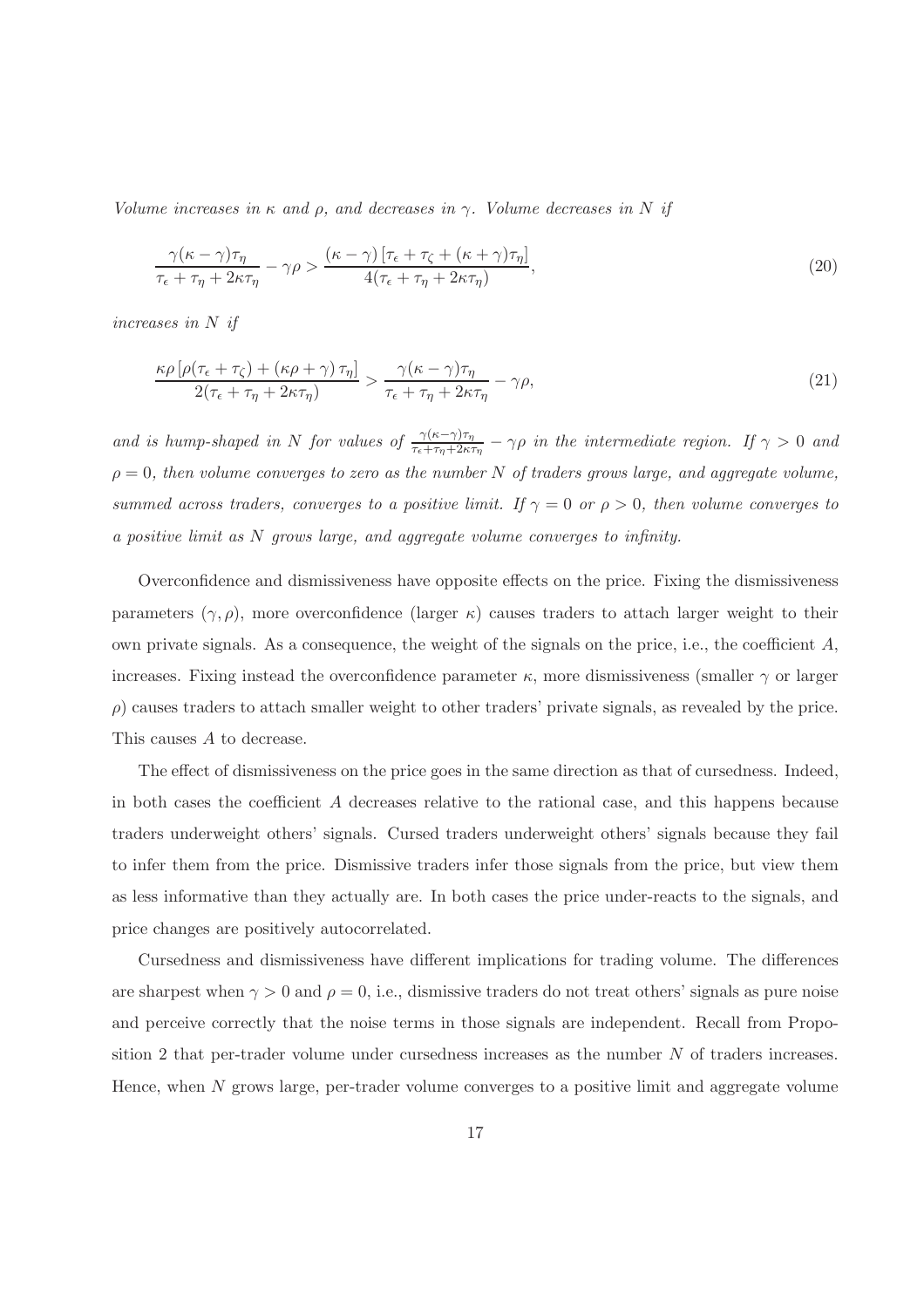converges to infinity. Proposition 3 shows instead that per-trader volume under overconfidence or dismissiveness converges to zero, and aggregate volume converges to a finite limit. Thus, overconfidence does not generate large aggregate volume in large markets with dispersed information, in contrast to cursedness. Dismissivess does not generate large volume either, when  $\gamma > 0$  and  $\rho = 0$ .

The ability of overconfident or dismissive traders to infer others' signals from the price is key to why they trade little in large markets. Indeed, such traders realize that the price fully reveals the average signal of all other traders. And while they underestimate the precision of others' signals relative to their own signal, they understand that their own signal carries much less information than the average of a large number of other, even less precise, signals. In large markets, therefore, overconfident or dismissive traders base their expectations about the asset payoff almost exclusively on the price. As a result, the difference between any two traders' expectations converges to zero, and so does per-trader volume. By contrast, cursed traders do not fully realize that the price reveals the average signal of other traders. Hence, they give their signal non-negligible weight even in large markets when forming their expectations about the asset payoff, and per-trader volume does not converge to zero.

The different implications that cursedness and dismissiveness have for trading volume concern not only the large  $N$  limit but also the comparative statics with respect to  $N$ . The differences in comparative statics for large N follow directly from previous results. Since per-trader volume under overconfidence and dismissiveness converges to zero when  $N$  grows large, it decreases with N for large N. By contrast, per-trader volume under cursedness increases in N for all values of  $N$ , so for large N changes in N have opposite effects on volume. These differences carry through to all values of N if signals are precise enough  $(\tau<sub>\eta</sub>$  large) and overconfidence and dismissiveness are not too extreme ( $\gamma$  is not close to zero and  $\kappa$  is not much larger than one). Indeed, Proposition 3 shows that overconfident and dismissive volume are decreasing in N if  $(3\gamma - \kappa)\tau_\eta > \tau_\epsilon + \tau_\zeta$  and are hump-shaped in N otherwise.

Cursed and dismissive volume become more similar when  $\gamma = 0$  or  $\rho > 0$ . When  $\gamma = 0$ , dismissive traders perceive others' signals as being pure noise, and hence ignore them completely when forming their expectations of the asset payoff. This is observationally equivalent, in the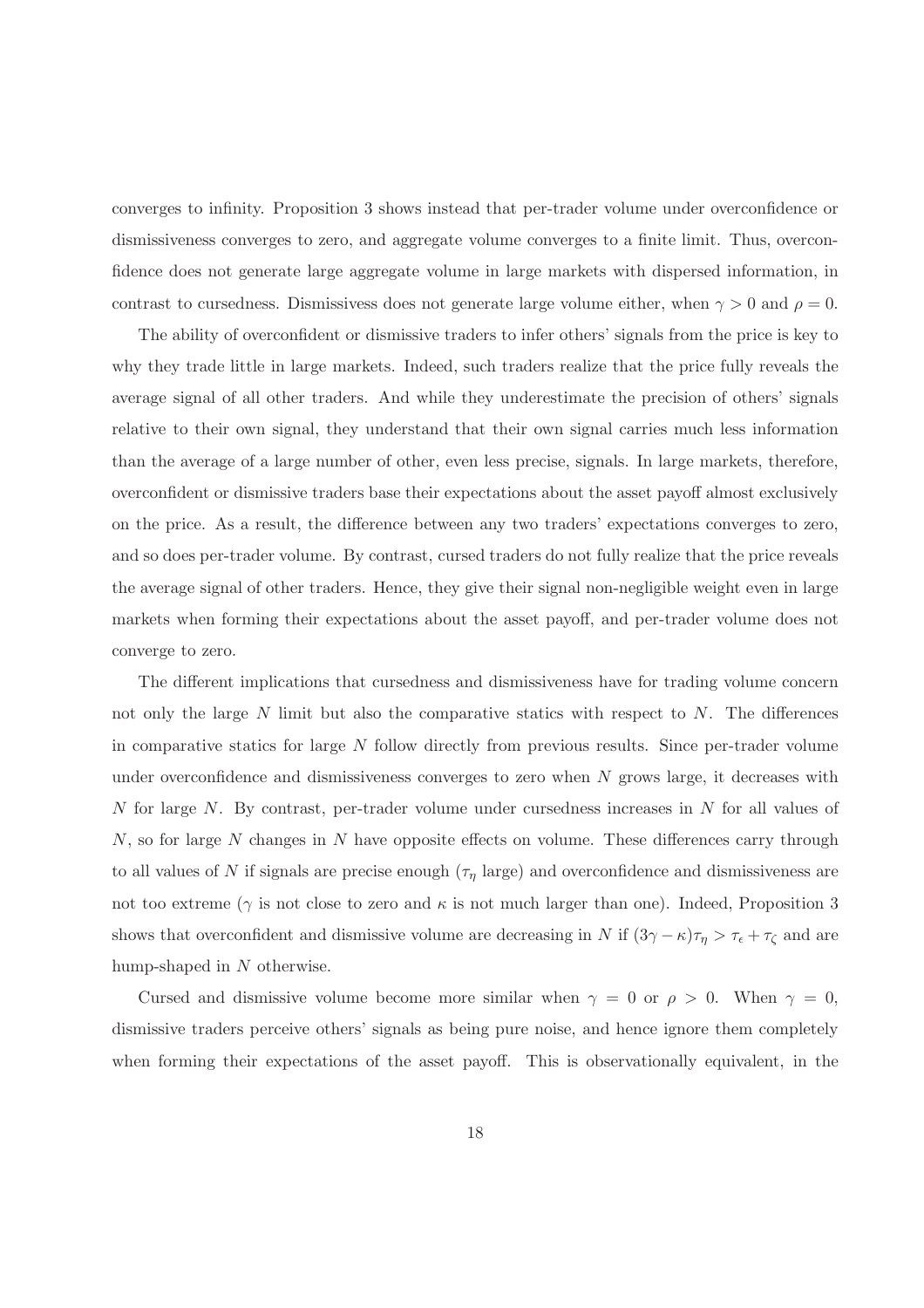context of our model, to fully cursed traders failing to infer the signals from price. (As we note below, however, the observational equivalence breaks down when private signals are revealed publicly to all traders.) In particular, price and trading volume are identical when  $\chi = 1$  (full cursedness) and when  $\kappa = 1$  and  $\gamma = 0$  (no overconfidence and extreme dismissiveness). Hence, per-trader volume increases in  $N$ , and aggregate volume converges to infinity when  $N$  grows large. The result that per-trader volume under dismissiveness converges to zero, shown for  $\gamma > 0$  and  $\rho = 0$ , breaks down because traders view the average of pure-noise signals also as pure noise.

When  $\rho > 0$ , dismissive traders perceive incorrectly that the noise terms in others' signals are correlated, and hence do not view the average of a large number of such signals as much more informative than their own signal. As a result, per-trader volume under dismissiveness does not converge to zero when N grows large, but converges instead to a positive limit that is increasing in ρ. Proposition 3 also implies that volume is decreasing or hump-shaped in N when ρ is small but becomes increasing in N when  $\rho$  is close to one.

The assumptions  $\gamma = 0$  and  $\rho > 0$  are somewhat strong: under  $\gamma = 0$  each trader treats informative signals as pure noise, and under  $\rho > 0$  he treats independent errors by others as correlated and assumes that he is the only one to avoid the common error. Since these assumptions are required for dismissive volume to be large in large markets with dispersed information, cursedness may be a more plausible explanation for large volume.<sup>9</sup>

Even when  $\gamma = 0$  or  $\rho > 0$ , cursedness and dismissiveness can be distinguished in terms of their implications for trading volume. Suppose that private signals are revealed publicly to all traders. Cursed traders would then learn those signals, and their failure to infer from the price would be inconsequential because the price would not contain any additional information. Hence, cursed volume would decline to zero. By contrast, dismissive volume would remain the same. Indeed, dismissive traders infer others' signals from the price, and trade because they view them as less informative than they actually are. Revealing the signals publicly would not change their

<sup>9</sup>Alternatively, overconfident or dismissive volume could be large in large markets if information dispersion is limited and does not increase with market size. Suppose that there is a fixed number M of signals that does not increase with the number N of traders, and that different groups of traders, of size  $N/M$  each, observe a different signal. Increasing market size would not make the average of the signals more informative because the number of distinct signals in the average would not change. Assumptions along these lines are made, for example, in Odean (1998), Scheinkman and Xiong (2003), and Banerjee, Kaniel, and Kremer (2010).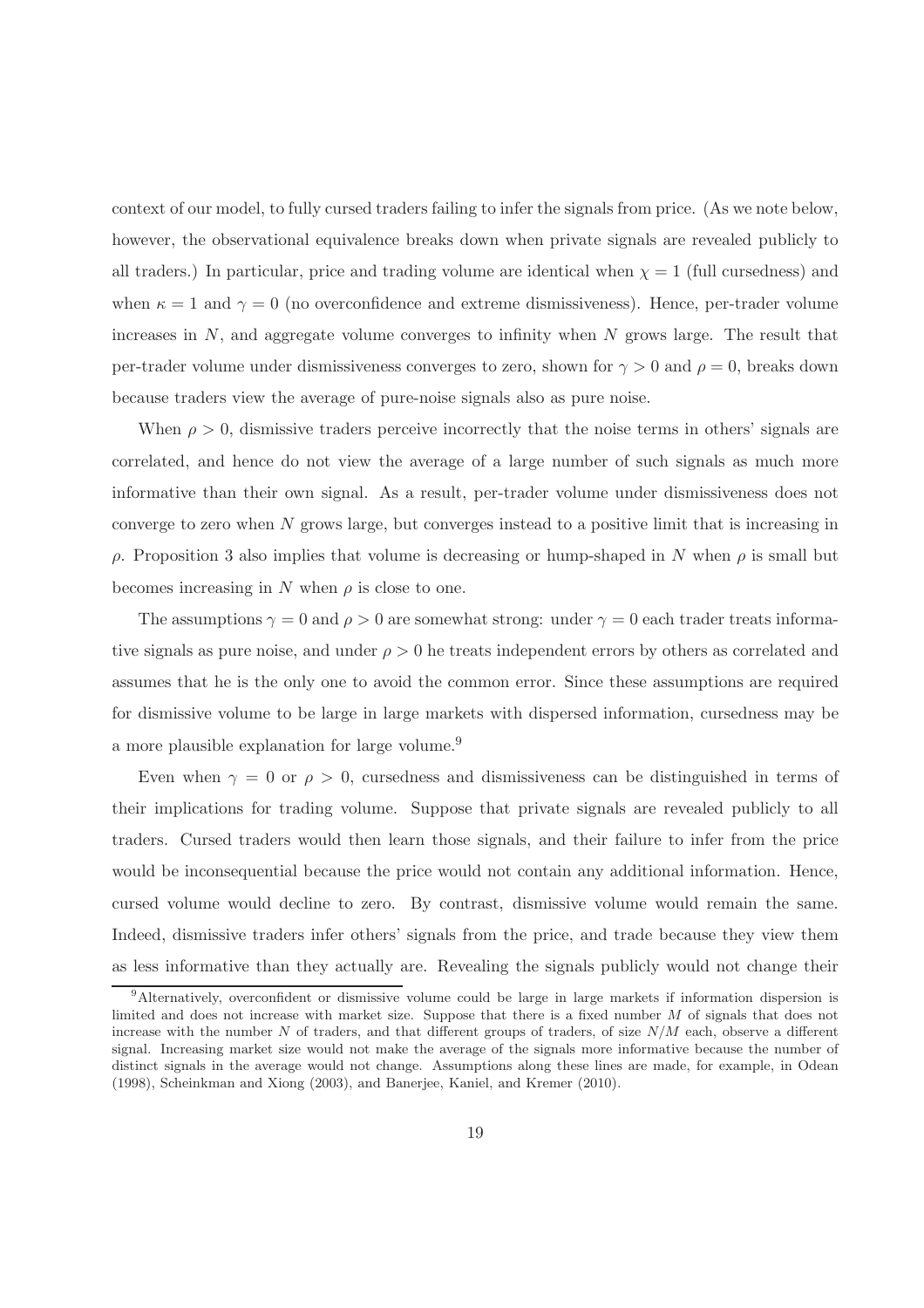information. Corollary 1 confirms these results.<sup>10 11</sup>

Corollary 1 Suppose that traders are symmetric, receive no random endowments, and observe only their private signals. Public revelation of all private signals would impact volume as follows:

- If all traders are cursed, then volume would decline to zero.
- If all traders are overconfident or dismissive, then volume would not change.

#### 3.3 Cursedness as an Enabling Bias

Cursedness not only generates large volume in large markets, but can also act as an "enabling bias," amplifying the effects that other biases may have on volume. Recall from Proposition 3 that per-trader volume when overconfidence is the only bias ( $\kappa \geq 1$ ,  $\chi = 0$ ,  $\gamma = 1$ ,  $\rho = 0$ ) converges to zero as market size N grows large. Key to this result is that while overconfident traders exaggerate the information content of their signal, they realize that the average signal of all other traders, as revealed by the price, conveys much more information. This effect is suppressed when overconfident traders are also cursed, because there is no learning from the price. Hence, traders who are both overconfident and cursed give their signal non-negligible weight even in large markets, and that weight increases with the extent of overconfidence. Accordingly, per-trader volume in markets with such traders converges to a positive limit as  $N$  grows large, and that limit is larger when traders are more overconfident. Cursedness and overconfidence work as complements in generating trade: overconfidence on its own does not generate large volume in large markets but does so in the presence of cursedness.

**Proposition 4** Suppose that traders are symmetric with cursedness parameter  $\chi$ , receive no random endowments, and observe only their private signals. Suppose also that each trader perceives

 $10$ Corollary 1 would hold even if the revealed information were the average of traders' signals rather than each and every signal. This is because with symmetry and normality, the average is a sufficient statistic for all the signals.

 $11$ An important difference between cursedness on the one hand, and overconfidence and dismissiveness on the other, concerns the type of statistical relationships that people misperceive. Overconfident or dismissive people disagree about the correlations between exogenous variables (private signals and asset payoff), and this creates disagreement about the relationship between endogenous and exogenous variables (price and asset payoff). Cursed people, by contrast, share common beliefs about correlations between exogenous variables and hold opposing beliefs only about the relationship between endogenous and exogenous variables (price and asset payoff). This difference drives Corollary 1. It is important, in particular, that cursed traders can interpret others' signals correctly when revealed.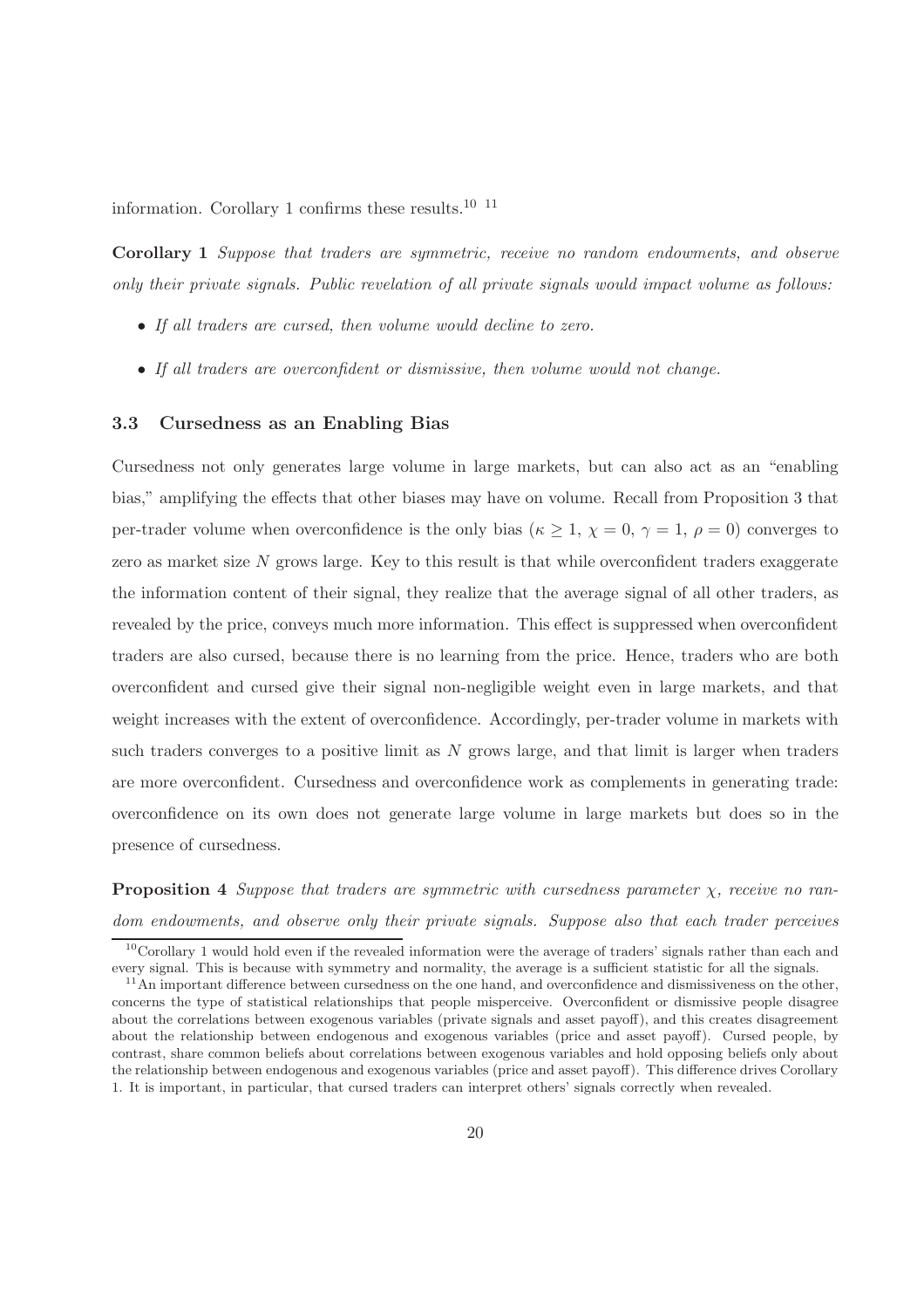the precision of his private signal to be  $\kappa \tau_{\eta}$  for  $\kappa \geq 1$ , the precision of every other trader's signal to be  $\gamma\tau_{\eta}$  for  $\gamma \in [0,1]$ , and the correlation between the noise terms in others' signals to be  $\rho \in [0,1]$ . The expected volume that each trader generates is

$$
\frac{\left(\kappa - \frac{\gamma}{1 + (N-2)\rho} + \frac{\chi\gamma(\tau_{\epsilon} + N\kappa\tau_{\eta})}{[1 + (N-2)\rho](\tau_{\epsilon} + \kappa\tau_{\eta})}\right)\tau_{\zeta}\sqrt{2(N-1)\tau_{\eta}}}{\alpha\left[\tau_{\epsilon} + \tau_{\zeta} + \left(\kappa + \frac{(N-1)\gamma}{1 + (N-2)\rho}\right)\tau_{\eta} + \frac{(N-1)\chi\gamma\tau_{\zeta}\tau_{\eta}}{[1 + (N-2)\rho](\tau_{\epsilon} + \kappa\tau_{\eta})}\right]\sqrt{\pi N}}.
$$
\n(22)

If  $\chi > 0$ , then volume converges to a positive limit as the number N of traders grows large, and that limit increases in the overconfidence parameter  $\kappa$ .

# 4 Extensions

### 4.1 Public Signal

In this section we re-introduce the public signal  $s = \epsilon + \theta$  that was allowed for in our general model but excluded from Section 3. We maintain the other assumptions of Section 3 that traders receive no endowment shocks and are symmetric. The price (6) takes the form

$$
p = \overline{d} + A \sum_{i=1}^{N} s_i + Bs. \tag{23}
$$

**Proposition 5** Suppose that traders are symmetric with cursedness parameter  $\chi$ , receive no random endowments, and observe their private signals and the public signal. The price (23) is an equilibrium price if and only if

$$
A = \frac{\tau_{\eta} \left( \left[N - (N - 1)\chi\right] \left(\tau_{\epsilon} + \tau_{\theta}\right) + N\tau_{\eta} \right)}{N(\tau_{\epsilon} + \tau_{\eta} + \tau_{\theta})(\tau_{\epsilon} + N\tau_{\eta} + \tau_{\theta})},\tag{24}
$$

$$
B = \frac{\tau_{\theta} \left(\tau_{\epsilon} + \left[1 + (N - 1)\chi\right] \tau_{\eta} + \tau_{\theta}\right)}{(\tau_{\epsilon} + \tau_{\eta} + \tau_{\theta})(\tau_{\epsilon} + N\tau_{\eta} + \tau_{\theta})}.
$$
\n(25)

The coefficient A decreases in  $\chi$  and the coefficient B increases in  $\chi$ . For  $\chi > 0$ , the regression

$$
d - p = \beta_1 (p - \overline{d}) + \beta_2 s + \nu,\tag{26}
$$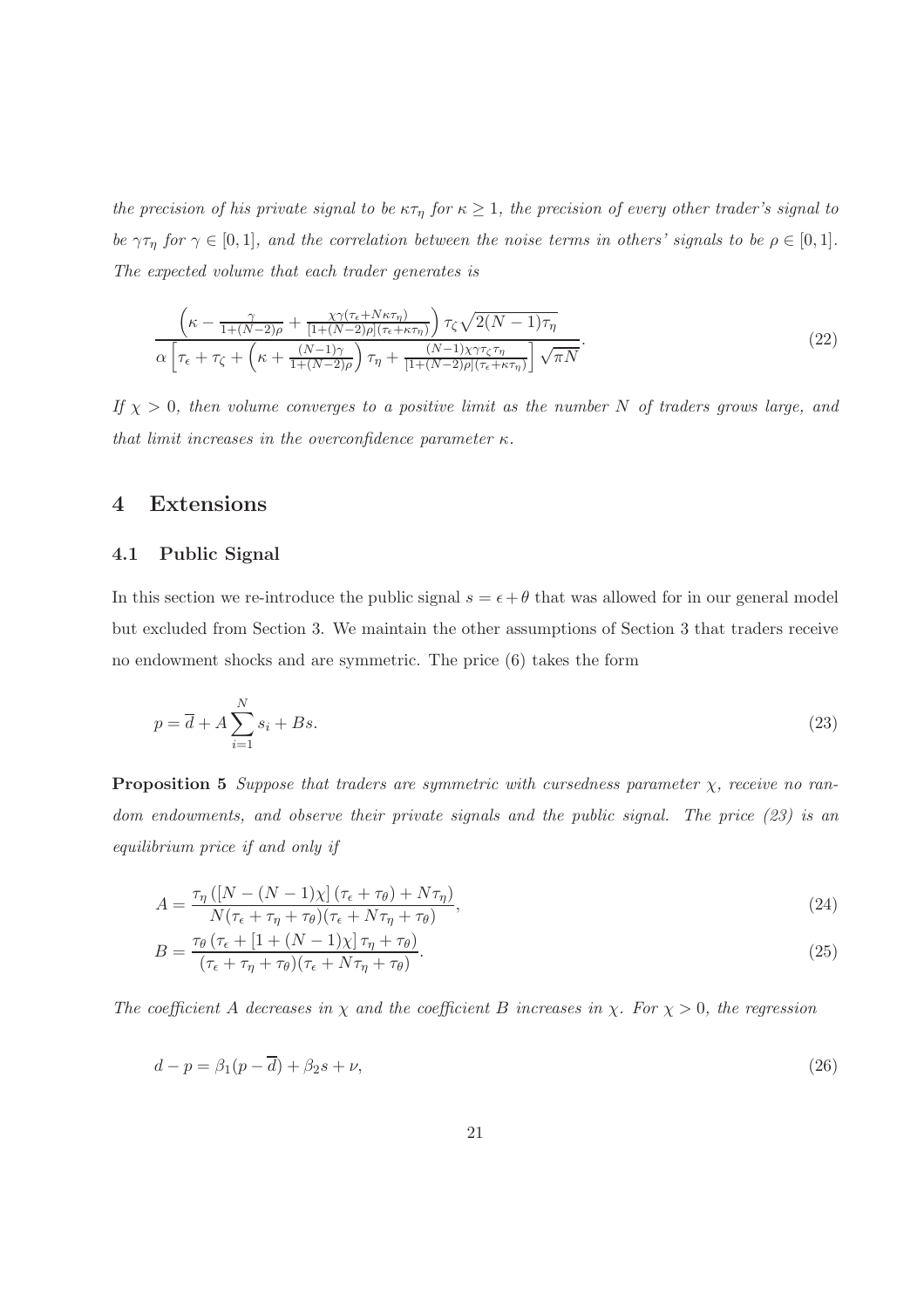yields coefficients  $\beta_1 > 0$  and  $\beta_2 < 0$ . The expected volume that each trader generates is

$$
\frac{\chi\tau_{\zeta}(\tau_{\epsilon} + N\tau_{\eta} + \tau_{\theta})\sqrt{2(N-1)\tau_{\eta}}}{\alpha\left[\tau_{\zeta}\left(\tau_{\epsilon} + [1 + \chi(N-1)]\,\tau_{\eta} + \tau_{\theta}\right) + \left(\tau_{\epsilon} + \tau_{\eta} + \tau_{\theta}\right)\left(\tau_{\epsilon} + N\tau_{\eta} + \tau_{\theta}\right)\right]\sqrt{\pi N}},\tag{27}
$$

and is lower than when traders do not observe the public signal.

As in Section 3, traders' private signals enter the price with a smaller weight than in the rational case. The public signal, however, enters the price with a larger weight. The intuition is easier to understand in the case where traders are fully cursed. Since they form their conditional expectations of the asset payoff using fewer signals than rational traders, they attach larger weight to each signal they use. The public signal thus receives larger weight in each trader's conditional expectation, and enters the price with a larger weight. The same logic carries through to partial cursedness: B is larger when traders are partially cursed than when they are rational, and increases in  $\chi$ , i.e., is larger when traders are more cursed.

Because the public signal enters the price with a larger weight than in the rational case, it predicts future price changes negatively. This predictability is revealed from a bivariate regression of the price change between Periods 1 and 2 on the public signal and on the price change between Periods 0 and 1. The regression coefficient  $\beta_2$  on the public signal is negative. The coefficient becomes zero, however, if the price change between Periods 0 and 1 is not controlled for. This is because cursed traders understand the relationship between the public signal and the asset payoff, so if they were to condition their expectation of the payoff on the public signal alone, they would do so correctly.

The last result of Proposition 5 is that observing the public signal lowers volume. The intuition is that cursed traders trade with each other because they observe different private signals and do not learn others' signals from the price. When they also observe the public signal, they give their private signals less weight and hence trade less. This result is in the spirit of Corollary 1 that public revelation of private signals reduces cursed trade.

Observing the public signal lowers volume not only under cursedness but also under overconfidence and dismissiveness, and the intuition is the same. We show this result in the appendix, where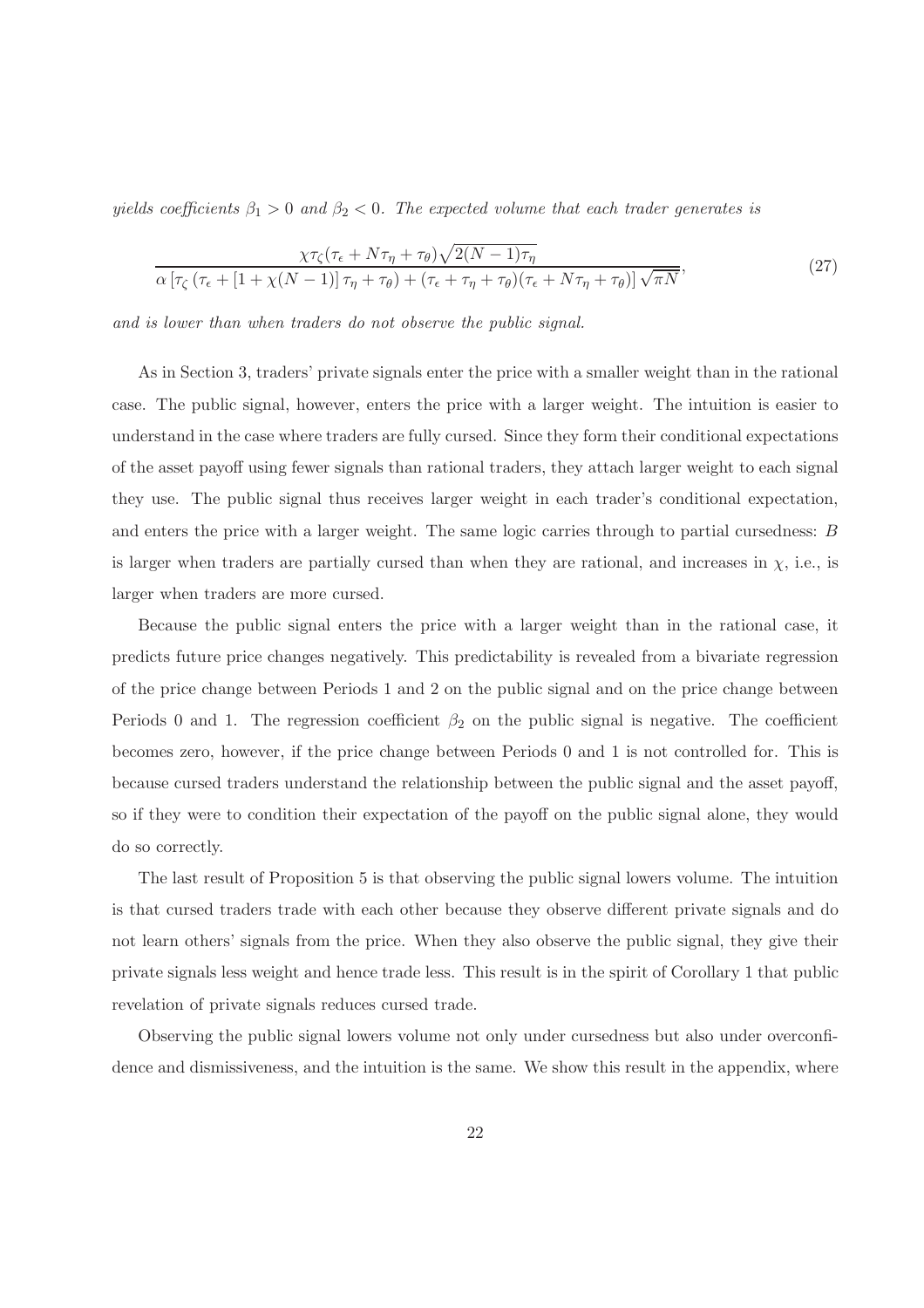we compute the equilibrium with overconfident and dismissive traders who observe a public signal (Proposition B.1). We assume that overconfident and dismissive traders agree on the precision of the public signal (as do cursed traders in this section). If instead, they disagree, volume could remain the same, as shown in Corollary 1 for the case where private signals are publicly revealed, or perhaps increase.

#### 4.2 Random Endowments

In this section we re-introduce the random endowments that were allowed for in our general model but excluded from Section 3. We maintain the other assumptions of Section 3 that traders observe no public signal and are symmetric. We assume that the symmetry extends to the precision of endowment shocks  $\{z_i\}_{i=1,..,N}$ , which takes a value  $\tau_z$  common to all traders. The price (6) takes the form

$$
p = \overline{d} + A \sum_{i=1}^{N} s_i - C \sum_{i=1}^{N} z_i.
$$
\n(28)

**Proposition 6** Suppose that traders are symmetric with cursedness parameter  $\chi$ , receive random endowments, and observe only their private signals and endowment shocks. The price (28) is an equilibrium price if and only if

$$
A = \frac{\tau_{\eta} \left(\tau_{\epsilon} + \tau_{\eta} + \chi \frac{(N-1)\tau_{\eta}\tau_{z}}{\tau_{z} + \frac{C^{2}}{A^{2}}\tau_{\eta}}\right) + (1-\chi)\left(\tau_{\epsilon} + \tau_{\eta}\right) \frac{(N-1)\tau_{\eta}\tau_{z}}{\tau_{z} + \frac{C^{2}}{A^{2}}\tau_{\eta}}}{N(\tau_{\epsilon} + \tau_{\eta}) \left(\tau_{\epsilon} + \tau_{\eta} + \frac{(N-1)\tau_{\eta}\tau_{z}}{\tau_{z} + \frac{C^{2}}{A^{2}}\tau_{\eta}}\right)},
$$
\n(29)

and  $\frac{C}{A} > 0$  is the unique solution to the cubic equation

$$
\left(\tau_z + \frac{C^2}{A^2}\tau_\eta\right) \left(\frac{C}{A}\tau_\zeta\tau_\eta - \alpha(\tau_\epsilon + \tau_\zeta + \tau_\eta)\right) + \frac{(N-1)\tau_\eta\tau_z}{\tau_\epsilon + \tau_\eta} \left[\chi\frac{C}{A}\tau_\zeta\tau_\eta - \alpha(\tau_\epsilon + \chi\tau_\zeta + \tau_\eta)\right] = 0. \tag{30}
$$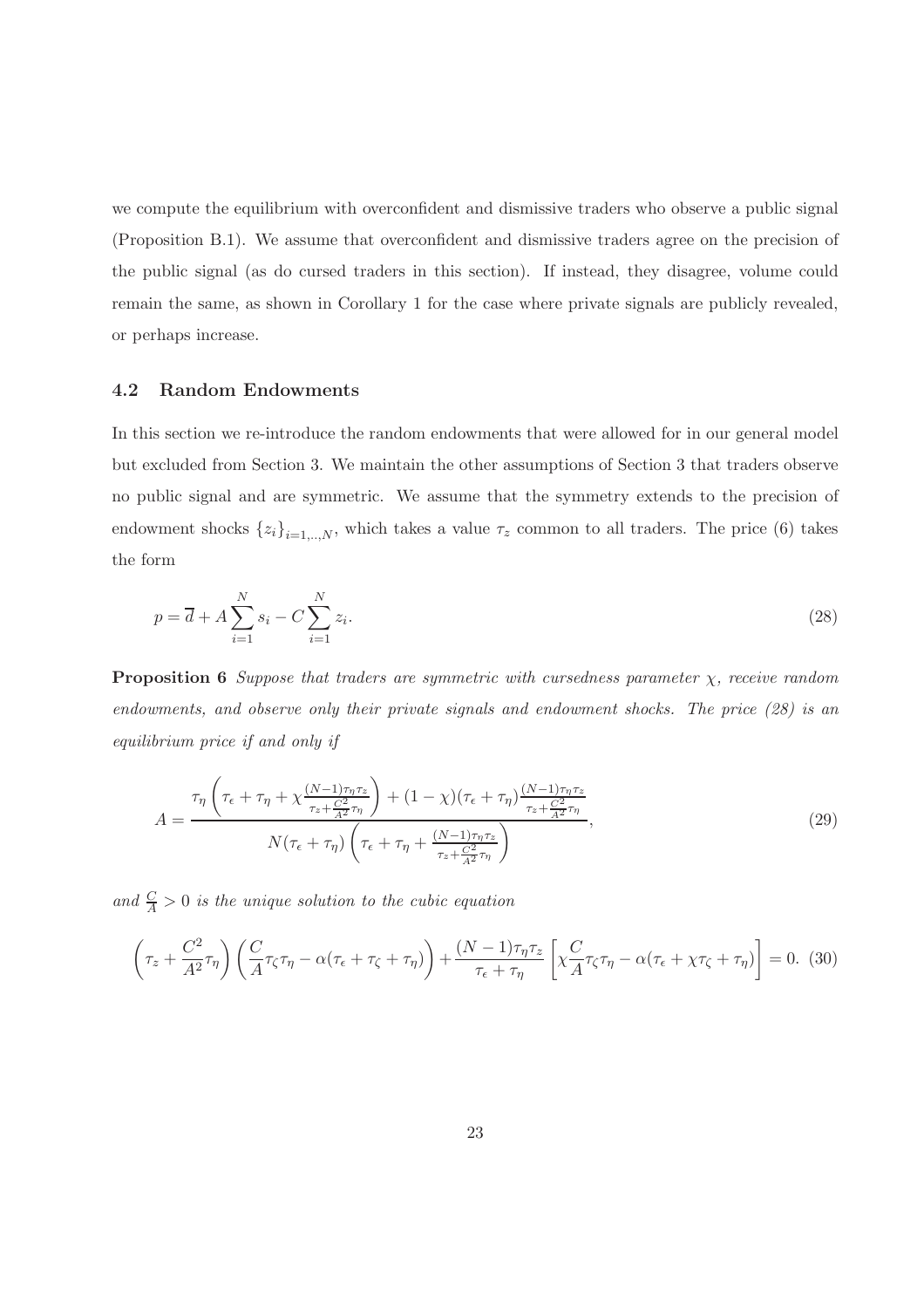The expected volume that each trader generates is

$$
\frac{\left[\frac{C^2}{A^2}\tau_\eta(\tau_\epsilon + \tau_\eta) + \chi(\tau_\epsilon + N\tau_\eta)\tau_z\right]\sqrt{2(N-1)\left(\tau_z + \frac{C^2}{A^2}\tau_\eta\right)}}{\left[\left(\tau_z + \frac{C^2}{A^2}\tau_\eta\right)(\tau_\epsilon + \tau_\eta) + \chi(N-1)\tau_\eta\tau_z\right]\frac{C}{A}\sqrt{\pi N\tau_\eta\tau_z}}.
$$
\n(31)

Volume increases in N, for  $\chi \in \{0,1\}$ .

Random endowments generate trade even among rational traders. This can be confirmed by setting  $\chi = 0$  in (31): when there are no random endowments ( $\tau_z = \infty$ ) rational volume is zero consistent with Proposition 2, and when there are random endowments ( $\tau$ <sub>z</sub> finite) rational volume is positive. Eq. (31) implies additionally that per-trader volume in the rational case increases in the number  $N$  of traders. Hence aggregate volume goes to infinity when  $N$  grows large.

Since rational volume is generated by random endowments, Proposition 6 suggests that these endowments should generate large aggregate volume in large markets in all the cases that we consider: rationality, cursedness, overconfidence, and dismissiveness.<sup>12</sup> Eq. (31) indeed implies that per-trader volume converges to a positive limit for all  $\chi \in [0,1]$ , and hence aggregate volume in the rational and cursed cases is large in large markets. The same result holds for overconfidence and dismissiveness, as we show in the appendix, where we compute the equilibrium with overconfident and dismissive traders who receive random endowments (Proposition B.2).

While the limit behavior of volume when traders receive random endowments is the same under cursedness and under dismissiveness, other properties of volume can differ. Section 3 emphasizes two such properties in the absence of random endowments: the dependence of volume on N, and the effect of revealing private signals publicly. The differences on how cursed and dismissive volume depend on N, shown in Section 3, extend to small endowment shocks by continuity. Corollary 2 examines how cursed and dismissive volume change when private signals are revealed publicly. Continuity does not pin down the effect on dismissive volume because there is no effect in the absence of random endowments. Continuity also does not pin down the effect on rational volume

<sup>&</sup>lt;sup>12</sup>Although rational traders trade both because of random endowments and private information, random endowments generate rational volume in the sense that volume would be zero in their absence. The contribution of private information to rational volume is, in fact, negative, as shown in Corollary 2: when private signals are revealed publicly, traders trade only because of random endowments and volume goes up.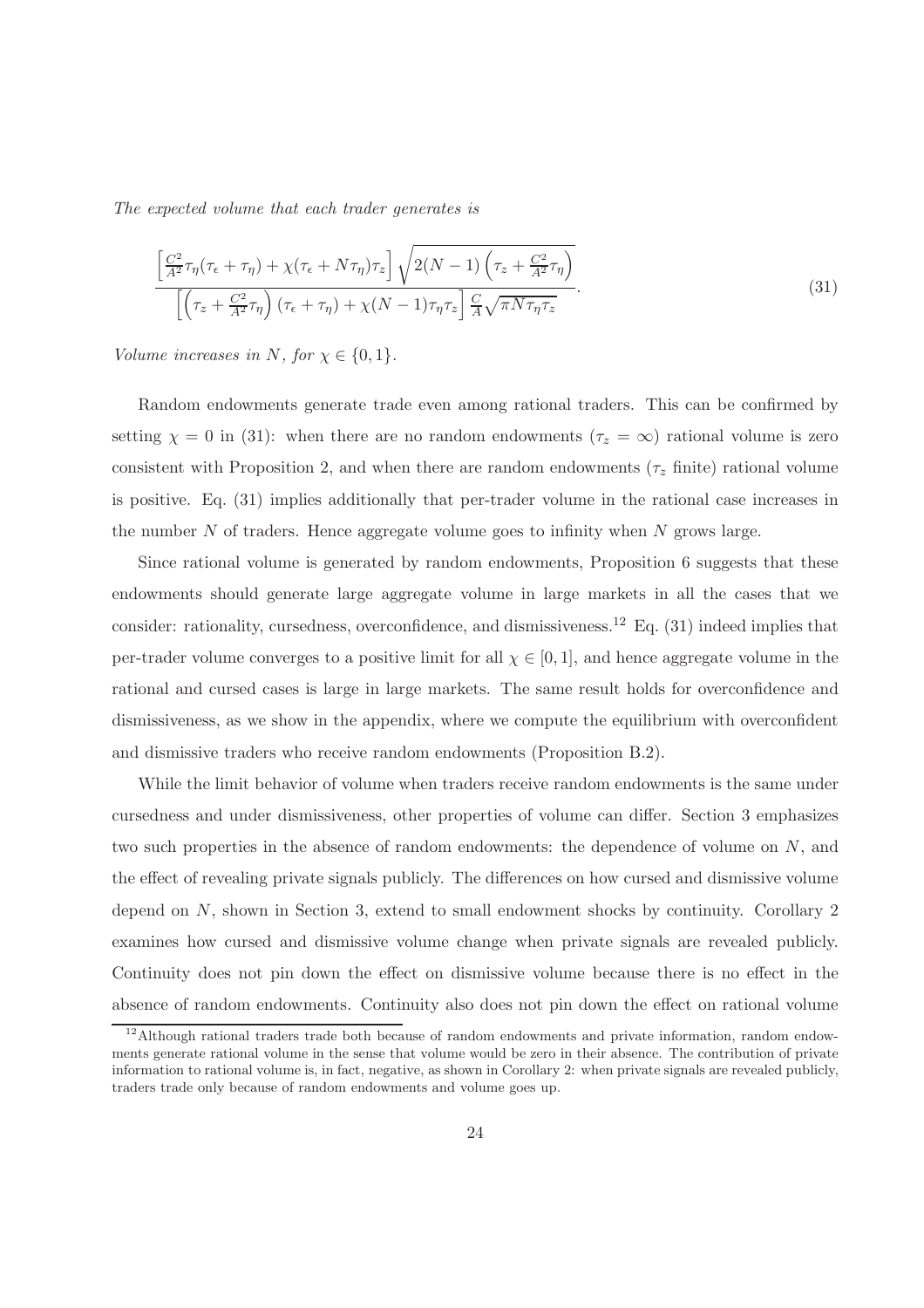because that volume is zero in the endowments' absence.

Corollary 2 Suppose that traders are symmetric, receive random endowments, and observe only their private signals and endowment shocks. Public revelation of all private signals would impact volume as follows:

- If all traders are rational, then volume would increase.
- If all traders are cursed, then volume would increase when  $\chi$  is close to zero and decrease when  $\chi$  is close to one.
- If all traders are non-fully dismissive  $(\kappa = 1, \gamma \in (0, 1),$  and  $\rho \ge 0)$ , then volume would increase. Volume could decrease, however, if in addition traders are overconfident  $(\kappa > 1)$ .
- If all traders are fully dismissive  $(\gamma = 0)$  or fully overconfident  $(\kappa = \infty)$ , volume would not change.

Recall from Corollary 1 that in the absence of random endowments, cursed volume drops to zero if signals are publicly revealed because traders learn the average signal and no longer trade on their own signal. In the presence of random endowments, a similar effect appears for both rational and cursed traders: public revelation of the signals induces traders to no longer trade on their own signal because they learn the average signal, rather than a noisy version of it from the price. We term this the information-trading effect. At the same time, a new effect appears: public revelation of the signals induces traders to trade more aggressively when the price moves in response to endowment shocks because they are not worried that these movements may instead be due to information. We term this the risk-sharing effect.

When traders are rational, the risk-sharing effect dominates the information-trading effect, and public revelation of the signals raises volume. This is a standard result in adverse-selection models (e.g., Akerlof (1970), Hirshleifer (1971). When traders are fully cursed, the risk-sharing effect is not present, and public revelation of the signals lowers volume. Put differently, not revealing information and keeping it asymmetric impedes trade between rational traders but stimulates trade between fully cursed ones. The case of partial cursedness is in-between the two extremes: public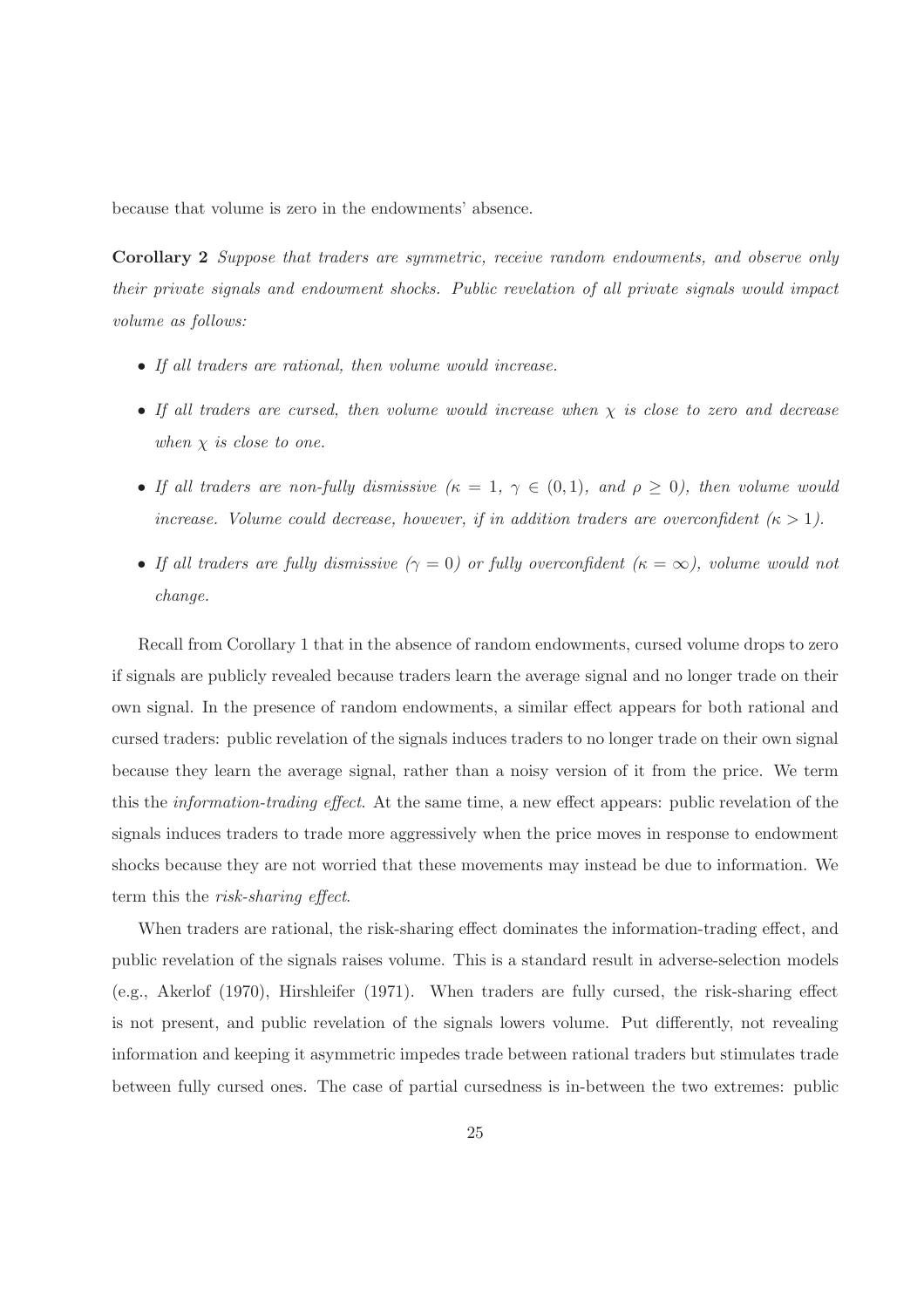revelation of the signals causes volume to increase when  $\chi$  is close to zero and to decrease when  $\chi$ is close to one.

The information-trading and risk-sharing effects are also at play under overconfidence and dismissiveness. Recall from Corollary 1 that in the absence of random endowments, public revelation of the signals has no effect on overconfident or dismissive volume because traders can infer others' signals from the price even when they do not observe them. This neutrality result continues to hold with random endowments only in the extreme cases where traders are fully dismissive ( $\gamma = 0$ ) or fully overconfident ( $\kappa = \infty$ ). This is because in both cases they believe that they do not learn useful new information (for  $\gamma = 0$  they view others' signals as noise, and for  $\kappa = \infty$  they believe that they observe a perfectly informative signal). Between the two extreme cases, the information-trading and risk-sharing effects come into play and neutrality does not hold. When traders are non-fully dismissive, the latter effect dominates, and public revelation of the signals increases volume. The former effect instead dominates when traders are also sufficiently overconfident.

Corollary 2 implies that the contrast between cursed and dismissive volume is sharpest when the variance of endowment shocks is small. In that case, public revelation of information lowers cursed volume for most values of  $\chi$  (all values when the variance of endowment shocks is zero) but raises dismissive volume.

#### 4.3 Heterogeneous Traders

In this section we allow traders to be asymmetric in terms of their private-signal precision, riskaversion coefficient, and cursedness parameter. We maintain the other assumptions of Section 3 that traders observe no public signal and receive no random endowments.

We start by allowing traders to differ in their cursedness parameter  $\chi_i$ , and for analytical simplicity assume that some are rational  $(\chi_i = 0)$  and the rest are fully cursed  $(\chi_i = 1)$ . We denote by  $N_r$  and  $N_c = N - N_r$ , respectively, the numbers of rational and fully cursed traders, and by R and  $C$  the sets of these traders. The price  $(6)$  takes the form

$$
p = \overline{d} + A_r \sum_{i \in R} s_i + A_c \sum_{i \in C} s_i.
$$
\n(32)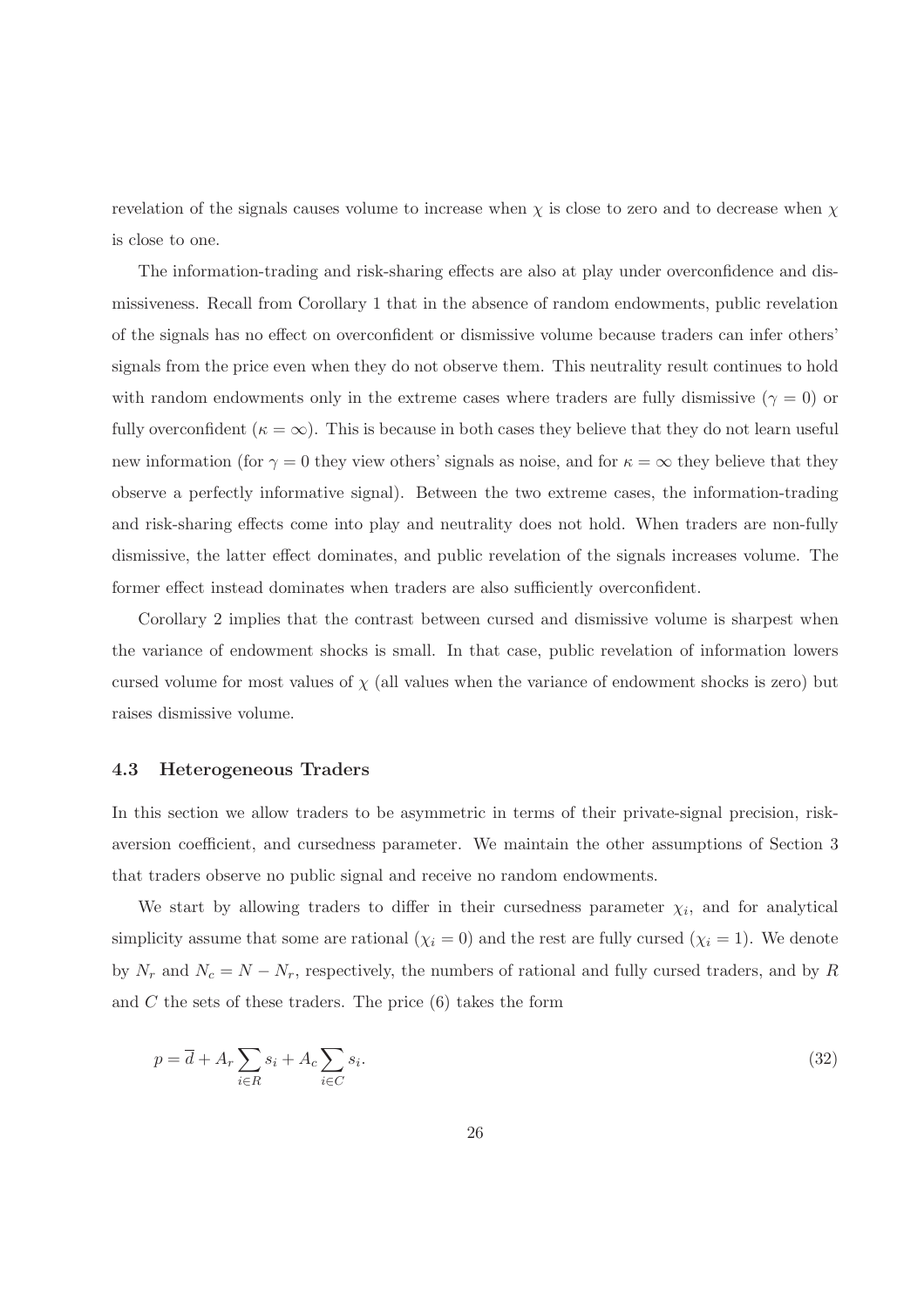**Proposition 7** Suppose that  $N_r$  traders are rational and  $N_c = N - N_r$  traders are fully cursed. Traders are otherwise symmetric, receive no random endowments, and observe only their private signals. The price (32) is an equilibrium price if and only if

$$
A_r = qA_c,\tag{33}
$$

$$
A_c = \frac{\frac{N_r \tau_{\xi}}{[(N_r - 1)q + N_c](\tau_{\epsilon} + \tau_{\zeta} + \tau_{\eta} + \tau_{\xi})} + \frac{\tau_{\eta}}{\tau_{\epsilon} + \tau_{\zeta} + \tau_{\eta}}}{\frac{N_r(\tau_{\epsilon} + \tau_{\eta} + \tau_{\xi})}{\tau_{\epsilon} + \tau_{\zeta} + \tau_{\eta} + \tau_{\xi}} + \frac{N_c(\tau_{\epsilon} + \tau_{\eta})}{\tau_{\epsilon} + \tau_{\zeta} + \tau_{\eta}}},
$$
\n(34)

where

$$
\tau_{\xi} \equiv \frac{[(N_r - 1)q + N_c]^2 \tau_{\eta}}{(N_r - 1)q^2 + N_c},\tag{35}
$$

and  $q \in (0, 1)$  is the unique solution of

$$
q = \frac{N_c(1-q)(\tau_{\epsilon} + \tau_{\zeta} + \tau_{\eta})}{[(N_r - 1)q^2 + N_c](\tau_{\epsilon} + \tau_{\zeta} + \tau_{\eta}) + [(N_r - 1)q + N_c]^2 \tau_{\eta}}.
$$
\n(36)

When both rational and fully cursed traders are present in the market  $(1 \le N_r \le N-1)$ , the former trade in the direction of price movements and the latter in the opposite direction: the regression

$$
x_i = \beta_i (p - \overline{d}) + \nu,\tag{37}
$$

yields coefficient  $\beta_i > 0$  for  $i \in R$  and  $\beta_i < 0$  for  $i \in C$ . Expected aggregate volume, viewed as a function of  $N_r$ , is maximum at an interior point  $1 \leq N_r \leq N-1$  if

$$
\frac{1}{N-1} \left(\frac{\tau_{\epsilon} + N\tau_{\eta}}{\tau_{\epsilon} + \tau_{\eta}}\right)^{2} + \left[\frac{2(\tau_{\epsilon} + \tau_{\zeta} + N\tau_{\eta})}{(N-1)(\tau_{\epsilon} + \tau_{\zeta} + \tau_{\eta})} - 1\right] \frac{\tau_{\epsilon} + N\tau_{\eta}}{\tau_{\epsilon} + \tau_{\eta}} + \left(\frac{\tau_{\epsilon} + \tau_{\zeta} + N\tau_{\eta}}{\tau_{\epsilon} + \tau_{\zeta} + \tau_{\eta}}\right)^{2} < 0.
$$
 (38)

When the shock  $\zeta$  has zero variance, (38) holds if N exceeds a threshold  $\overline{N}$ .

As in Section 3, the price under-reacts to traders' private signals. When traders differ in their cursedness parameter, price inefficiency takes an additional form. While the price should give the same weight to all signals because they all have the same precision, it overweights the signals of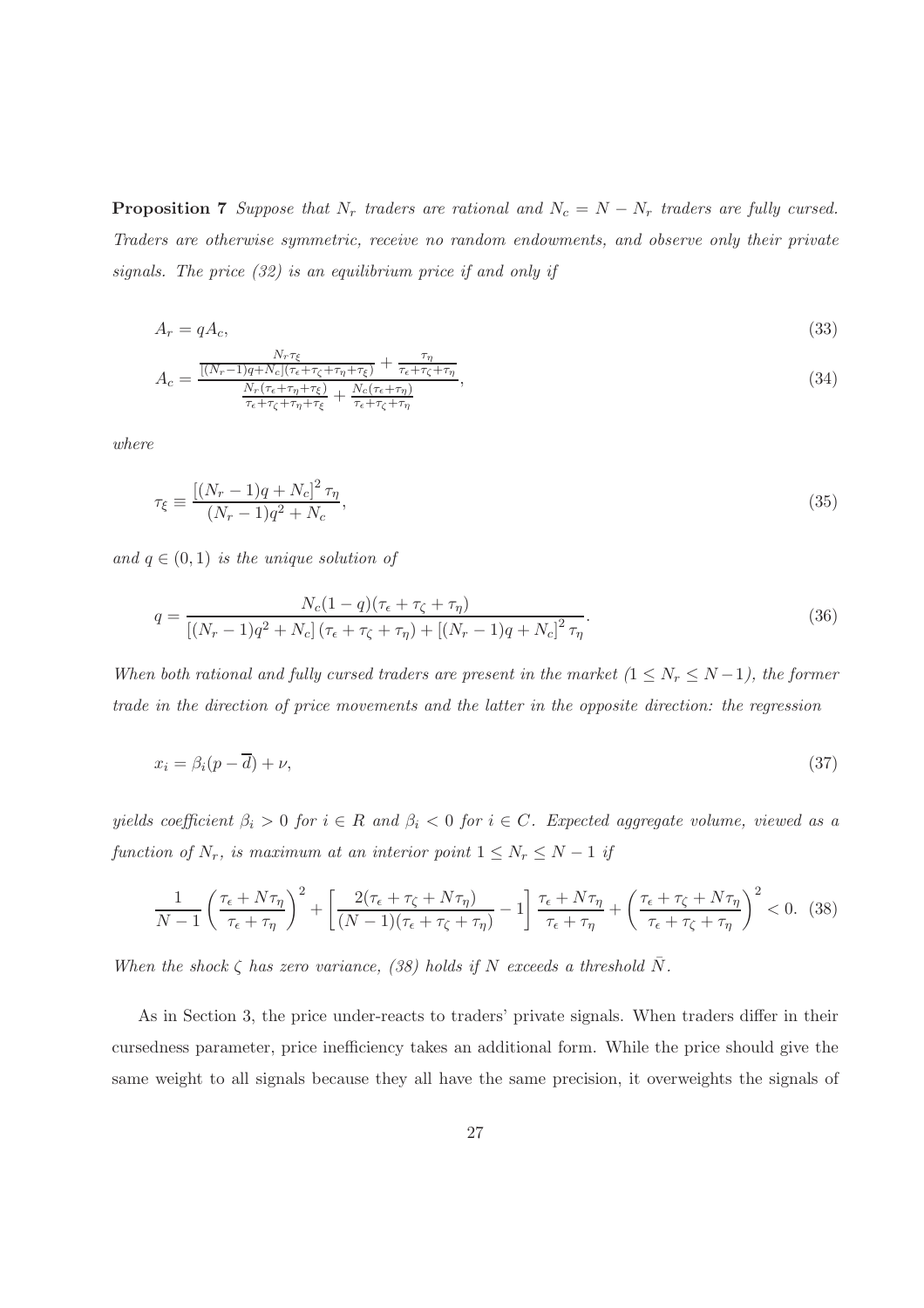the fully cursed traders relative to those of the rational traders  $(q = \frac{A_r}{A_c})$  $\frac{A_r}{A_c}$  < 1). This is because rational traders give weight both to their signals and to those of cursed traders when forming their expectations about the asset payoff, while fully cursed traders give weight to their signals only.

The price under-reaction implies positively autocorrelated price changes. Rational traders exploit this predictability by buying in Period 1 if the price rises relative to Period 0, and selling if the price drops. This is reflected in a positive coefficient  $\beta$  in the regression (37) of signed volume  $x_i$  on the price change between Periods 0 and 1. Conversely, the coefficient is negative for cursed traders, who are on the losing side of this trade.

The expected utility of rational traders is higher than that of cursed traders because they learn from the price. In addition, because rational traders have the option not to trade, they are better off relative to not trading. Cursed traders are instead worse off because there are no aggregate gains from trade. Cursed traders are thus "exploited" by rational traders.

Because the predictability-induced trading by rational traders adds to trading volume, a market in which some traders are rational and some are fully cursed can have higher volume than an otherwise identical market where all traders are fully cursed. To show this result, we hold constant the total number N of traders and change the number  $N_r$  of rational traders. When (38) holds, volume increases when some rational traders enter the market  $(N_r > 0)$ . A sufficient condition for  $(38)$  to hold is that the total number N of traders is large: with a large number of cursed traders, the predictability of price changes induces rational entrants to engage in a sizeable amount of trading.

We next allow traders to differ in their risk aversion coefficient  $\alpha_i$  and private-signal precision  $\tau_{\eta_i}$ . For analytical simplicity, we assume that all traders are fully cursed. The price (6) takes the form

$$
p = \overline{d} + \sum_{i=1}^{N} A_i s_i.
$$
\n(39)

**Proposition 8** Suppose that traders differ in their risk-aversion coefficients  $\alpha_i$  and private-signal precisions  $\tau_{\eta_i}$ , are fully cursed, receive no random endowments, and observe only their private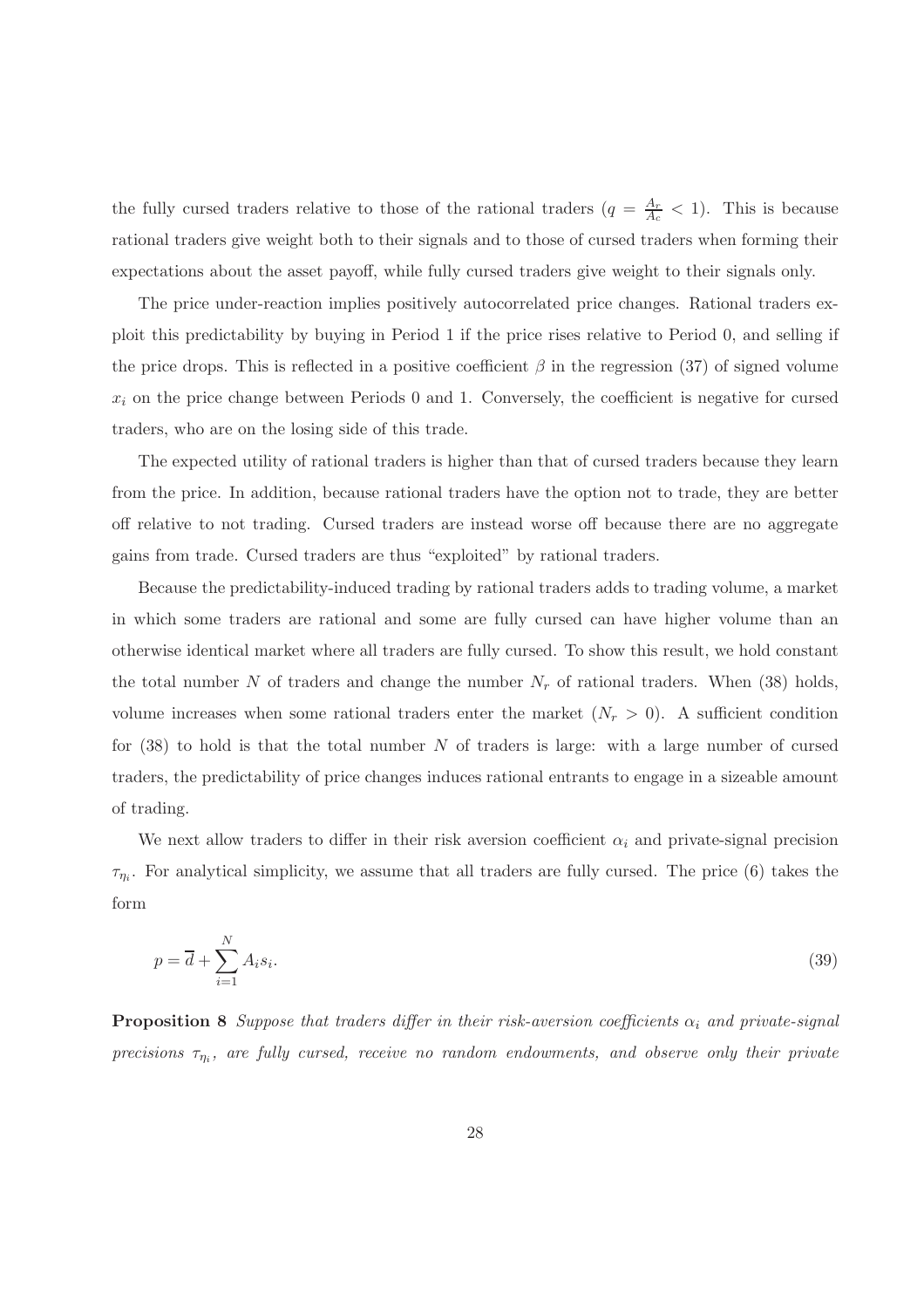signals. The price (39) is an equilibrium price if and only if

$$
A_i = \frac{\frac{\tau_{\eta_i}}{\alpha_i (\tau_{\epsilon} + \tau_{\zeta} + \tau_{\eta_i})}}{\sum_{j=1}^N \frac{\tau_{\epsilon} + \tau_{\eta_j}}{\alpha_j (\tau_{\epsilon} + \tau_{\zeta} + \tau_{\eta_j})}}.
$$
\n(40)

If all traders have the same risk-aversion coefficient  $\alpha$  and the shock  $\zeta$  has zero variance, then the expected trading volume generated by trader i is

$$
\frac{\sqrt{2\left[\tau_{\epsilon}^{2}[\tau_{\eta} + (N-2)\tau_{\eta_{i}}] + \tau_{\epsilon}\left[N\tau_{\eta}^{2} + (N-2)\tau_{\eta_{i}}^{2}\right] + (N\tau_{\eta} - \tau_{\eta_{i}})\tau_{\eta}\tau_{\eta_{i}}\right]}{\alpha(\tau_{\epsilon} + \tau_{\eta})\sqrt{\pi N}},
$$
\n(41)

where  $\tau_{\eta}$  denotes the average precision of private signals. Trader i generates more volume than trader j if and only if he observes a more precise private signal  $(\tau_{\eta_i} > \tau_{\eta_j})$ .

As in Proposition 7, the price is inefficient both because it under-reacts to traders' private signals and because it does not give the correct relative weights to the signals. In the rational case, where the price equals the expected value of the asset payoff  $d$  conditional on the signals, the weight of a signal i is proportional to its precision  $\tau_{\eta_i}$  and does not depend on any other characteristic of trader i (Grossman (1976)). Proposition 8 shows that when traders are fully cursed, the weight is increasing in  $\tau_{\eta_i}$  but not proportionately, and depends on trader *i*'s risk aversion coefficient  $\alpha_i$ . In particular, a trader who is less risk averse trades more aggressively on his signal, failing to realize that he trades against others' signals and that his trading activity causes his signal to be overweighed.

Proposition 8 shows additionally that traders with more precise signals trade more. One may conjecture that these traders are better off relative to those with less precise signals, in the same way that rational traders are better off than cursed traders. Surprisingly, however, this conjecture turns out not to be always true, as shown in an earlier version of this paper (Eyster, Rabin, and Vayanos (2015)). On the one hand, cursed traders with more precise signals do not lose as much by trading against others' signals because their signal aligns better with the asset value, e.g., is more likely to be negative when others' signals are negative. On the other hand, they can overtrade, taking on excessive risk, and this effect can dominate.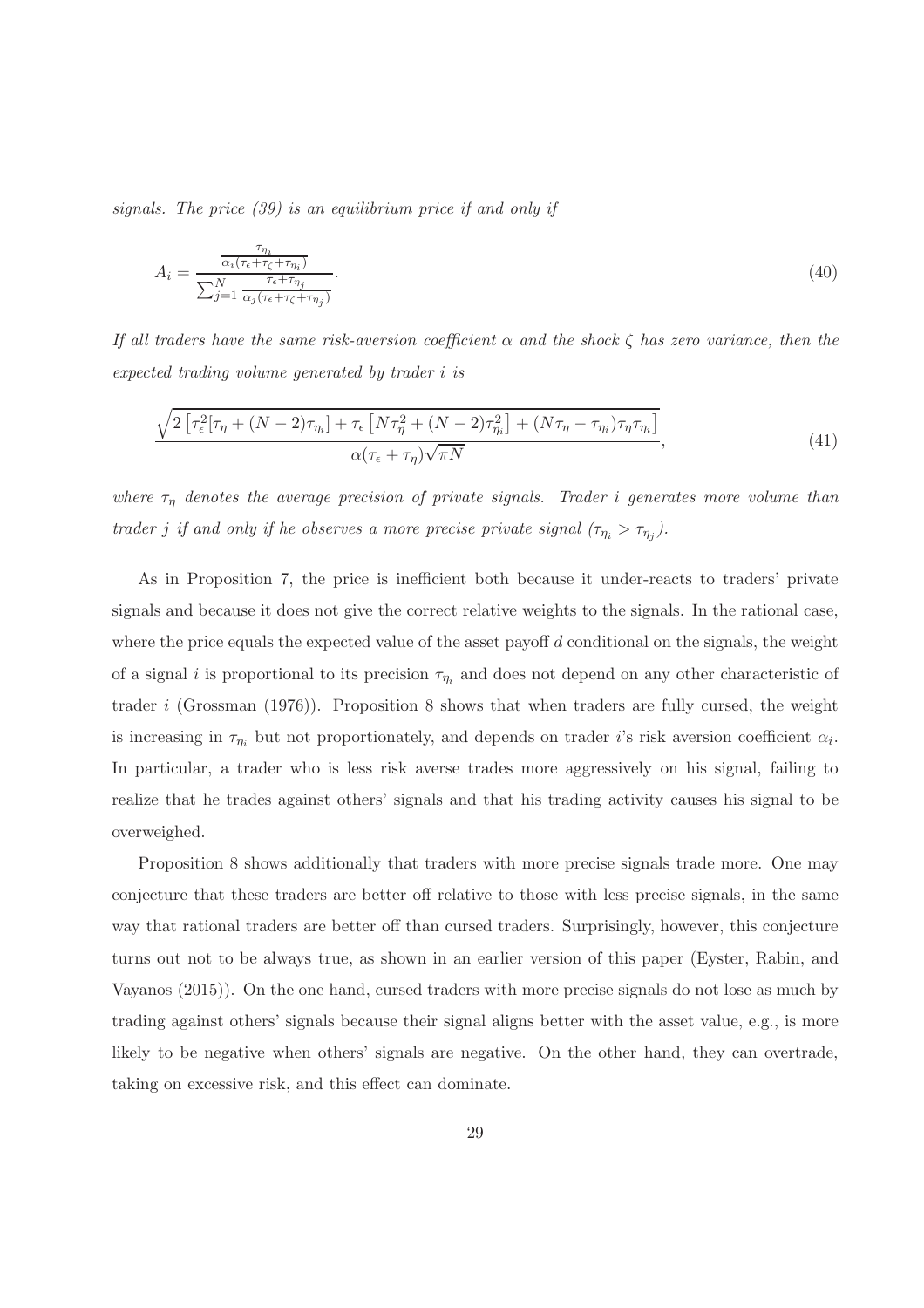# 5 Evidence on Cursedness

Cursed equilibrium, as defined by Eyster and Rabin (2005), captures the psychology behind the winner's curse in common-value auctions—the average price paid by the auction winner exceeds the average value of the object being auctioned—in a manner sufficiently general to be applied across strategic settings. It assumes that people fail to correctly infer other people's private information from those other people's actions. In the context of common-value auctions, bidders fail to fully appreciate the bad news inherent in winning, namely that their opponents have found it optimal to bid lower. The winner's curse has been documented empirically as well as in controlled laboratory settings. Capen, Clapp, and Campbell (1971) is an early empirical study in the context of auctions for oil-drilling rights. Roll (1986) documents the winner's curse in corporate takeovers. Kagel and Levin  $(2002)$  review the voluminous laboratory evidence on the winner's curse.

The same kind of failure of inference that characterizes bidding in common-values auctions has been uncovered in other strategic settings. Esponda and Vespa (2014) report on a laboratory experiment on voting in which people fail to draw the correct inference from the event that their vote is pivotal. Samuelson and Bazerman (1985) and Holt and Sherman (1994) find that people under-infer each other's private information in laboratory experiments on positive-sum bilateral trade. Carrillo and Palfrey (2011) find the same in zero-sum bilateral-trade experiments. Failure of inference in bilateral-trade settings implies excessive trade. Weizs¨acker (2010) presents a metastudy of a social-learning experiment that documents that people do not learn as much as they should from their predecessors' choices.

More closely related to our paper are experimental papers that have tested for REE. Plott and Sunder (1988) devise an experimental asset market in which an asset's payoff takes one of three possible values:  $v \in \{50, 240, 490\}$ . Given true value v, one-half of the subjects learn that the value is not  $v' \neq v$ , and the other half learn that the value is not  $v'' \neq v, v'$ . For example, when  $v = 50$ , one-half of the people learn  $v \neq 240$ , and the other half that  $v \neq 490$ ; collectively, people's private information reveals the state. Plott and Sunder show that after several experimental rounds, the prices generated by an oral double auction closely approximate REE prices, namely the true value. Biais, Hilton, Mazurier, and Pouget (2005) essentially replicate Plott and Sunder's design but find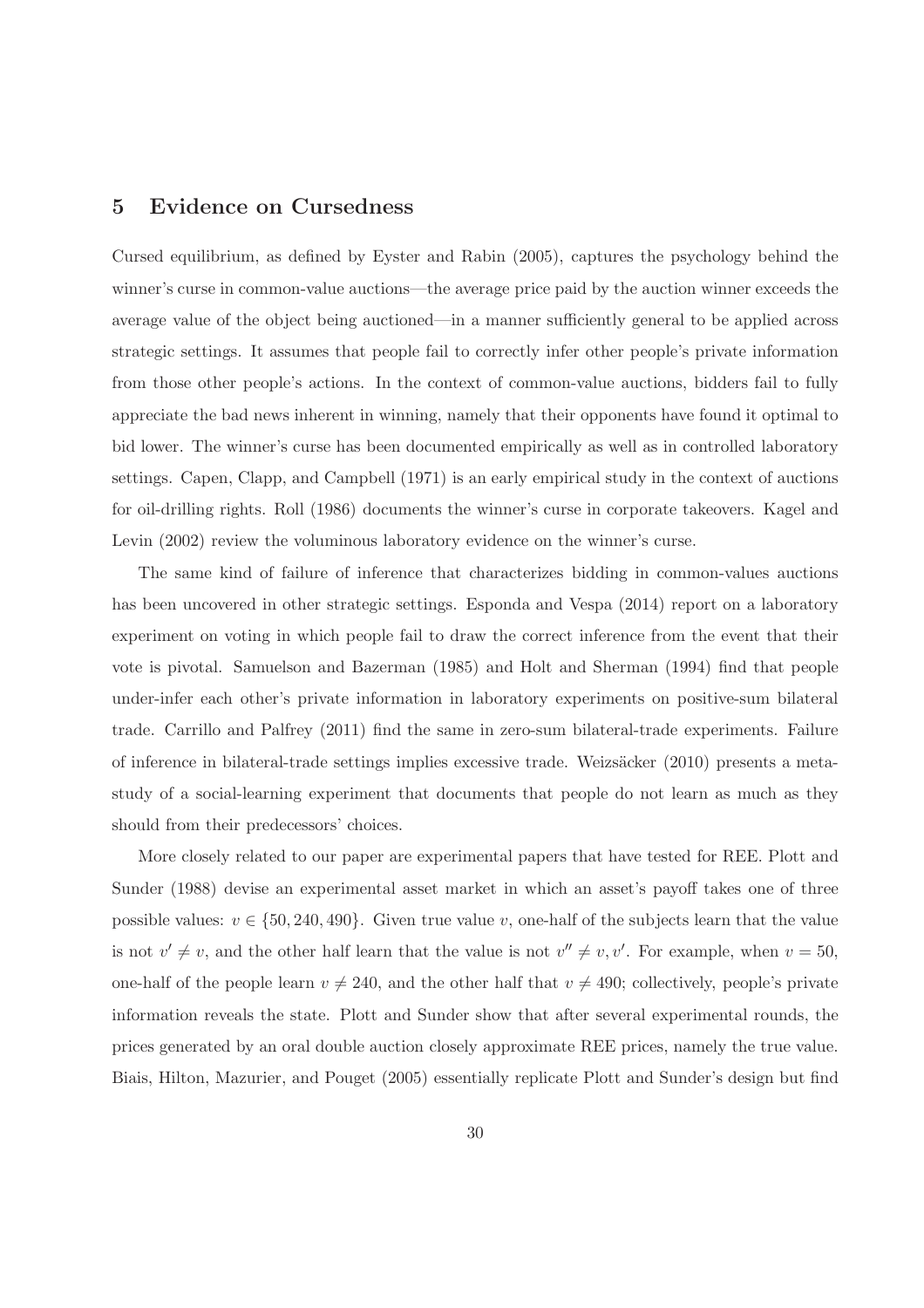substantial deviations from REE. Corgnet, DeSantis, and Porter (2017) also replicate the same design and identify prices very different from REE prices. They show that CEE with fully cursed traders, fits their own data as well as the data of Biais et al. better than REE.<sup>13</sup>

Magnani and Oprea (2017) conduct an experiment intended to identify whether cursedness or dismissiveness drives trade. They estimate that 80% of subjects employ cursed reasoning, but also argue that most subjects are dismissive of others' private information.

Evidence that investors do not sufficiently heed the information content of asset prices comes not only from laboratory experiments but also from actual markets. Chague, De-Losso, and Giovannetti (2018) study the behavior of individual investors around "fictitious price falls," defined as events when stock prices drop without a change in company value. One type of such events are dividend payments: on ex-dividend dates, prices fall mechanically by the dividend amount, which is announced well in advance. Chague et al. find that individuals buy stocks on ex-dividend dates, and the more so the larger is the dividend. They also find that a trading strategy exploiting individuals' behavior earns abnormally high returns. These findings are consistent with CEE if some cursed traders do not observe (or not fully understand) news on dividend payments.<sup>14</sup>

Another instance where individual investors appear to be giving undue positive weight to low prices concerns "lottery-like" stocks. Kumar (2009) and Eraker and Ready (2015) find that individuals overinvest in low-priced stocks even though these stocks yield abnormally low returns. To explain their findings, they hypothesize that individuals view low-priced stocks as lottery tickets because of their positively-skewed payoffs (Barberis and Huang (2008)). Using data from the options market, however, Birru and Wang (2016) estimate that investors exaggerate the positive skeweness of low-priced stocks, because they fail to fully appreciate that low prices may signal low future value. Among other findings, they show that skewness expectations increase on dates when

<sup>&</sup>lt;sup>13</sup>Biais, Hilton, Mazurier, and Pouget (2005) convincingly argue that overconfidence in one's private information should play no role in the information structure that they consider: how could someone who learns that  $v \neq 240$ be overconfident about that information? In the same way, dismissiveness does not seem a likely explanation for non-REE prices. Would a subject who learns that  $v \neq 240$  and hears from the experimenter that one-half of the other subjects learn either  $v \neq 50$  or  $v \neq 490$  really believe that despite the experimenter's instructions other subjects hold no payoff-relevant information?

 $14$ The findings of Chague, De-Losso, and Giovannetti (2018) are not driven by taxes because they extend to nontaxable dividends. They do not extend to institutional investors, suggesting that only individual investors succumb to the fallacy.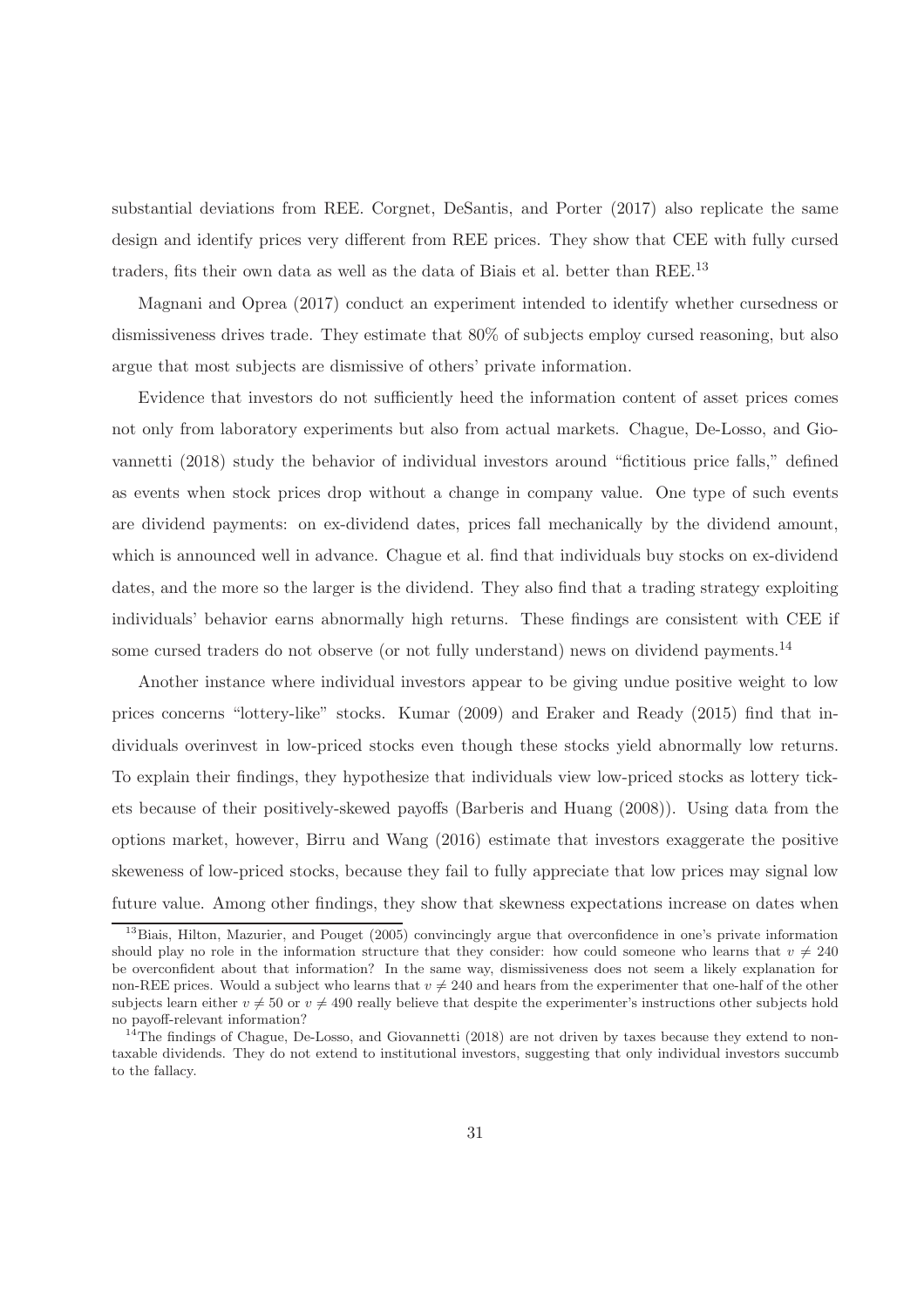prices fall mechanically because of stock splits.

# 6 Conclusion

In this paper, we propose a new market equilibrium concept, cursed expectations equilibrium (CEE), in which traders fail to fully infer information from market prices. Unlike agreeing-to-disagree models in which traders have differences of opinion about the informativeness of exogenous private signals but correctly infer others' private signals from the price, cursed traders correctly perceive the relationship between all exogenous variables and simply misperceive the relationship between the endogenous price and traders' exogenous private signals.

Cursed traders trade significant quantities and take on excessive risk. We show that cursed volume per trader grows with the size of the market, whereas per-trader volume under overconfidence or dismissiveness may decline to zero. Absent endowment shocks, revealing all private signals would not affect trade due to overconfidence or dismissiveness, but would eliminate cursed trade. Cursedness amplifies trading volume due to overconfidence, thus enabling that bias to have a more significant effect. Markets comprising entirely cursed traders generate more trade than those comprising entirely rational traders; mixed markets can generate more trade still, because rationals exploit the predictability of returns caused by cursed traders.

In Section 3, we showed the necessity in some settings of cursedness to "enable" overconfidence to explain appreciable per-trader volume of trade. We conclude by speculating how cursedness may similarly enable the study of various other biases in asset markets. Researchers have recently proposed that a number of statistical errors may be relevant for financial decisions, including overinference from small samples (see Rabin (2002) and Rabin and Vayanos (2010)) and non-belief in the law of large numbers (see Benjamin, Rabin, and Raymond (2016)). Predicting the consequences of these and other biases for markets where traders extract information from prices requires additional assumptions about traders' theories of one another's errors. Yet relatively little is known about how people reason about others' errors. In its extreme, cursedness provides a simple assumption about what people think of others' errors: they don't think about them at all. If models of errors are instead closed by assuming that people do agree to disagree about the meaning of private signals,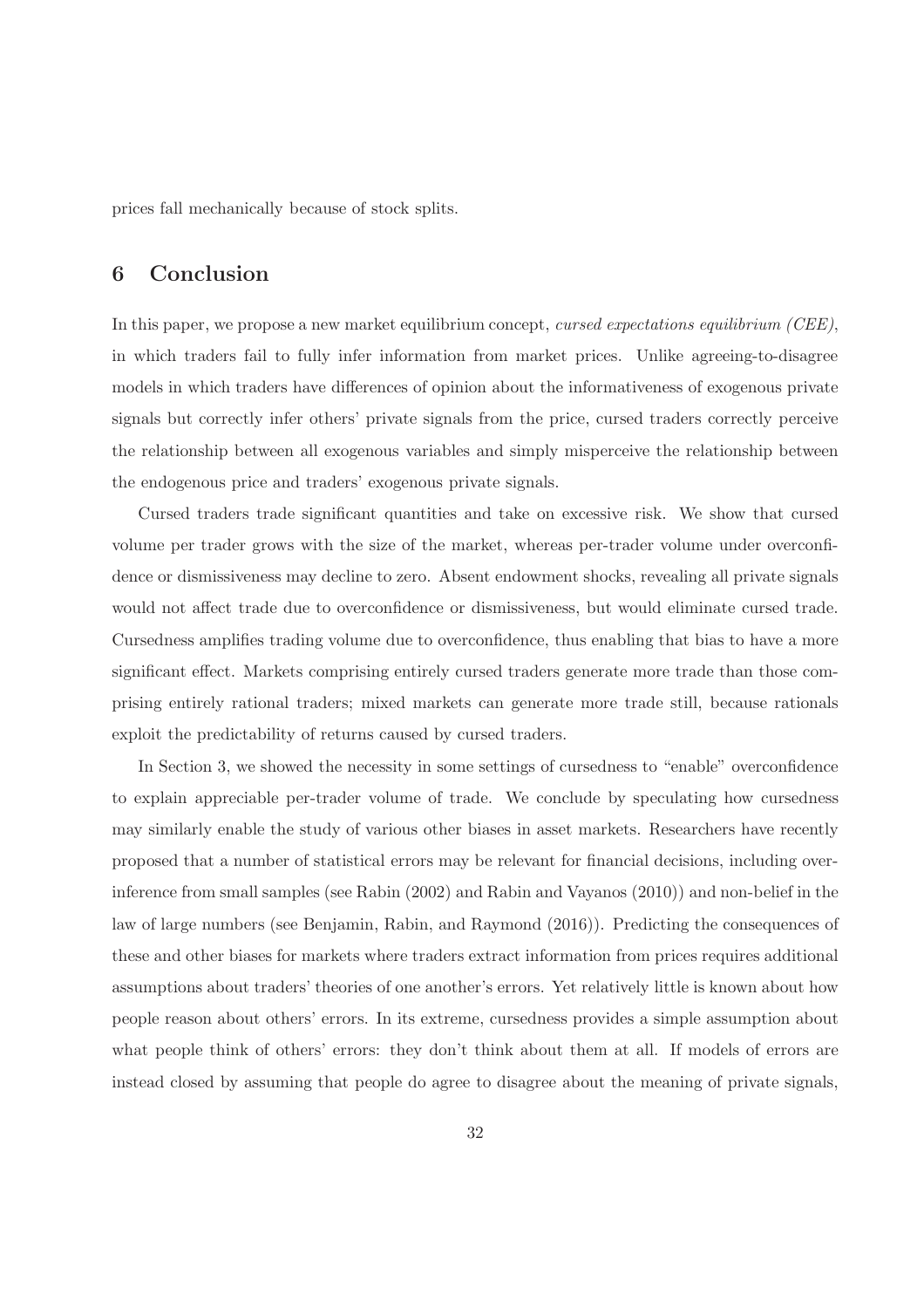then, much like with overconfidence in Section 3.3, we suspect that the per-trader volume of trade will be small in information-rich settings where each trader values the sum total of others' private information far more heavily than his own private signal.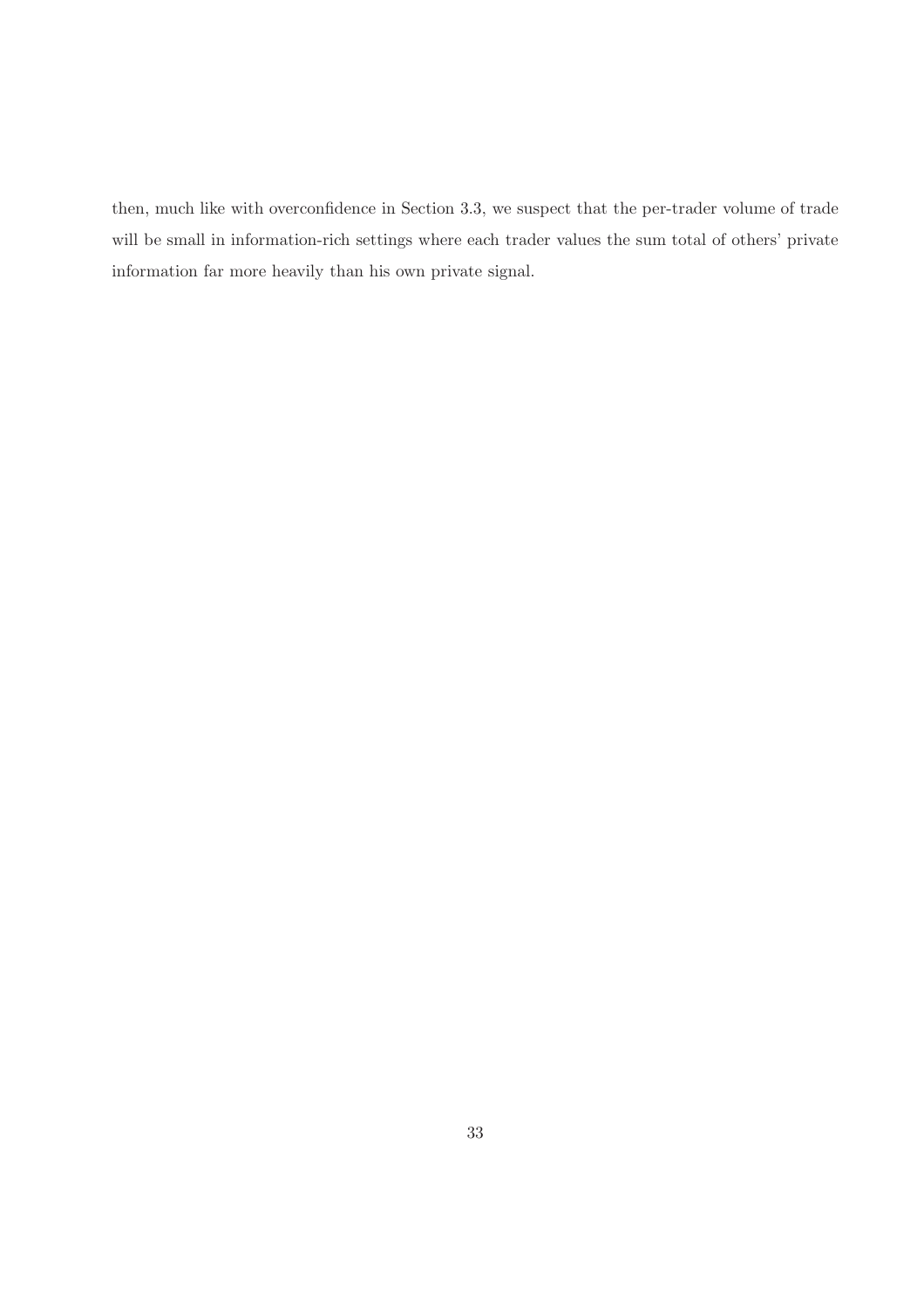# References

- Akerlof, George, 1970, The market for lemons: Quality uncertainty and the market mechanism, The Quaterly Journal of Economics 84, 488–500.
- Banerjee, Snehal, 2011, Learning from prices and the dispersion in beliefs, Review of Financial Studies 24, 3025–3068.
- , Ron Kaniel, and Ilan Kremer, 2009, Price drift as an outcome of differences in higher order beliefs, Review of Financial Studies 22, 3707–3734.
- $-$ , 2010, Disagreement and learning: Dynamic patterns of trade, *Journal of Finance* 65, 1269–1302.
- Barberis, Nicholas, and Ming Huang, 2008, Stocks as lotteries: The implications of probability weighting for security prices, American Economic Review 98, 2066–2100.
- Benjamin, Daniel J. Matthew Rabin, and Collin Raymond, 2016, A model of non-belief in the law of large numbers, Journal of the European Economic Association 14, 515–544.
- Biais, Bruno, and Peter Bossaerts, 1998, Asset prices and trading volume in a beauty contest, Review of Economic Studies 65, 307–340.
- Biais, Bruno, Dennis Hilton, Karime Mazurier, and Sebastien Pouget, 2005, Judgmental overconfidence, self-monitoring and trading performance in an experimental financial market, Review of Economic Studies 72, 287–312.
- Birru, Justin, and Baolian Wang, 2016, Nominal price illusion, Journal of Financial Economics 119, 578–598.
- Capen, Edward C. Robert V. Clapp, and William M. Campbell, 1971, Competitive bidding in high-risk situations, Journal of Petroleum Technology 23, 641–653.
- Carrillo, Juan, and Thomas Palfrey, 2011, No trade, Games and Economic Behavior 71, 66–87.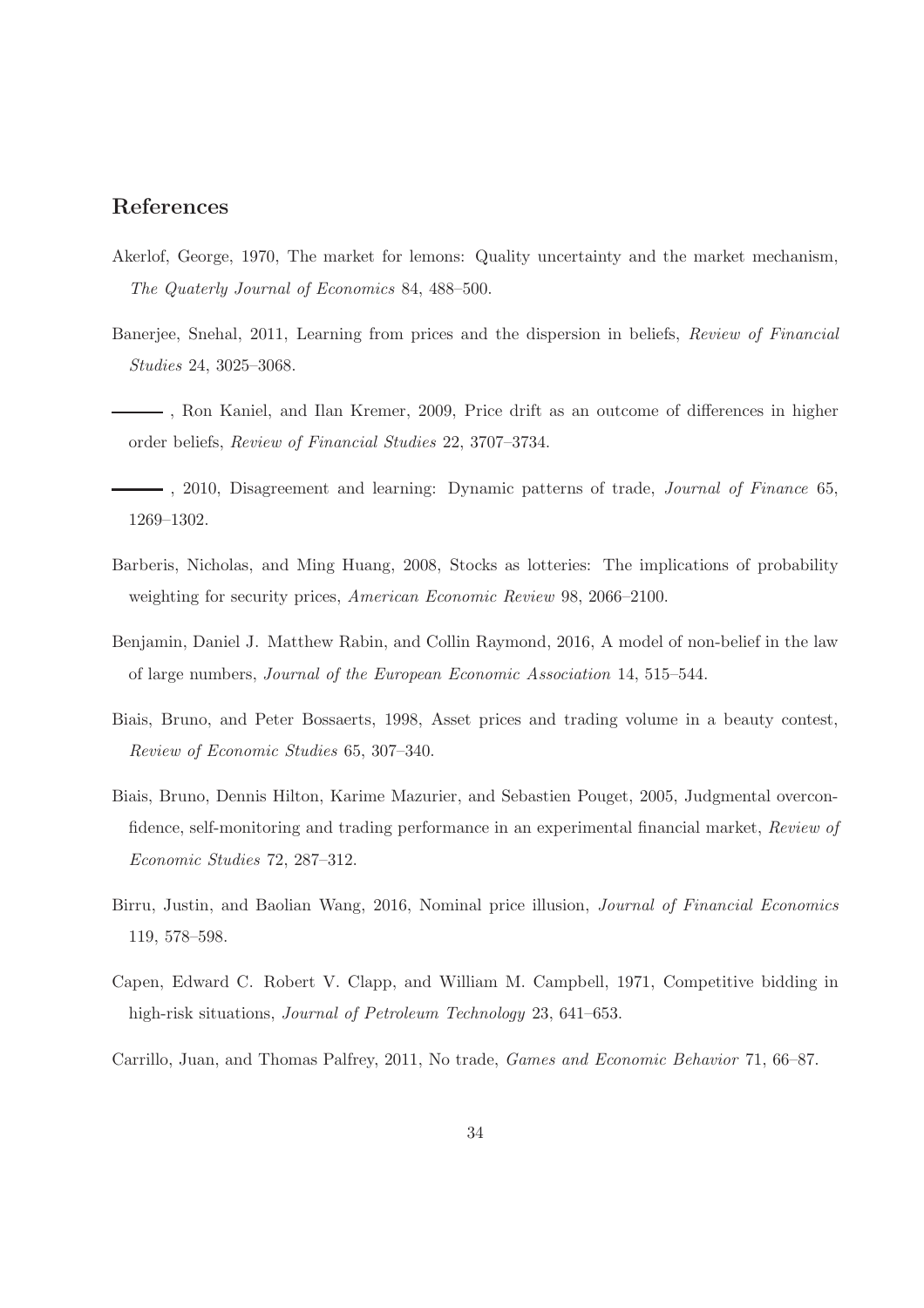- Chague, Fernando, Rodriguo De-Losso, and Bruno Giovannetti, 2018, Individuals neglect the informational role of prices: Evidence from the stock market, working paper Getulio Vargas Foundation (FGV) - Sao Paulo School of Economics.
- Corgnet, Brice, Mark DeSantis, and David Porter, 2017, Revisiting information aggregation in asset markets: Reflective learning and market efficiency, working paper Chapman University.
- Daniel, Kent, David Hirshleifer, and Ananidhar Subrahmanyam, 1998, Investor psychology and security market under- and over-reactions, Journal of Finance 53, 1839–1885.
- De Long, Bradford, Andrei Shleifer, Lawrence Summers, and Robert Waldmann, 1990, Noise trader risk in financial markets, Journal of Political Economy 98, 703–738.
- Diamond, Douglas, and Robert Verrecchia, 1981, Information aggregation in a noisy rational expectations economy, Journal of Financial Economics 9, 221–235.
- Eraker, Bhorn, and Mark J. Ready, 2015, Do investors overpay for stocks with lottery-like payoffs? an examination of the returns of OTC stocks, Journal of Financial Economics 115, 486–504.
- Esponda, Ignacio, and Emanuel Vespa, 2014, Hypothetical thinking and information extraction: Strategic voting in the laboratory, American Economic Journal: Microeconomics 6, 180–202.
- Eyster, Eric, and Michelle Piccione, 2013, An approach to asset pricing under incomplete and diverse perceptions, Econometrica 81, 1483–1506.
- Eyster, Eric, and Matthew Rabin, 2005, Cursed equilibrium, Econometrica 73, 1623–1672.
- , and Dimitri Vayanos, 2015, Financial markets where traders neglect the informational content of prices, working paper London School of Economics.
- French, Kenneth R. 2008, Presidential address: The cost of active investing, Journal of Finance 63, 1537–1573.
- Grossman, Sanford, 1976, On the efficiency of competitive stock markets when traders have diverse information, Journal of Finance 31, 573–585.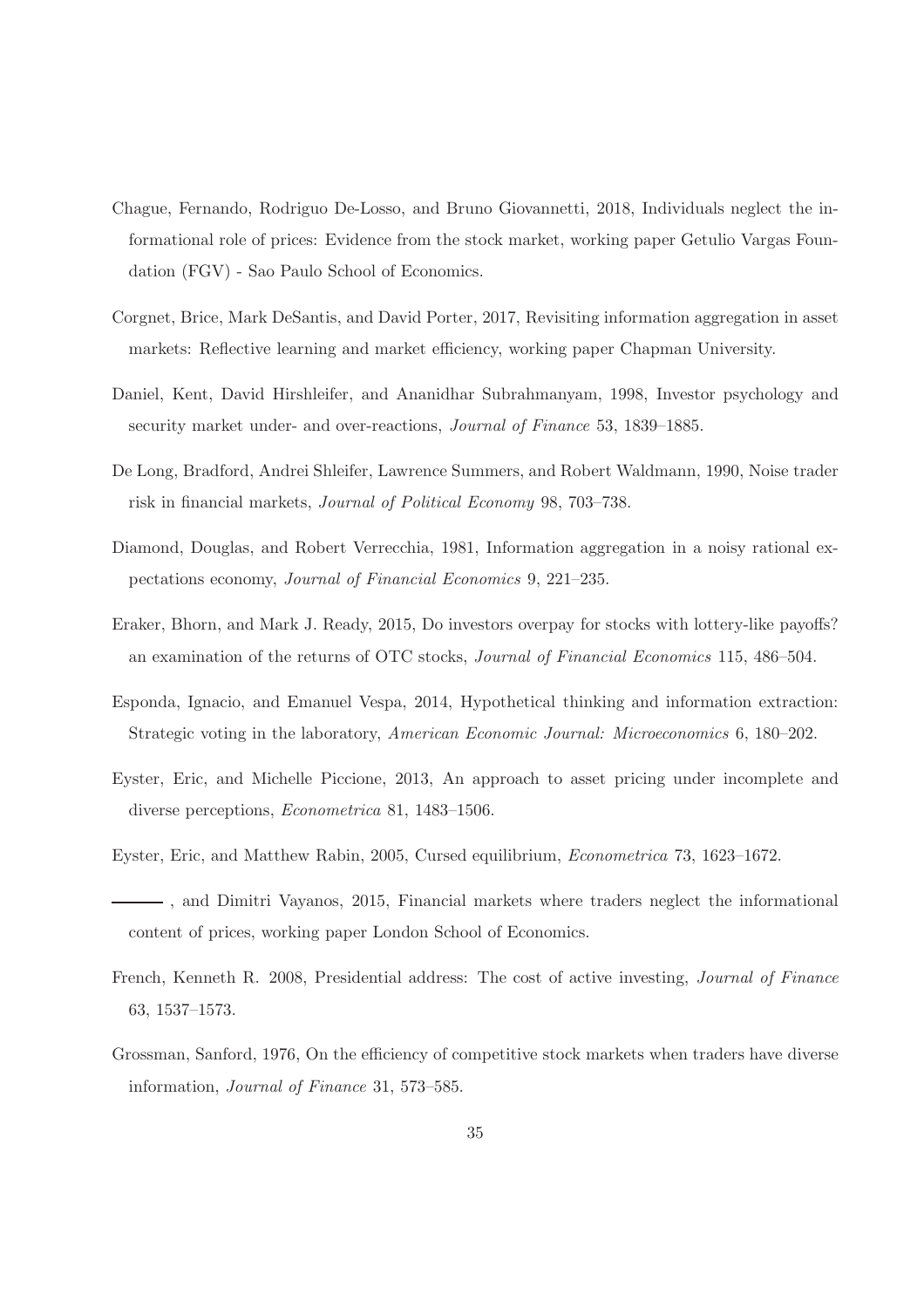- Harris, Milton, and Artur Raviv, 1993, Differences of opinion make a horse race, Review of Financial Studies 6, 473–506.
- Harrison, J. Michael, and David Kreps, 1978, Speculative investor behavior in a stock market with heterogeneous expectations, Quarterly Journal of Economics 92, 323–336.
- Hellwig, Martin, 1980, On the aggregation of information in competitive markets, Journal of Economic Theory 22, 477–498.
- Hirshleifer, Jack, 1971, The private and social value of information and the reward to inventive activity, American Economic Review 61, 561–574.
- Holt, Charles A. and Roger Sherman, 1994, The loser's curse, American Economic Review 84, 642–652.
- Hong, Harrison, Jose Scheinkman, and Wei Xiong, 2006, Asset float and speculative bubbles, Journal of Finance 61, 1073–1117.
- Hong, Harrison, and Jeremy Stein, 1999, A unified theory of underreaction, momentum trading and overreaction in asset markets, Journal of Finance 54, 2143–2184.
- $-$ , 2007, Disagreement and the stock market, Review of Financial Studies 21, 109–128.
- Jehiel, Philippe, 2005, Analogy-based expectation equilibrium, Journal of Economic Theory 123, 81–104.
- , and Koessler Frederic, 2008, Revisiting games of incomplete information with analogybased expectations, Games and Economic Behavior 62, 533–557.
- Kagel, John H., and Dan Levin, 2002, Common Value Auctions and the Winner's Curse (Princeton University Press: New Jersey).
- Kandel, Eugene, and Neil D. Pearson, 1995, Differential interpretation of public signals and trade in speculative markets, Journal of Political Economy 103, 831–872.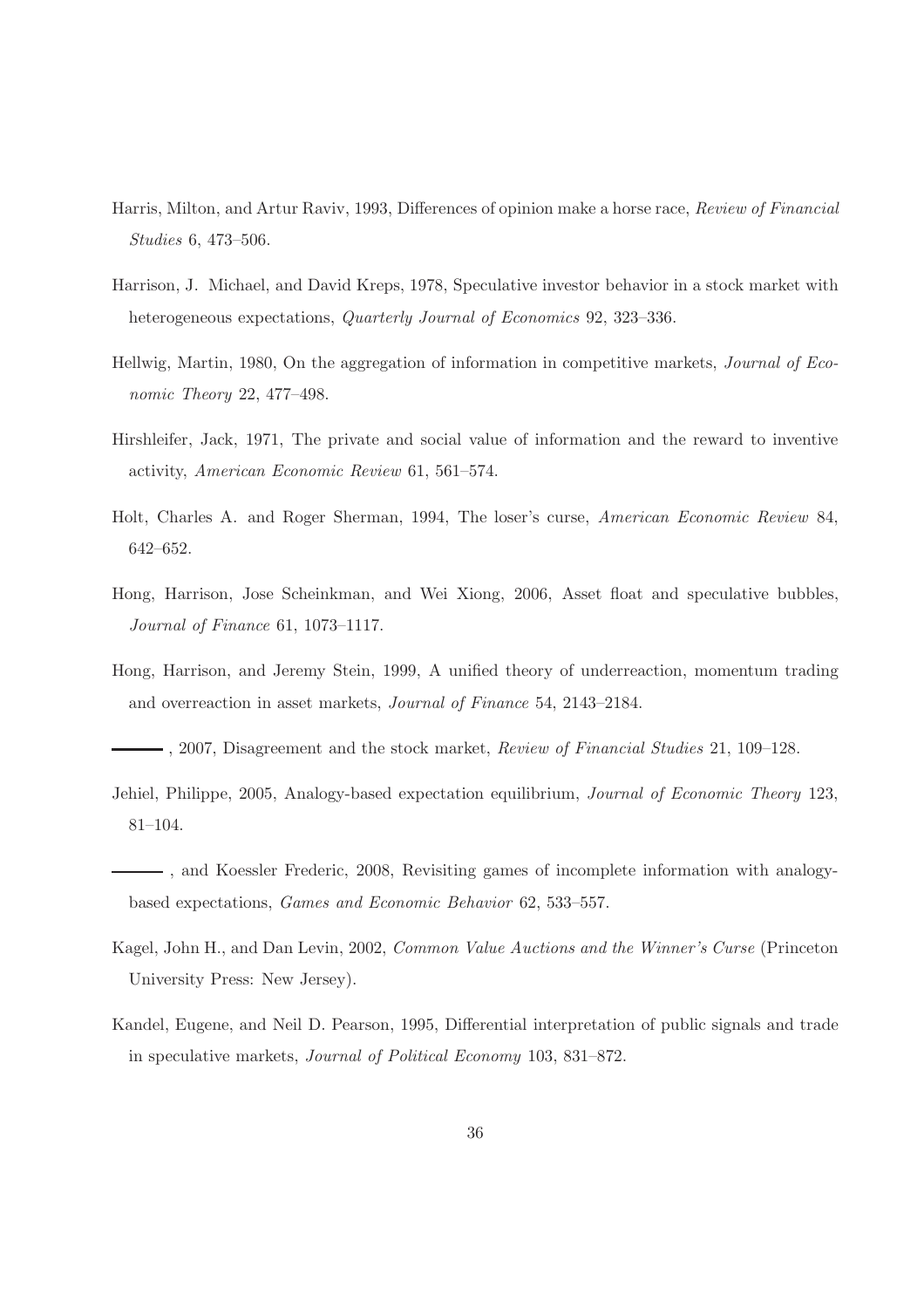- Kondor, Peter, and Botond Köszegi, 2017, Financial choice and financial information, working paper London School of Economics.
- Kumar, Alok, 2009, Who gambles in the stock market, Journal of Finance 64, 1889–1933.
- Lintner, John, 1969, The aggregation of investors' diverse judgments and preferences in purely competitive security markets, The Journal of Financial and Quantitative Analysis 4, 347–400.
- Magnani, Jacopo, and Ryan Oprea, 2017, Why do people violate no-trade theorems? A diagnostic test, working paper Purdue University.
- Milgrom, Paul, and Nancy Stokey, 1982, Information, trade and common knowledge, Journal of Economic Theory 26, 17–27.
- Odean, Terrance, 1998, Volume, volatility, and price when all traders are above average, Journal of Finance 53, 1887–1934.
- Plott, Charles R. and Shyam Sunder, 1988, Rational expectations and the aggregation of diverse information in laboratory security markets, Econometrica 56, 1085–1118.
- Rabin, Matthew, 2002, Inference by believers in the law of small numbers, Quarterly Journal of Economics 117, 775–816.
- , and Dimitri Vayanos, 2010, The gambler's and hot-hand fallacies: Theory and applications, Review of Economic Studies 77, 730–778.
- Roll, Richard, 1986, The hubris hypothesis of corporate takeovers, Journal of Business 59, 197–216.
- Samuelson, William F. and Max H. Bazerman, 1985, The winner's curse in bilateral negotiations, in Vernon L. Smith, ed.: Research in Experimental Economics . pp. 105–137 (JAI Press: Greenwich, Connecticut).
- Scheinkman, Jose A. and Wei Xiong, 2003, Overconfidence and speculative bubbles, Journal of Political Economy 111, 1183–1219.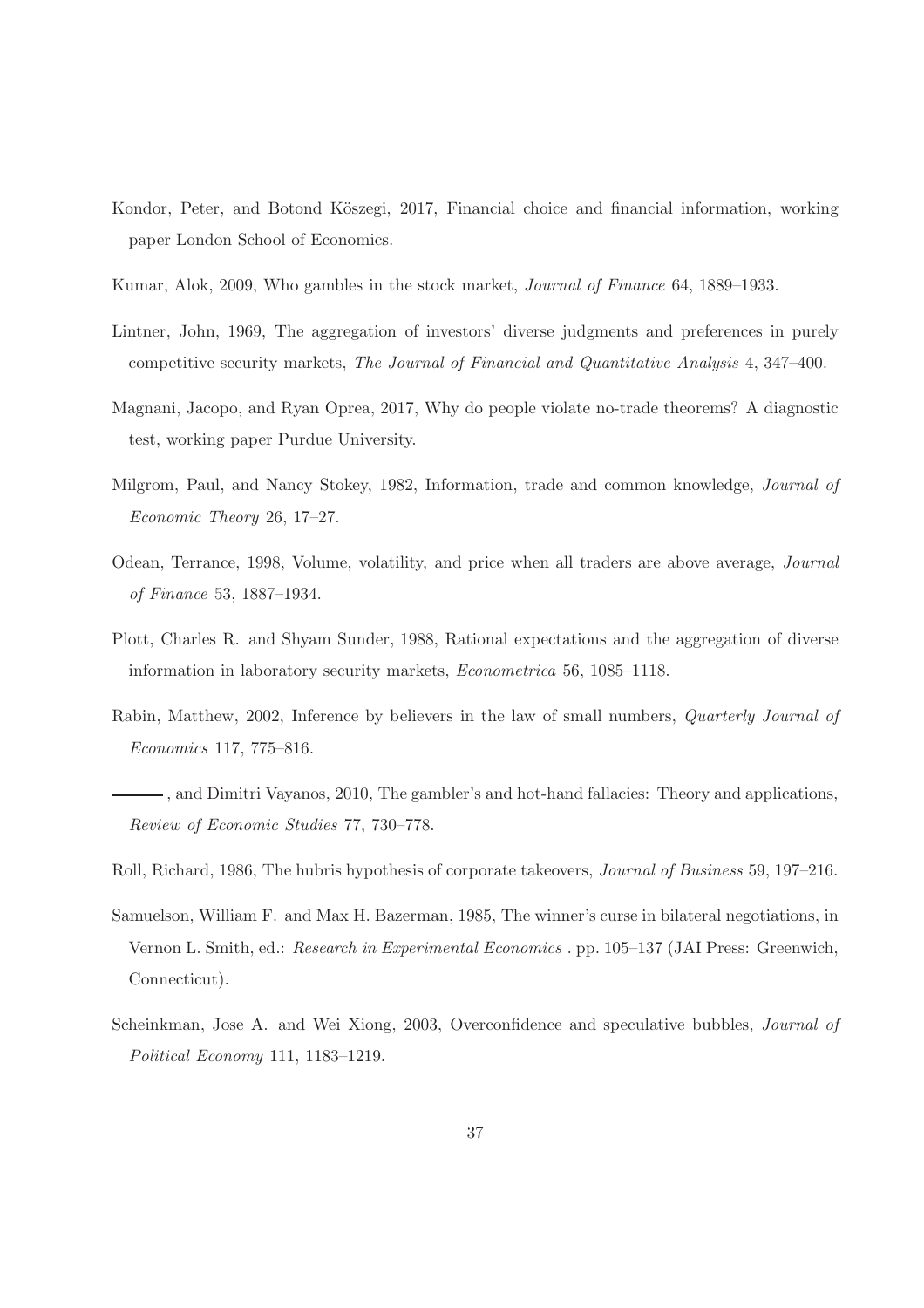- Tirole, Jean, 1982, On the possibility of speculation under rational expectations, Econometrica 50, 1163–1181.
- Varian, Hal R. 1985, Divergence of opinion in complete markets: A note, Journal of Finance 40, 309–317.
- Vives, Xavier, and Liyan Yang, 2017, Costly interpretation of asset prices, working paper IESE Business School.
- Weizsäcker, Georg, 2010, Do we follow others when we should? A simple test of rational expectations, American Economic Review 100, 2340–2360.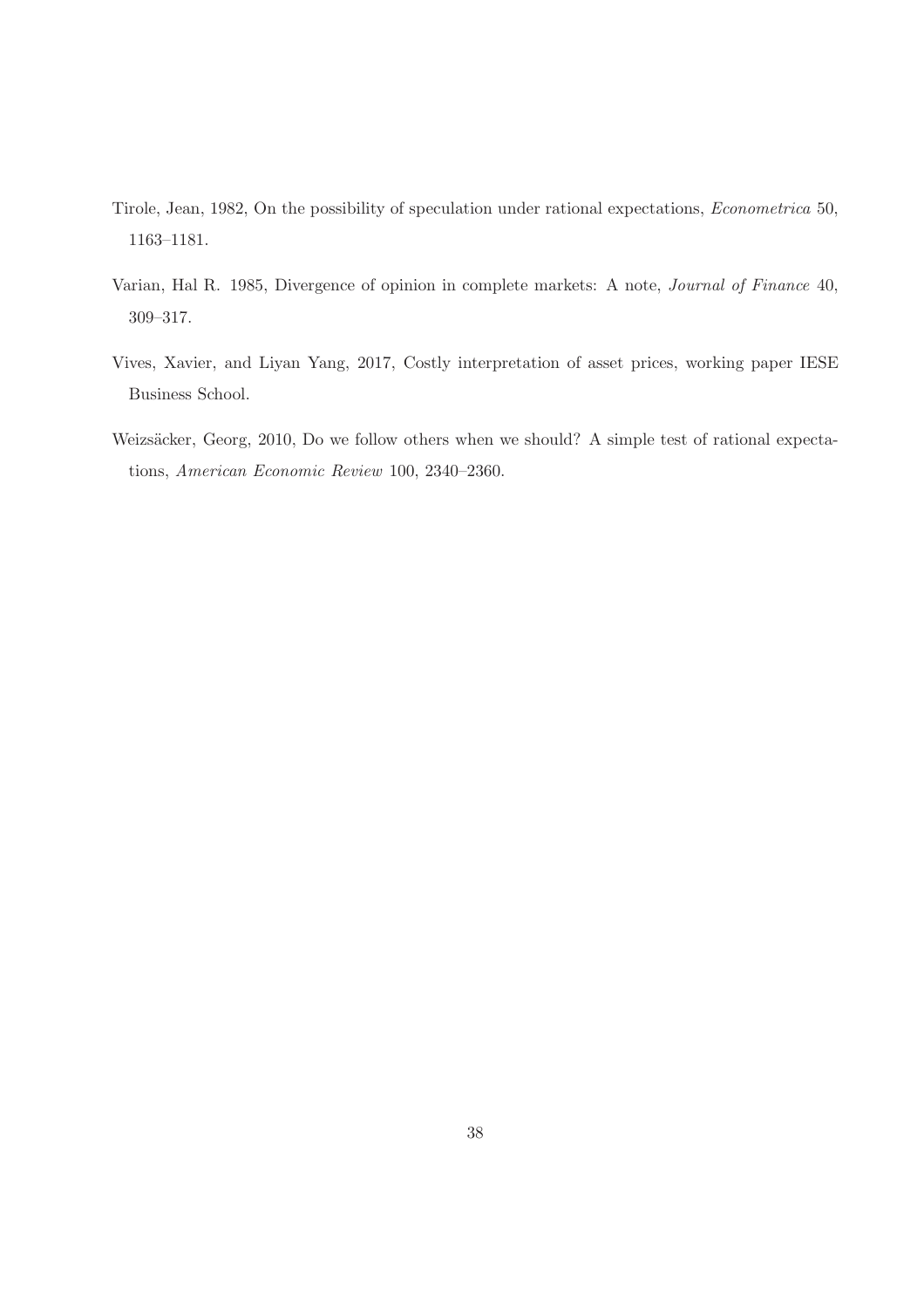## ONLINE APPENDIX

## A Cursed Equilibrium

Based on evidence from strategic situations, Eyster and Rabin (2005) define cursed equilibrium in Bayesian games by the requirement that every player correctly predicts the behavior of others but fails to fully attend to its informational content. In this appendix, we define cursed equilibrium and illustrate its workings in a simple zero-sum game of speculative trade.

Cursed equilibrium is defined in finite Bayesian games of the form

 $({A_i}_{i=1,...,N}, {T_i}_{i=0,...,N}, p, {u_i}_{i=1,...,N}).$ 

For each player  $i = 1, ..., N$ ,  $A_i$  is a finite set of available actions and  $T_i$  is a finite set of types, including one,  $T_0$ , for nature. We denote the set of action profiles by  $A \equiv \underset{i=1,...,N}{\times} A_i$  and the set of type profiles by  $T \equiv \underset{i=0,...,N}{\times} T_i$ . We assume that all players share the common prior probability distribution p over T. Player i's utility function is  $u_i : A \times T \to \mathbb{R}$ .

A strategy for player  $i, \sigma_i : T_i \to \Delta A_i$ , specifies a probability distribution over actions for each type. We denote by  $\sigma_i(a_i|t_i)$  the probability that type  $t_i$  plays action  $a_i$  when he follows strategy  $\sigma_i$ . We denote the set of action profiles for players other than i by  $A_{-i} \equiv \underset{j \neq i}{\times} A_j$ , and the set of type profiles for nature and players other than i by  $T_{-i} \equiv \underset{j \neq i}{\times} T_j$ . We denote by  $a_{-i}$  and  $t_{-i}$  generic elements of these sets. We denote by  $\sigma_{-i}(a_{-i}|t_{-i})$  the probability that types  $t_{-i}$  play action profile  $a_{-i}$  when they follow strategy  $\sigma_{-i} \equiv {\{\sigma_j\}}_{j\neq 0,i}$ . Finally, we denote by  $p(t_{-i}|t_i)$  the distribution of player *i*'s beliefs about other players' types conditional on his own type  $t_i$ . The standard solution concept for these games is Bayesian Nash equilibrium.

Definition 2 A strategy profile  $\sigma$  is a Bayesian Nash equilibrium if for each player i, each type  $t_i \in T_i$ , and each  $a_i^*$  such that  $\sigma_i(a_i^*|t_i) > 0$ :

$$
a_i^* \in \arg\max_{a_i \in A_i} \sum_{t_{-i}} p(t_{-i}|t_i) \left( \sum_{a_{-i}} \sigma_{-i}(a_{-i}|t_{-i}) u_i(a_i, a_{-i}; t_i, t_{-i}) \right).
$$
 (A.1)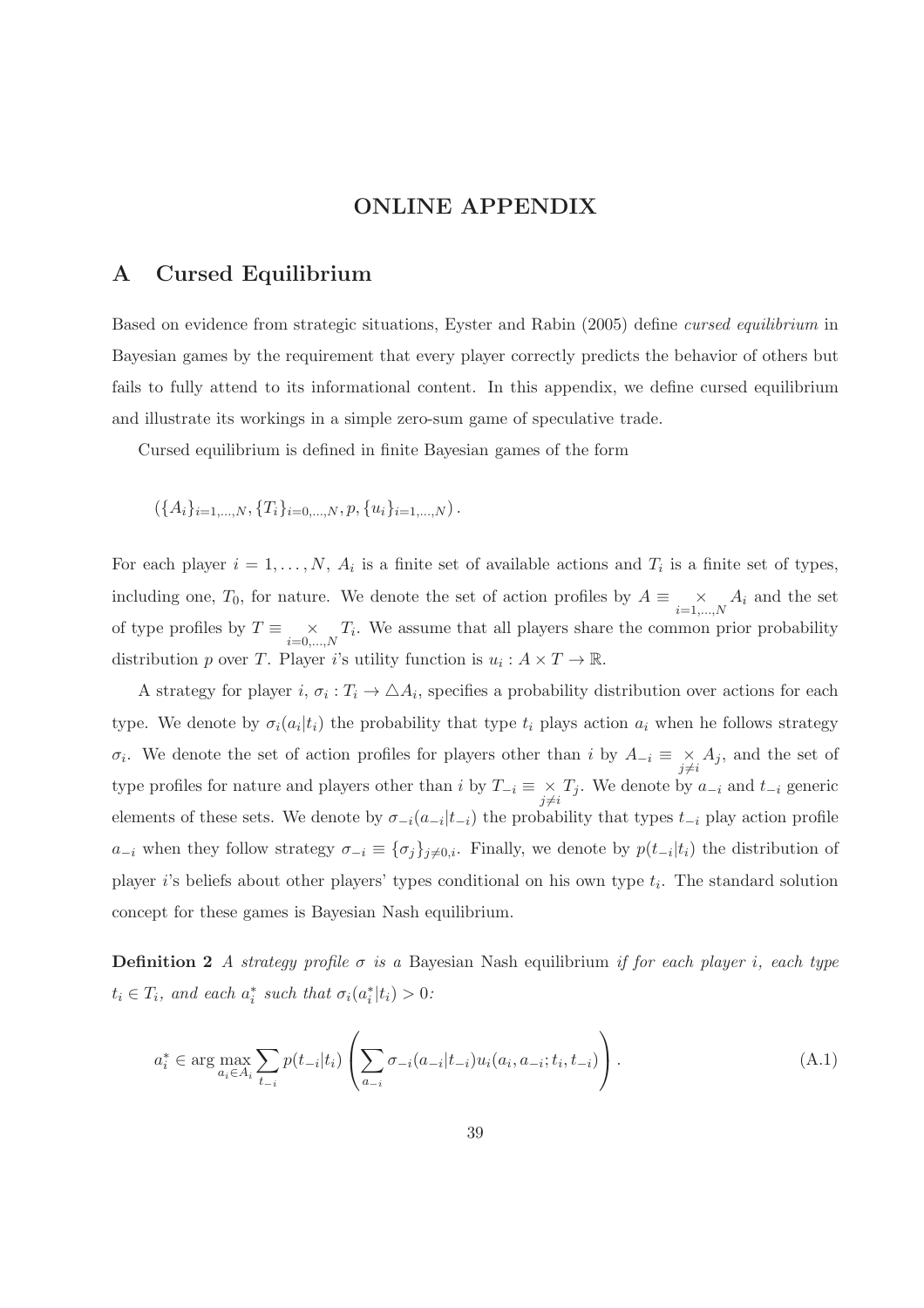To define cursed equilibrium, we compute for each type of each player the average strategy of other players, averaged over the other players' types. For type  $t_i$  of player i we define

$$
\overline{\sigma}_{-i}(a_{-i}|t_i) \equiv \sum_{t_{-i} \in T_{-i}} p_i(t_{-i}|t_i) \cdot \sigma_{-i}(a_{-i}|t_{-i}).
$$

This is the marginal probability that other players play action profile  $a_{-i}$ , and is derived by averaging over type profiles  $t_{-i}$  the probabilities  $\sigma_{-i}(a_{-i}|t_{-i})$  that other players play  $a_{-i}$  conditional on  $t_{-i}$ . We associate to each player *i* a cursedness parameter  $\chi_i$  ∈ [0, 1].

**Definition 3** A strategy profile  $\sigma$  is a cursed equilibrium if for each player i, each type  $t_i \in T_i$ , and each  $a_i^*$  such that  $\sigma_i(a_i^*|t_i) > 0$ :

$$
a_i^* \in \arg \max_{a_i \in A_i} \sum_{t_{-i}} p(t_{-i}|t_i) \left( \sum_{a_{-i}} (1 - \chi_i) \sigma_{-i}(a_{-i}|t_{-i}) u_i(a_i, a_{-i}; t_i, t_{-i}) + \chi_i \overline{\sigma}_{-i}(a_{-i}|t_i) u_i(a_i, a_{-i}; t_i, t_{-i}) \right).
$$
(A.2)

Player *i* best-responds to beliefs that with probability  $1 - \chi_i$  the other players' actions depend on their types (the probability of action profile  $a_{-i}$  in (A.2) is conditional on type profile  $t_{-i}$ ) and with probability  $\chi_i$  actions do not depend on types (the probability of  $a_{-i}$  in (A.2) is the marginal). When  $\chi_i = 0$ , player *i* is rational, and his objective is as in Bayesian Nash equilibrium (Eq. (A.1)). When  $\chi_i = 1$ , player i is fully cursed, and neglects entirely the relationship between the other players' actions and their types. Note that while cursed players fail to map actions to types, they assess correctly the probability distribution of other players' actions.

To illustrate the concept, consider the following trading game. A seller owns an asset that he knows to be worth s both to himself and to a potential buyer. The buyer does not know s, but believes that it is randomly drawn from  $[0, 1]$  with a cumulative distribution function F. The buyer makes the seller a take-it-or-leave-it offer p for the asset.

The seller's optimal strategy is to accept the buyer's offer p if and only if  $s \leq p$ . In a Bayesian Nash equilibrium the buyer understands this, and so chooses p to maximize  $F(p) \times (E[s|s \le p] - p)$ .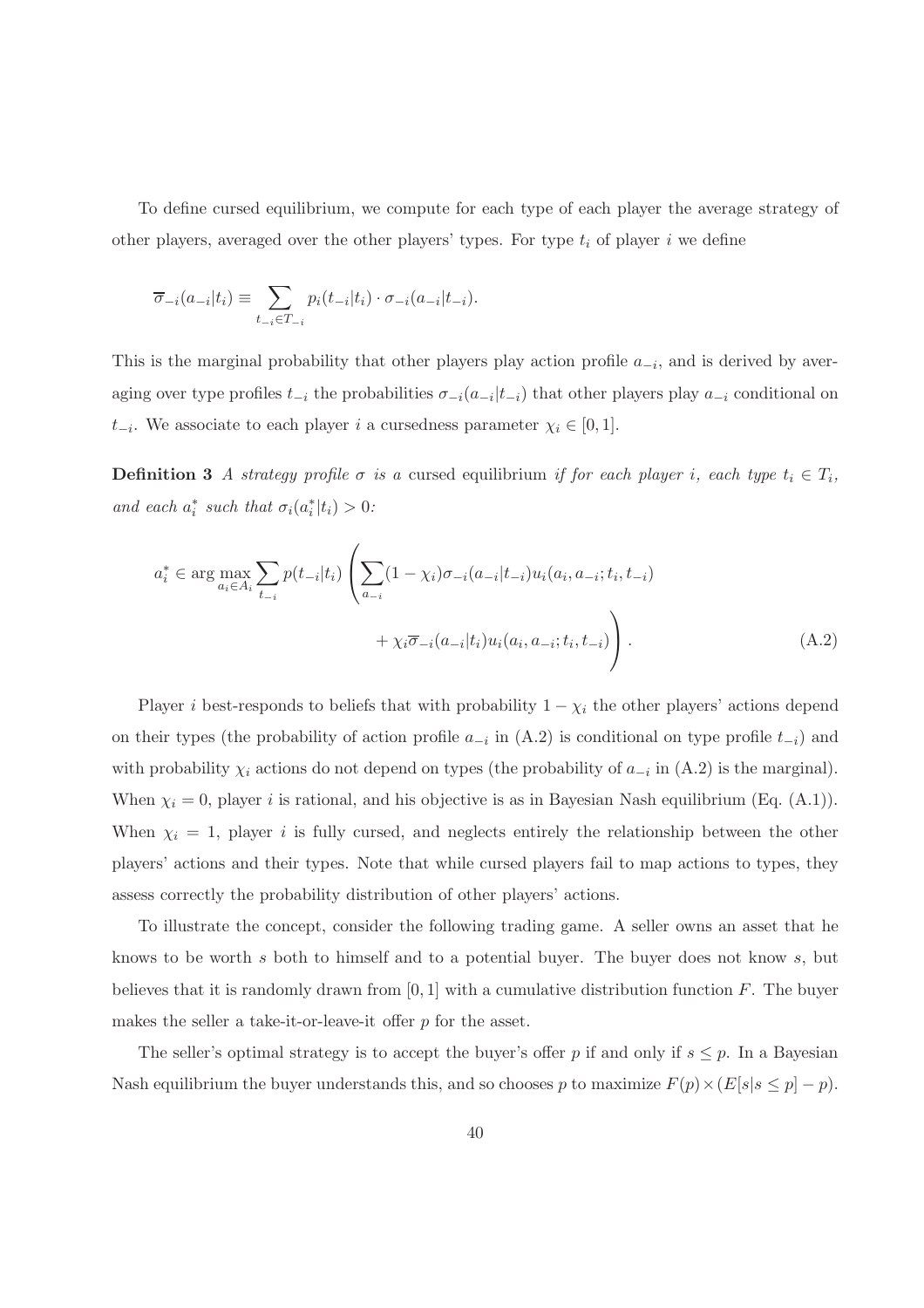This objective is the probability  $F(p)$  that the seller accepts the offer p, times the buyer's expected surplus from acquiring the asset conditional on seller acceptance. Because  $E[s|s \leq p] < p$  for each  $p > 0$ , the buyer's optimal offer is  $p^* = 0$ . Thus, no trade occurs, consistent with the no-trade theorems of Milgrom and Stokey (1982) and Tirole (1982).

In a cursed equilibrium players fail to appreciate the informational content of others' behavior. This does not matter for the seller, who knows s perfectly and hence has nothing to learn, but matters for the buyer. A buyer who is *fully cursed* completely neglects the relationship between the seller's willingness to sell at price  $p$  and the seller's private information  $s$ , but correctly predicts the probability distribution over the seller's actions. As a consequence, a fully cursed buyer perceives the expected value of an asset traded at price p to be its unconditional expectation,  $E[s]$ . A fully cursed buyer thus chooses p to maximize  $F(p) \times (E[s] - p)$ . A partially cursed buyer appreciates that the seller's willingness to sell correlates with his private information but underestimates that relationship. A buyer who is partially cursed with coefficient  $\chi$  perceives the expected value of an asset traded at price p to be  $(1 - \chi)E[s] \leq p] + \chi E[s]$ . This is the weighted average of the rational belief with weight  $1 - \chi$  and the fully cursed belief with weight  $\chi$ . In effect, the buyer believes that with probability  $1 - \chi$  the seller's decision to sell conveys information about the asset, and with probability  $\chi$  it does not. The coefficient  $\chi$  measures the buyer's naivety:  $\chi = 0$  corresponds to full rationality, while  $\chi = 1$  corresponds to full cursedness. A  $\chi$ -cursed buyer thus chooses p to maximize  $F(p) \times ((1 - \chi)E[s] \leq p] + \chi E[s] - p)$ . Since  $E[s] > 0$ , the buyer's optimal offer exceeds zero for any  $\chi > 0$ . Moreover, since the buyer's objective function is supermodular in  $(p, \chi)$  for  $p \in [0, E[s]]$ , Topkis' Theorem implies that  $p^*$  increases in  $\chi$ . In summary, cursedness produces trade in no-trade settings, and the more cursed the buyer, the higher the volume of trade.

## B Proofs

We first prove the following lemma, which we use for proving Proposition 1.

**Lemma B.1** Suppose that the variables  $(x, \{y_i\}_{i=1,..,K})$  are normal, independent, with mean zero and precisions  $(\tau_x, \{\tau_{y_i}\}_{i=1,..,K})$ . Then, the distribution of x conditional on  $\{x+y_i\}_{i=1,..,K}$  is normal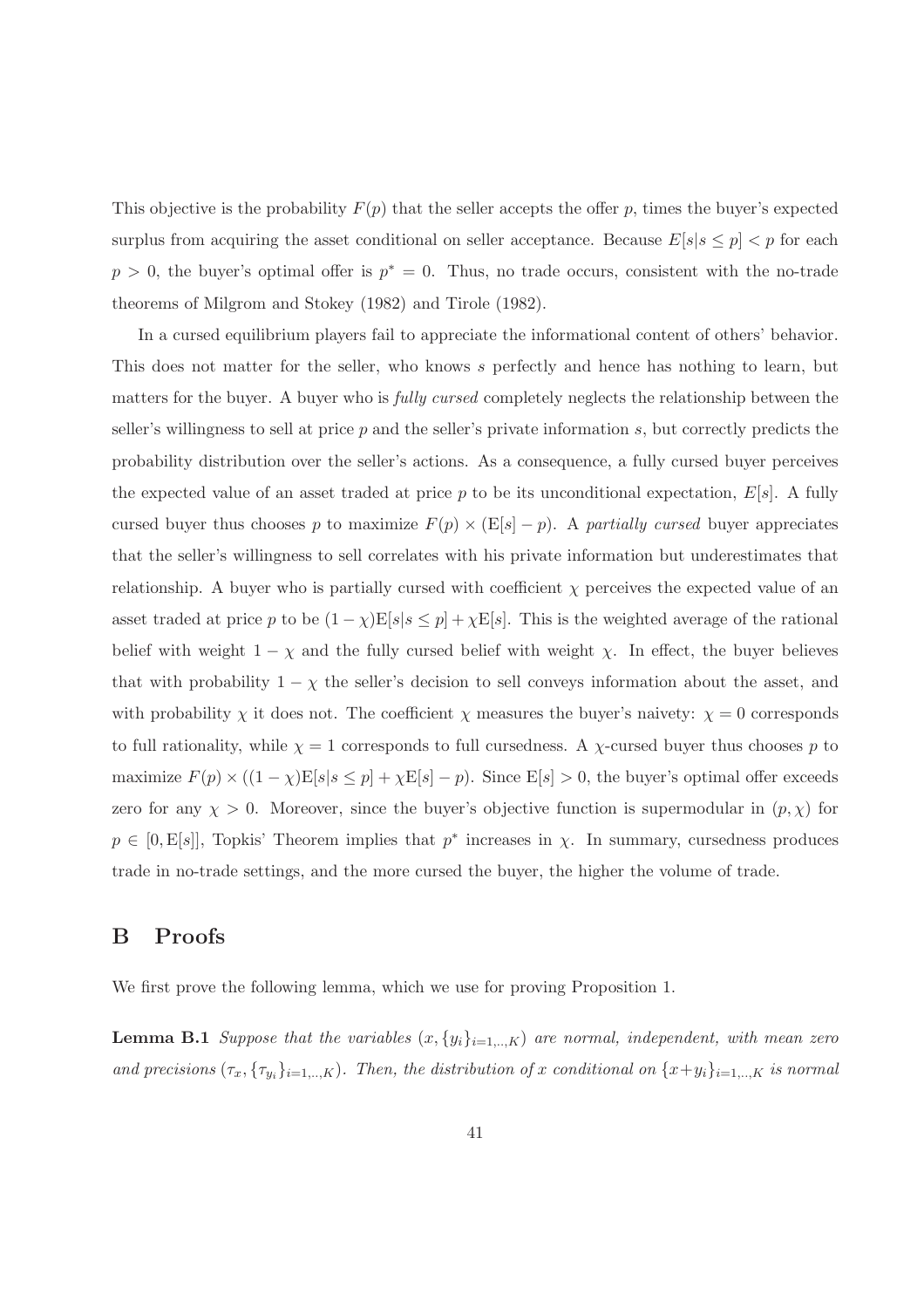with mean

$$
E(x | \{x + y_i\}_{i=1,\dots,K}) = \sum_{i=1}^{K} \frac{\tau_{y_i}}{\tau_x + \sum_{j=1}^{K} \tau_{y_j}} (x + y_i)
$$
(B.1)

and precision

$$
\tau(x | \{x + y_i\}_{i=1,..,K}) = \tau_x + \sum_{i=1}^{K} \tau_{y_i}.
$$
\n(B.2)

Proof. The conditional mean and variance can be computed from the regression

$$
x = \sum_{i=1}^{K} \beta_i (x + y_i) + e,
$$
 (B.3)

where  $\{\beta_i\}_{i=1,..,K}$  are the regression coefficients and e is the error term. Taking covariances of both sides of (B.3) with  $x + y_i$  and noting that  $(x, \{y_i\}_{i=1,\dots,K}, e)$  are independent, we find

$$
Cov(x, x + y_i) = \sum_{j=1}^{K} \beta_j Cov(x + y_j, x + y_i)
$$
  
\n
$$
\Rightarrow \frac{1}{\tau_x} = \beta_i \left( \frac{1}{\tau_x} + \frac{1}{\tau_{y_i}} \right) + \sum_{j \neq i} \beta_j \frac{1}{\tau_x}
$$
  
\n
$$
\Rightarrow \beta_i = \frac{\tau_{y_i}}{\tau_x} \left( 1 - \sum_{j=1}^{K} \beta_j \right).
$$
 (B.4)

Summing (B.4) across *i* and solving for  $\sum_{j=1}^{K} \beta_j$ , we find

$$
\sum_{j=1}^{K} \beta_j = \frac{\sum_{j=1}^{K} \tau_{y_j}}{\tau_x + \sum_{j=1}^{K} \tau_{y_j}}.
$$
\n(B.5)

Substituting  $\sum_{j=1}^{K} \beta_j$  from (B.5) into (B.4), we find

$$
\beta_i = \frac{\tau_{y_i}}{\tau_x + \sum_{j=1}^K \tau_{y_j}}.\tag{B.6}
$$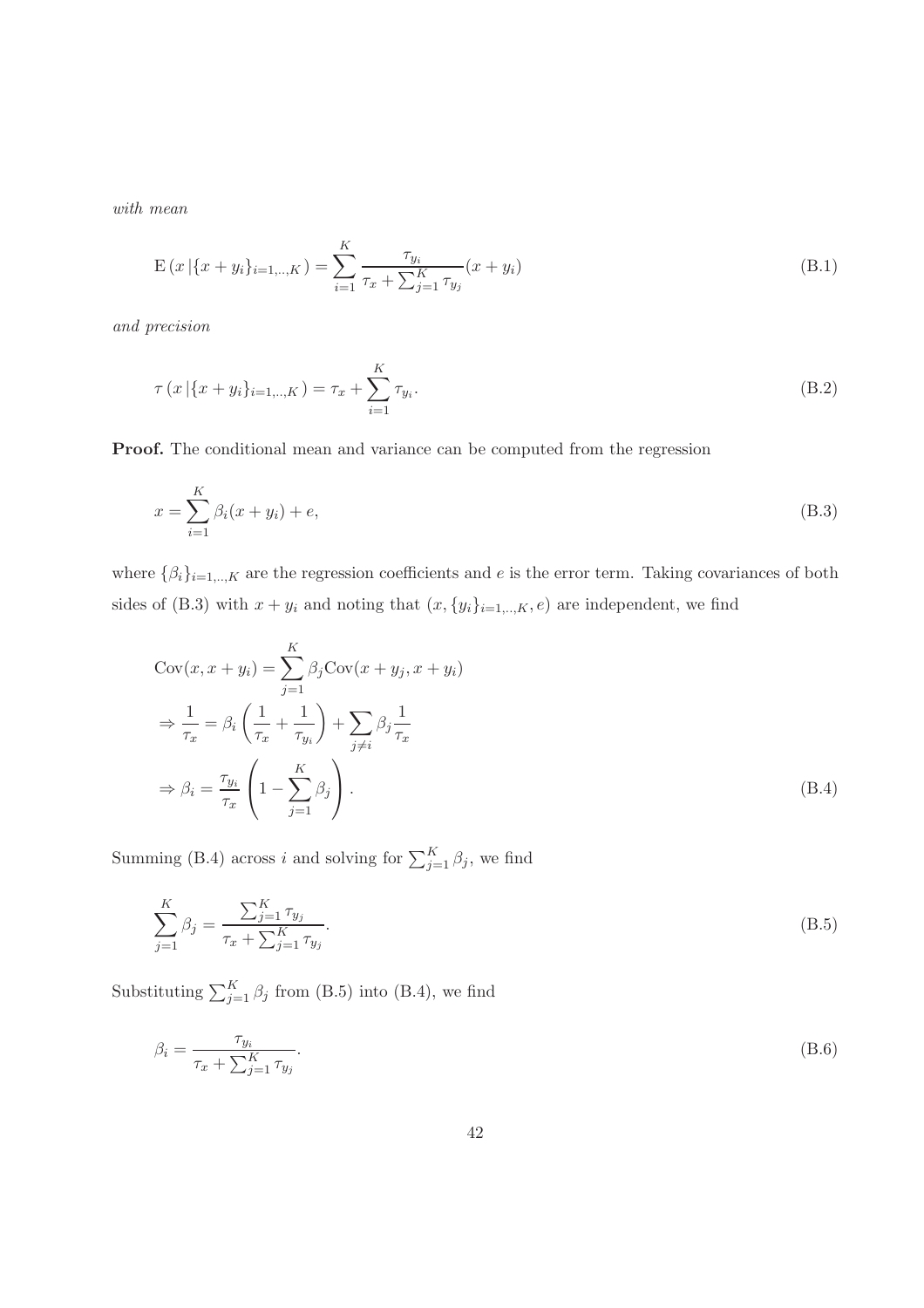Since

$$
E(x | {x + y_i}_{i=1,..,K}) = \sum_{i=1}^{K} \beta_i (x + y_i),
$$

(B.6) implies (B.1). Taking variances of both sides of (B.3) and noting that  $(x, \{y_i\}_{i=1,..,K}, e)$  are independent, we find

$$
\begin{split} \text{Var}(x) &= \left(\sum_{i=1}^{K} \beta_i\right)^2 \text{Var}(x) + \sum_{i=1}^{K} \beta_j^2 \text{Var}(y_i) + \text{Var}(e) \\ &\Rightarrow \frac{1}{\tau_e} = \frac{1}{\tau_x} \left[1 - \left(\frac{\sum_{i=1}^{K} \tau_{y_i}}{\tau_x + \sum_{i=1}^{K} \tau_{y_i}}\right)^2\right] - \sum_{i=1}^{K} \frac{1}{\tau_{y_i}} \left(\frac{\tau_{y_i}}{\tau_x + \sum_{j=1}^{K} \tau_{y_j}}\right)^2 \\ &\Rightarrow \frac{1}{\tau_e} = \frac{1}{\tau_x + \sum_{i=1}^{K} \tau_{y_i}}, \end{split} \tag{B.7}
$$

where the second step follows from (B.5) and (B.6). Since

$$
\tau(x | \{x + y_i\}_{i=1,..,K}) = \tau_e,
$$

 $(B.7)$  implies  $(B.2)$ .

**Proof of Proposition 1.** We first determine traders' demand functions using  $(8)$ . Since  $d =$  $d + \epsilon + \zeta$  and  $\zeta$  is independent of traders' information  $I_i$ ,

$$
E(d|I_i) = \overline{d} + E(\epsilon|I_i),
$$
\n(B.8)

$$
Var(d|I_i) = Var(\epsilon|I_i) + Var(\zeta) = \frac{1}{\tau(\epsilon|I_i)} + \frac{1}{\tau_{\zeta}}.
$$
\n(B.9)

Using Lemma B.1 with  $x = \epsilon$ ,  $K = 3$  and  $\{y_j\}_{j=1,2,3} = (\eta_i, \eta, \xi_i)$ , we find

$$
E(d|I_{ir}) = \overline{d} + \frac{\tau_{\eta_i}}{\tau_{\epsilon} + \tau_{\eta_i} + \tau_{\theta} + \tau_{\xi_i}} s_i + \frac{\tau_{\theta}}{\tau_{\epsilon} + \tau_{\eta_i} + \tau_{\theta} + \tau_{\xi_i}} s + \frac{\tau_{\xi_i}}{\tau_{\epsilon} + \tau_{\eta_i} + \tau_{\theta} + \tau_{\xi_i}} (\epsilon + \xi_i), \quad (B.10)
$$

$$
\text{Var}(d|I_{ir}) = \frac{1}{\tau_{\epsilon} + \tau_{\eta_i} + \tau_{\theta} + \tau_{\xi_i}} + \frac{1}{\tau_{\zeta}}.\tag{B.11}
$$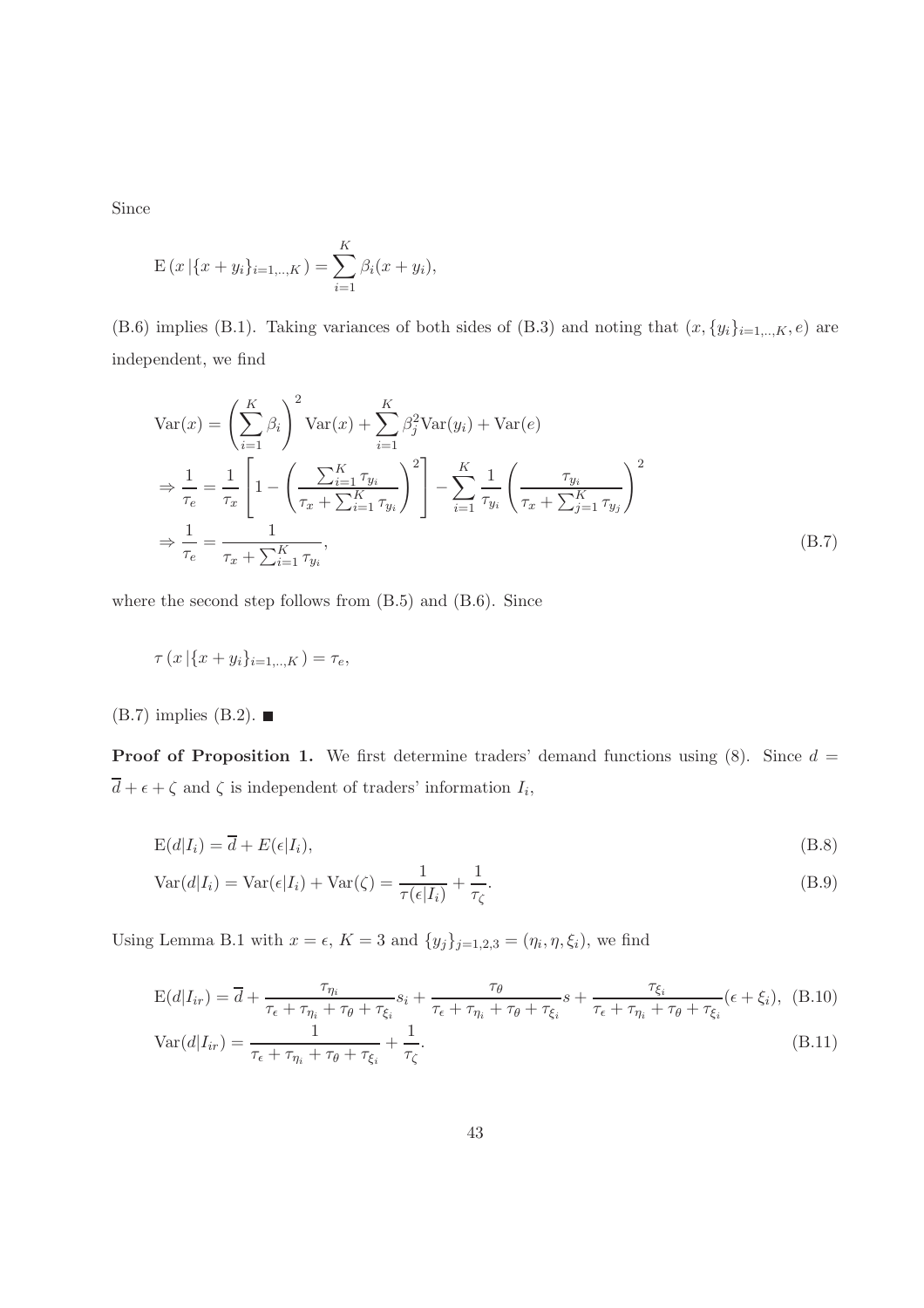Using Lemma B.1 with  $x = \epsilon$ ,  $K = 2$  and  $\{y_j\}_{j=1,2} = (\eta_i, \eta)$ , we find

$$
E(d|I_{ic}) = \overline{d} + \frac{\tau_{\eta_i}}{\tau_{\epsilon} + \tau_{\eta_i} + \tau_{\theta}} s_i + \frac{\tau_{\theta}}{\tau_{\epsilon} + \tau_{\eta_i} + \tau_{\theta}} s,
$$
\n(B.12)

$$
Var(d|I_{ic}) = \frac{1}{\tau_{\epsilon} + \tau_{\eta_i} + \tau_{\theta}} + \frac{1}{\tau_{\zeta}}.
$$
\n(B.13)

Substituting  $(B.10)$ ,  $(B.11)$ ,  $(B.12)$  and  $(B.13)$  into  $(8)$ , we can write the demand of trader i as

$$
x_i = \frac{\overline{d} + (1 - \chi_i) \frac{\tau_{\eta_i} s_i + \tau_{\theta} s + \tau_{\xi_i} (\epsilon + \xi_i)}{\tau_{\epsilon} + \tau_{\eta_i} + \tau_{\theta} + \tau_{\xi_i}} + \chi_i \frac{\tau_{\eta_i} s_i + \tau_{\theta} s}{\tau_{\epsilon} + \tau_{\eta_i} + \tau_{\theta}} - p}{\alpha_i \left[ (1 - \chi_i) \frac{1}{\tau_{\epsilon} + \tau_{\eta_i} + \tau_{\theta} + \tau_{\xi_i}} + \chi_i \frac{1}{\tau_{\epsilon} + \tau_{\eta_i} + \tau_{\theta}} + \frac{1}{\tau_{\zeta}} \right]} - z_i.
$$
\n(B.14)

We next substitute  $(B.14)$  into the market-clearing condition  $(5)$ , use  $(6)$  to write p in terms of  $(\{s_i\}_{i=1,..,N}, s, \{z_i\}_{i=1,..,N})$ , and use (9) to write  $\epsilon + \xi_i$  in terms of  $(\{s_i\}_{j\neq i}, \{z_i\}_{j\neq i})$ . This yields an equation that is linear in  $({s_i}_{i=1,..,N}, s, {z_i}_{i=1,..,N})$ . Identifying terms in  $s_i$  yields (11). Identifying terms of s yields  $(12)$ . Identifying terms in  $z_i$  yields

$$
1 - \frac{(1 - \chi_i)\tau_{\zeta}\tau_{\xi_i}\frac{C_i}{\sum_{k \neq i} A_k}(\tau_{\epsilon} + \tau_{\eta_i} + \tau_{\theta})}{\alpha_i\left[(\tau_{\epsilon} + \tau_{\eta_i} + \tau_{\theta})(\tau_{\epsilon} + \tau_{\eta_i} + \tau_{\theta} + \tau_{\xi_i}) + \tau_{\zeta}(\tau_{\epsilon} + \tau_{\eta_i} + \tau_{\theta} + \chi_i\tau_{\xi_i})\right]}
$$
  
=  $C_i\tau_{\zeta}\sum_{j=1}^N \frac{(\tau_{\epsilon} + \tau_{\eta_j} + \tau_{\theta})(\tau_{\epsilon} + \tau_{\eta_j} + \tau_{\theta} + \tau_{\xi_j}) - (1 - \chi_j)\tau_{\xi_j}\frac{1}{\sum_{k \neq j} A_k}(\tau_{\epsilon} + \tau_{\eta_j} + \tau_{\theta})}{\alpha_j\left[(\tau_{\epsilon} + \tau_{\eta_j} + \tau_{\theta})(\tau_{\epsilon} + \tau_{\eta_j} + \tau_{\theta} + \tau_{\xi_j}) + \tau_{\zeta}(\tau_{\epsilon} + \tau_{\eta_j} + \tau_{\theta} + \chi_j\tau_{\xi_j})\right]}.$  (B.15)

Combining (B.15) with (11) yields (13).  $\blacksquare$ 

Proof of Proposition 2. Eq. (10) implies that

$$
\tau_{\xi_i} = \frac{\left(\sum_{j \neq i} A_j\right)^2}{\text{Var}\left(\sum_{j \neq i} A_j \eta_j\right)} = \frac{1}{\text{Var}\left(\frac{\sum_{j \neq i} \eta_j}{N-1}\right)} = (N-1)\tau_\eta,
$$
\n(B.16)

where the first step follows because  $z_j = 0$  for all j, the second because  $A_j = A$  for all j, and the third because  $\{\eta_j\}_{j=1,\dots,N}$  are i.i.d. with precision  $\tau_\eta$ . Setting  $(\chi_i, \alpha_i, \tau_{\eta_i}, \tau_\theta, \tau_{\xi_i}, A_i) = (\chi, \alpha, \tau_\eta, 0, (N 1/\tau_{\eta}$ , A) for all i in (11), we find (15). Eq. (15) implies that A decreases in  $\chi$ .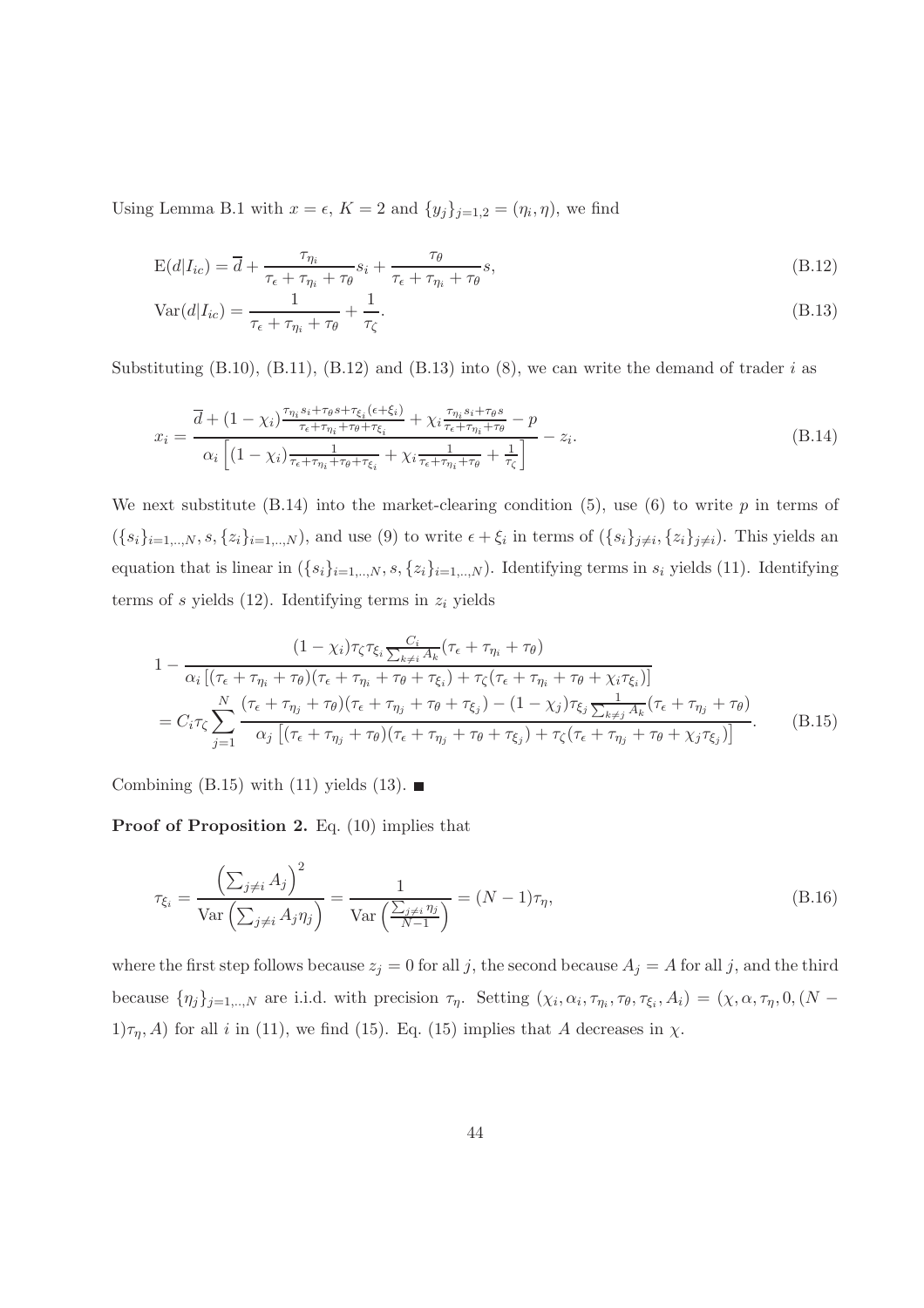The coefficient  $\beta$  in the regression (16) is proportional to

$$
Cov(d - p, p - \overline{d})
$$
  
=  $(1 - NA)NA\sigma_{\epsilon}^{2} - NA^{2}\sigma_{\eta}^{2}$   
=  $NA [(1 - NA)\sigma_{\epsilon}^{2} - A\sigma_{\eta}^{2}]$   
=  $NA \frac{(\tau_{\epsilon} + \tau_{\eta})(\tau_{\epsilon} + N\tau_{\eta}) - \tau_{\eta} ([N - \chi(N - 1)] \tau_{\epsilon} + N\tau_{\eta}) - \frac{\tau_{\epsilon}}{N} ([N - \chi(N - 1)] \tau_{\epsilon} + N\tau_{\eta})}{\tau_{\epsilon} (\tau_{\epsilon} + \tau_{\eta})(\tau_{\epsilon} + N\tau_{\eta})}$   
=  $A \frac{\chi(N - 1)(\tau_{\epsilon} + N\tau_{\eta})}{(\tau_{\epsilon} + \tau_{\eta})(\tau_{\epsilon} + N\tau_{\eta})} > 0,$ 

where the first step follows from  $(1)$  and  $(14)$ , and the third from  $(15)$ .

Setting  $(\chi_i, \alpha_i, \tau_{\eta_i}, \tau_{\theta}, \tau_{\xi_i}, A_i, z_i) = (\chi, \alpha, \tau_{\eta}, 0, (N-1)\tau_{\eta}, A, 0)$  in (B.14), we can write the demand of trader  $i$  as

$$
x_{i} = \frac{\overline{d} + (1 - \chi)^{\frac{\tau_{\eta} s_{i} + \tau_{\eta}}{r_{\epsilon} + N\tau_{\eta}} + \chi \frac{\tau_{\eta} s_{i}}{\tau_{\epsilon} + \tau_{\eta}} - p}}{\alpha \left[ (1 - \chi)^{\frac{1}{\tau_{\epsilon} + N\tau_{\eta}} + \chi \frac{1}{\tau_{\epsilon} + \tau_{\eta}} + \frac{1}{\tau_{\zeta}}} \right]}
$$

$$
= \frac{\overline{d} + (1 - \chi)^{\frac{\tau_{\eta}}{r_{\epsilon} + N\tau_{\eta}} + \chi \frac{\tau_{\eta} s_{i}}{\tau_{\epsilon} + \tau_{\eta}} - p}}{\alpha \left[ (1 - \chi)^{\frac{1}{\tau_{\epsilon} + N\tau_{\eta}} + \chi \frac{1}{\tau_{\epsilon} + \tau_{\eta}} + \frac{1}{\tau_{\zeta}}} \right]},
$$
(B.17)

where we use (9) and (14) to write  $\epsilon + \xi_i$  as a function of p. Summing over i and dividing by N, we find

$$
\frac{\sum_{i=1}^{N} x_i}{N} = \frac{\overline{d} + (1 - \chi) \frac{\tau_\eta \frac{p - \overline{d}}{\tau_\epsilon + N\tau_\eta}}{\tau_\epsilon + N\tau_\eta} + \chi \frac{\tau_\eta \frac{\sum_{i=1}^{N} s_i}{N}}{\tau_\epsilon + \tau_\eta} - p}{\alpha \left[ (1 - \chi) \frac{1}{\tau_\epsilon + N\tau_\eta} + \chi \frac{1}{\tau_\epsilon + \tau_\eta} + \frac{1}{\tau_\zeta} \right]}.
$$
\n(B.18)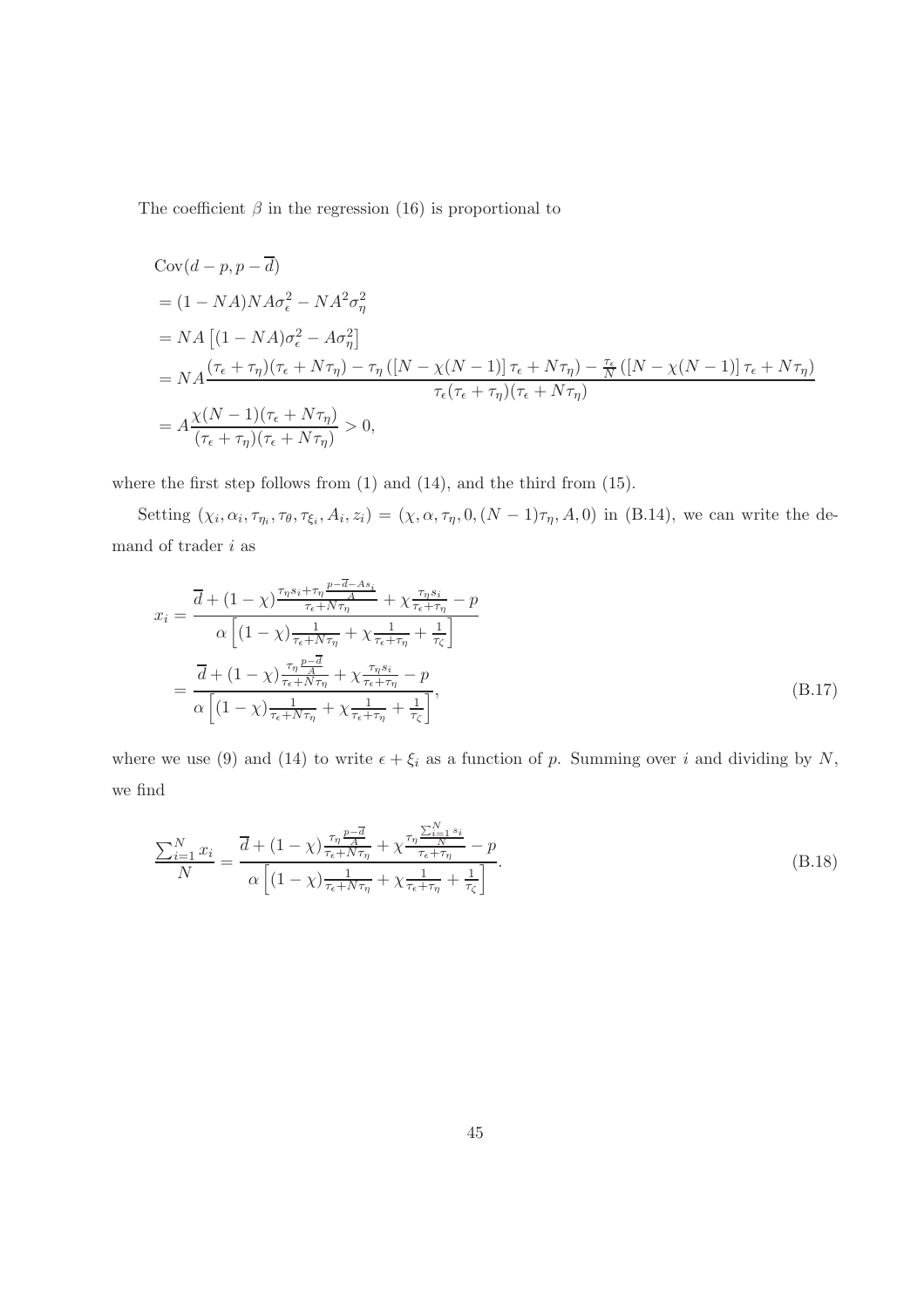Subtracting (B.18) from (B.17), and using the market-clearing condition (5), we find

$$
x_{i} = \frac{\chi \frac{\tau_{\eta}}{\tau_{\epsilon} + \tau_{\eta}} \left( s_{i} - \frac{\sum_{j=1}^{N} s_{j}}{N} \right)}{\alpha \left[ (1 - \chi) \frac{1}{\tau_{\epsilon} + N \tau_{\eta}} + \chi \frac{1}{\tau_{\epsilon} + \tau_{\eta}} + \frac{1}{\tau_{\zeta}} \right]}
$$

$$
= \frac{\chi \tau_{\zeta} \tau_{\eta} (\tau_{\epsilon} + N \tau_{\eta}) \left( s_{i} - \frac{\sum_{j=1}^{N} s_{j}}{N} \right)}{\alpha \left[ \tau_{\zeta} \left( \tau_{\epsilon} + \left[ 1 + \chi(N-1) \right] \tau_{\eta} \right) + \left( \tau_{\epsilon} + \tau_{\eta} \right) \left( \tau_{\epsilon} + N \tau_{\eta} \right) \right]}.
$$
(B.19)

Since  $x_i$  is normal with mean zero

$$
E\left(|x_i|\right) = \sqrt{\frac{2\text{Var}(x_i)}{\pi}}.\tag{B.20}
$$

Substituting  $x_i$  from (B.19) into (B.20), and noting that symmetry and (1) imply that

$$
\text{Var}\left(s_i - \frac{\sum_{j=1}^{N} s_j}{N}\right) = \frac{N-1}{N\tau_\eta},\tag{B.21}
$$

we find (17). Eq. (17) implies that  $E(|x_i|)$  increases in  $\chi$ . It also implies that  $E(|x_i|)$  increases in N, as can be seen by noting that

$$
E(|x_i|) = \frac{\chi \tau_{\zeta} \sqrt{2\tau_{\eta}}}{\alpha \left[ \tau_{\zeta} \frac{\tau_{\epsilon} + [1 + \chi(N-1)]\tau_{\eta}}{\tau_{\epsilon} + N\tau_{\eta}} + \tau_{\epsilon} + \tau_{\eta} \right] \sqrt{\pi}} \sqrt{\frac{N-1}{N}}
$$

and that  $\frac{\tau_{\epsilon} + [1 + \chi(N-1)]\tau_{\eta}}{\tau_{\epsilon} + N\tau_{\eta}}$  decreases in N and  $\frac{N-1}{N}$  increases in N.

**Proof of Proposition 3.** The coefficient A can be deduced from (11) by setting  $(\chi_i, \alpha_i, \tau_\theta, A_i)$  =  $(0, \alpha, 0, A)$  for all i and deriving  $(\tau_{\eta_i}, \tau_{\xi_i})$  based on traders' subjective assessments of the precision of private signals. Overconfidence implies that  $\tau_{\eta_i} = \kappa \tau_{\eta}$  for all *i*. Dismissiveness, combined with symmetry and no random endowments, implies that

$$
\tau_{\xi_i} = \frac{1}{\text{Var}\left(\frac{\sum_{j\neq i} \eta_j}{N-1}\right)} = \frac{1}{\frac{1}{(N-1)\gamma\tau_\eta} + \frac{(N-2)\rho}{(N-1)\gamma\tau_\eta}} = \frac{(N-1)\gamma\tau_\eta}{1 + (N-2)\rho}.
$$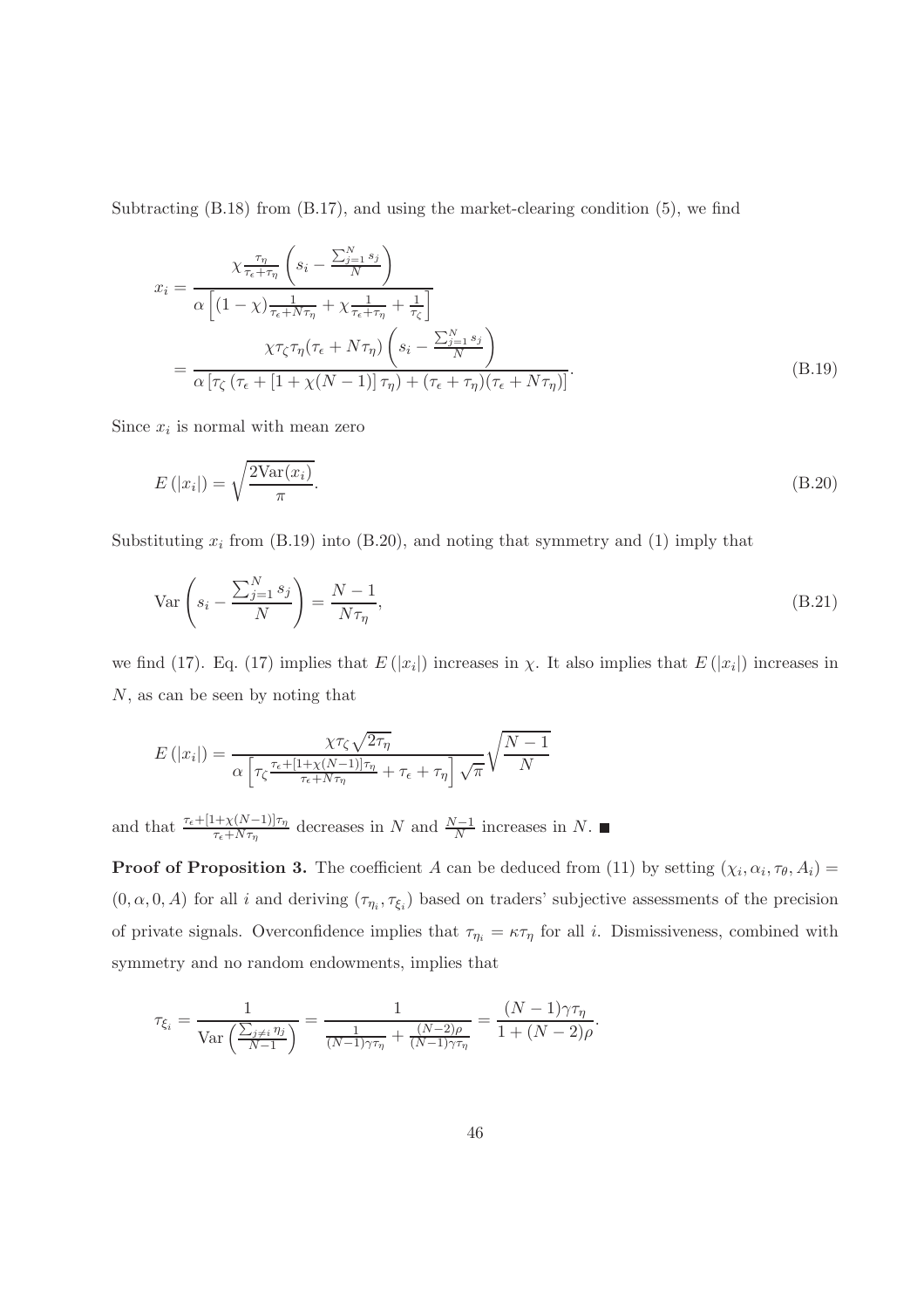Substituting into (11), we find (18). Eq. (18) implies that A increases in  $\kappa$  and  $\gamma$ , and decreases in  $ρ.$ 

Making the same substitutions, as well as  $z_i = 0$ , in (B.14), we can write the demand of trader i as

$$
x_{i} = \frac{\overline{d} + \frac{\kappa \tau_{\eta} s_{i} + \frac{\gamma \tau_{\eta}}{1 + (N-2)\rho} \frac{p - \overline{d} - As_{i}}{A}}{\tau_{\epsilon} + \kappa \tau_{\eta} + \frac{(N-1)\gamma \tau_{\eta}}{1 + (N-2)\rho}} - p}{\alpha \left[ \frac{1}{\tau_{\epsilon} + \kappa \tau_{\eta} + \frac{(N-1)\gamma \tau_{\eta}}{1 + (N-2)\rho}} + \frac{1}{\tau_{\zeta}} \right]}.
$$
(B.22)

Following the same steps as in the proof of Proposition 2, we can write (B.22) as

$$
x_{i} = \frac{\frac{\left(\kappa - \frac{\gamma}{1 + (N-2)\rho}\right)\tau_{\eta}}{\tau_{\epsilon} + \kappa\tau_{\eta} + \frac{(N-1)\gamma\tau_{\eta}}{1 + (N-2)\rho}}\left(s_{i} - \frac{\sum_{j=1}^{N}s_{j}}{N}\right)}{\alpha\left[\frac{1}{\tau_{\epsilon} + \kappa\tau_{\eta} + \frac{(N-1)\gamma\tau_{\eta}}{1 + (N-2)\rho}} + \frac{1}{\tau_{\zeta}}\right]}
$$

$$
= \frac{\left(\kappa - \frac{\gamma}{1 + (N-2)\rho}\right)\tau_{\zeta}\tau_{\eta}\left(s_{i} - \frac{\sum_{j=1}^{N}s_{j}}{N}\right)}{\alpha\left[\tau_{\epsilon} + \tau_{\zeta} + \left(\kappa + \frac{(N-1)\gamma}{1 + (N-2)\rho}\right)\tau_{\eta}\right]}.
$$
(B.23)

Substituting  $x_i$  from (B.23) into (B.20), and using (B.21) (which remains valid under overconfidence and dismissiveness because it concerns the true distribution of signals), we find (19). Eq. (19) implies that  $E(|x_i|)$  increases in  $\kappa$  and  $\rho$ , and decreases in  $\gamma$ . Eq. (19) also implies that the asymptotic behavior of  $E(|x_i|)$  and of aggregate volume  $NE(|x_i|)$  when N grows large is as described in the proposition.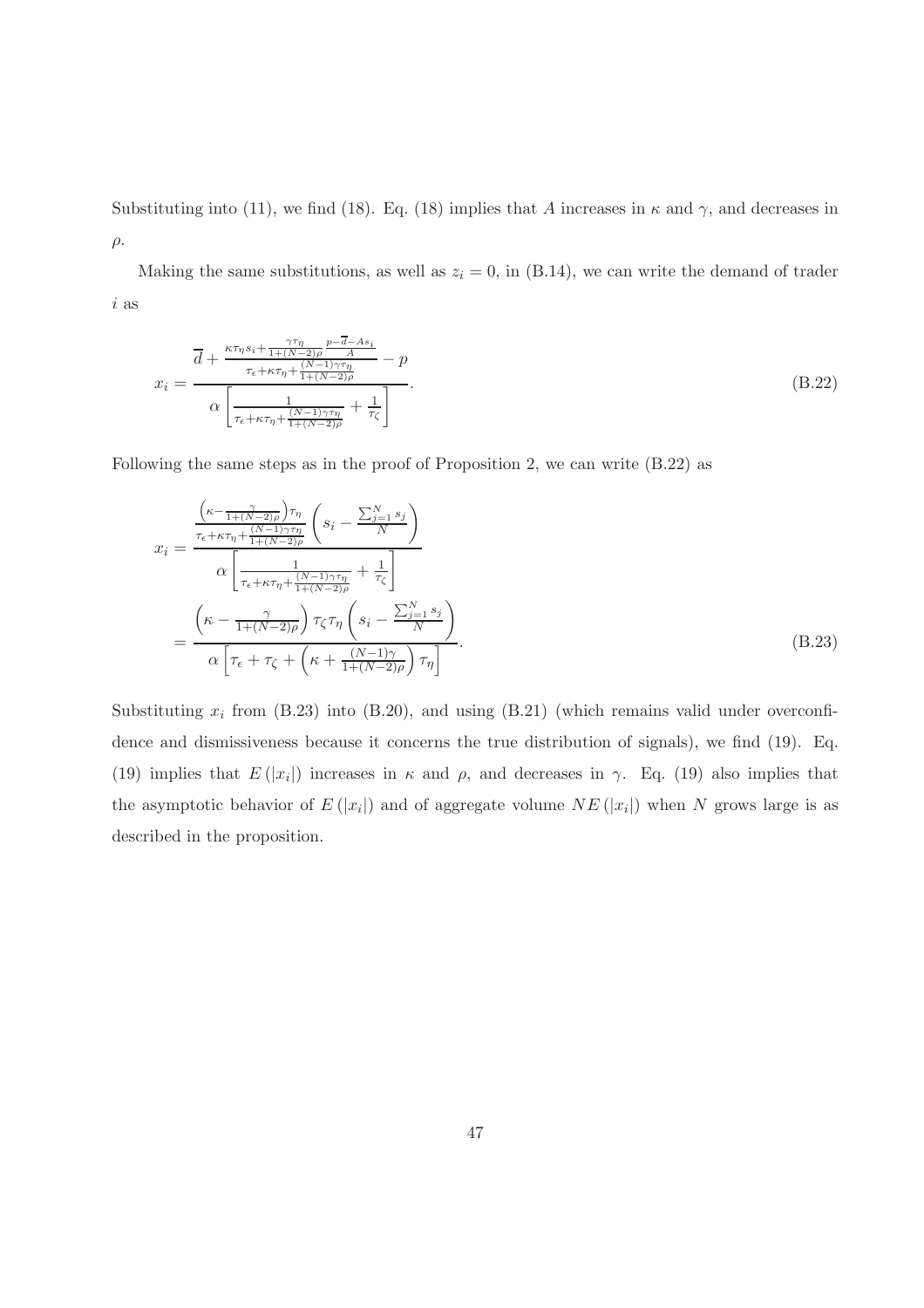To derive the comparative statics of  $E(|x_i|)$  with respect to N, we treat N as a continuous variable and differentiate:

$$
\frac{dE(|x_i|)}{dN} = \frac{d}{dN} \left[ \frac{\left(\kappa - \frac{\gamma}{1 + (N-2)\rho}\right) \tau_{\zeta} \sqrt{2(N-1)\tau_{\eta}}}{\alpha \left[\tau_{\epsilon} + \tau_{\zeta} + \left(\kappa + \frac{(N-1)\gamma}{1 + (N-2)\rho}\right) \tau_{\eta}\right] \sqrt{\pi N}} \right]
$$
\n
$$
= \frac{d}{dN} \left[ \frac{\left\{\kappa \left[1 + (N-2)\rho\right] - \gamma\right\} \tau_{\zeta} \sqrt{2(N-1)\tau_{\eta}}}{\alpha \left\{\left[1 + (N-2)\rho\right] \left(\tau_{\epsilon} + \tau_{\zeta} + \kappa \tau_{\eta}\right) + (N-1)\gamma \tau_{\eta}\right\} \sqrt{\pi N}} \right]
$$
\n
$$
= \frac{\left[\gamma \rho (\tau_{\epsilon} + \tau_{\zeta} + 2\kappa \tau_{\eta}) - \gamma (\kappa - \gamma)\tau_{\eta}\right] \tau_{\zeta} \sqrt{2(N-1)\tau_{\eta}}}{\alpha \left\{\left[1 + (N-2)\rho\right] \left(\tau_{\epsilon} + \tau_{\zeta} + \kappa \tau_{\eta}\right) + (N-1)\gamma \tau_{\eta}\right\}^{2} \sqrt{\pi N}} \left\{ \kappa \left[1 + (N-2)\rho\right] - \gamma\right\} \tau_{\zeta} \sqrt{\tau_{\eta}} \right\}
$$
\n
$$
+ \frac{\left\{\kappa \left[1 + (N-2)\rho\right] - \gamma\right\} \tau_{\zeta} \sqrt{\tau_{\eta}}}{\alpha \left\{\left[1 + (N-2)\rho\right] \left(\tau_{\epsilon} + \tau_{\zeta} + \kappa \tau_{\eta}\right) + (N-1)\gamma \tau_{\eta}\right\} N \sqrt{2\pi (N-1)N}} \tag{B.24}
$$

where the third equality follows by writing  $E(|x_i|)$  as the product of  $\sqrt{\frac{N-1}{N}}$  and the remaining terms, and differentiating using the product rule. Eq. (B.24) implies that  $\frac{dE(|x_i|)}{dN}$  has the same sign as

$$
G(N) \equiv 2N(N-1) \left[ \gamma \rho (\tau_{\epsilon} + \tau_{\zeta} + 2\kappa \tau_{\eta}) - \gamma (\kappa - \gamma) \tau_{\eta} \right]
$$

$$
+ \left\{ \left[ 1 + (N-2)\rho \right] (\tau_{\epsilon} + \tau_{\zeta} + \kappa \tau_{\eta}) + (N-1) \gamma \tau_{\eta} \right\} \left\{ \kappa \left[ 1 + (N-2)\rho \right] - \gamma \right\}.
$$

The function  $G(N)$  is quadratic in N. To determine its sign, we distinguish cases according to the sign of  $\rho(\tau_{\epsilon} + \tau_{\zeta} + 2\kappa\tau_{\eta}) - (\kappa - \gamma)\tau_{\eta}$ .

Suppose first that

$$
\rho(\tau_{\epsilon} + \tau_{\zeta} + 2\kappa\tau_{\eta}) - (\kappa - \gamma)\tau_{\eta} < 0. \tag{B.25}
$$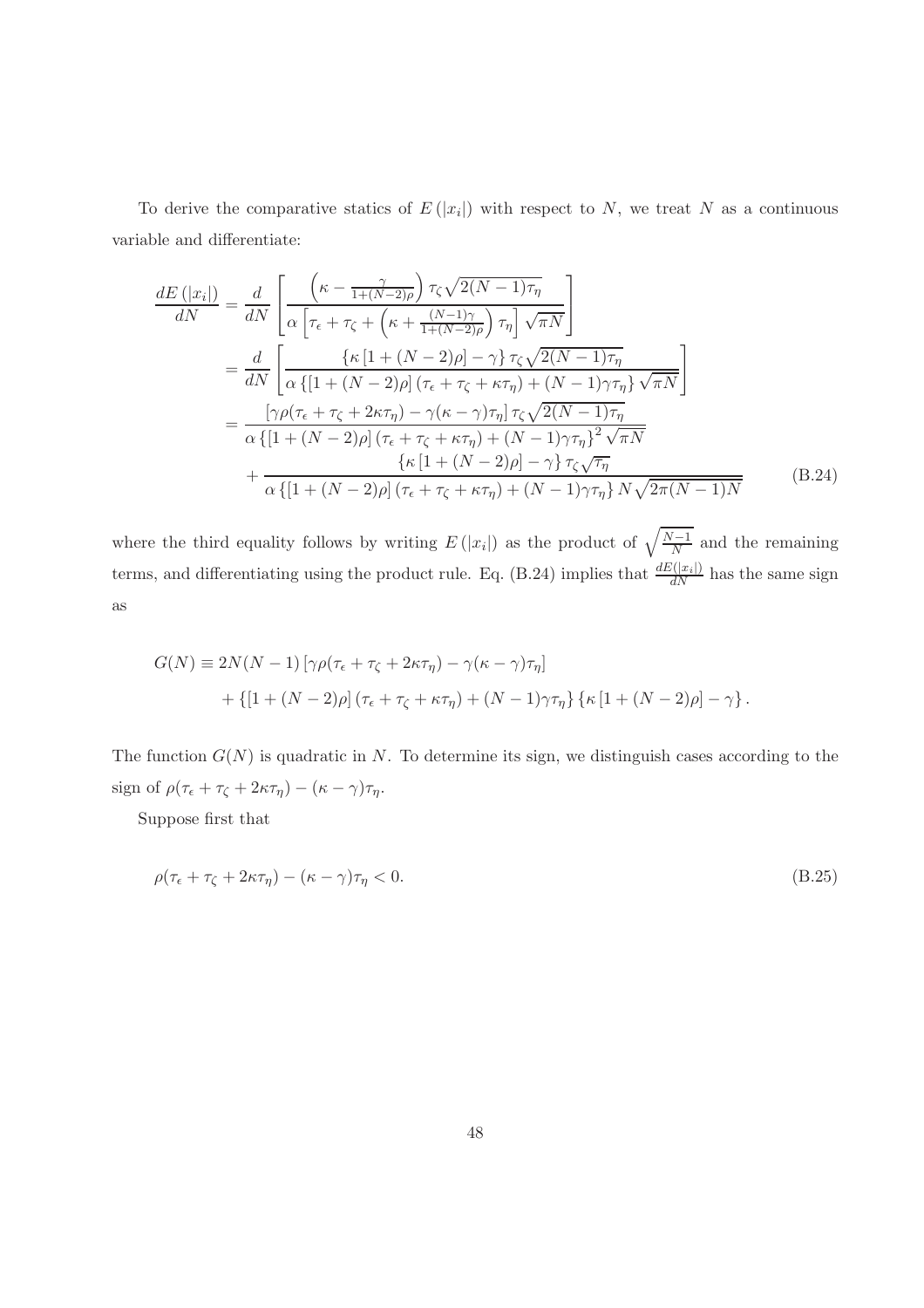For  $N \in [0, 2]$ ,

$$
H(N) \equiv \kappa \left[ 1 + (N - 2)\rho \right] - \gamma
$$
  
\n
$$
\geq \kappa \left[ 1 + \frac{(N - 2)(\kappa - \gamma)\tau_{\eta}}{\tau_{\epsilon} + \tau_{\zeta} + 2\kappa\tau_{\eta}} \right] - \gamma
$$
  
\n
$$
= \frac{(\kappa - \gamma)[\tau_{\epsilon} + \tau_{\zeta} + 2\kappa\tau_{\eta} + (N - 2)\tau_{\eta}]}{\tau_{\epsilon} + \tau_{\zeta} + 2\kappa\tau_{\eta}} > 0,
$$
\n(B.26)

where the first inequality follows from  $(B.25)$  and  $N \leq 2$ , and the second is strict because  $(B.25)$ implies  $\kappa > \gamma$ . Eq. (B.26) implies, in particular, that  $H(1) > 0$ . Since, in addition,  $\rho \leq 1$ ,  $G(1) \geq 0$ . We next show that  $G(N_0) < 0$  for some  $N_0 < 0$ . If  $\rho = 0$ , then the existence of  $N_0$  follows from  $\lim_{N\to-\infty} G(N) = -\infty$ . If  $\rho > 0$ , then we define  $N_0$  by  $H(N_0) = 0$ . Since  $H(N)$  is linear,  $N_0$  is uniquely defined, and is negative because  $H(N) > 0$  for  $N > 2$  and because (B.26) implies that  $H(N) > 0$  for  $N \in [0, 2]$ . Since  $N(N - 1) > 0$  for  $N < 0$ ,  $G(N_0) < 0$ . Since  $G(N)$  is quadratic in N, negative for  $N = N_0 < 0$ , and non-negative for  $N = 1$ , its sign for  $N \ge 2$  is as follows:

- If  $\lim_{N\to\infty} G(N) = \infty$ , then  $G(N) > 0$  for  $N \geq 2$ .
- If  $\lim_{N\to\infty} G(N) = -\infty$  and  $G(2) > 0$ , then  $G(N)$  is positive for  $N \in [2, N_1)$  and negative for  $N > N_1$  for some  $N_1 > 2$ .
- If  $G(2) < 0$ , then  $G(N) < 0$  for  $N \ge 2$ .

The condition for  $\lim_{N\to\infty} G(N) = \infty$  is (21), and it implies that  $E(|x_i|)$  increases in N. The condition for  $G(2) < 0$  is  $(20)$ , and it implies that  $E(|x_i|)$  decreases in N. When these inequalities are strict in the opposite direction, then  $\lim_{N\to\infty} G(N) = -\infty$  and  $G(2) > 0$ , and hence  $E(|x_i|)$  is hump-shaped in N.

Suppose next that

$$
\rho(\tau_{\epsilon} + \tau_{\zeta} + 2\kappa\tau_{\eta}) - (\kappa - \gamma)\tau_{\eta} \ge 0. \tag{B.27}
$$

Since  $H(N) > 0$  for  $N \ge 2$ ,  $G(N) > 0$  for  $N \ge 2$ , and hence  $E(|x_i|)$  increases in N. Since (B.27) implies that the right-hand side of (21) is non-positive, this case is covered by (21).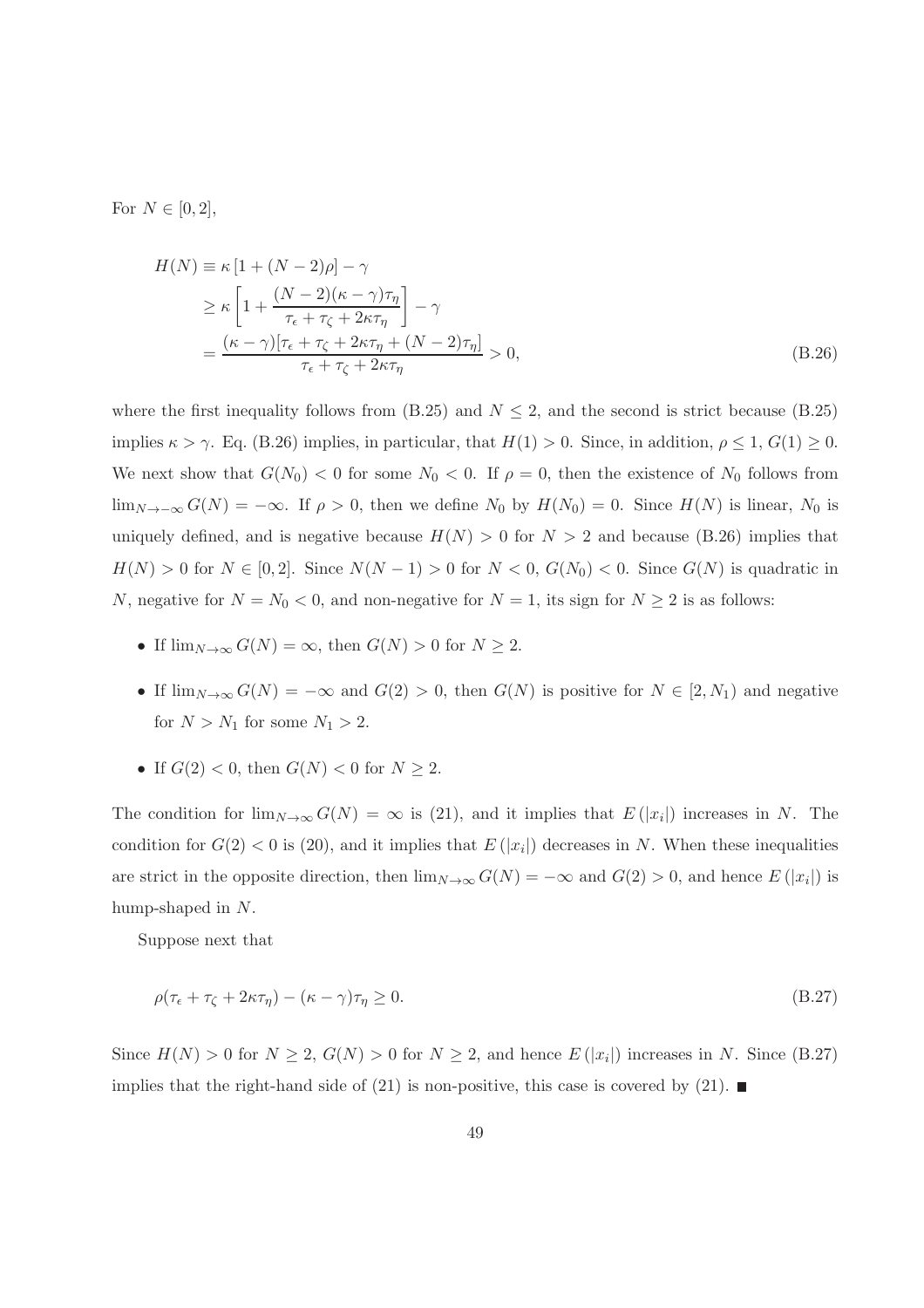Proof of Corollary 1. Consider first the case where traders are cursed. When all private signals are publicly revealed, the information sets  $I_{ir}$  and  $I_{ic}$  coincide, and are also equivalent to  $\left\{\sum_{j=1}^{N}s_j\right\}$ because symmetry and normality imply that the sum of the signals is a sufficient statistic for all of them. Using Lemma B.1 with  $x = \epsilon$ ,  $K = 1$  and  $y_1 = \frac{\sum_{j=1}^{N} \eta_j}{N}$  $\frac{=1 \eta}{N}$ , we find

$$
E(d|I_{i\phi}) = \overline{d} + \frac{N\tau_{\eta}}{\tau_{\epsilon} + N\tau_{\eta}} \frac{\sum_{j=1}^{N} s_j}{N},
$$
\n(B.28)

$$
Var(d|I_{i\phi}) = \frac{1}{\tau_{\epsilon} + N\tau_{\eta}} + \frac{1}{\tau_{\zeta}},
$$
\n(B.29)

for  $\phi = r, c$ . Substituting (B.28) and (B.29) into (8), and setting  $z_i = 0$ , we can write the demand of trader  $i$  as

$$
x_i = \frac{\overline{d} + \frac{N\tau_\eta}{\tau_\epsilon + N\tau_\eta} \frac{\sum_{j=1}^N s_j}{N} - p}{\alpha \left[ \frac{1}{\tau_\epsilon + N\tau_\eta} + \frac{1}{\tau_\zeta} \right]}.
$$
(B.30)

Since all traders have the same demand, there is no trade.

Consider next the case where traders are overconfident or dismissive. When all private signals are publicly revealed, trader i's information set is equivalent to  $\{s_i, \sum_{j\neq i} s_j\}$ . This is because trader  $i$  treats the signals of the other traders as symmetric, but not symmetric with his own signal. Using Lemma B.1 with  $x = \epsilon$ ,  $K = 2$  and  $\{y_j\}_{j=1,2} = \left(\eta_i, \frac{\sum_{j\neq i} \eta_j}{N-1}\right)$  $\left(\frac{\sum_{j\neq i}\eta_j}{N-1}\right)$ , and trader *i*'s subjective assessments of precision, we find

$$
E(d|I_i) = \overline{d} + \frac{\kappa \tau_\eta}{\tau_\epsilon + \kappa \tau_\eta + \frac{(N-1)\gamma \tau_\eta}{1 + (N-2)\rho}} s_i + \frac{\frac{(N-1)\gamma \tau_\eta}{1 + (N-2)\rho}}{\tau_\epsilon + \kappa \tau_\eta + \frac{(N-1)\gamma \tau_\eta}{1 + (N-2)\rho}} \frac{\sum_{j \neq i} s_j}{N-1},
$$
(B.31)

$$
\text{Var}(d|I_i) = \frac{1}{\tau_{\epsilon} + \kappa \tau_{\eta} + \frac{(N-1)\gamma \tau_{\eta}}{1 + (N-2)\rho}} + \frac{1}{\tau_{\zeta}}.\tag{B.32}
$$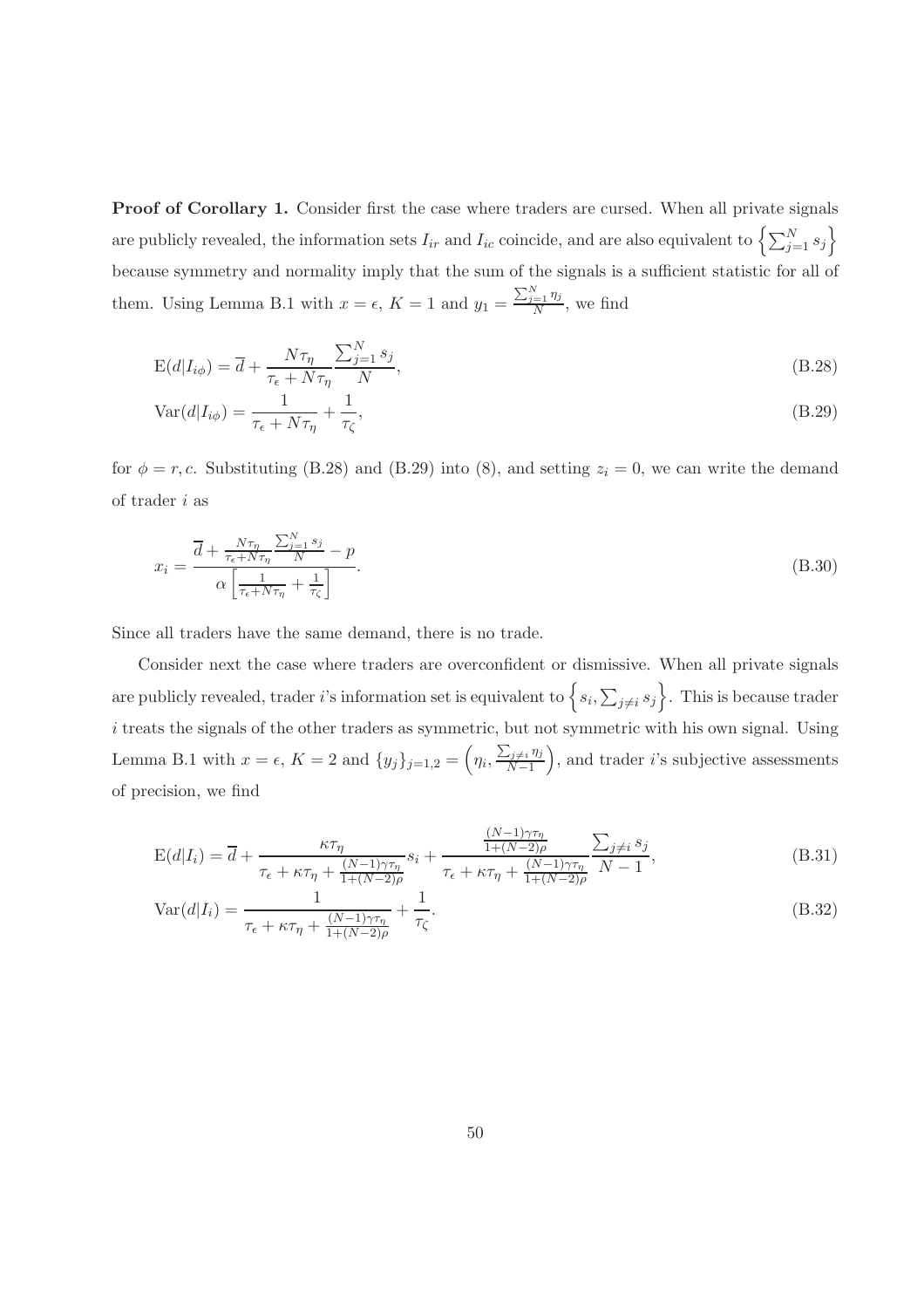Substituting (B.31) and (B.32) into (8), and setting  $z<sub>i</sub> = 0$ , we can write the demand of trader i as

$$
x_i = \frac{\overline{d} + \frac{\kappa \tau_{\eta}}{\tau_{\epsilon} + \kappa \tau_{\eta} + \frac{(N-1)\gamma \tau_{\eta}}{1 + (N-2)\rho}} s_i + \frac{\frac{(N-1)\gamma \tau_{\eta}}{1 + (N-2)\rho}}{\tau_{\epsilon} + \kappa \tau_{\eta} + \frac{(N-1)\gamma \tau_{\eta}}{1 + (N-2)\rho}} \frac{\sum_{j \neq i} s_j}{N-1} - p}{\alpha \left[ \frac{1}{\tau_{\epsilon} + \kappa \tau_{\eta} + \frac{(N-1)\gamma \tau_{\eta}}{1 + (N-2)\rho}} + \frac{1}{\tau_{\zeta}} \right]}.
$$
(B.33)

Summing over  $i$  and dividing by  $N$ , we find

$$
\frac{\sum_{i=1}^{N} x_i}{N} = \frac{\overline{d} + \left[ \frac{\kappa \tau_{\eta}}{\tau_{\epsilon} + \kappa \tau_{\eta} + \frac{(N-1)\gamma \tau_{\eta}}{1 + (N-2)\rho}} + \frac{\frac{(N-1)\gamma \tau_{\eta}}{1 + (N-2)\rho}}{\tau_{\epsilon} + \kappa \tau_{\eta} + \frac{(N-1)\gamma \tau_{\eta}}{1 + (N-2)\rho}} \right] \frac{\sum_{i=1}^{N} s_i}{N} - p}{\alpha \left[ \frac{1}{\tau_{\epsilon} + \kappa \tau_{\eta} + \frac{(N-1)\gamma \tau_{\eta}}{1 + (N-2)\rho}} + \frac{1}{\tau_{\zeta}} \right]}.
$$
(B.34)

Subtracting (B.34) from (B.33), and using the market-clearing condition (5), we find

$$
x_i = \frac{\frac{\left(\kappa - \frac{\gamma}{1 + (N-2)\rho}\right)\tau_{\eta}}{\tau_{\epsilon} + \kappa\tau_{\eta} + \frac{(N-1)\gamma\tau_{\eta}}{1 + (N-2)\rho}}\left(s_i - \frac{\sum_{j=1}^N s_j}{N}\right)}{\alpha \left[\frac{1}{\tau_{\epsilon} + \kappa\tau_{\eta} + \frac{(N-1)\gamma\tau_{\eta}}{1 + (N-2)\rho}} + \frac{1}{\tau_{\zeta}}\right]}.
$$
\n(B.35)

Eq. (B.35) is identical to (B.23), and hence volume is the same as when the private signals are not publicly revealed. ■

**Proof of Proposition 4.** We proceed as in the proof of Proposition 3, except that we set  $\chi_i$  to  $\chi$  instead of 0. Making the substitutions in (B.14), we can write the demand of trader i as

$$
x_{i} = \frac{\overline{d} + (1 - \chi)^{\frac{\kappa \tau_{\eta} s_{i} + \frac{\gamma \tau_{\eta}}{1 + (N - 2)\rho}} \frac{p - \overline{d} - As_{i}}{A}}{\tau_{\epsilon} + \kappa \tau_{\eta} + \frac{(N - 1)\gamma \tau_{\eta}}{1 + (N - 2)\rho}} + \chi^{\frac{\kappa \tau_{\eta} s_{i}}{\tau_{\epsilon} + \kappa \tau_{\eta}}} - p}{\alpha \left[ (1 - \chi)^{\frac{1}{\tau_{\epsilon} + \kappa \tau_{\eta} + \frac{(N - 1)\gamma \tau_{\eta}}{1 + (N - 2)\rho}} + \chi^{\frac{1}{\tau_{\epsilon} + \kappa \tau_{\eta}}} + \frac{1}{\tau_{\zeta}}} \right]}.
$$
(B.36)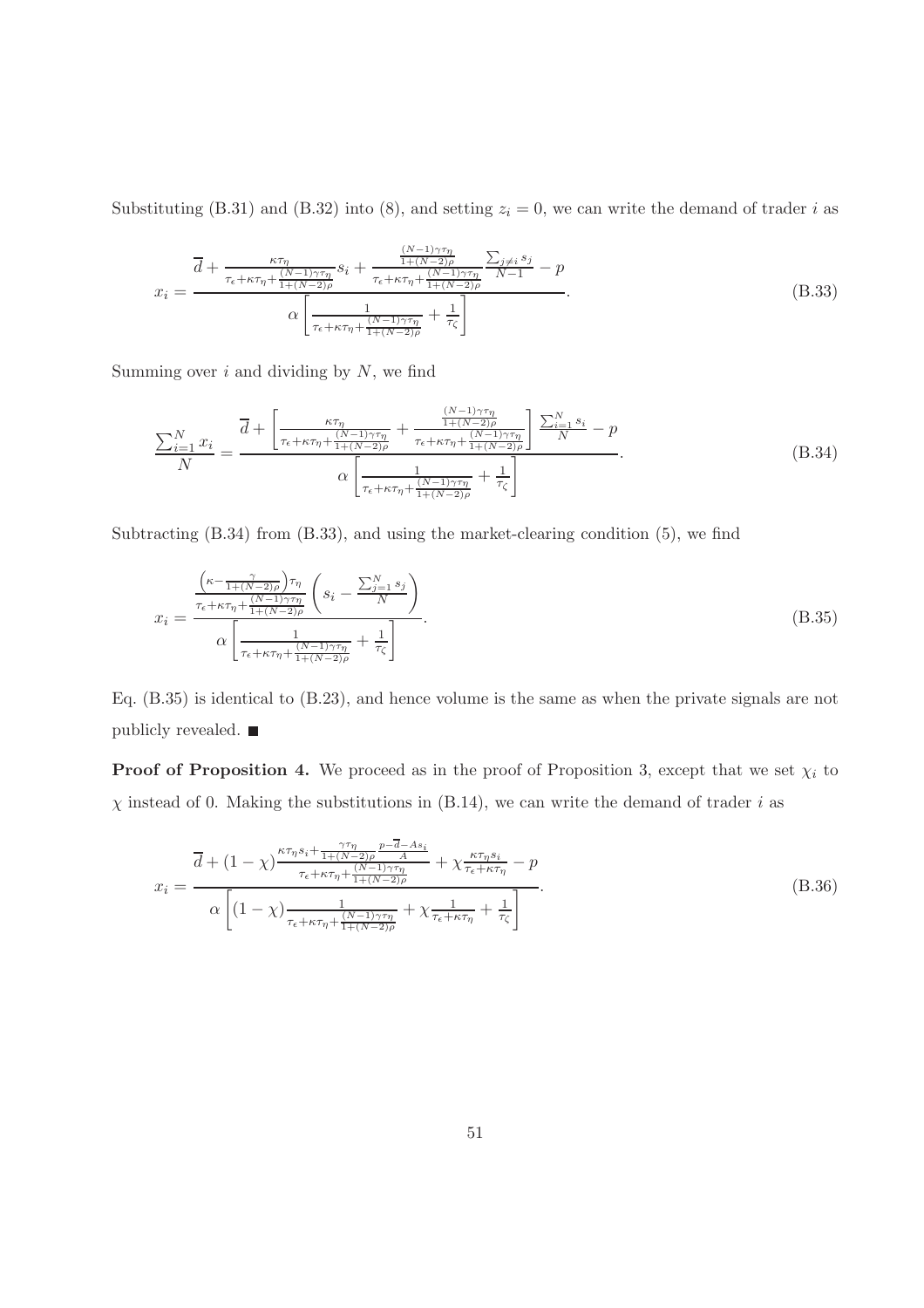Following the same steps as in the proof of Proposition 2, we can write (B.36) as

$$
x_{i} = \frac{\left[ (1-\chi) \frac{\left(\kappa - \frac{\gamma}{1+(N-2)\rho}\right)\tau_{\eta}}{\tau_{\epsilon} + \kappa\tau_{\eta} + \frac{(N-1)\gamma\tau_{\eta}}{1+(N-2)\rho}} + \chi \frac{\kappa\tau_{\eta}}{\tau_{\epsilon} + \kappa\tau_{\eta}} \right] \left(s_{i} - \frac{\sum_{j=1}^{N} s_{j}}{N} \right)}{\alpha \left[ (1-\chi) \frac{1}{\tau_{\epsilon} + \kappa\tau_{\eta} + \frac{(N-1)\gamma\tau_{\eta}}{1+(N-2)\rho}} + \chi \frac{1}{\tau_{\epsilon} + \kappa\tau_{\eta}} + \frac{1}{\tau_{\zeta}} \right]} - \frac{\left[ \kappa - \frac{\gamma}{1+(N-2)\rho} + \frac{\chi\gamma(\tau_{\epsilon} + N\kappa\tau_{\eta})}{[1+(N-2)\rho](\tau_{\epsilon} + \kappa\tau_{\eta})} \right] \tau_{\zeta}\tau_{\eta} \left(s_{i} - \frac{\sum_{j=1}^{N} s_{j}}{N} \right)}{\alpha \left[ \tau_{\epsilon} + \tau_{\zeta} + \left( \kappa + \frac{(N-1)\gamma}{1+(N-2)\rho} \right) \tau_{\eta} + \frac{(N-1)\chi\gamma\tau_{\zeta}\tau_{\eta}}{[1+(N-2)\rho](\tau_{\epsilon} + \kappa\tau_{\eta})} \right]} . \tag{B.37}
$$

Substituting  $x_i$  from (B.37) into (B.20), and using (B.21), we find (22). Eq. (22) implies that when  $\rho = 0$ 

$$
\lim_{N \to \infty} E(|x_i|) = \frac{\chi \kappa \tau_{\zeta} \sqrt{2\tau_{\eta}}}{\alpha(\tau_{\epsilon} + \kappa \tau_{\eta} + \chi \tau_{\zeta})\sqrt{\pi}},
$$

and when  $\rho > 0$ 

$$
\lim_{N \to \infty} E(|x_i|) = \frac{\left[\kappa \rho(\tau_{\epsilon} + \kappa \tau_{\eta}) + \chi \gamma \kappa \tau_{\eta}\right] \tau_{\zeta} \sqrt{2 \tau_{\eta}}}{\alpha \left(\left[\rho(\tau_{\epsilon} + \tau_{\zeta}) + (\kappa \rho + \gamma)\tau_{\eta}\right](\tau_{\epsilon} + \kappa \tau_{\eta}) + \chi \gamma \tau_{\eta} \tau_{\zeta}\right) \sqrt{\pi}}
$$

In both cases the limit is positive and increasing in  $\kappa$ .

Proof of Proposition 5. We proceed as in the proof of Proposition 2, except that we do not set  $\tau_{\theta}$  to 0. Setting  $(\chi_i, \alpha_i, \tau_{\eta_i}, \tau_{\xi_i}, A_i) = (\chi, \alpha, \tau_{\eta}, (N-1)\tau_{\eta}, A)$  for all *i* in (11) and (12), we find (24) and (25), respectively. Eqs. (24) and (25) imply, respectively, that A decreases in  $\chi$  and B increases in  $\chi$ .

.

The coefficients  $(\beta_1, \beta_2)$  in the regression (26) can be derived by taking covariances of both sides with  $p - \overline{d}$  and s:

$$
Cov(d - p, p - \overline{d}) = \beta_1 Var(p - \overline{d}) + \beta_2 Cov(s, p - \overline{d}),
$$
\n(B.38)

$$
Cov(d-p,s) = \beta_1 Cov(p-d,s) + \beta_2 Var(s).
$$
\n(B.39)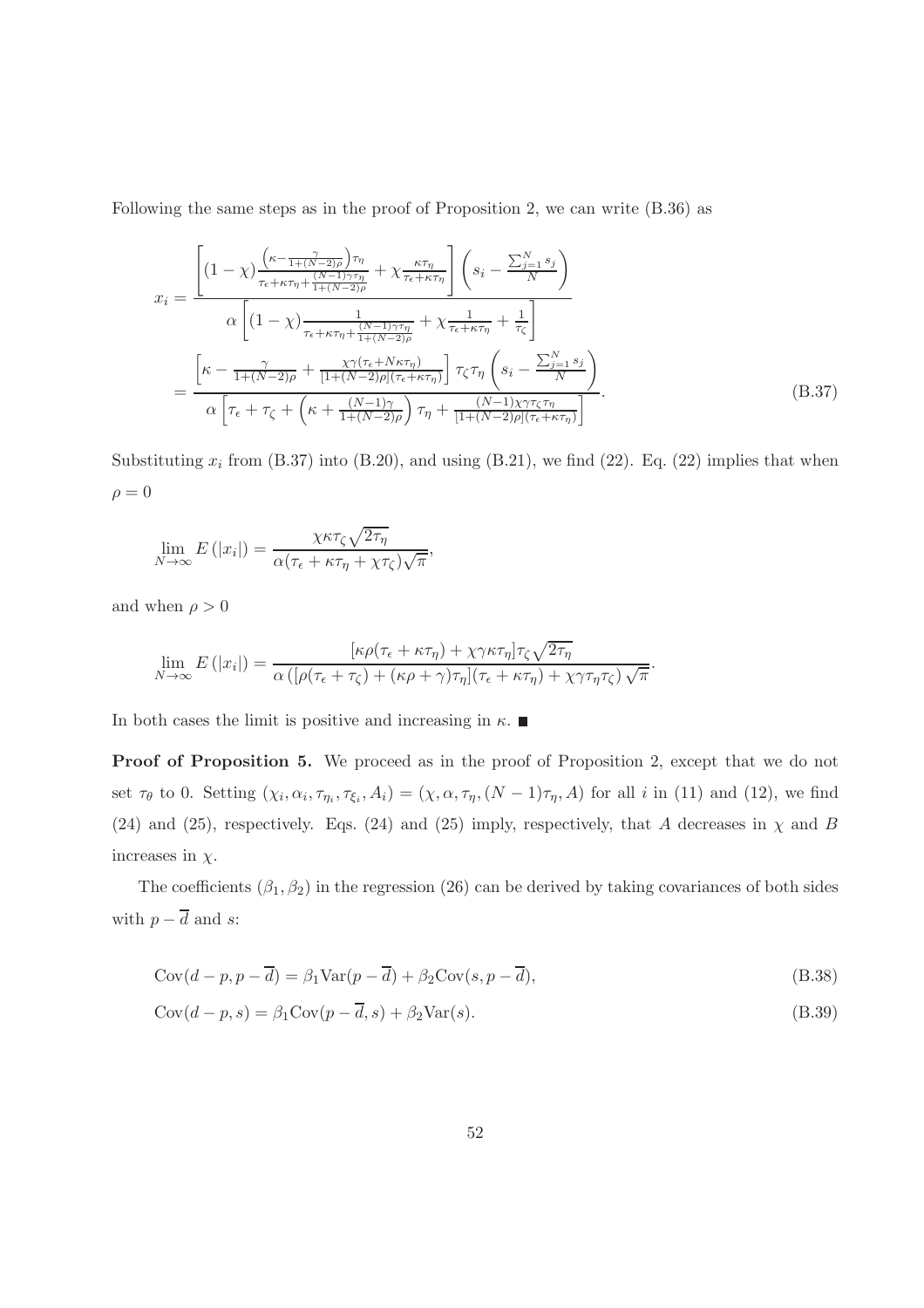Eqs. (B.38) and (B.39) form a linear system in  $(\beta_1, \beta_2)$ . Its solution is

$$
\beta_1 = \frac{\text{Cov}(d-p, p-\overline{d})\text{Var}(s) - \text{Cov}(d-p, s)\text{Cov}(s, p-\overline{d})}{\text{Var}(p-\overline{d})\text{Var}(s) - \text{Cov}(s, p-\overline{d})^2},\tag{B.40}
$$

$$
\beta_2 = -\frac{\text{Cov}(d-p, p-\overline{d})\text{Cov}(p-\overline{d}, s) - \text{Cov}(d-p, s)\text{Var}(p-\overline{d})}{\text{Var}(p-\overline{d})\text{Var}(s) - \text{Cov}(s, p-\overline{d})^2}.
$$
(B.41)

Eqs.  $(1)$ ,  $(2)$  and  $(23)$  imply that

$$
Cov(d - p, p - \overline{d}) = (1 - NA - B)(NA + B)\sigma_{\epsilon}^2 - NA^2\sigma_{\eta}^2 - B^2\sigma_{\theta}^2,
$$
\n(B.42)

$$
Cov(d - p, s) = (1 - NA - B)\sigma_{\epsilon}^{2} - B\sigma_{\theta}^{2}.
$$
\n(B.43)

Using  $(24)$  and  $(25)$ , we find

$$
(1 - NA - B)\sigma_{\epsilon}^{2} - B\sigma_{\theta}^{2} = \frac{\tau_{\epsilon} + [1 + (N - 1)\chi]\tau_{\eta} + \tau_{\theta}}{(\tau_{\epsilon} + \tau_{\eta} + \tau_{\theta})(\tau_{\epsilon} + N\tau_{\eta} + \tau_{\theta})} - \frac{\tau_{\epsilon} + [1 + (N - 1)\chi]\tau_{\eta} + \tau_{\theta}}{(\tau_{\epsilon} + \tau_{\eta} + \tau_{\theta})(\tau_{\epsilon} + N\tau_{\eta} + \tau_{\theta})} = 0.
$$

Hence, (B.43) implies that  $Cov(d - p, s) = 0$ , and (B.42) implies that

$$
Cov(d - p, p - \overline{d}) = (1 - NA - B)NA\sigma_{\epsilon}^{2} - NA^{2}\sigma_{\eta}^{2}
$$

$$
= NA \left[ (1 - NA - B)\sigma_{\epsilon}^{2} - A\sigma_{\eta}^{2} \right]
$$

$$
= A \frac{\chi(N - 1)(\tau_{\epsilon} + N\tau_{\eta} + \tau_{\theta})}{(\tau_{\epsilon} + \tau_{\eta} + \tau_{\theta})(\tau_{\epsilon} + N\tau_{\eta} + \tau_{\theta})} > 0,
$$

where the third equality follows from (24) and (25). Since  $Cov(d - p, s) = 0$ ,  $Cov(d - p, p - \overline{d}) > 0$ and Var(s) > 0, (B.40) implies that  $\beta_1 > 0$ . Since Cov(d – p, s) = 0, Cov(d – p, p –  $\overline{d}$ ) > 0 and  $\text{Cov}(p - \overline{d}, s) > 0,$  (B.41) implies that  $\beta_2 < 0.$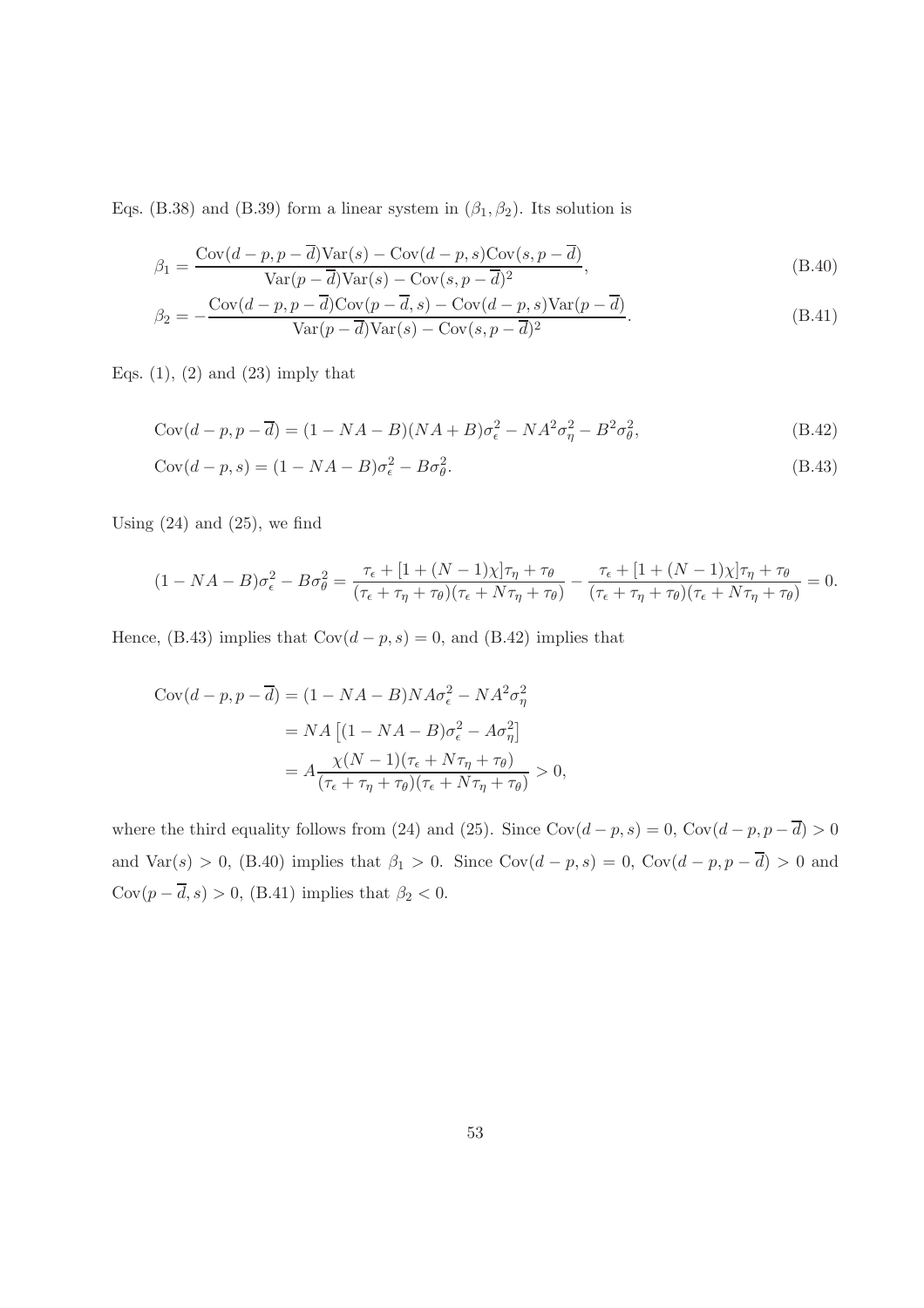Setting  $(\chi_i, \alpha_i, \tau_{\eta_i}, \tau_{\xi_i}, A_i, z_i) = (\chi, \alpha, \tau_{\eta}, (N-1)\tau_{\eta}, A, 0)$  in (B.14), we can write the demand of trader i as

$$
x_{i} = \frac{\overline{d} + (1 - \chi)^{\frac{\tau_{\eta} s_{i} + \tau_{\theta} s + \tau_{\eta}}{r_{\epsilon} + N\tau_{\eta} + \tau_{\theta}}} + \chi^{\frac{\tau_{\eta} s_{i} + \tau_{\theta} s}{\tau_{\epsilon} + \tau_{\eta} + \tau_{\theta}} - p}}{\alpha \left[ (1 - \chi)^{\frac{1}{\tau_{\epsilon} + N\tau_{\eta} + \tau_{\theta}}} + \chi^{\frac{1}{\tau_{\epsilon} + \tau_{\eta} + \tau_{\theta}} + \frac{1}{\tau_{\zeta}}} \right]}{\alpha \left[ (1 - \chi)^{\frac{\tau_{\theta} s + \tau_{\eta}}{r_{\epsilon} + N\tau_{\eta} + \tau_{\theta}}} + \chi^{\frac{\tau_{\eta} s_{i} + \tau_{\theta} s}{\tau_{\epsilon} + \tau_{\eta} + \tau_{\theta}} - p}}{\alpha \left[ (1 - \chi)^{\frac{1}{\tau_{\epsilon} + N\tau_{\eta} + \tau_{\theta}}} + \chi^{\frac{1}{\tau_{\epsilon} + \tau_{\eta} + \tau_{\theta}} + \frac{1}{\tau_{\zeta}}} \right]},
$$
\n(B.44)

where we use (9) and (23) to write  $\epsilon + \xi_i$  as a function of p. Following the same steps as in the proof of Proposition 2, we can write (B.44) as

$$
x_{i} = \frac{\chi_{\overline{\tau_{\tau}}}}{\alpha \left[ (1 - \chi) \frac{1}{\tau_{\epsilon} + N\tau_{\eta} + \tau_{\theta}} + \chi \frac{1}{\tau_{\epsilon} + \tau_{\eta} + \tau_{\theta}} + \frac{1}{\tau_{\zeta}} \right]}}{\chi \tau_{\zeta} \tau_{\eta} (\tau_{\epsilon} + N\tau_{\eta} + \tau_{\theta}) + \eta_{\theta} \left( s_{i} - \frac{\sum_{j=1}^{N} s_{j}}{N} \right)}
$$
\n
$$
= \frac{\chi \tau_{\zeta} \tau_{\eta} (\tau_{\epsilon} + N\tau_{\eta} + \tau_{\theta}) \left( s_{i} - \frac{\sum_{j=1}^{N} s_{j}}{N} \right)}{\alpha \left[ \tau_{\zeta} (\tau_{\epsilon} + [1 + \chi(N-1)] \tau_{\eta} + \tau_{\theta}) + (\tau_{\epsilon} + \tau_{\eta} + \tau_{\theta}) (\tau_{\epsilon} + N\tau_{\eta} + \tau_{\theta}) \right]}.
$$
\n(B.45)

Substituting  $x_i$  from (B.45) into (B.20), and using (B.21), we find (27). Eq. (27) implies that  $E(|x_i|)$  decreases in  $\tau_{\theta}$ , as can be seen by noting that

$$
E(|x_i|) = \frac{\chi \tau_{\zeta} \sqrt{2(N-1)\tau_{\eta}}}{\alpha \left[ \tau_{\zeta} \frac{\tau_{\epsilon} + [1 + \chi(N-1)]\tau_{\eta} + \tau_{\theta}}{\tau_{\epsilon} + N\tau_{\eta} + \tau_{\theta}} + \tau_{\epsilon} + \tau_{\eta} + \tau_{\theta} \right] \sqrt{\pi N}}
$$

and that  $\frac{\tau_{\epsilon} + [1 + \chi(N-1)]\tau_{\eta} + \tau_{\theta}}{\tau_{\epsilon} + N\tau_{\eta} + \tau_{\theta}}$  increases in  $\tau_{\theta}$ .

Proposition B.1 Suppose that traders are symmetric and not cursed, receive no random endowments, and observe their private signals and the public signal. Suppose also that each trader perceives the precision of his private signal to be  $\kappa \times \tau_{\eta}$  for  $\kappa \geq 1$ , the precision of every other trader's signal to be  $\gamma \times \tau_{\eta}$  for  $\gamma \in [0,1]$ , and the correlation between the noise terms in others' signals to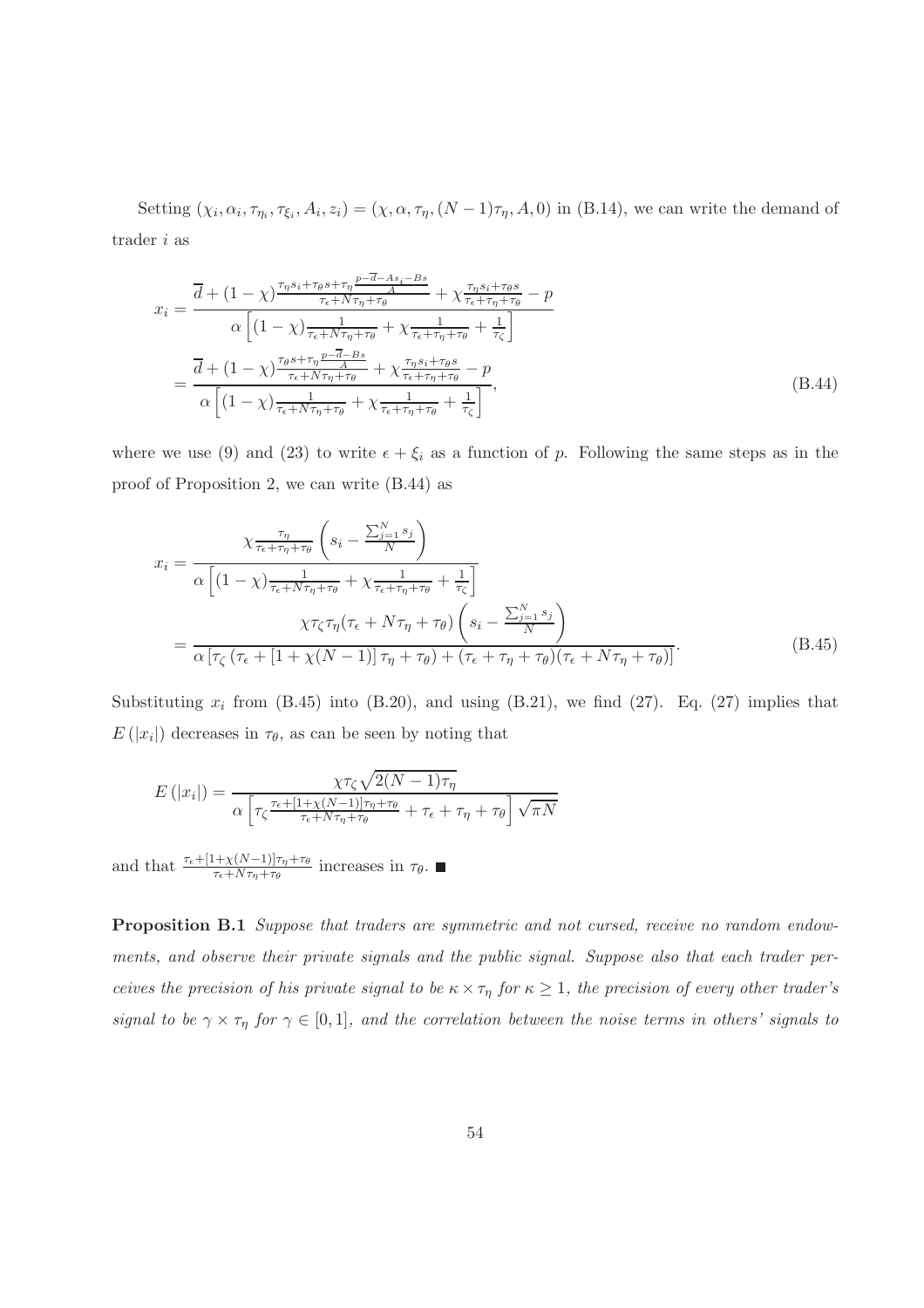be  $\rho \in [0,1]$ . The price (23) is an equilibrium price if and only if

$$
A = \frac{\left(\kappa + \frac{(N-1)\gamma}{1 + (N-2)\rho}\right)\tau_{\eta}}{N\left[\tau_{\epsilon} + \left(\kappa + \frac{(N-1)\gamma}{1 + (N-2)\rho}\right)\tau_{\eta} + \tau_{\theta}\right]},
$$
\n(B.46)

$$
B = \frac{\tau_{\theta}}{\tau_{\epsilon} + \left(\kappa + \frac{(N-1)\gamma}{1 + (N-2)\rho}\right)\tau_{\eta} + \tau_{\theta}}.
$$
\n(B.47)

The expected volume that each trader generates is

$$
\frac{\left(\kappa - \frac{\gamma}{1 + (N-2)\rho}\right)\tau_{\zeta}\sqrt{2(N-1)\tau_{\eta}}}{\alpha\left[\tau_{\epsilon} + \tau_{\zeta} + \left(\kappa + \frac{(N-1)\gamma}{1 + (N-2)\rho}\right)\tau_{\eta} + \tau_{\theta}\right]\sqrt{\pi N}},\tag{B.48}
$$

and is lower than when traders do not observe the public signal.

**Proof of Proposition B.1.** The coefficients  $(A, B)$  can be deduced from Proposition 1 with the same substitutions as in Proposition 3 except that we do not set  $\tau_{\theta}$  to 0. Making the same substitutions, as well as  $z_i = 0$ , in (B.14), we can write the demand of trader i as

$$
x_{i} = \frac{\overline{d} + \frac{\kappa \tau_{\eta} s_{i} + \tau_{\theta} s + \frac{\gamma \tau_{\eta}}{1 + (N-2)\rho} \frac{p - \overline{d} - As_{i} - Bs}{A}}{\tau_{\epsilon} + \kappa \tau_{\eta} + \frac{(N-1)\gamma \tau_{\eta}}{1 + (N-2)\rho} + \tau_{\theta}} - p}{\alpha \left[ \frac{1}{\tau_{\epsilon} + \kappa \tau_{\eta} + \frac{(N-1)\gamma \tau_{\eta}}{1 + (N-2)\rho} + \tau_{\theta}} + \frac{1}{\tau_{\zeta}} \right]}.
$$
(B.49)

Following the same steps as in the proof of Proposition 2, we can write (B.49) as

$$
x_i = \frac{\left(\kappa - \frac{\gamma}{1 + (N - 2)\rho}\right)\tau_{\zeta}\tau_{\eta}\left(s_i - \frac{\sum_{j=1}^N s_j}{N}\right)}{\alpha\left[\tau_{\epsilon} + \tau_{\zeta} + \left(\kappa + \frac{(N - 1)\gamma}{1 + (N - 2)\rho}\right)\tau_{\eta} + \tau_{\theta}\right]}.
$$
\n(B.50)

Substituting  $x_i$  from (B.50) into (B.20), and using (B.21), we find (B.48). Eq. (B.48) implies that  $E(|x_i|)$  decreases in  $\tau_{\theta}$ .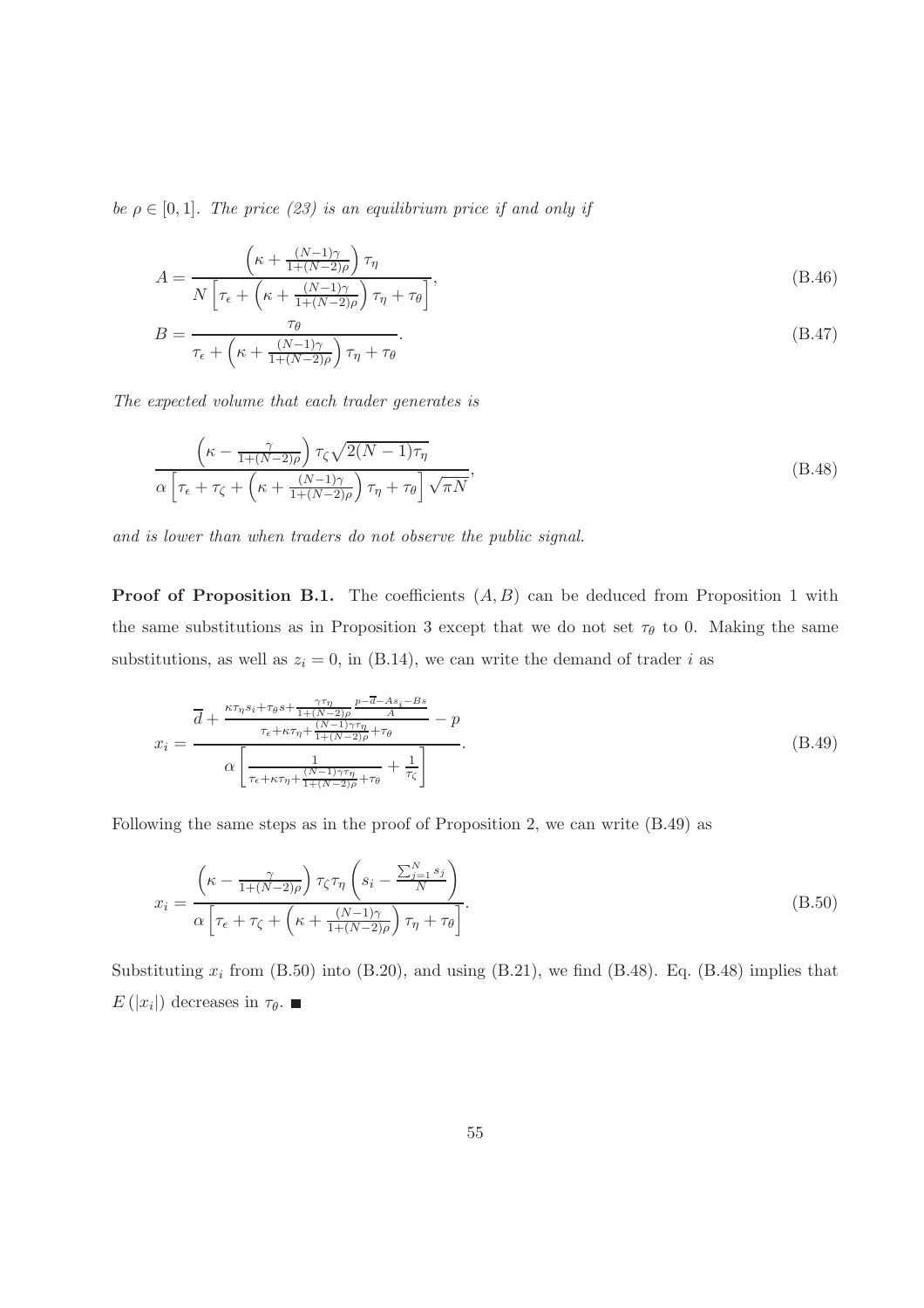Proof of Proposition 6. With random endowments, (10) implies that

$$
\tau_{\xi_i} = \frac{\left(\sum_{j\neq i} A_j\right)^2}{\text{Var}\left(\sum_{j\neq i} A_j \eta_j - \sum_{j\neq i} C_j z_j\right)}
$$
\n
$$
= \frac{1}{\text{Var}\left(\frac{\sum_{j\neq i} \eta_j}{N-1}\right) + \frac{C^2}{A^2} \text{Var}\left(\frac{\sum_{j\neq i} z_j}{N-1}\right)}
$$
\n
$$
= \frac{1}{\frac{1}{(N-1)\tau_{\eta}} + \frac{C^2}{A^2} \frac{1}{(N-1)\tau_z}}
$$
\n
$$
= \frac{(N-1)\tau_{\eta}\tau_z}{\tau_z + \frac{C^2}{A^2} \tau_{\eta}},
$$
\n(B.51)

where the second step follows because  $\{\eta_j\}_{j=1,\dots,N}$  are independent of  $\{z_j\}_{j=1,\dots,N}$ , and the third step because  $\{\eta_j\}_{j=1,\dots,N}$  are i.i.d. with precision  $\tau_{\eta}$  and  $\{z_j\}_{j=1,\dots,N}$  are i.i.d. with precision  $\tau_z$ . Setting  $(\chi_i, \alpha_i, \tau_{\eta_i}, \tau_{\theta}, \tau_{\xi_i}, A_i, C_i) = (\chi, \alpha, \tau_{\eta}, 0, \frac{(N-1)\tau_{\eta}\tau_z}{\sigma^2 - 1})$  $\frac{\frac{N-1}{T_2+C_2}}{\frac{T_2+C_2}{T_1}}$ , A, C) for all i in (11) and (13), we find (29) and (30), respectively. Eq. (30) is cubic in  $\frac{C}{A}$ , and hence has at least one solution. Any of its solutions satisfies

$$
\frac{C}{A}\tau_{\zeta}\tau_{\eta} - \alpha(\tau_{\epsilon} + \tau_{\zeta} + \tau_{\epsilon}) \ge 0 \Rightarrow \frac{C}{A} > 0.
$$
\n(B.52)

Indeed, if  $\frac{C}{A}\tau_{\zeta}\tau_{\eta} - \alpha(\tau_{\epsilon} + \tau_{\zeta} + \tau_{\eta}) < 0$ , then  $\chi_{\overline{A}}^{\overline{C}}$  $\frac{C}{A}\tau_{\zeta}\tau_{\eta} - \alpha(\tau_{\epsilon} + \chi\tau_{\zeta} + \tau_{\eta}) < 0.$  Hence, the left-hand side of (30) would be negative rather than zero, a contradiction. Because of (B.52), the derivative of the left-hand side of (30) with respect to  $\frac{C}{A}$  is positive at any solution of (30). Hence, (30) has a unique solution.

Setting  $(\chi_i, \alpha_i, \tau_{\eta_i}, \tau_{\theta}, \tau_{\xi_i}, A_i, C_i) = (\chi, \alpha, \tau_{\eta}, 0, \tau_{\xi}, A, C)$  in (B.14), we can write the demand of trader i as

$$
x_{i} = \frac{\overline{d} + (1 - \chi)^{\frac{\tau_{\eta} s_{i} + \tau_{\xi}}{n} \frac{p - \overline{d} - As_{i} + Cz_{i}}{(N-1)A}}}{\alpha \left[ (1 - \chi)^{\frac{1}{\tau_{\epsilon} + \tau_{\eta} + \tau_{\xi}}} + \chi^{\frac{\tau_{\eta} s_{i}}{\tau_{\epsilon} + \tau_{\eta}} - p} - z_{i} \right]}
$$
(B.53)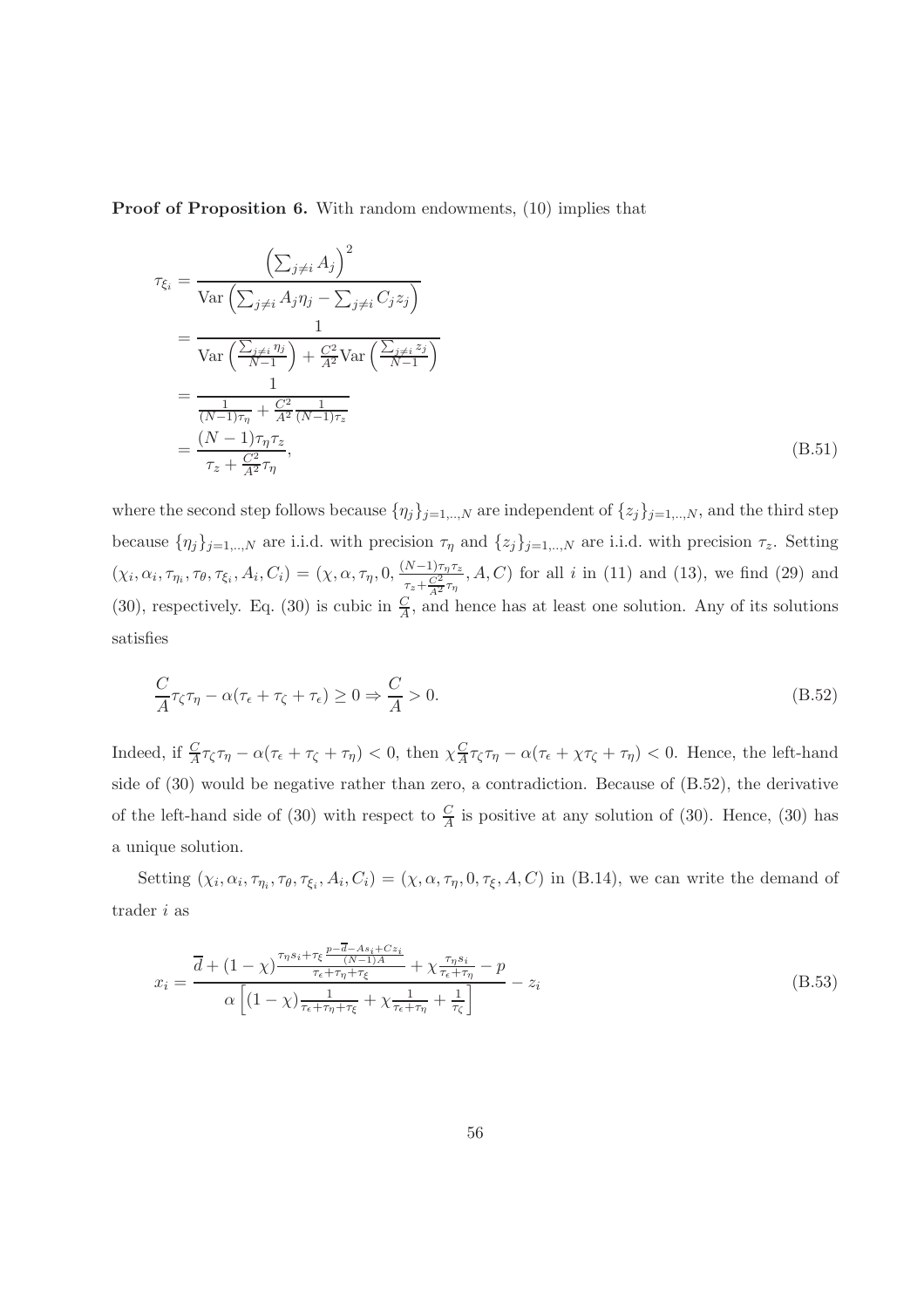where we use (9) and (28) to write  $\epsilon + \xi_i$  as a function of p. Following the same steps as in the proof of Proposition 2, we can write (B.53) as

$$
x_{i} = \frac{\left((1-\chi)\frac{\tau_{\eta}-\frac{\tau_{\xi}}{N-1}}{\tau_{\epsilon}+\tau_{\eta}+\tau_{\xi}}+\chi\frac{\tau_{\eta}}{\tau_{\epsilon}+\tau_{\eta}}\right)\left(s_{i}-\frac{\sum_{j=1}^{N}s_{j}}{N}\right)}{\alpha\left[(1-\chi)\frac{1}{\tau_{\epsilon}+\tau_{\eta}+\tau_{\xi}}+\chi\frac{1}{\tau_{\epsilon}+\tau_{\eta}}+\frac{1}{\tau_{\zeta}}\right]}
$$

$$
-\left(1-\frac{(1-\chi)\frac{\frac{C}{A} \frac{\tau_{\xi}}{N-1}}{\tau_{\epsilon}+\tau_{\eta}+\tau_{\xi}}+\chi\frac{1}{\tau_{\epsilon}+\tau_{\eta}}+\frac{1}{\tau_{\zeta}}\right)\left(z_{i}-\frac{\sum_{i=1}^{N}z_{i}}{N}\right)}
$$

$$
=\frac{\tau_{\zeta}\left[(1-\chi)(\tau_{\epsilon}+\tau_{\eta})\left(\tau_{\eta}-\frac{\tau_{\xi}}{N-1}\right)+\chi\tau_{\eta}(\tau_{\epsilon}+\tau_{\eta}+\tau_{\xi})\right]\left(s_{i}-\frac{\sum_{j=1}^{N}s_{j}}{N}\right)}{\alpha\left[\tau_{\zeta}(\tau_{\epsilon}+\tau_{\eta}+\chi\tau_{\xi})+(\tau_{\epsilon}+\tau_{\eta})(\tau_{\epsilon}+\tau_{\eta}+\tau_{\xi})\right]}
$$

$$
-\left(1-\frac{(1-\chi)\frac{C}{A}\tau_{\zeta}(\tau_{\epsilon}+\tau_{\eta})\frac{\tau_{\xi}}{N-1}}{\alpha\left[\tau_{\zeta}(\tau_{\epsilon}+\tau_{\eta}+\chi\tau_{\xi})+(\tau_{\epsilon}+\tau_{\eta})(\tau_{\epsilon}+\tau_{\eta}+\tau_{\xi})\right]}\right)\left(z_{i}-\frac{\sum_{j=1}^{N}z_{j}}{N}\right).
$$
(B.54)

Since for  $(\chi_i, \alpha_i, \tau_{\eta_i}, \tau_{\theta}, \tau_{\xi_i}, A_i, C_i) = (\chi, \alpha, \tau_{\eta}, 0, \tau_{\xi}, A, C)$ , (13) implies that

$$
\alpha \left[ \tau_{\zeta}(\tau_{\epsilon} + \tau_{\eta} + \chi \tau_{\xi}) + (\tau_{\epsilon} + \tau_{\eta})(\tau_{\epsilon} + \tau_{\eta} + \tau_{\xi}) \right] = \frac{C}{A} \tau_{\zeta} \tau_{\eta}(\tau_{\epsilon} + \tau_{\eta} + \chi \tau_{\xi}),
$$

we can write (B.54) as

$$
x_{i} = \frac{\left[ (1 - \chi)(\tau_{\epsilon} + \tau_{\eta}) \left( \tau_{\eta} - \frac{\tau_{\xi}}{N-1} \right) + \chi \tau_{\eta} (\tau_{\epsilon} + \tau_{\eta} + \tau_{\xi}) \right] \left( s_{i} - \frac{\sum_{j=1}^{N} s_{j}}{N} \right)}{\frac{C}{A} \tau_{\eta} (\tau_{\epsilon} + \tau_{\eta} + \chi \tau_{\xi})}
$$

$$
- \left( 1 - \frac{(1 - \chi)(\tau_{\epsilon} + \tau_{\eta}) \frac{\tau_{\xi}}{N-1}}{\tau_{\eta} (\tau_{\epsilon} + \tau_{\eta} + \chi \tau_{\xi})} \right) \left( z_{i} - \frac{\sum_{j=1}^{N} z_{j}}{N} \right)
$$

$$
= \frac{\left[ (\tau_{\epsilon} + \tau_{\eta}) \left( \tau_{\eta} - \frac{\tau_{\xi}}{N-1} \right) + \chi \tau_{\xi} \frac{\tau_{\epsilon} + N \tau_{\eta}}{N-1} \right] \left[ \left( s_{i} - \frac{\sum_{j=1}^{N} s_{j}}{N} \right) - \frac{C}{A} \left( z_{i} - \frac{\sum_{j=1}^{N} z_{j}}{N} \right) \right]}{\frac{C}{A} \tau_{\eta} (\tau_{\epsilon} + \tau_{\eta} + \chi \tau_{\xi})} . \tag{B.55}
$$

Substituting  $x_i$  from (B.55) into (B.20), and using (B.51), (B.21) and its counterpart for  $\{z_i\}_{i=1,..,N}$ , and the independence between  $\{s_i\}_{i=1,..,N}$  and  $\{z_i\}_{i=1,..,N}$ , we find (31).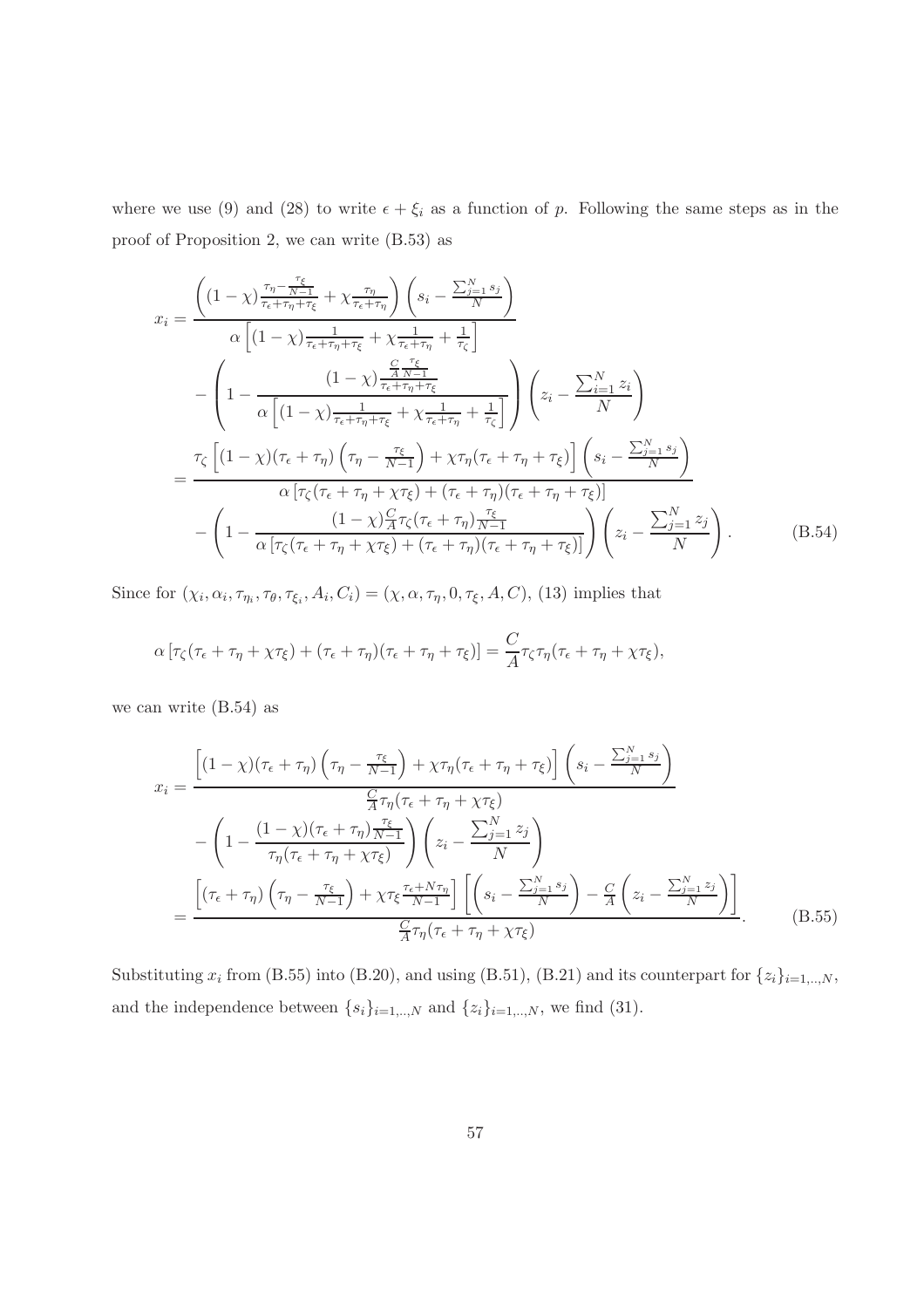For  $\chi = 0$ , (31) becomes

$$
\frac{\frac{C}{A}\sqrt{2(N-1)\tau_{\eta}}}{\sqrt{\pi N\left(\tau_{z} + \frac{C^{2}}{A^{2}}\tau_{\eta}\right)\tau_{z}}}.
$$
\n(B.56)

Eq. (B.56) implies that  $E(|x_i|)$  increases in N if  $\frac{C}{A}$  increases in N. The result that  $\frac{C}{A}$  increases in N holds for all  $\chi \in [0,1)$ , as can be seen from differentiating (30) implicitly. Indeed, the derivative of the left-hand side of (30) with respect to  $\frac{C}{A}$  is positive at any solution of (30). Moreover, the argument establishing (B.52) implies that this inequality is strict for all  $\chi \in [0,1)$ . Hence,  $\chi_{\frac{C}{4}}^{C}$  $\frac{C}{A}\tau_{\zeta}\tau_{\eta} - \alpha(\tau_{\epsilon} + \chi\tau_{\zeta} + \tau_{\eta}) < 0$  at any solution of (30), and the derivative of the left-hand side of  $(30)$  with respect to N is also negative.

For  $\chi = 1$ , (31) becomes

$$
\frac{\sqrt{2(N-1)\left(\tau_z + \frac{C^2}{A^2}\tau_\eta\right)}}{\frac{C}{A}\sqrt{\pi N\tau_\eta\tau_z}}.\tag{B.57}
$$

Eq. (30) implies that  $\frac{C}{A}$  is equal to  $\frac{\alpha(\tau_{\epsilon}+\tau_{\eta}+\tau_{\zeta})}{\tau_{\zeta}\tau_{\eta}}$ . Since  $\frac{C}{A}$  is independent of N, (B.57) implies that  $E(|x_i|)$  increases in N.

Proposition B.2 Suppose that traders are symmetric and not cursed, receive random endowments, and observe only their private signals and endowment shocks. Suppose also that each trader perceives the precision of his private signal to be  $\kappa \times \tau_{\eta}$  for  $\kappa \geq 1$ , the precision of every other trader's signal to be  $\gamma \times \tau_{\eta}$  for  $\gamma \in [0,1]$ , and the correlation between the noise terms in others' signals to be  $\rho \in [0, 1]$ . The price (28) is an equilibrium price if and only if

$$
A = \frac{\left(\kappa + \frac{(N-1)\gamma\tau_z}{[1 + (N-2)\rho]\tau_z + \frac{C^2}{A^2}\gamma\tau_\eta}\right)\tau_\eta}{N\left[\tau_\epsilon + \left(\kappa + \frac{(N-1)\gamma\tau_z}{[1 + (N-2)\rho]\tau_z + \frac{C^2}{A^2}\gamma\tau_\eta}\right)\tau_\eta\right]},
$$
(B.58)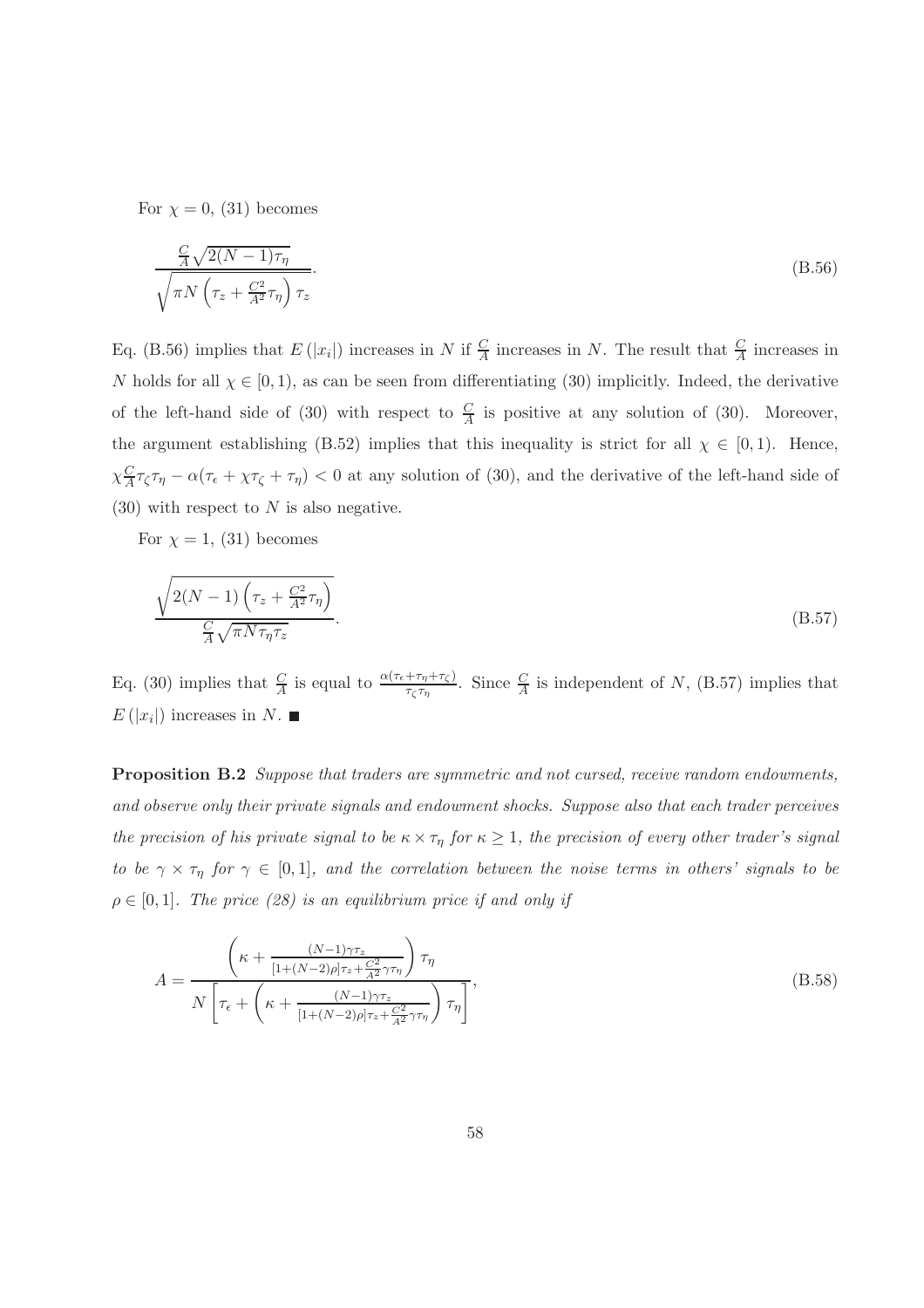and  $\frac{C}{A} > 0$  is the unique solution to the cubic equation

$$
\left( [1 + (N-2)\rho] \tau_z + \frac{C^2}{A^2} \gamma \tau_\eta \right) \left( \frac{C}{A} \kappa \tau_\zeta \tau_\eta - \alpha (\tau_\epsilon + \tau_\zeta + \kappa \tau_\eta) \right) - (N-1)\alpha \gamma \tau_\eta \tau_z = 0. \tag{B.59}
$$

The expected volume that each trader generates is

$$
\frac{\left(1 - \frac{\gamma \tau_z}{\kappa \left( \left[1 + (N-2)\rho\right] \tau_z + \frac{C^2}{A^2} \gamma \tau_\eta \right)}\right) \sqrt{2(N-1) \left(\tau_z + \frac{C^2}{A^2} \tau_\eta\right)}}{\frac{C}{A} \sqrt{\pi N \tau_\eta \tau_z}}.
$$
\n(B.60)

**Proof of Proposition B.2.** The coefficients  $(A, C)$  can be deduced from Proposition 1 with the same substitutions as in Proposition 3 except for

$$
\tau_{\xi_i} = \frac{1}{\text{Var}\left(\frac{\sum_{j\neq i} \eta_j}{N-1}\right) + \frac{C^2}{A^2} \text{Var}\left(\frac{\sum_{j\neq i} z_j}{N-1}\right)} \\
= \frac{1}{\frac{1}{(N-1)\gamma\tau_{\eta}} + \frac{(N-2)\rho}{(N-1)\gamma\tau_{\eta}} + \frac{C^2}{A^2} \frac{1}{(N-1)\tau_z}} \\
= \frac{(N-1)\gamma\tau_{\eta}\tau_z}{[1 + (N-2)\rho]\tau_z + \frac{C^2}{A^2}\gamma\tau_{\eta}}.
$$
\n(B.61)

Setting  $(\chi_i, \alpha_i, \tau_{\eta_i}, \tau_{\theta}, \tau_{\xi_i}, A_i, C_i) = (0, \alpha, \kappa\tau_{\eta}, 0, \tau_{\xi}, A, C)$  in (B.14), we can write the demand of trader i as

$$
x_{i} = \frac{\overline{d} + \frac{\kappa \tau_{\eta} s_{i} + \tau_{\xi} \frac{p - \overline{d} - As_{i} + Cz_{i}}{(N-1)A}}{\tau_{\epsilon} + \kappa \tau_{\eta} + \tau_{\xi}} - p}{\alpha \left[ \frac{1}{\tau_{\epsilon} + \kappa \tau_{\eta} + \tau_{\xi}} + \frac{1}{\tau_{\zeta}} \right]} - z_{i}.
$$
\n(B.62)

Following the same steps as in the proof of Proposition 2, we can write (B.62) as

$$
x_i = \frac{\tau_{\zeta} \left( \kappa \tau_{\eta} - \frac{\tau_{\xi}}{N-1} \right) \left( s_i - \frac{\sum_{j=1}^{N} s_j}{N} \right)}{\alpha(\tau_{\epsilon} + \tau_{\zeta} + \kappa \tau_{\eta} + \tau_{\xi})} - \left( 1 - \frac{\frac{C}{A} \tau_{\zeta} \frac{\tau_{\xi}}{N-1}}{\alpha(\tau_{\epsilon} + \tau_{\zeta} + \kappa \tau_{\eta} + \tau_{\xi})} \right) \left( z_i - \frac{\sum_{j=1}^{N} z_j}{N} \right), \quad (B.63)
$$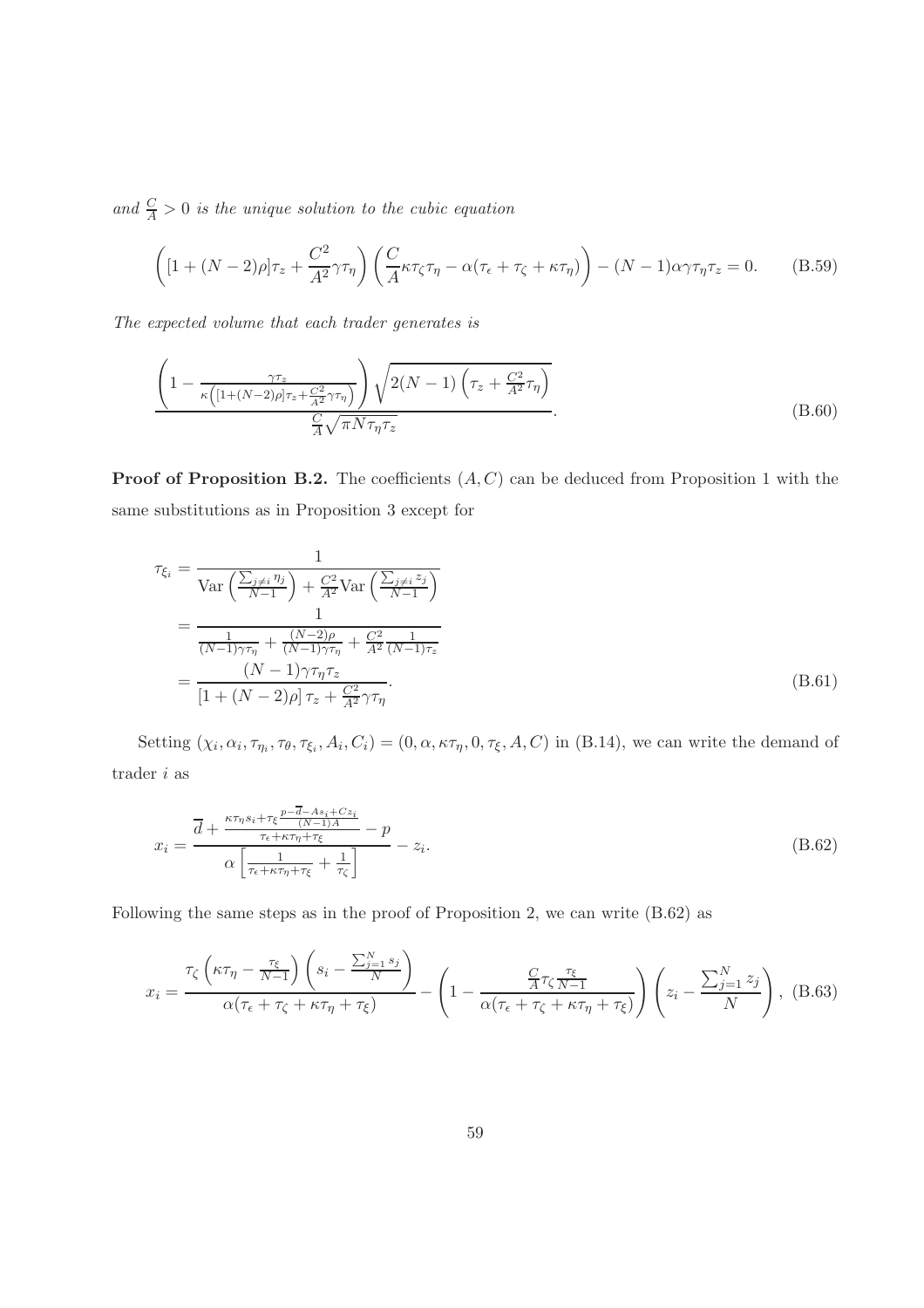which is the same as (B.54) except that  $\chi$  is set to zero and  $\tau_{\eta}$  is replaced by  $\kappa \tau_{\eta}$ . Since for  $(\chi_i, \alpha_i, \tau_{\eta_i}, \tau_{\theta}, \tau_{\xi_i}, A_i, C_i) = (0, \alpha, \kappa \tau_{\eta}, 0, \tau_{\xi}, A, C),$  (13) implies that

$$
\alpha(\tau_{\epsilon} + \tau_{\zeta} + \kappa \tau_{\eta} + \tau_{\xi}) = \frac{C}{A} \kappa \tau_{\zeta} \tau_{\eta},\tag{B.64}
$$

we can write (B.63) as

$$
x_i = \frac{\left(\kappa \tau_\eta - \frac{\tau_\xi}{N-1}\right) \left[ \left(s_i - \frac{\sum_{j=1}^N s_j}{N}\right) - \frac{C}{A} \left(z_i - \frac{\sum_{j=1}^N z_j}{N}\right) \right]}{\frac{C}{A} \kappa \tau_\eta}.
$$
\n(B.65)

Substituting  $x_i$  from (B.65) into (B.20), and using (B.61), (B.21) and its counterpart for  $\{z_i\}_{i=1,..,N}$ , and the independence between  $\{s_i\}_{i=1,..,N}$  and  $\{z_i\}_{i=1,..,N}$ , we find (B.60). For  $\rho = 0$ , (B.59) implies that  $\frac{C}{A}$  converges to  $\infty$  when N grows large, and is of order  $N^{\frac{1}{3}}$ . For  $\rho > 0$ , (B.59) implies that C  $\frac{C}{A}$  converges to a positive limit. In both cases, (B.60) implies that  $E(|x_i|)$  converges to a positive limit.

Proof of Corollary 2. Consider first the case where traders are cursed. Proceeding as in the proof of Corollary 1, we find that the demand of trader  $i$  is

$$
x_i = \frac{\overline{d} + \frac{N\tau_{\eta}}{\tau_{\epsilon} + N\tau_{\eta}} \frac{\sum_{j=1}^{N} s_j}{N} - p}{\alpha \left[ \frac{1}{\tau_{\epsilon} + N\tau_{\eta}} + \frac{1}{\tau_{\zeta}} \right]} - z_i.
$$
\n(B.66)

Summing over  $i$  and dividing by  $N$ , we find

$$
\frac{\sum_{i=1}^{N} x_i}{N} = \frac{\overline{d} + \frac{N\tau_{\eta}}{\tau_{\epsilon} + N\tau_{\eta}} \frac{\sum_{i=1}^{N} s_i}{N} - p}{\alpha \left[ \frac{1}{\tau_{\epsilon} + N\tau_{\eta}} + \frac{1}{\tau_{\zeta}} \right]} - \frac{\sum_{i=1}^{N} z_i}{N}.
$$
\n(B.67)

Subtracting (B.67) from (B.66), and using the market-clearing condition (5), we find

$$
x_i = -\left(z_i - \frac{\sum_{i=1}^{N} z_i}{N}\right). \tag{B.68}
$$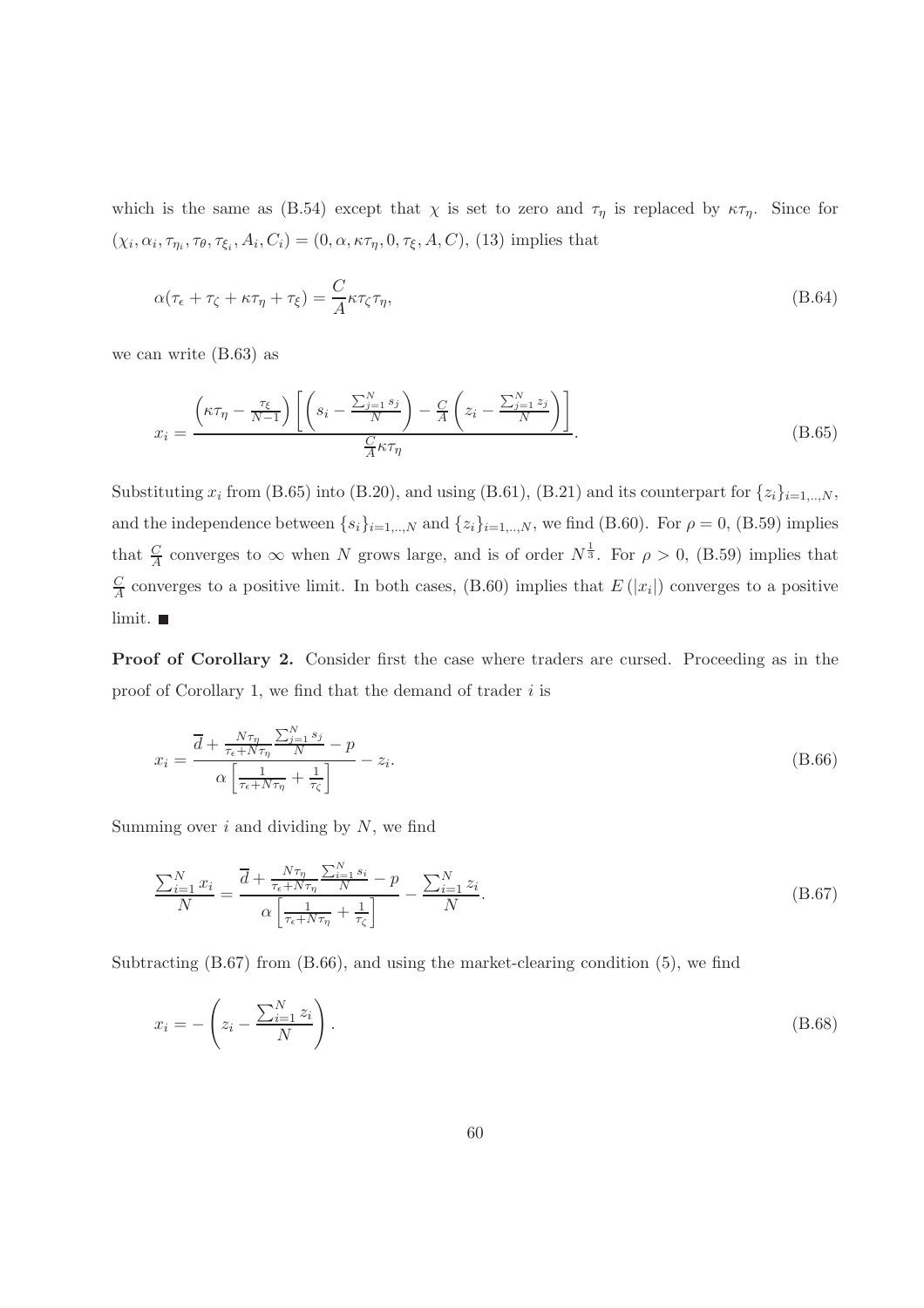Substituting  $x_i$  from (B.68) into (B.20), and using the counterpart of (B.21) for  $\{z_i\}_{i=1,\dots,N}$ , we find

$$
E\left(|x_i|\right) = \sqrt{\frac{2(N-1)}{\pi N \tau_z}}.\tag{B.69}
$$

Eqs. (31) and (B.69) imply that volume increases when all private signals are publicly revealed if and only if

$$
1 > \frac{\left[\frac{C^2}{A^2}\tau_\eta(\tau_\epsilon + \tau_\eta) + \chi(\tau_\epsilon + N\tau_\eta)\tau_z\right]\sqrt{\tau_z + \frac{C^2}{A^2}\tau_\eta}}{\left[\left(\tau_z + \frac{C^2}{A^2}\tau_\eta\right)(\tau_\epsilon + \tau_\eta) + \chi(N-1)\tau_\eta\tau_z\right]\frac{C}{A}\sqrt{\tau_\eta}}.
$$
\n(B.70)

When  $\chi = 0$ , (B.70) becomes

$$
1 > \frac{\frac{C^2}{A^2}\tau_\eta\sqrt{\tau_z + \frac{C^2}{A^2}\tau_\eta}}{\left(\tau_z + \frac{C^2}{A^2}\tau_\eta\right)\frac{C}{A}\sqrt{\tau_\eta}} \Leftrightarrow \sqrt{\tau_z + \frac{C^2}{A^2}\tau_\eta} > \frac{C}{A}\sqrt{\tau_\eta},
$$

and holds. By continuity, it also holds when  $\chi$  is close to zero. When  $\chi = 1$ , (B.70) becomes

$$
1 > \frac{\left[\frac{C^2}{A^2}\tau_\eta(\tau_\epsilon + \tau_\eta) + (\tau_\epsilon + N\tau_\eta)\tau_z\right]\sqrt{\tau_z + \frac{C^2}{A^2}\tau_\eta}}{\left[\left(\tau_z + \frac{C^2}{A^2}\tau_\eta\right)(\tau_\epsilon + \tau_\eta) + (N-1)\tau_\eta\tau_z\right]\frac{C}{A}\sqrt{\tau_\eta}} \Leftrightarrow 1 > \frac{\sqrt{\tau_z + \frac{C^2}{A^2}\tau_\eta}}{\frac{C}{A}\sqrt{\tau_\eta}},
$$

and does not hold. By continuity, it also does not hold when  $\chi$  is close to one. This establishes the results in the corollary for rational  $(\chi = 0)$  and cursed traders.

Consider next the case where traders are overconfident or dismissive. Proceeding as in the proof of Corollary 1, we find that the demand of trader  $i$  is

$$
x_{i} = \frac{\overline{d} + \frac{\kappa\tau_{\eta}}{\tau_{\epsilon} + \kappa\tau_{\eta} + \frac{(N-1)\gamma\tau_{\eta}}{1+(\kappa-2)\rho}}s_{i} + \frac{\frac{(N-1)\gamma\tau_{\eta}}{1+(\kappa-2)\rho}}{\tau_{\epsilon} + \kappa\tau_{\eta} + \frac{(N-1)\gamma\tau_{\eta}}{1+(\kappa-2)\rho}} \frac{\sum_{j\neq i} s_{j}}{N-1} - p}{N-1} - z_{i}
$$

$$
\alpha \left[ \frac{1}{\tau_{\epsilon} + \kappa\tau_{\eta} + \frac{(N-1)\gamma\tau_{\eta}}{1+(\kappa-2)\rho}} + \frac{1}{\tau_{\zeta}} \right]
$$

$$
= \frac{\left(\kappa - \frac{\gamma}{1+(\kappa-2)\rho}\right)\tau_{\zeta}\tau_{\eta}\left(s_{i} - \frac{\sum_{j=1}^{N} s_{j}}{N}\right)}{\alpha\left(\tau_{\epsilon} + \tau_{\zeta} + \kappa\tau_{\eta} + \frac{(N-1)\gamma\tau_{\eta}}{1+(\kappa-2)\rho}\right)} - \left(z_{i} - \frac{\sum_{i=1}^{N} z_{i}}{N}\right).
$$
(B.71)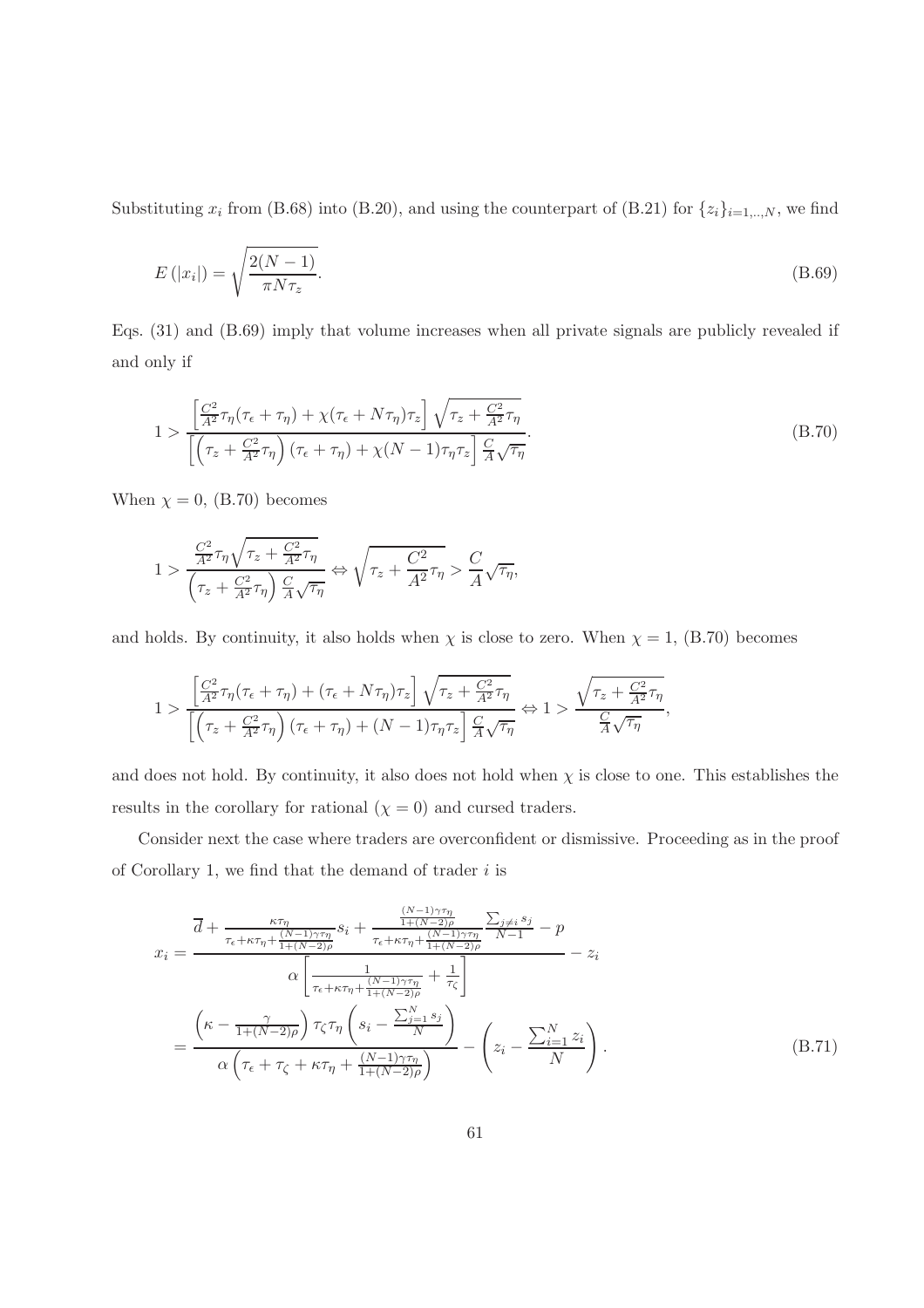Substituting  $x_i$  from (B.65) into (B.20), and using (B.21) and its counterpart for  $\{z_i\}_{i=1,..,N}$ , as well as the independence between  $\{s_i\}_{i=1,..,N}$  and  $\{z_i\}_{i=1,..,N},$  we find

$$
E(|x_i|) = \sqrt{\left[\frac{\left(\kappa - \frac{\gamma}{1 + (N-2)\rho}\right)^2 \tau_{\zeta}^2 \tau_{\eta}}{\alpha^2 \left(\tau_{\epsilon} + \tau_{\zeta} + \kappa \tau_{\eta} + \frac{(N-1)\gamma \tau_{\eta}}{1 + (N-2)\rho}\right)^2} + \frac{1}{\tau_z}\right] \frac{2(N-1)}{\pi N}}.
$$
\n(B.72)

Eqs. (B.60) and (B.72) imply that volume increases when all private signals are publicly revealed if and only if

$$
\sqrt{\left[\frac{\left(\kappa-\frac{\gamma}{1+(N-2)\rho}\right)^{2}\tau_{\zeta}^{2}\tau_{\eta}\tau_{z}}{\alpha^{2}\left(\tau_{\epsilon}+\tau_{\zeta}+\kappa\tau_{\eta}+\frac{(N-1)\gamma\tau_{\eta}}{1+(N-2)\rho}\right)^{2}}+1\right]}\n\n\leftrightarrow\n\sqrt{\left[\frac{\left(1-\frac{\gamma}{\kappa\left(1+(N-2)\rho\right)\tau_{z}+\frac{C^{2}}{A^{2}}\tau_{\eta}\right)}\right)\sqrt{\left(\tau_{z}+\frac{C^{2}}{A^{2}}\tau_{\eta}\right)}}{\frac{C_{1}}{A}\sqrt{\tau_{\eta}}}\n\n\leftrightarrow\n\sqrt{\left[\frac{\left(1-\frac{\gamma}{\kappa\left(1+(N-2)\rho\right)}\right)^{2}\tau_{z}\left(\tau_{\epsilon}+\tau_{\zeta}+\kappa\tau_{\eta}+\frac{(N-1)\gamma\tau_{\eta}\tau_{z}}{[1+(N-2)\rho]\tau_{z}+\frac{C^{2}}{A^{2}}\tau_{\eta}\right)^{2}}+1\right]}\n\n\to\n\left[\frac{\left(1-\frac{\gamma}{\kappa\left(1+(N-2)\rho\right)\tau_{z}+\frac{C^{2}}{A^{2}}\tau_{\eta}\right)}\left(\tau_{\epsilon}+\tau_{\zeta}+\kappa\tau_{\eta}+\frac{(N-1)\gamma\tau_{\eta}}{1+(N-2)\rho}\right)^{2}}+1\right]\n\n\to\n\frac{\left(1-\frac{\gamma\tau_{z}}{\kappa\left([1+(N-2)\rho]\tau_{z}+\frac{C^{2}}{A^{2}}\tau_{\eta}\right)}\right)\sqrt{\left(\tau_{z}+\frac{C^{2}}{A^{2}}\tau_{\eta}\right)}}{\frac{C_{1}}{A}\sqrt{\tau_{\eta}}},\n(B.73)
$$

where the second step follows from (B.61) and (B.64). Setting

$$
f(X) \equiv \frac{\gamma \tau_z}{\left[1 + (N - 2)\rho\right] \tau_z + X^2 \gamma \tau_\eta},
$$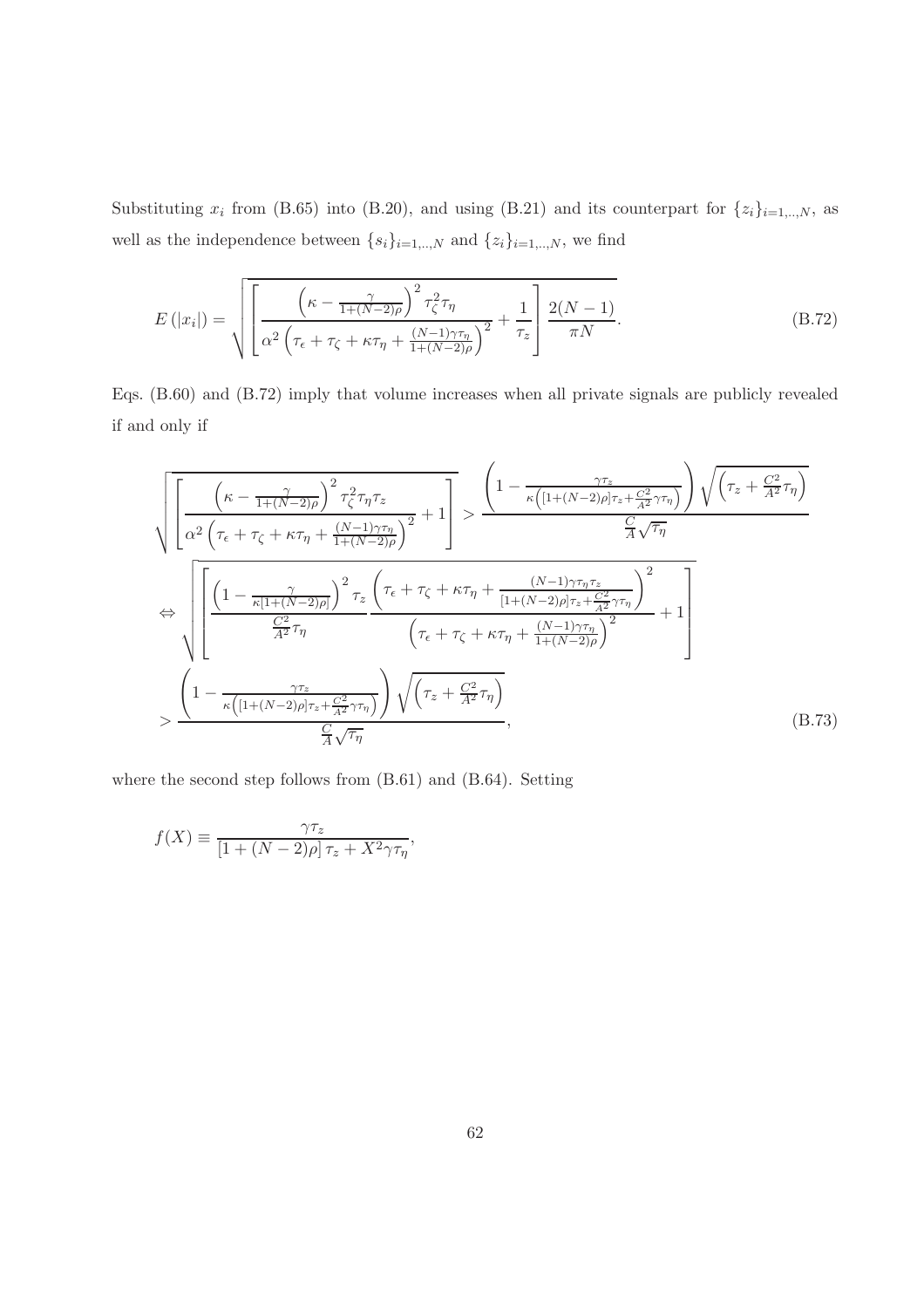we can write (B.73) as

$$
\sqrt{\left[\frac{\left(1-\frac{f(0)}{\kappa}\right)^{2}\tau_{z}}{\frac{C^{2}}{A^{2}}\tau_{\eta}}\frac{\left[\tau_{\epsilon}+\tau_{\zeta}+\kappa\tau_{\eta}+(N-1)f\left(\frac{C}{A}\right)\tau_{\eta}\right]^{2}}{\left[\tau_{\epsilon}+\tau_{\zeta}+\kappa\tau_{\eta}+(N-1)f(0)\tau_{\eta}\right]^{2}}+1\right] > \frac{\left(1-\frac{f\left(\frac{C}{A}\right)}{\kappa}\right)\sqrt{\left(\tau_{z}+\frac{C^{2}}{A^{2}}\tau_{\eta}\right)}}{\frac{C}{A}\sqrt{\tau_{\eta}}}\n\n\Leftrightarrow \frac{\left[\tau_{\epsilon}+\tau_{\zeta}+\kappa\tau_{\eta}+(N-1)f\left(\frac{C}{A}\right)\tau_{\eta}\right]^{2}}{\left[\tau_{\epsilon}+\tau_{\zeta}+\kappa\tau_{\eta}+(N-1)f(0)\tau_{\eta}\right]^{2}} - \frac{\left(1-\frac{f\left(\frac{C}{A}\right)}{\kappa}\right)^{2}}{\left(1-\frac{f(0)}{\kappa}\right)^{2}} + \frac{\frac{C^{2}}{A^{2}}\tau_{\eta}}{\left(1-\frac{f(0)}{\kappa}\right)^{2}\tau_{z}}\left[1-\left(1-\frac{f\left(\frac{C}{A}\right)}{\kappa}\right)^{2}\right] > 0,\n\n(B.74)
$$

where the second step follows by squaring both sides and rearranging.

When  $\gamma = 0$ , (B.74) holds as an equality because  $f(X) = 0$ . In the limit when  $\kappa$  goes to  $\infty$ , (B.74) also holds as an equality because (B.59) implies that  $\frac{C}{A}$  $\frac{C}{A}$  takes a positive value. This establishes the results in the corollary for fully dismissive and fully overconfident traders.

Using

$$
\frac{\left[\tau_{\epsilon} + \tau_{\zeta} + \kappa\tau_{\eta} + (N-1)f\left(\frac{C}{A}\right)\tau_{\eta}\right]^{2}}{\left[\tau_{\epsilon} + \tau_{\zeta} + \kappa\tau_{\eta} + (N-1)f(0)\tau_{\eta}\right]^{2}} - \frac{\left(1 - \frac{f\left(\frac{C}{A}\right)}{\kappa}\right)^{2}}{\left(1 - \frac{f(0)}{\kappa}\right)^{2}}
$$
\n
$$
= \frac{\frac{2}{\kappa}\left(f\left(\frac{C}{A}\right) - f(0)\right)\left(\tau_{\epsilon} + \tau_{\zeta} + N\kappa\tau_{\eta}\right)}{\left[\tau_{\epsilon} + \tau_{\zeta} + \kappa\tau_{\eta} + (N-1)f(0)\tau_{\eta}\right]^{2}\left(1 - \frac{f(0)}{\kappa}\right)^{2}}
$$
\n
$$
\times \left[\tau_{\epsilon} + \tau_{\zeta} + \kappa\tau_{\eta} + \frac{f\left(\frac{C}{A}\right) + f(0)}{2\kappa}\left[(N-2)\kappa\tau_{\eta} - (\tau_{\epsilon} + \tau_{\zeta})\right] - \frac{N-1}{\kappa}f(0)f\left(\frac{C}{A}\right)\tau_{\eta}\right]
$$

and

$$
f\left(\frac{C}{A}\right) - f(0) = -\frac{\frac{C^2}{A^2}\tau_\eta}{\tau_z}f(0)f\left(\frac{C}{A}\right),
$$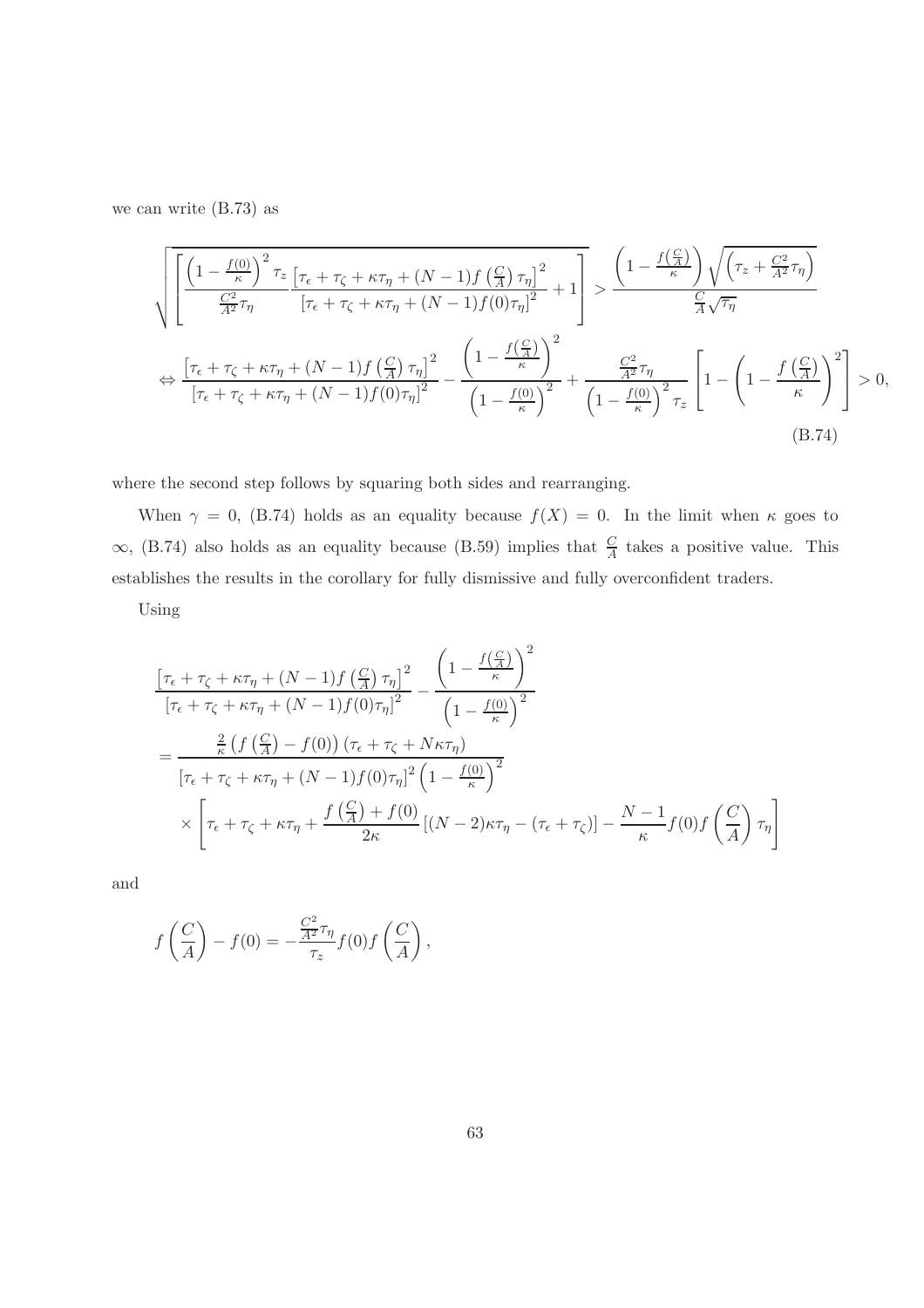we next simplify (B.74) to

$$
- f(0)(\tau_{\epsilon} + \tau_{\zeta} + N\kappa\tau_{\eta}) \left[ \tau_{\epsilon} + \tau_{\zeta} + \kappa\tau_{\eta} + \frac{f(\frac{C}{A}) + f(0)}{2\kappa} \left[ (N - 2)\kappa\tau_{\eta} - (\tau_{\epsilon} + \tau_{\zeta}) \right] \right]
$$

$$
- \frac{N - 1}{\kappa} f(0) f\left(\frac{C}{A}\right) \tau_{\eta} \left] + \left( 1 - \frac{f(\frac{C}{A})}{2\kappa} \right) \left[ \tau_{\epsilon} + \tau_{\zeta} + \kappa\tau_{\eta} + (N - 1)f(0)\tau_{\eta} \right]^{2} > 0. \tag{B.75}
$$

(This simplification involves eliminating terms in  $\frac{1}{\kappa}$  and  $f\left(\frac{C}{A}\right)$  $\frac{C}{A}$ , which are zero when  $\kappa = \infty$  and  $\gamma = 0$ , respectively, and which make (B.74) hold as an equality in those cases.) The left-hand side of (B.75) is linear in  $f\left(\frac{C}{4}\right)$  $\frac{C}{A}$ , which varies from  $f(0)$  to 0 as  $\frac{C}{A}$  varies from 0 to  $\infty$ . For  $f\left(\frac{C}{A}\right)$  $\frac{C}{A}$ ) =  $f(0)$ , we can write the left-hand side of (B.75) as  $[\tau_{\epsilon} + \tau_{\zeta} + \kappa \tau_{\eta} + (N-1)f(0)\tau_{\eta}]$  times

$$
-f(0)\left(1 - \frac{f(0)}{\kappa}\right)(\tau_{\epsilon} + \tau_{\zeta} + N\kappa\tau_{\eta}) + \left(1 - \frac{f(0)}{2\kappa}\right)[\tau_{\epsilon} + \tau_{\zeta} + \kappa\tau_{\eta} + (N-1)f(0)\tau_{\eta}].
$$
 (B.76)

For  $f\left(\frac{C}{4}\right)$  $\binom{C}{A}$  = 0, we can write the left-hand side of (B.75) as

$$
-f(0)(\tau_{\epsilon}+\tau_{\zeta}+N\kappa\tau_{\eta})\left[\tau_{\epsilon}+\tau_{\zeta}+\kappa\tau_{\eta}+\frac{f(0)}{2\kappa}\left[(N-2)\kappa\tau_{\eta}-(\tau_{\epsilon}+\tau_{\zeta})\right]\right]+\left[\tau_{\epsilon}+\tau_{\zeta}+\kappa\tau_{\eta}+(N-1)f(0)\tau_{\eta}\right]^{2}.
$$
\n(B.77)

For  $\kappa = 1$ , (B.76) is equal to

$$
- f(0)(1 - f(0))(\tau_{\epsilon} + \tau_{\zeta} + N\tau_{\eta}) + \left(1 - \frac{f(0)}{2}\right)[\tau_{\epsilon} + \tau_{\zeta} + \tau_{\eta} + (N - 1)f(0)\tau_{\eta}]
$$
  
> 
$$
(1 - f(0))[\tau_{\epsilon} + \tau_{\zeta} + \tau_{\eta} + (N - 1)f(0)\tau_{\eta} - f(0)(\tau_{\epsilon} + \tau_{\zeta} + N\tau_{\eta})]
$$
  
= 
$$
(1 - f(0))^2(\tau_{\epsilon} + \tau_{\zeta} + \tau_{\eta}) > 0,
$$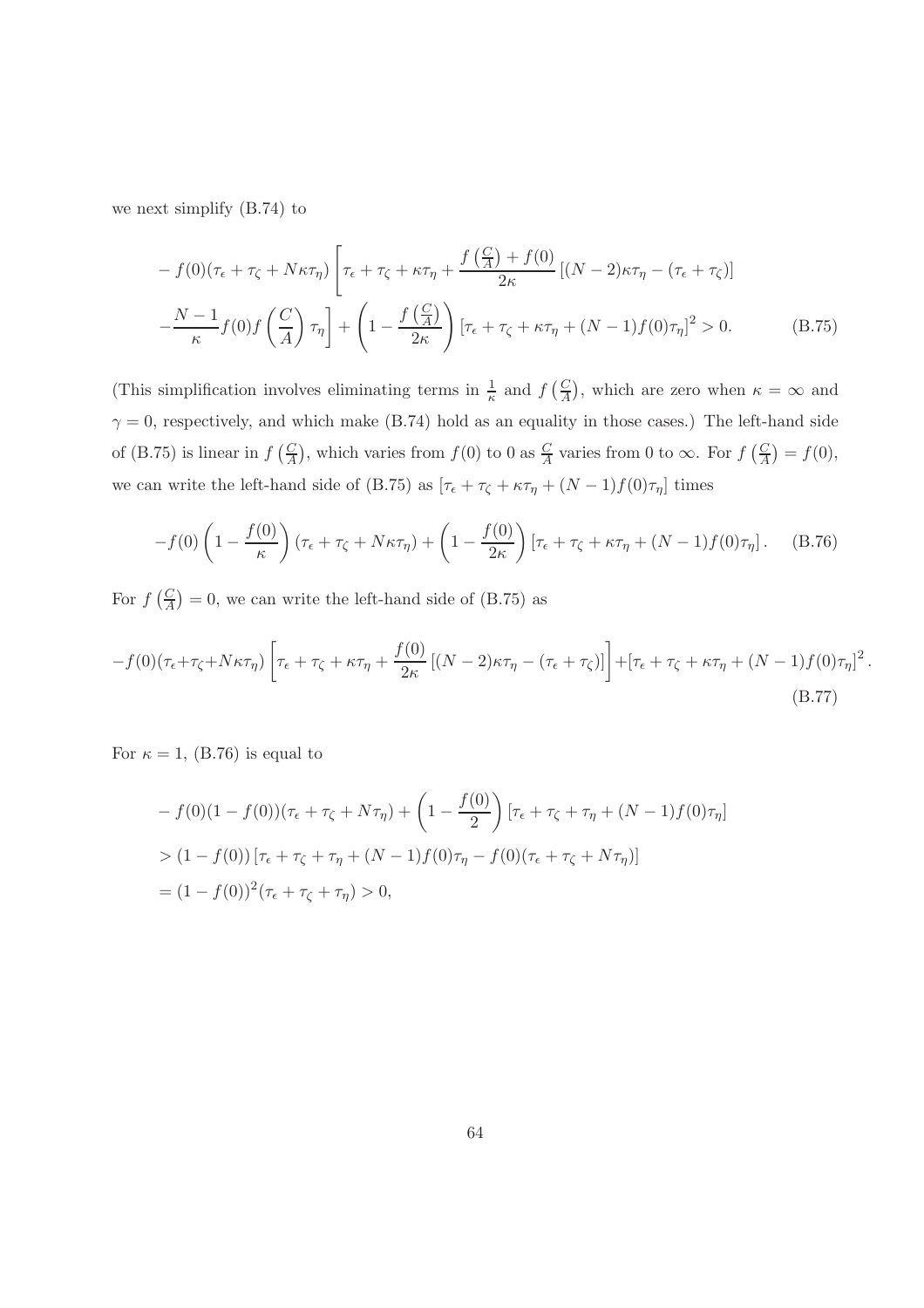and (B.77) is equal to

$$
- f(0)(\tau_{\epsilon} + \tau_{\zeta} + N\tau_{\eta}) \left[ \tau_{\epsilon} + \tau_{\zeta} + \tau_{\eta} + \frac{f(0)}{2} \left[ (N - 2)\tau_{\eta} - (\tau_{\epsilon} + \tau_{\zeta}) \right] \right] + \left[ \tau_{\epsilon} + \tau_{\zeta} + \tau_{\eta} + (N - 1)f(0)\tau_{\eta} \right]^{2}
$$
  
> 
$$
[\tau_{\epsilon} + \tau_{\zeta} + \tau_{\eta} + (N - 1)f(0)\tau_{\eta}] \{-f(0)(\tau_{\epsilon} + \tau_{\zeta} + N\tau_{\eta}) + [\tau_{\epsilon} + \tau_{\zeta} + \tau_{\eta} + (N - 1)f(0)\tau_{\eta}] \}
$$
  
= 
$$
(1 - f(0)) [\tau_{\epsilon} + \tau_{\zeta} + \tau_{\eta} + (N - 1)f(0)\tau_{\eta}] (\tau_{\epsilon} + \tau_{\zeta} + \tau_{\eta}) > 0.
$$

Since the left-hand side of (B.75) is positive at both ends of the interval, it is positive for all values of  $\frac{C}{A}$ , and hence (B.75) holds. For  $\kappa$  large, the largest term in (B.76) is  $\kappa[1-Nf(0)]\tau_{\eta}$  and the largest term in (B.77) is  $\kappa^2[1-Nf(0)]\tau_{\eta}^2$ . Both are negative if

$$
1 - Nf(0) = \frac{1 + (N - 2)\rho - N\gamma}{1 + (N - 2)\rho} < 0.
$$

Hence, for  $\kappa$  large and  $1 + (N-2)\rho - N\gamma < 0$ , (B.75) does not hold. This establishes the results in the corollary for non-fully dismissive and non-fully overconfident traders.  $\blacksquare$ 

**Proof of Proposition 7.** Setting  $\tau_{\eta_i} = \tau_{\eta}$  for all i,  $A_i = A_r$  for  $i \in R$ , and  $A_i = A_c$  for  $i \in C$  in the first equation in (B.16), we find

$$
\tau_{\xi_i} = \frac{[(N_r - 1)A_r + N_c A_c]^2}{\text{Var}\left(A_r \sum_{j \in R, j \neq i} \eta_j + A_c \sum_{j \in C} \eta_j\right)} = \frac{[(N_r - 1)A_r + N_c A_c]^2 \tau_\eta}{(N_r - 1)A_r^2 + N_c A_c^2} \equiv \tau_\xi. \tag{B.78}
$$

for  $i \in R$ . Setting  $(\alpha_i, \tau_{\eta_i}) = (\alpha, \tau_{\eta})$  for all  $i, (\chi_i, \tau_{\xi_i}, A_i) = (0, \tau_{\xi}, A_r)$  for  $i \in R$ , and  $(\chi_i, A_i) =$  $(1, A_c)$  for  $i \in C$  in (11), we find

$$
\frac{\tau_{\eta} - \tau_{\xi} \frac{A_r}{(N_r - 1)A_r + N_c A_c}}{\tau_{\epsilon} + \tau_{\zeta} + \tau_{\eta} + \tau_{\xi}} = A_r \left[ \frac{N_r \left( \tau_{\epsilon} + \tau_{\eta} + \tau_{\xi} - \tau_{\xi} \frac{1}{(N_r - 1)A_r + N_c A_c} \right)}{\tau_{\epsilon} + \tau_{\zeta} + \tau_{\eta} + \tau_{\xi}} + \frac{N_c (\tau_{\epsilon} + \tau_{\eta})}{\tau_{\epsilon} + \tau_{\zeta} + \tau_{\eta}} \right] \tag{B.79}
$$

for a rational trader, and

$$
\frac{\tau_{\eta}}{\tau_{\epsilon} + \tau_{\zeta} + \tau_{\eta}} = A_c \left[ \frac{N_r \left( \tau_{\epsilon} + \tau_{\eta} + \tau_{\xi} - \tau_{\xi} \frac{1}{(N_r - 1)A_r + N_c A_c} \right)}{\tau_{\epsilon} + \tau_{\zeta} + \tau_{\eta} + \tau_{\xi}} + \frac{N_c (\tau_{\epsilon} + \tau_{\eta})}{\tau_{\epsilon} + \tau_{\zeta} + \tau_{\eta}} \right]
$$
(B.80)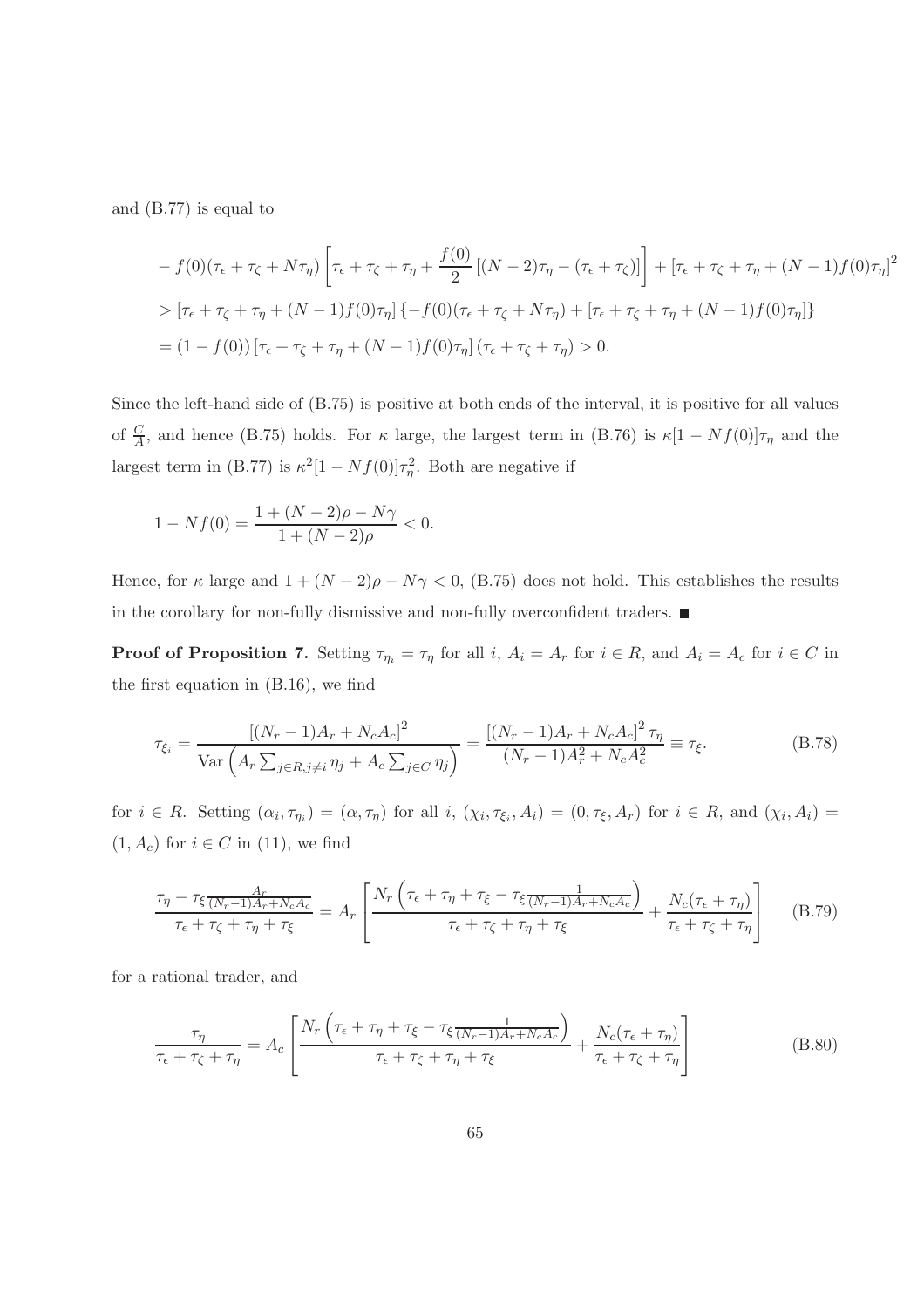for a fully cursed trader. The system of (B.78), (B.79) and (B.80) can be reduced into one equation in the unknown  $q \equiv \frac{A_r}{A_c}$  $\frac{A_r}{A_c}$ . Indeed, using q, we can write (B.78) and (B.80) as (35) and (34), respectively. Moreover, dividing (B.79) by (B.80), we find

$$
\frac{\tau_{\eta} - \tau_{\xi} \frac{q}{(N_r - 1)q + N_c}}{\tau_{\epsilon} + \tau_{\zeta} + \tau_{\eta} + \tau_{\xi}} \frac{\tau_{\epsilon} + \tau_{\zeta} + \tau_{\eta}}{\tau_{\eta}} = q \Rightarrow q = \frac{\left(1 - \frac{q[(N_r - 1)q + N_c]}{(N_r - 1)q^2 + N_c}\right)(\tau_{\epsilon} + \tau_{\zeta} + \tau_{\eta})}{(\tau_{\epsilon} + \tau_{\zeta} + \tau_{\eta} + \frac{[(N_r - 1)q + N_c]^2 \tau_{\eta}}{(N_r - 1)q^2 + N_c}},
$$
(B.81)

where the second step follows by  $(35)$ . Equation  $(B.81)$  yields  $(36)$ .

For  $q \leq 0$ , the left-hand side of (36) is non-positive and the right-hand side is positive. For  $q \geq 1$  the left-hand side of (36) is positive and the right-hand side is non-positive. Therefore, a solution of (36) must belong to (0,1). For  $q \in (0,1)$ , the left-hand side of (36) is increasing in q and the right-hand side is decreasing in  $q$  (because the numerator is decreasing, the denominator is increasing, and both are positive). Since the left-hand side is zero at  $q = 0$ , and the right-hand side is zero at  $q = 1$ , a solution of (36) exists and is unique.

We next determine the sign of the coefficient  $\beta_i$  in the regression (37). Because of symmetry,  $\beta_i$ is equal to a common value  $\beta_r$  for all rational traders and to a common value  $\beta_c$  for all fully cursed traders. We show that  $\beta_c < 0$ ; this will imply that  $\beta_r > 0$  because market clearing (5) implies that  $N_r \beta_r + N_c \beta_c = 0.$ 

The coefficient  $\beta_c$  is proportional to  $Cov(x_i, p-d)$ , which in turn is proportional to

$$
Cov\left(\overline{d} + \frac{\tau_{\eta}s_i}{\tau_{\epsilon} + \tau_{\eta}} - p, p - \overline{d}\right)
$$
  
=  $\left(\frac{\tau_{\eta}}{\tau_{\epsilon} + \tau_{\eta}} - N_{r}A_{r} - N_{c}A_{c}\right) (N_{r}A_{r} + N_{c}A_{c})\sigma_{\epsilon}^{2} + \left(\frac{\tau_{\eta}}{\tau_{\epsilon} + \tau_{\eta}} - N_{c}A_{c}\right) A_{c}\sigma_{\eta}^{2} - N_{r}A_{r}^{2}\sigma_{\eta}^{2},$ \n(B.82)

where the first step follows by setting  $(\chi_i, \tau_{\eta_i}, z_i) = (1, \tau_{\eta}, 0)$  in (B.14), and the second from (1) and (32). To determine the sign of (B.82), we compute some of the terms in that equation.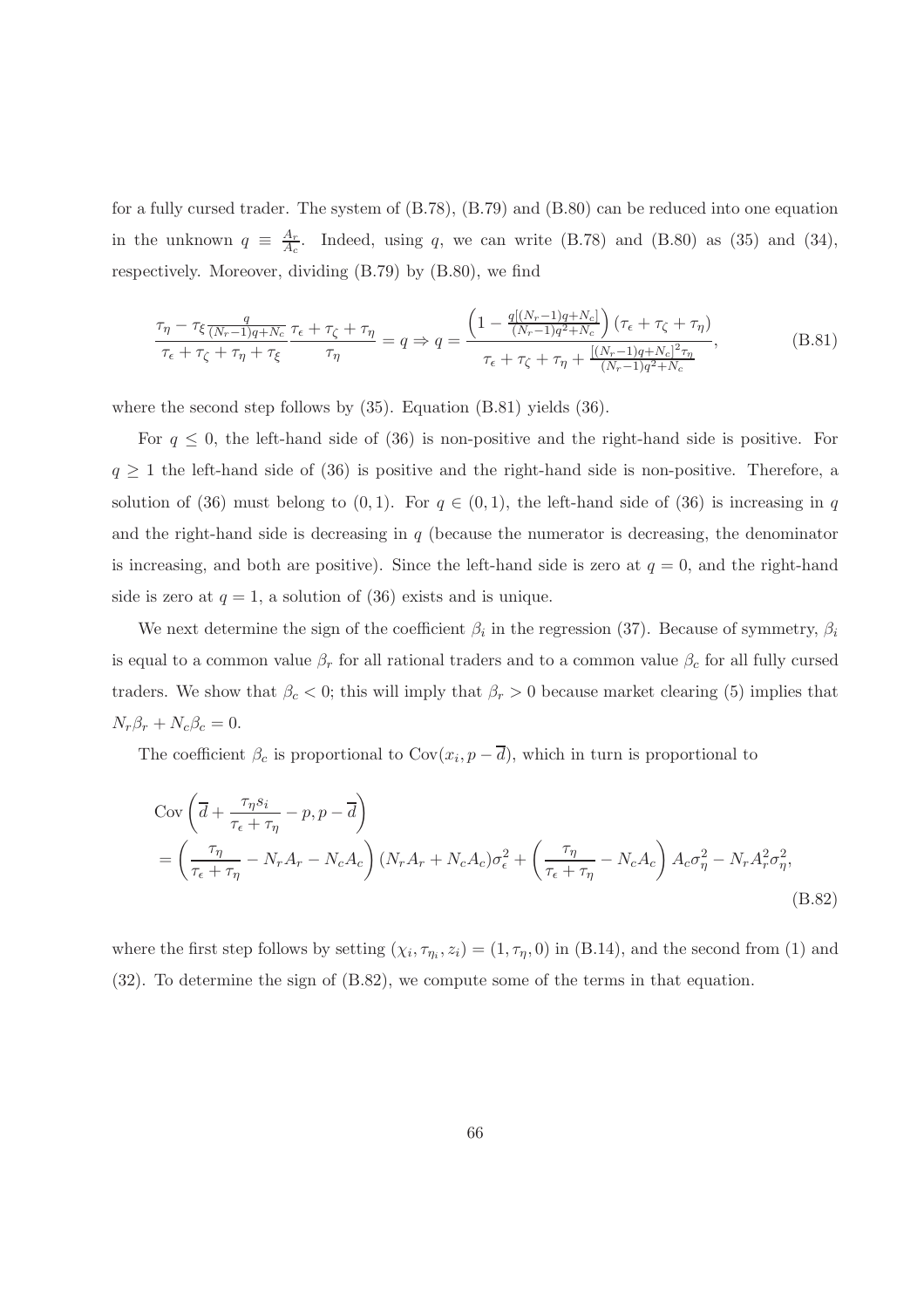Multiplying (B.79) by  $N_r$ , (B.80) by  $N_c$ , and adding the resulting equations, we find

$$
(N_r A_r + N_c A_c)D = \frac{N_r \tau_{\eta} + N_r \tau_{\xi} \frac{(N_r - 1)A_r + N_c A_c}{(N_r - 1)A_r + N_c A_c}}{\tau_{\epsilon} + \tau_{\zeta} + \tau_{\eta} + \tau_{\xi}} + \frac{N_c \tau_{\eta}}{\tau_{\epsilon} + \tau_{\zeta} + \tau_{\eta}}
$$

$$
= \frac{N_r (\tau_{\eta} + \tau_{\xi})}{\tau_{\epsilon} + \tau_{\zeta} + \tau_{\eta} + \tau_{\xi}} + \frac{N_c \tau_{\eta}}{\tau_{\epsilon} + \tau_{\zeta} + \tau_{\eta}},
$$

where

$$
\mathcal{D} \equiv \frac{N_r(\tau_{\epsilon} + \tau_{\eta} + \tau_{\xi})}{\tau_{\epsilon} + \tau_{\zeta} + \tau_{\eta} + \tau_{\xi}} + \frac{N_c(\tau_{\epsilon} + \tau_{\eta})}{\tau_{\epsilon} + \tau_{\zeta} + \tau_{\eta}}.
$$

Therefore,

$$
\frac{\tau_{\eta}}{\tau_{\epsilon} + \tau_{\eta}} - N_{r}A_{r} - N_{c}A_{c} = \frac{\tau_{\eta}}{\tau_{\epsilon} + \tau_{\eta}} - \frac{\frac{N_{r}(\tau_{\eta} + \tau_{\xi})}{\tau_{\epsilon} + \tau_{\zeta} + \tau_{\eta} + \tau_{\xi}} + \frac{N_{c}\tau_{\eta}}{\tau_{\epsilon} + \tau_{\zeta} + \tau_{\eta}}}{\mathcal{D}}
$$
\n
$$
= \frac{\frac{N_{r}\tau_{\eta}(\tau_{\epsilon} + \tau_{\eta} + \tau_{\xi})}{\tau_{\epsilon} + \tau_{\eta}} - N_{r}(\tau_{\eta} + \tau_{\xi})}{(\tau_{\epsilon} + \tau_{\zeta} + \tau_{\eta} + \tau_{\xi})\mathcal{D}}
$$
\n
$$
= -\frac{N_{r}\tau_{\epsilon}\tau_{\xi}}{(\tau_{\epsilon} + \tau_{\zeta} + \tau_{\eta} + \tau_{\xi})(\tau_{\epsilon} + \tau_{\eta})\mathcal{D}}.
$$
\n(B.83)

Multiplying (B.79) by  $N_rA_r$ , (B.80) by  $N_cA_c$ , and adding the resulting equations, we find

$$
(N_r A_r^2 + N_c A_c^2) \mathcal{D} = \frac{N_r A_r \tau_\eta + N_r \tau_\xi \frac{(N_r - 1)A_r^2 + N_c A_c^2}{(N_r - 1)A_r + N_c A_c}}{\tau_\epsilon + \tau_\zeta + \tau_\eta + \tau_\xi} + \frac{N_c A_c \tau_\eta}{\tau_\epsilon + \tau_\zeta + \tau_\eta}
$$

$$
= \frac{N_r A_r \tau_\eta + N_r [(N_r - 1)A_r + N_c A_c] \tau_\eta}{\tau_\epsilon + \tau_\zeta + \tau_\eta + \tau_\xi} + \frac{N_c A_c \tau_\eta}{\tau_\epsilon + \tau_\zeta + \tau_\eta}
$$

$$
= \frac{N_r (N_r A_r + N_c A_c) \tau_\eta}{\tau_\epsilon + \tau_\zeta + \tau_\eta + \tau_\xi} + \frac{N_c A_c \tau_\eta}{\tau_\epsilon + \tau_\zeta + \tau_\eta},
$$

where the second step follows from (B.78). Therefore,

$$
\left(\frac{\tau_{\eta}}{\tau_{\epsilon}+\tau_{\eta}}-N_{c}A_{c}\right)A_{c}\sigma_{\eta}^{2}-N_{r}A_{r}^{2}\sigma_{\eta}^{2}=\frac{A_{c}}{\tau_{\epsilon}+\tau_{\eta}}-\frac{\frac{N_{r}(N_{r}A_{r}+N_{c}A_{c})}{\tau_{\epsilon}+\tau_{\zeta}+\tau_{\eta}+\tau_{\xi}}+\frac{N_{c}A_{c}}{\tau_{\epsilon}+\tau_{\zeta}+\tau_{\eta}}}{\mathcal{D}}=\frac{\frac{N_{r}(\tau_{\epsilon}+\tau_{\eta}+\tau_{\xi})A_{c}}{\tau_{\epsilon}+\tau_{\eta}}-N_{r}(N_{r}A_{r}+N_{c}A_{c})}{(\tau_{\epsilon}+\tau_{\zeta}+\tau_{\eta}+\tau_{\xi})\mathcal{D}}.
$$
(B.84)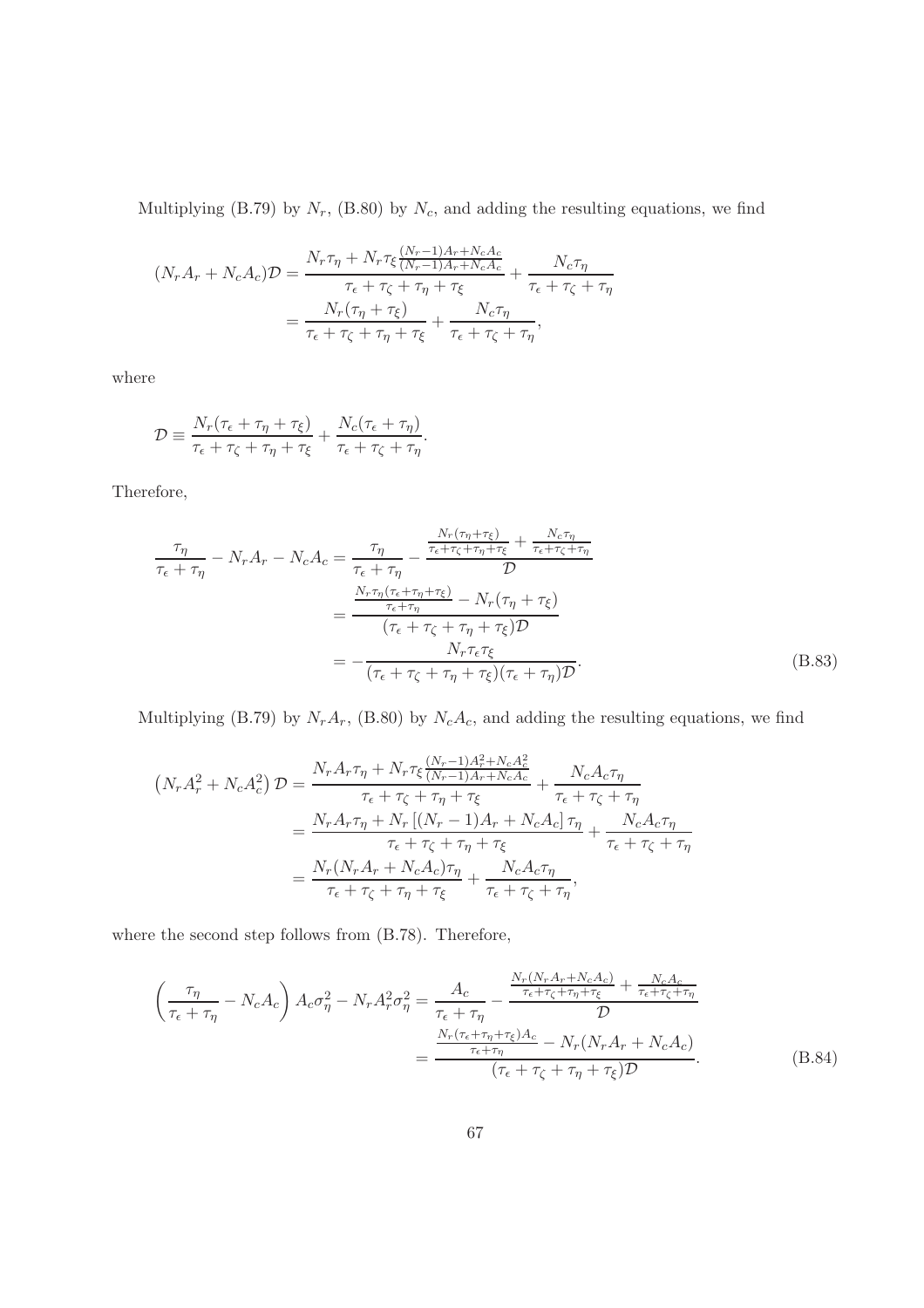Equations (B.83) and (B.84) imply that (B.82) is equal to

$$
-\frac{N_r \tau_{\xi} (N_r A_r + N_c A_c)}{(\tau_{\epsilon} + \tau_{\zeta} + \tau_{\eta} + \tau_{\xi})(\tau_{\epsilon} + \tau_{\eta})\mathcal{D}} + \frac{\frac{N_r(\tau_{\epsilon} + \tau_{\eta} + \tau_{\xi})A_c}{\tau_{\epsilon} + \tau_{\eta}} - N_r (N_r A_r + N_c A_c)}{(\tau_{\epsilon} + \tau_{\zeta} + \tau_{\eta} + \tau_{\xi})\mathcal{D}}
$$
  
= 
$$
\frac{N_r(\tau_{\epsilon} + \tau_{\eta} + \tau_{\xi})(A_c - N_r A_r - N_c A_c)}{(\tau_{\epsilon} + \tau_{\zeta} + \tau_{\eta} + \tau_{\xi})(\tau_{\epsilon} + \tau_{\eta})\mathcal{D}}.
$$

This is negative because  $N_c \geq 1$ ,  $A_r > 0$  and  $A_c > 0$ .

We finally show that if  $(38)$  holds, then expected aggregate volume when all N traders are fully cursed is larger than when  $N-1$  traders are fully cursed and one trader is rational. This will establish that expected aggregate volume is maximum at an interior point if (38) holds, because volume when all N traders are rational is zero.

When all  $N$  traders are fully cursed, expected volume per trader can be derived from  $(17)$  by setting  $\chi = 1$ , and expected aggregate volume can be derived by multiplying by N:

$$
NE\left(|x_i|\right) = \frac{N\tau_{\zeta}\sqrt{2(N-1)\tau_{\eta}}}{\alpha(\tau_{\epsilon} + \tau_{\zeta} + \tau_{\eta})\sqrt{\pi N}}.\tag{B.85}
$$

To compute expected aggregate volume when  $N-1$  traders are fully cursed and one trader is rational, we start by computing the expected volume that one fully cursed trader generates. Setting  $(\chi_i, \alpha_i, \tau_{\eta_i}, \tau_{\theta}, z_i) = (1, \alpha, \tau_{\eta}, 0, 0)$  in (B.14), substituting p from (32), and denoting the rational trader by  $i_r$ , we can write the quantity that trader  $i \neq i_r$  trades in equilibrium as

$$
x_i = \frac{\tau_{\zeta}(\tau_{\epsilon} + \tau_{\eta})}{\alpha(\tau_{\epsilon} + \tau_{\zeta} + \tau_{\eta})} \sum_{j=1}^{N} a_{ij} s_j,
$$
\n(B.86)

where

$$
a_{ii} \equiv \frac{\tau_{\eta}}{\tau_{\epsilon} + \tau_{\eta}} - A_c,\tag{B.87}
$$

$$
a_{ii_r} \equiv -A_r,\tag{B.88}
$$

$$
a_{ij} \equiv -A_c \quad \text{for } j \neq i, i_r. \tag{B.89}
$$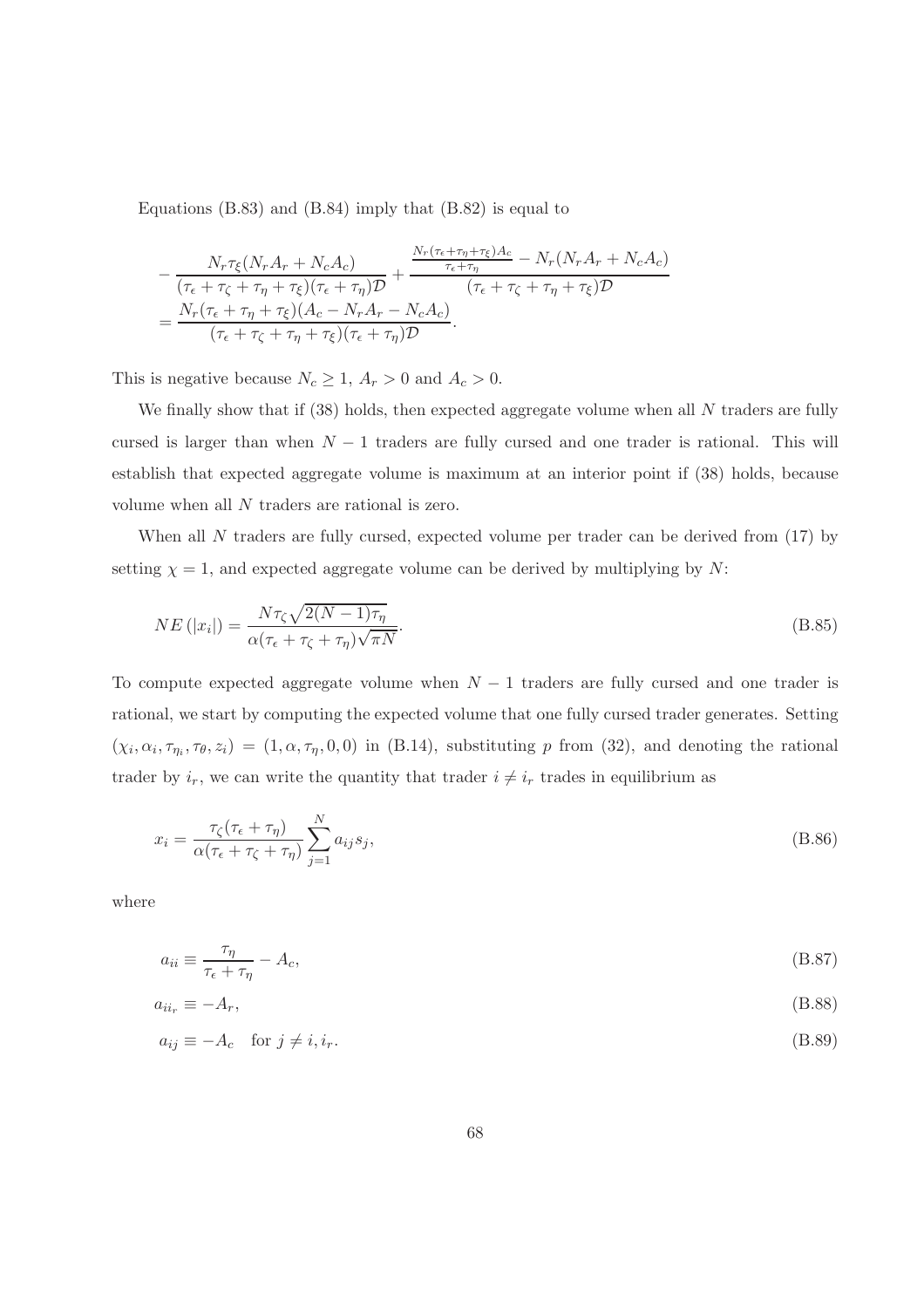Using  $(1)$ , we can write  $(B.86)$  as

$$
x_i = \frac{\tau_{\zeta}(\tau_{\epsilon} + \tau_{\eta})}{\alpha(\tau_{\epsilon} + \tau_{\zeta} + \tau_{\eta})} \left[ \left( \sum_{j=1}^N a_{ij} \right) \epsilon + \sum_{j=1}^N a_{ij} \eta_j \right].
$$
 (B.90)

Substituting  $x_i$  from (B.90) into (B.20), and noting that the  $N+1$  variables  $(\epsilon, \{\eta_i\}_{i=1,..,N})$  are mutually independent, we find

$$
E(|x_i|) = \frac{\tau_{\zeta}(\tau_{\epsilon} + \tau_{\eta})}{\alpha(\tau_{\epsilon} + \tau_{\zeta} + \tau_{\eta})} \sqrt{\frac{2}{\pi} \left[ \left( \sum_{j=1}^N a_{ij} \right)^2 \frac{1}{\tau_{\epsilon}} + \sum_{j=1}^N a_{ij}^2 \frac{1}{\tau_{\eta}} \right]}.
$$
(B.91)

For  $N_r = 1$  and  $N_c = N - 1$ , (35) implies that  $\tau_{\xi} = (N - 1)\tau_{\eta}$ , (36) implies that

$$
x = \frac{\tau_{\epsilon} + \tau_{\zeta} + \tau_{\eta}}{2(\tau_{\epsilon} + \tau_{\zeta}) + (N+1)\tau_{\eta}},
$$

and (33) and (34) become

$$
A_r = \frac{\tau_\eta(\tau_\epsilon + \tau_\zeta + \tau_\eta)}{\mathcal{G}},
$$
  
\n
$$
A_c = \frac{\tau_\eta[2(\tau_\epsilon + \tau_\zeta) + (N+1)\tau_\eta]}{\mathcal{G}},
$$
\n(B.93)

respectively, where

$$
\mathcal{G} \equiv (N-1)(\tau_{\epsilon} + \tau_{\eta})(\tau_{\epsilon} + \tau_{\zeta} + N\tau_{\eta}) + (\tau_{\epsilon} + N\tau_{\eta})(\tau_{\epsilon} + \tau_{\zeta} + \tau_{\eta}).
$$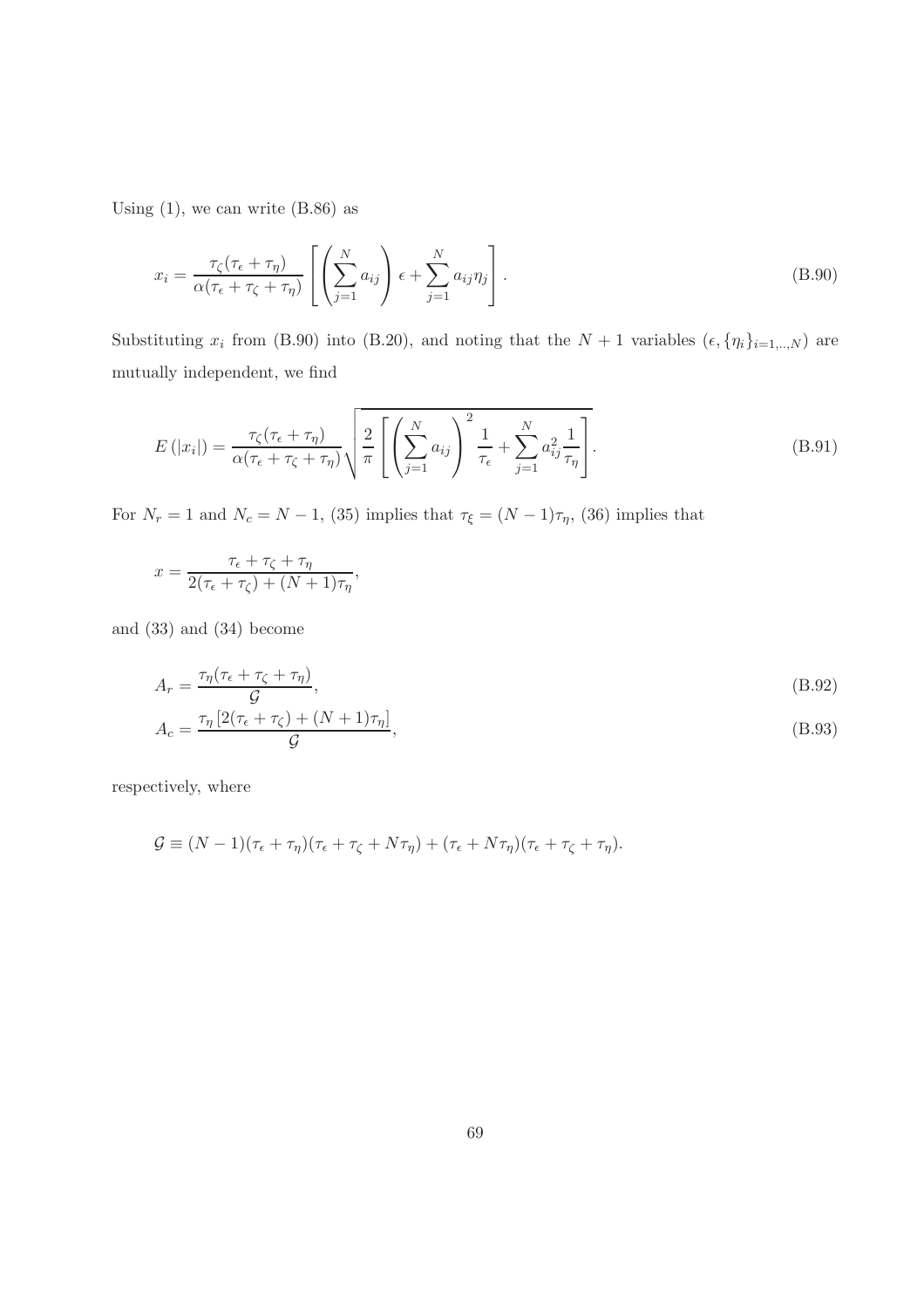Substituting  $(A_r, A_c)$  from (B.92) and (B.93) into (B.87)-(B.89), we find

$$
a_{ii} = \frac{\tau_{\eta} \left[ (N-2)(\tau_{\epsilon} + \tau_{\eta})(\tau_{\epsilon} + \tau_{\zeta} + N\tau_{\eta}) + (N-1)\tau_{\eta}(\tau_{\epsilon} + \tau_{\zeta} + \tau_{\eta}) \right]}{(\tau_{\epsilon} + \tau_{\eta})\mathcal{G}}, \tag{B.94}
$$

$$
\sum_{j=1}^{N} a_{ij} = -\frac{(N-1)\tau_{\epsilon}\tau_{\eta}(\tau_{\epsilon} + \tau_{\zeta} + \tau_{\eta})}{(\tau_{\epsilon} + \tau_{\eta})\mathcal{G}},
$$
\n
$$
\sum_{j \neq i}^{N} a_{ij}^{2} = \frac{\tau_{\eta}^{2}}{\mathcal{G}^{2}} \left[ (N-1)(\tau_{\epsilon} + \tau_{\zeta} + \tau_{\eta})^{2} \right]
$$
\n(B.95)

$$
+2(N-2)(\tau_{\epsilon}+\tau_{\zeta}+\tau_{\eta})(\tau_{\epsilon}+\tau_{\zeta}+N\tau_{\eta})+(N-2)(\tau_{\epsilon}+\tau_{\zeta}+N\tau_{\eta})^{2}].
$$
 (B.96)

Using  $(B.94)$ ,  $(B.95)$  and  $(B.96)$ , we can write  $(B.91)$  as

$$
E\left(|x_i|\right) = \frac{\tau_{\zeta}\sqrt{2\tau_{\eta}(\tau_{\epsilon} + \tau_{\eta})\mathcal{N}_c}}{\alpha(\tau_{\epsilon} + \tau_{\zeta} + \tau_{\eta})\mathcal{G}\sqrt{\pi}},\tag{B.97}
$$

where

 $j\neq i$ 

$$
\mathcal{N}_c \equiv (\tau_{\epsilon} + N\tau_{\eta})(\tau_{\epsilon} + \tau_{\zeta} + \tau_{\eta})[(N-1)(\tau_{\epsilon} + \tau_{\zeta} + \tau_{\eta}) + 2(N-2)(\tau_{\epsilon} + \tau_{\zeta} + N\tau_{\eta})] + (N-2)(N-1)(\tau_{\epsilon} + \tau_{\eta})(\tau_{\epsilon} + \tau_{\zeta} + N\tau_{\eta})^2.
$$

We next compute the expected trading volume that the rational trader  $i_r$  generates. The market-clearing equation (5) implies that

$$
x_{i_r} = -\sum_{j \neq i_r} x_j = -\frac{\tau_{\zeta}(\tau_{\epsilon} + \tau_{\eta})}{\alpha(\tau_{\epsilon} + \tau_{\zeta} + \tau_{\eta})} \sum_{j \neq i_r} \sum_{k=1}^N a_{jk} s_k = -\frac{\tau_{\zeta}(\tau_{\epsilon} + \tau_{\eta})}{\alpha(\tau_{\epsilon} + \tau_{\zeta} + \tau_{\eta})} \sum_{k=1}^N \sum_{j \neq i_r} a_{jk} s_k, \tag{B.98}
$$

where the second step follows from  $(B.86)$ , and the third by inverting the order of summation. Using (B.98) and proceeding as in the derivation of (B.91), we find

$$
E\left(|x_{i_r}|\right) = \frac{\tau_{\zeta}(\tau_{\epsilon} + \tau_{\eta})}{\alpha(\tau_{\epsilon} + \tau_{\zeta} + \tau_{\eta})} \sqrt{\frac{2}{\pi} \left[ \left( \sum_{k=1}^N \sum_{j \neq i_r} a_{jk} \right)^2 \frac{1}{\tau_{\epsilon}} + \sum_{k=1}^N \left( \sum_{j \neq i_r} a_{jk} \right)^2 \frac{1}{\tau_{\eta}} \right]}.
$$
(B.99)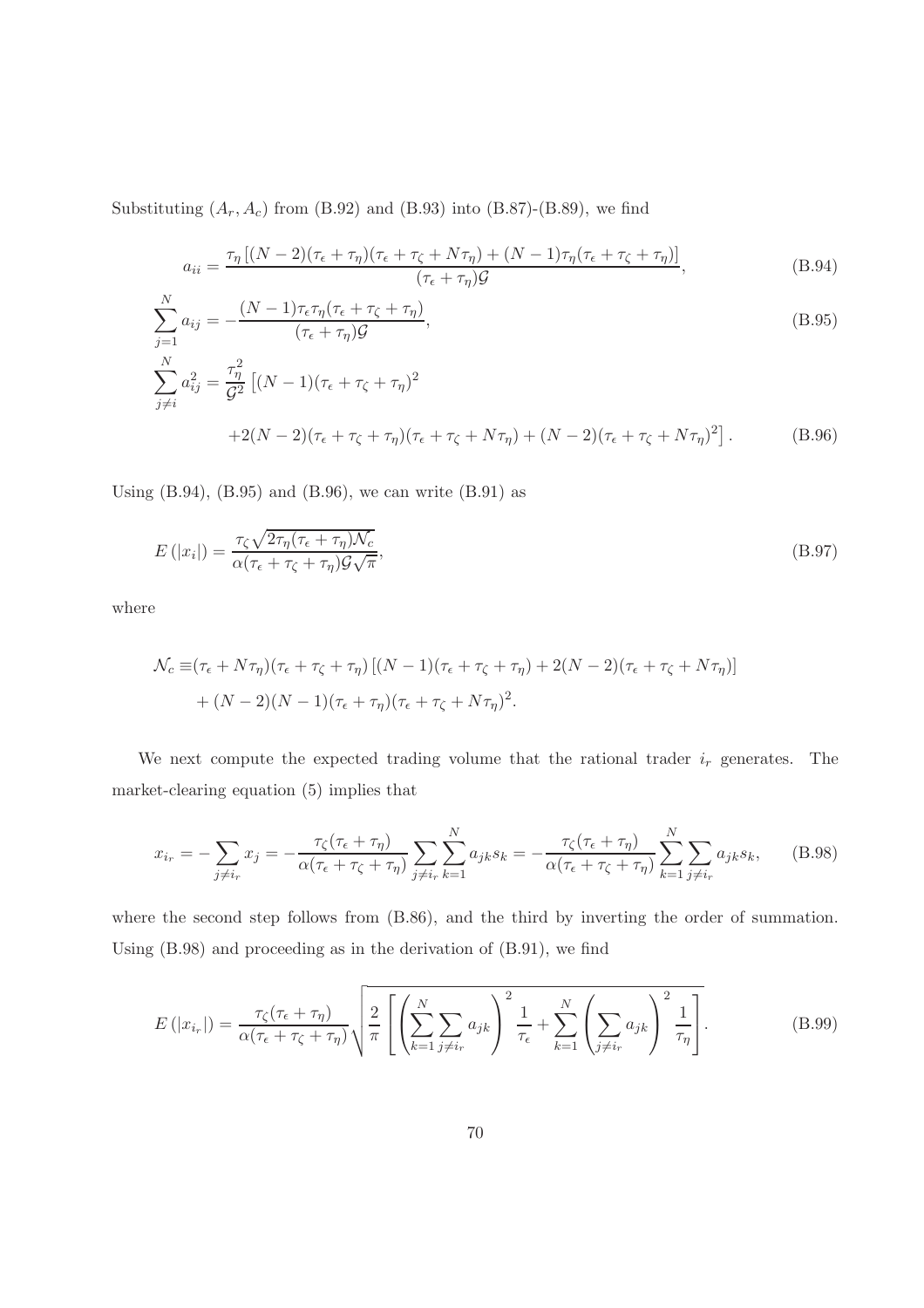Eq. (B.95) implies that

$$
\sum_{k=1}^{N} \sum_{j \neq i_r} a_{jk} = \sum_{j \neq i_r} \sum_{k=1}^{N} a_{jk} = -\frac{(N-1)^2 \tau_\epsilon \tau_\eta (\tau_\epsilon + \tau_\zeta + \tau_\eta)}{(\tau_\epsilon + \tau_\eta) \mathcal{G}}.
$$
\n(B.100)

Equations (B.88) and (B.89) imply that

$$
\sum_{k=1}^{N} \left( \sum_{j \neq i_{r}} a_{jk} \right)^{2} = (N-1)^{2} A_{r}^{2} + (N-1) \left( \frac{\tau_{\eta}}{\tau_{\epsilon} + \tau_{\eta}} - (N-1) A_{c} \right)^{2}
$$

$$
= \frac{(N-1)\tau_{\eta}^{2}(\tau_{\epsilon} + \tau_{\zeta} + \tau_{\eta})^{2} \left[ (N-1)(\tau_{\epsilon} + \tau_{\eta})^{2} + [\tau_{\eta} - (N-2)\tau_{\epsilon}]^{2} \right]}{(\tau_{\epsilon} + \tau_{\eta})^{2} \mathcal{G}^{2}}, \quad (B.101)
$$

where the second step follows from  $(B.92)$  and  $(B.93)$ . Using  $(B.100)$  and  $(B.101)$ , we can write (B.99) as

$$
E\left(|x_{i_r}|\right) = \frac{\tau_{\zeta}\sqrt{2(N-1)\tau_{\eta}(\tau_{\epsilon} + N\tau_{\eta})\mathcal{N}_r}}{\alpha\mathcal{G}\sqrt{\pi}},
$$
\n(B.102)

where

$$
\mathcal{N}_r \equiv (N-1)^2(\tau_\epsilon + \tau_\eta) - (N-2)(\tau_\epsilon + N\tau_\eta).
$$

Combining (B.85) with (B.97) and (B.102), we find that expected aggregate trading volume is larger when one trader is rational and  $N-1$  traders are fully cursed than when all N traders are fully cursed if and only if

$$
N\frac{\sqrt{N-1}}{(\tau_{\epsilon} + \tau_{\zeta} + \tau_{\eta})\sqrt{N}} < (N-1)\frac{\sqrt{(\tau_{\epsilon} + \tau_{\eta})N_c}}{(\tau_{\epsilon} + \tau_{\zeta} + \tau_{\eta})\mathcal{G}} + \frac{\sqrt{(N-1)(\tau_{\epsilon} + N\tau_{\eta})N_r}}{\mathcal{G}} \\
\Leftrightarrow \sqrt{N} < \frac{\sqrt{(N-1)(\tau_{\epsilon} + \tau_{\eta})N_c}}{\mathcal{G}} + \frac{(\tau_{\epsilon} + \tau_{\zeta} + \tau_{\eta})\sqrt{(\tau_{\epsilon} + N\tau_{\eta})N_r}}{\mathcal{G}}.\tag{B.103}
$$

Equation (B.103) holds under the sufficient condition

$$
N < \frac{(N-1)(\tau_{\epsilon} + \tau_{\eta})\mathcal{N}_c}{\mathcal{G}^2} + \frac{(\tau_{\epsilon} + \tau_{\zeta} + \tau_{\eta})^2(\tau_{\epsilon} + N\tau_{\eta})\mathcal{N}_r}{\mathcal{G}^2}.\tag{B.104}
$$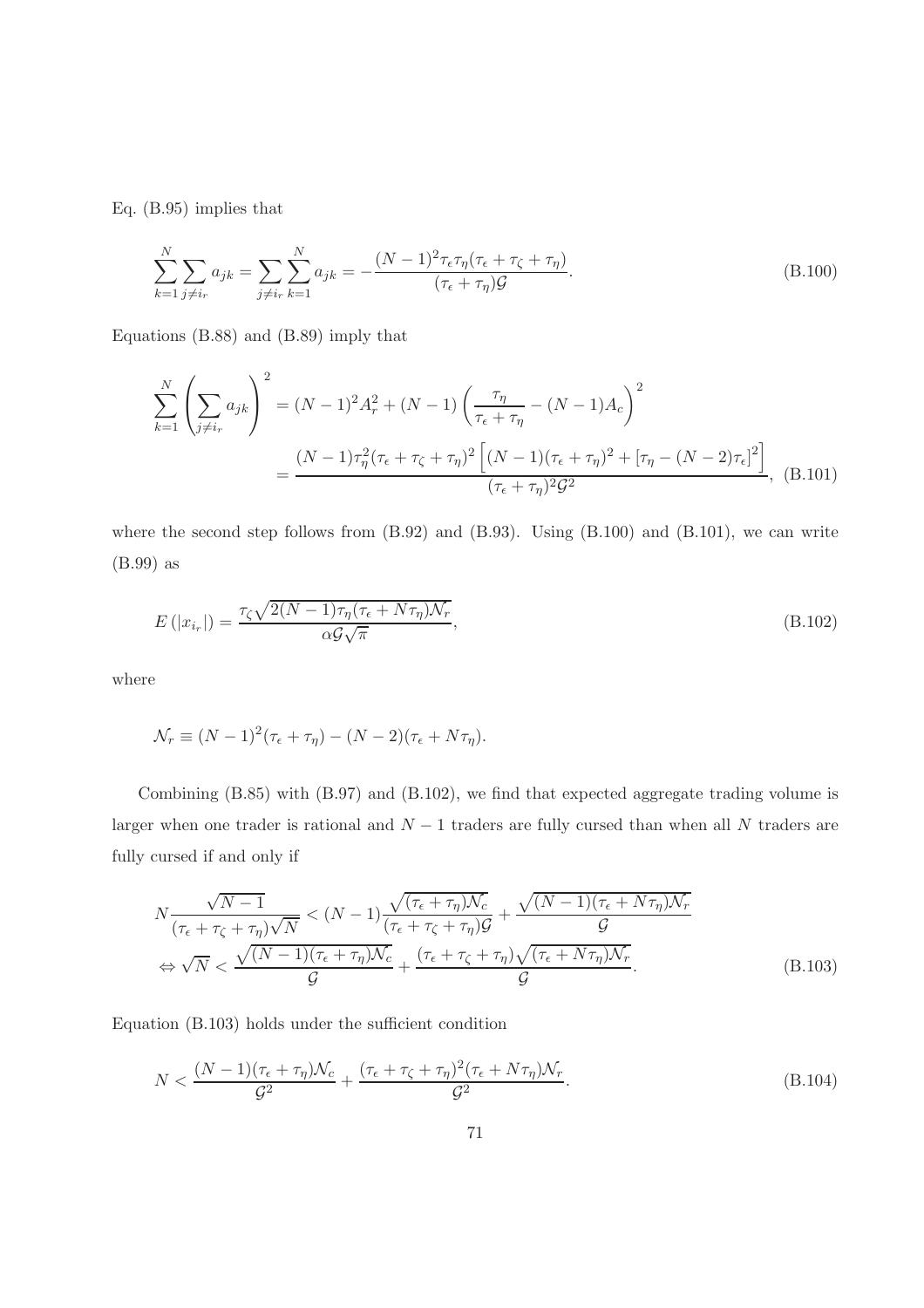Multiplying both sides by  $\mathcal{G}^2$ , using the definitions of  $(\mathcal{G}, \mathcal{N}_c, \mathcal{N}_r)$ , and rearranging, we can write (B.104) as (38).

When  $\tau_{\zeta} = \infty$ , (38) becomes

$$
\frac{1}{N-1} \left( \frac{\tau_{\epsilon} + N\tau_{\eta}}{\tau_{\epsilon} + \tau_{\eta}} \right)^2 + \left( \frac{2}{N-1} - 1 \right) \frac{\tau_{\epsilon} + N\tau_{\eta}}{\tau_{\epsilon} + \tau_{\eta}} + 1 < 0. \tag{B.105}
$$

Setting  $y \equiv \frac{\tau_{\eta}}{\tau_{\epsilon}}$  $\frac{r_{\eta}}{\tau_{\epsilon}}$ , we can write (B.105) as

$$
\frac{1}{N-1} \left( \frac{1+Ny}{1+y} \right)^2 - \frac{(N-3)(1+Ny)}{(N-1)(1+y)} + 1 < 0
$$
  
3 - (N<sup>2</sup> - 6N - 1)y + (4N - 1)y<sup>2</sup> < 0. (B.106)

The left-hand side of (B.106) converges to  $-\infty$  when N goes to  $\infty$ . Hence, (B.106) holds for N large enough.  $\blacksquare$ 

**Proof of Proposition 8.** Setting  $(\chi_i, \tau_{\theta}) = (1, 0)$  for all i in (11), we find (40). Setting  $(\chi_i, \tau_{\theta}, z_i) =$  $(1, 0, 0)$  in  $(B.14)$ , and substituting p from  $(39)$ , we find

$$
x_i = \frac{\tau_{\zeta}(\tau_{\epsilon} + \tau_{\eta_i})}{\alpha_i(\tau_{\epsilon} + \tau_{\zeta} + \tau_{\eta_i})} \sum_{j=1}^{N} a_{ij} s_j,
$$
\n(B.107)

where

$$
a_{ii} \equiv \frac{\tau_{\eta_i}}{\tau_{\epsilon} + \tau_{\eta_i}} - A_i,
$$
\n(B.108)

$$
a_{ij} \equiv -A_j \quad \text{for } j \neq i. \tag{B.109}
$$

Proceeding as in the proof of Proposition 7, we find

$$
E(|x_i|) = \frac{\tau_{\zeta}(\tau_{\epsilon} + \tau_{\eta_i})}{\alpha_i(\tau_{\epsilon} + \tau_{\zeta} + \tau_{\eta_i})} \sqrt{\frac{2}{\pi} \left[ \left( \sum_{j=1}^N a_{ij} \right)^2 \frac{1}{\tau_{\epsilon}} + \sum_{j=1}^N a_{ij}^2 \frac{1}{\tau_{\eta_j}} \right]}.
$$
(B.110)